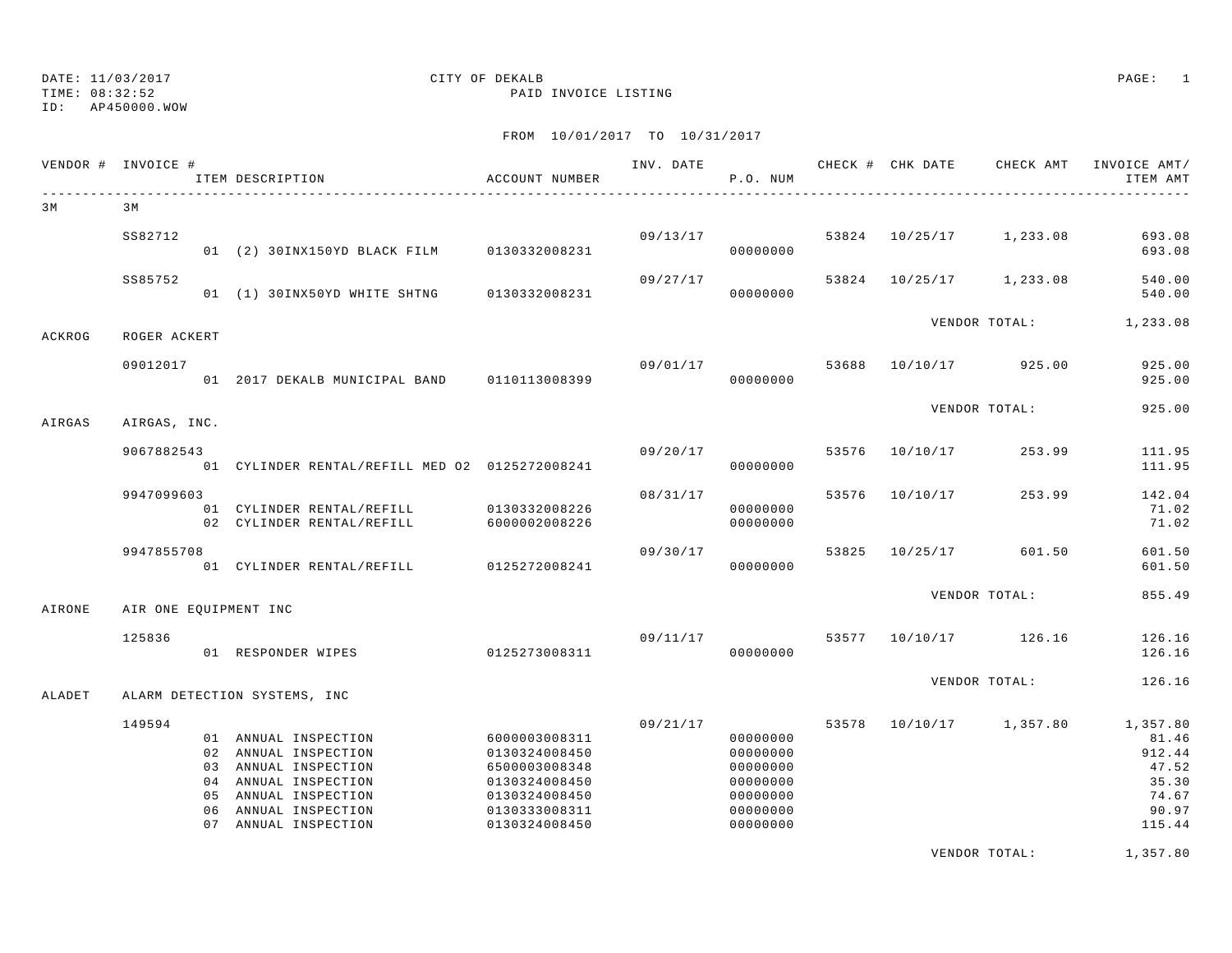TIME: 08:32:52 PAID INVOICE LISTING

ID: AP450000.WOW

|        | VENDOR # INVOICE #        | ITEM DESCRIPTION                                | ACCOUNT NUMBER |          | P.O. NUM |       |                |                          | INV. DATE 6 CHECK # CHK DATE CHECK AMT INVOICE AMT/<br>ITEM AMT |
|--------|---------------------------|-------------------------------------------------|----------------|----------|----------|-------|----------------|--------------------------|-----------------------------------------------------------------|
| ALECHE | ALEXANDER CHEMICAL CORP   |                                                 |                |          |          |       |                |                          |                                                                 |
|        | SLS 10063976              | 01 CHLORINE/FLUORIDE -POTABLE WTR 6000002008250 |                | 09/22/17 | 00000000 |       |                | 53826 10/25/17 1,224.00  | 1,224.00<br>1,224.00                                            |
| ALEFIR | ALEXIS FIRE EQUIPMENT CO  |                                                 |                |          |          |       |                | VENDOR TOTAL:            | 1,224.00                                                        |
|        | $0060039 - IN$            | 01 APERATOR ASSEMBLY REPLACEMENT 0125272008226  |                | 09/07/17 | 00000000 |       |                | 53579 10/10/17 979.79    | 105.86<br>105.86                                                |
|        | 0060113-IN                | 01 BLACK EMS BOX COVER                          | 0125272008226  | 09/18/17 | 00000000 |       | 53579 10/10/17 | 979.79                   | 414.00<br>414.00                                                |
|        | $0060154 - IN$            | 01 CONTROL VALVE                                | 0125272008226  | 09/21/17 | 00000000 | 53579 | 10/10/17       | 979.79                   | 356.35<br>356.35                                                |
|        | $0060161 - IN$            | 01 LINER CREW                                   | 0125272008226  | 09/21/17 | 00000000 | 53579 | 10/10/17       | 979.79                   | 20.12<br>20.12                                                  |
|        | 0060166-IN                | 01 OPERATOR ASSEMBLY                            | 0125272008226  | 09/21/17 | 00000000 | 53579 | 10/10/17       | 979.79                   | 83.46<br>83.46                                                  |
|        | $0060264 - IN$            | 01 WEATHERPROOF COVER                           | 0125272008226  | 10/05/17 | 00000000 | 53827 | 10/25/17       | 73.75                    | 73.75<br>73.75                                                  |
| ALLTRA | ALL TRAFFIC SOLUTIONS INC |                                                 |                |          |          |       |                | VENDOR TOTAL:            | 1,053.54                                                        |
|        | SIN012371                 | 01 BASE UNIT REPAIR - #17-06785 7200004008472   |                | 09/12/17 | 00000000 |       |                | 53828 10/25/17 2,685.00  | 2,685.00<br>2,685.00                                            |
| ALUAWA | LARSEN CREATIVE INC       |                                                 |                |          |          |       |                | VENDOR TOTAL:            | 2,685.00                                                        |
|        | 1694                      | 01 NAME PLATE                                   | 0117112008202  | 09/20/17 | 00000000 |       |                | 53829 10/25/17 17.00     | 17.00<br>17.00                                                  |
| AMALGM |                           | AMALGAMATED BANK OF CHICAGO                     |                |          |          |       |                | VENDOR TOTAL:            | 17.00                                                           |
|        | 10012017                  | 01 2012A G.O. BOND FEES                         | 4000004508342  | 10/01/17 | 00000000 |       |                | 53830 10/25/17 475.00    | 475.00<br>475.00                                                |
| AMEPRI |                           | AMERICAN PRINTING TECHNOLOGIES                  |                |          |          |       |                | VENDOR TOTAL:            | 475.00                                                          |
|        | $17 - DK09$               |                                                 |                | 10/04/17 |          |       |                | 53831 10/25/17 10,071.00 | 871.00                                                          |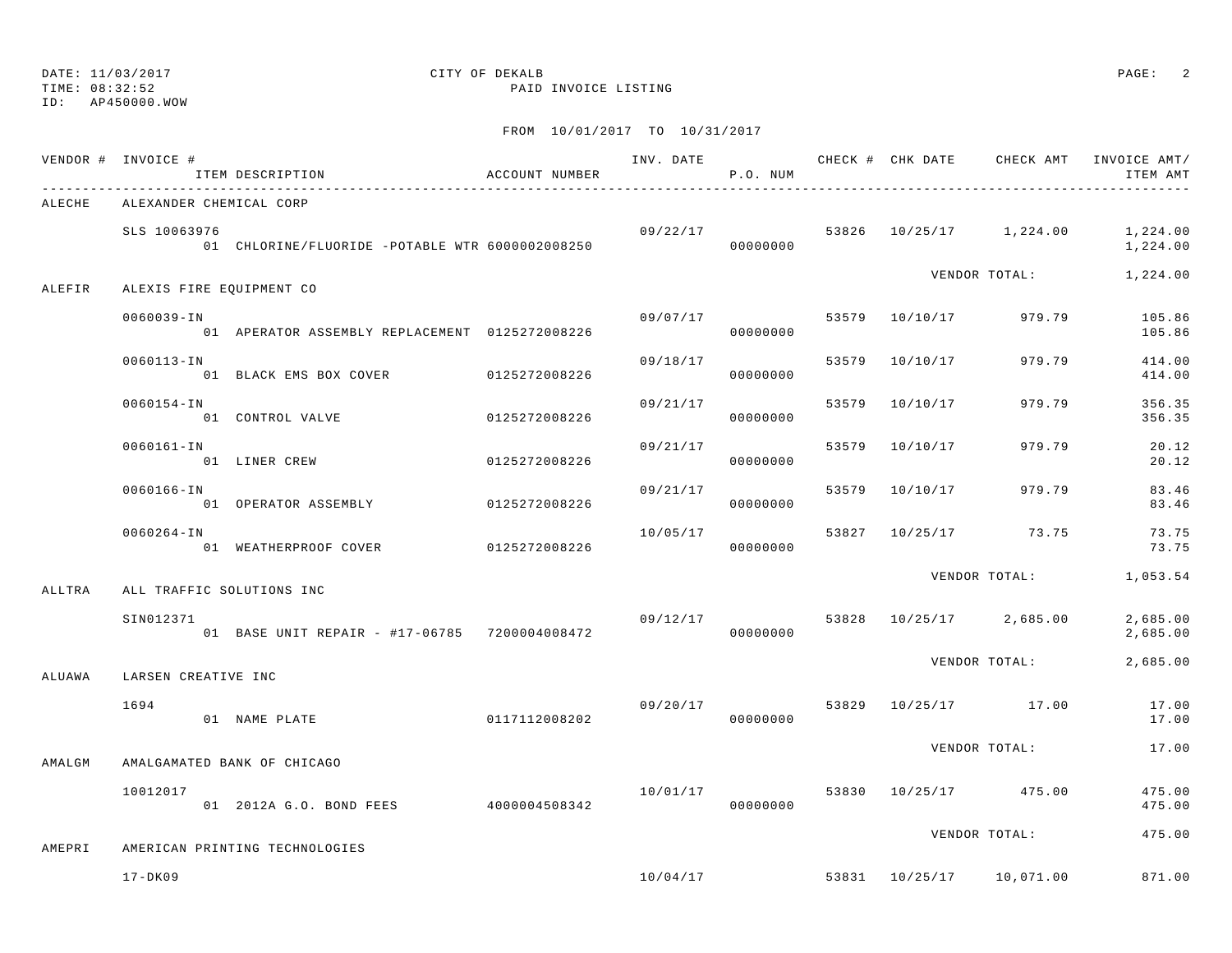ID: AP450000.WOW

#### TIME: 08:32:52 PAID INVOICE LISTING

|          | VENDOR # INVOICE # | ITEM DESCRIPTION                                | ACCOUNT NUMBER | INV. DATE | P.O. NUM             |       | CHECK # CHK DATE | CHECK AMT                | INVOICE AMT/<br>ITEM AMT  |
|----------|--------------------|-------------------------------------------------|----------------|-----------|----------------------|-------|------------------|--------------------------|---------------------------|
|          |                    |                                                 |                |           |                      |       |                  |                          |                           |
|          | $17 - DK09$        | 01 UTILITY BILL RUN #9 2017 6000003008399       |                | 10/04/17  | 00000000             |       | 53831 10/25/17   | 10,071.00                | 871.00<br>871.00          |
|          | $2211 - P$         | 01 UTILITY BILL POSTAGE                         | 6000003008305  | 10/04/17  | 00000000             | 53831 | 10/25/17         | 10,071.00                | 9, 200.00<br>9, 200.00    |
| AMETIT   |                    | AMERICAN TITLE GUARANTY                         |                |           |                      |       |                  | VENDOR TOTAL:            | 10,071.00                 |
|          | 09142017           | 01 209/223/229 E LINCOLN PURCHASE 1300006508621 |                |           | 09/14/17<br>00000000 |       |                  | 1152 10/10/17 550,240.17 | 550, 240.17<br>550,240.17 |
| ANDFRAIN |                    | ANDY FRAIN SERVICES INC                         |                |           |                      |       |                  | VENDOR TOTAL:            | 550, 240.17               |
|          | 240565             | 01 CROSSING GUARD SERVICES 0120223008399        |                |           | 08/31/17<br>00170087 | 53948 |                  | 10/26/17 4,883.13        | 4,883.13<br>4,883.13      |
| ANDGAI   | GAIL ANDERSON      |                                                 |                |           |                      |       |                  | VENDOR TOTAL:            | 4,883.13                  |
|          | 09012017           | 01 2017 DEKALB MUNICIPAL BAND                   | 0110113008399  | 09/01/17  | 00000000             | 53689 |                  | 10/10/17 450.00          | 450.00<br>450.00          |
| ANDMED   |                    | ANDRES MEDICAL BILLING LTD                      |                |           |                      |       |                  | VENDOR TOTAL:            | 450.00                    |
|          | 141903             | 01 AMBULANCE FEES - AUG 2017 0125263008399      |                | 09/06/17  | 00000000             | 53580 |                  | 10/10/17 3,885.61        | 3,885.61<br>3,885.61      |
| ARAUNI   |                    | ARAMARK UNIFORM SERVICES                        |                |           |                      |       |                  | VENDOR TOTAL:            | 3,885.61                  |
|          | 1591112600         | 01 FLOOR MAT CLEANING                           | 0130324008450  | 09/15/17  | 00000000             | 53581 | 10/10/17         | 156.02                   | 28.18<br>28.18            |
|          | 1591112605         | 01 FLOOR MAT CLEANING                           | 0130324008450  | 09/15/17  | 00000000             | 53581 | 10/10/17         | 156.02                   | 127.84<br>127.84          |
| ARCALI   |                    | ARCHER ALIGNMENT INC.                           |                |           |                      |       |                  | VENDOR TOTAL:            | 156.02                    |
|          | 72879              | 01 2 WHEEL ALIGNMENT                            | 0120213008315  |           | 09/18/17<br>00000000 | 53832 |                  | 10/25/17 74.95           | 74.95<br>74.95            |
|          |                    |                                                 |                |           |                      |       |                  | VENDOR TOTAL:            | 74.95                     |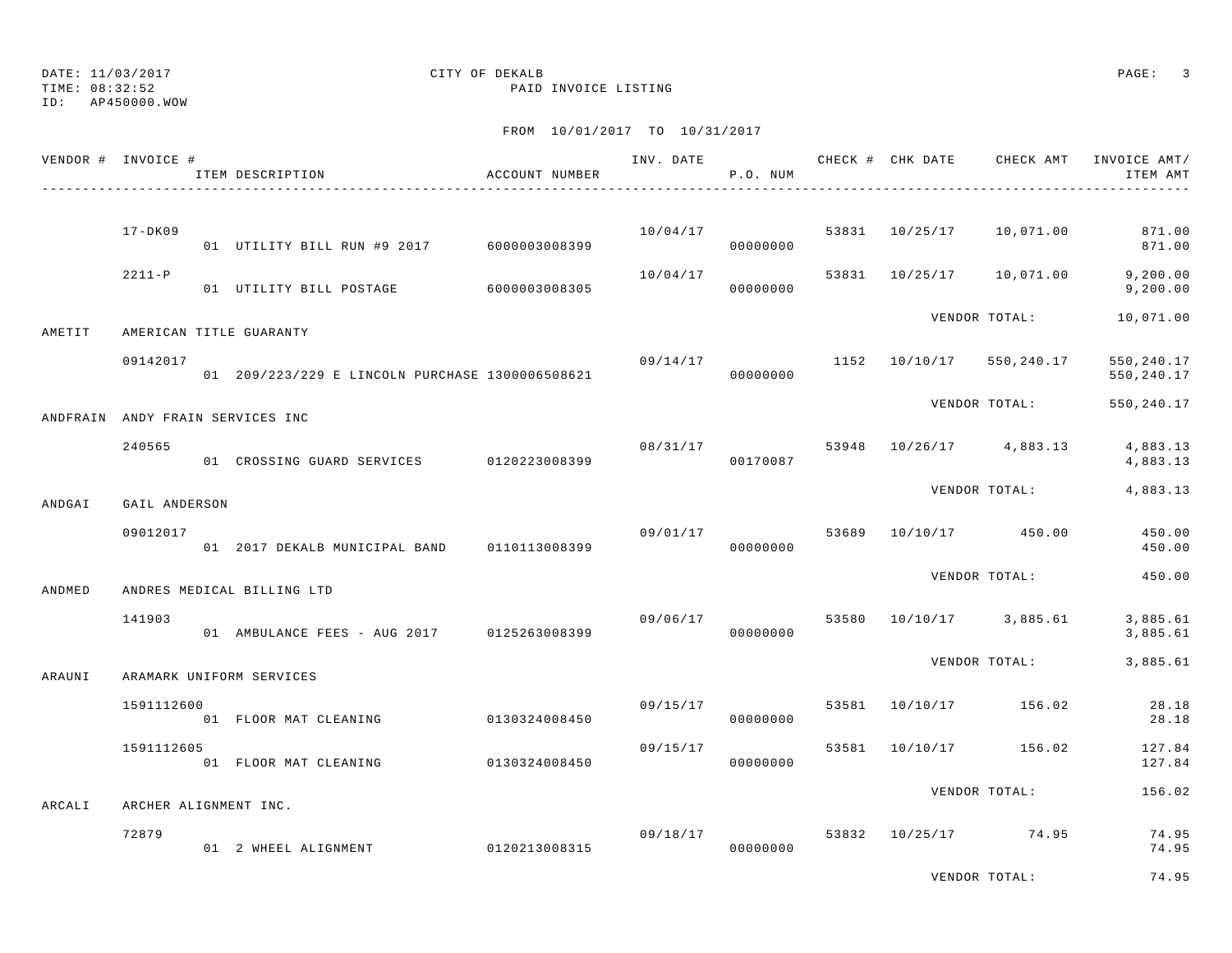#### TIME: 08:32:52 PAID INVOICE LISTING ID: AP450000.WOW

# DATE: 11/03/2017 CITY OF DEKALB PAGE: 4

FROM 10/01/2017 TO 10/31/2017

|         | VENDOR # INVOICE # | ITEM DESCRIPTION                                | ACCOUNT NUMBER                 | INV. DATE | P.O. NUM             |       |                         | CHECK # CHK DATE CHECK AMT | INVOICE AMT/<br>ITEM AMT           |
|---------|--------------------|-------------------------------------------------|--------------------------------|-----------|----------------------|-------|-------------------------|----------------------------|------------------------------------|
| ARCGRE  | GREGG ARCHER       |                                                 |                                |           |                      |       |                         |                            |                                    |
|         | 09012017           | 01 2017 DEKALB MUNICIPAL BAND 0110113008399     |                                |           | 00000000             |       | 09/01/17 53690 10/10/17 | 575.00                     | 575.00<br>575.00                   |
| ARMJOH  | JOHN ARMSTRONG     |                                                 |                                |           |                      |       |                         | VENDOR TOTAL:              | 575.00                             |
|         | 09012017           | 01 2017 DEKALB MUNICIPAL BAND 0110113008399     |                                |           | 09/01/17<br>00000000 |       |                         | 53691 10/10/17 1,025.00    | 1,025.00<br>1,025.00               |
| ARTGALL |                    | ARTHUR J. GALLAGHER RISK                        |                                |           |                      |       |                         | VENDOR TOTAL:              | 1,025.00                           |
|         | 2307446            | 01 YEAR END AUDIT - 5/1/16-5/1/17 7000003008450 |                                | 09/18/17  | 00000000             |       |                         | 53582 10/10/17 8,330.00    | 8,330.00<br>8,330.00               |
| ASCAVI  |                    | ASCENT AVIATION GROUP INC.                      |                                |           |                      |       |                         | VENDOR TOTAL:              | 8,330.00                           |
|         | 455231             | 01 AVIATION FUEL                                | 6500002008234                  | 07/17/17  | 00170031             |       | 53583 10/10/17          | 74,015.53                  | 13,911.65<br>13,911.65             |
|         | 462158             | 01 AVIATION FUEL                                | 6500002008234                  | 08/14/17  | 00170031             | 53583 | 10/10/17                | 74,015.53                  | 15, 377.41<br>15,377.41            |
|         | 468251             | 01 AVIATION FUEL                                | 6500002008234                  |           | 09/07/17<br>00170031 | 53583 | 10/10/17                | 74,015.53                  | 17,434.44<br>17,434.44             |
|         | 469579             | 01 AVIATION FUEL                                | 6500002008234                  | 09/13/17  | 00170031             | 53583 | 10/10/17                | 74,015.53                  | 27, 201.15<br>27, 201.15           |
|         | 474029             | 01 AVIATION FUEL<br>02 AVIATION FUEL            | 6500002008234<br>6500002008234 | 09/30/17  | 00170031<br>00000000 | 53949 | 10/26/17                | 16,469.71                  | 16,469.71<br>4,380.82<br>12,088.89 |
|         | M189079            | 01 WINGPOINTS                                   | 6500003008373                  | 07/12/17  | 00000000             | 53583 | 10/10/17                | 74,015.53                  | 32.60<br>32.60                     |
|         | M189152            | 01 WINGPOINTS                                   | 6500003008373                  | 09/14/17  | 00000000             | 53583 | 10/10/17                | 74,015.53                  | 58.28<br>58.28                     |
|         | M190491            | 01 (9950) WINGPOINTS                            | 6500003008373                  | 10/04/17  | 00000000             |       | 53833 10/25/17          | 19.90                      | 19.90<br>19.90                     |

VENDOR TOTAL: 90,505.14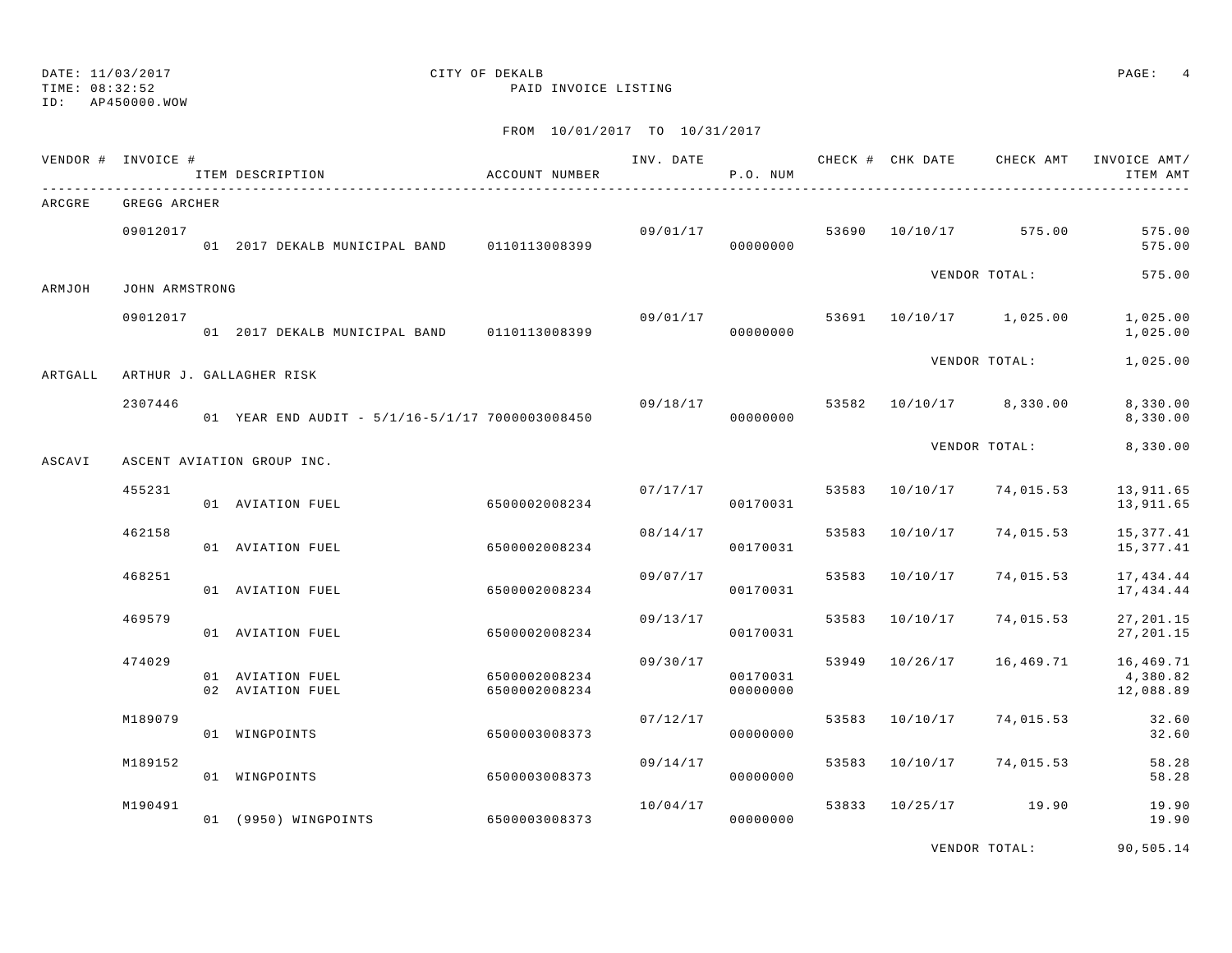## DATE: 11/03/2017 CITY OF DEKALB PAGE: 5

TIME: 08:32:52 PAID INVOICE LISTING

|               | VENDOR # INVOICE #       | ITEM DESCRIPTION                              | ACCOUNT NUMBER |          | P.O. NUM             |       |                | INV. DATE 6 CHECK # CHK DATE CHECK AMT | INVOICE AMT/<br>ITEM AMT |
|---------------|--------------------------|-----------------------------------------------|----------------|----------|----------------------|-------|----------------|----------------------------------------|--------------------------|
|               | AUTOZONE AUTOZONE        |                                               |                |          |                      |       |                |                                        |                          |
|               | 2654526737               | 0120252008226<br>01 FILLER NECK               |                | 08/23/17 | 00000000             |       |                | 53584 10/10/17 157.26                  | 138.74<br>138.74         |
|               | 2654543949               | 01 STEERING WHEEL COVER                       | 0130332008226  | 09/08/17 | 00000000             | 53584 | 10/10/17       | 157.26                                 | 18.52<br>18.52           |
|               | 2654549593               | 01 TRANS FILTER KIT                           | 0130332008226  | 09/13/17 | 00000000             | 53834 |                | 10/25/17 146.55                        | 17.18<br>17.18           |
|               | 2654549925               | 01 BRAKE PADS                                 | 0130332008226  | 09/13/17 | 00000000             |       | 53834 10/25/17 | 146.55                                 | 36.39<br>36.39           |
|               | 2654565002               | 01 LOWER BALL JOINT                           | 6000002008226  | 09/27/17 | 00000000             |       |                | 53834 10/25/17 146.55                  | 92.98<br>92.98           |
| <b>BACMAR</b> | MARILYN BACKE            |                                               |                |          |                      |       |                | VENDOR TOTAL:                          | 303.81                   |
|               | 09012017                 | 01 2017 DEKALB MUNICIPAL BAND 0110113008399   |                |          | 00000000             |       |                | $09/01/17$ 53491 $10/10/17$ 50.00      | 50.00<br>50.00           |
| <b>BACONL</b> | BACKGROUNDS ONLINE       |                                               |                |          |                      |       |                | VENDOR TOTAL:                          | 50.00                    |
|               | 492469                   | 01 MONTHLY CHRGS - SEPT 2017 0116103008333    |                |          | 09/30/17<br>00000000 |       |                | 53835 10/25/17 329.70                  | 329.70<br>329.70         |
| <b>BACTER</b> | ROBERT BACON DBA BACON'S |                                               |                |          |                      |       |                | VENDOR TOTAL:                          | 329.70                   |
|               | 11767                    | 01 HORNET REMOVAL - 348 S THIRD 0130333008313 |                |          | 09/18/17<br>00000000 |       |                | 53836 10/25/17 150.00                  | 150.00<br>150.00         |
| <b>BALBRE</b> | BRETT BALIKA             |                                               |                |          |                      |       |                | VENDOR TOTAL:                          | 150.00                   |
|               | 09012017                 | 01 2017 DEKALB MUNICIPAL BAND                 | 0110113008399  | 09/01/17 | 00000000             |       |                | 53492 10/10/17 475.00                  | 475.00<br>475.00         |
| BALBRI        | BRIAN BALIKA             |                                               |                |          |                      |       |                | VENDOR TOTAL:                          | 475.00                   |
|               | 09012017                 | 01 2017 DEKALB MUNICIPAL BAND 0110113008399   |                |          | 09/01/17<br>00000000 |       |                | 53493 10/10/17 700.00                  | 700.00<br>700.00         |
|               |                          |                                               |                |          |                      |       |                | VENDOR TOTAL:                          | 700.00                   |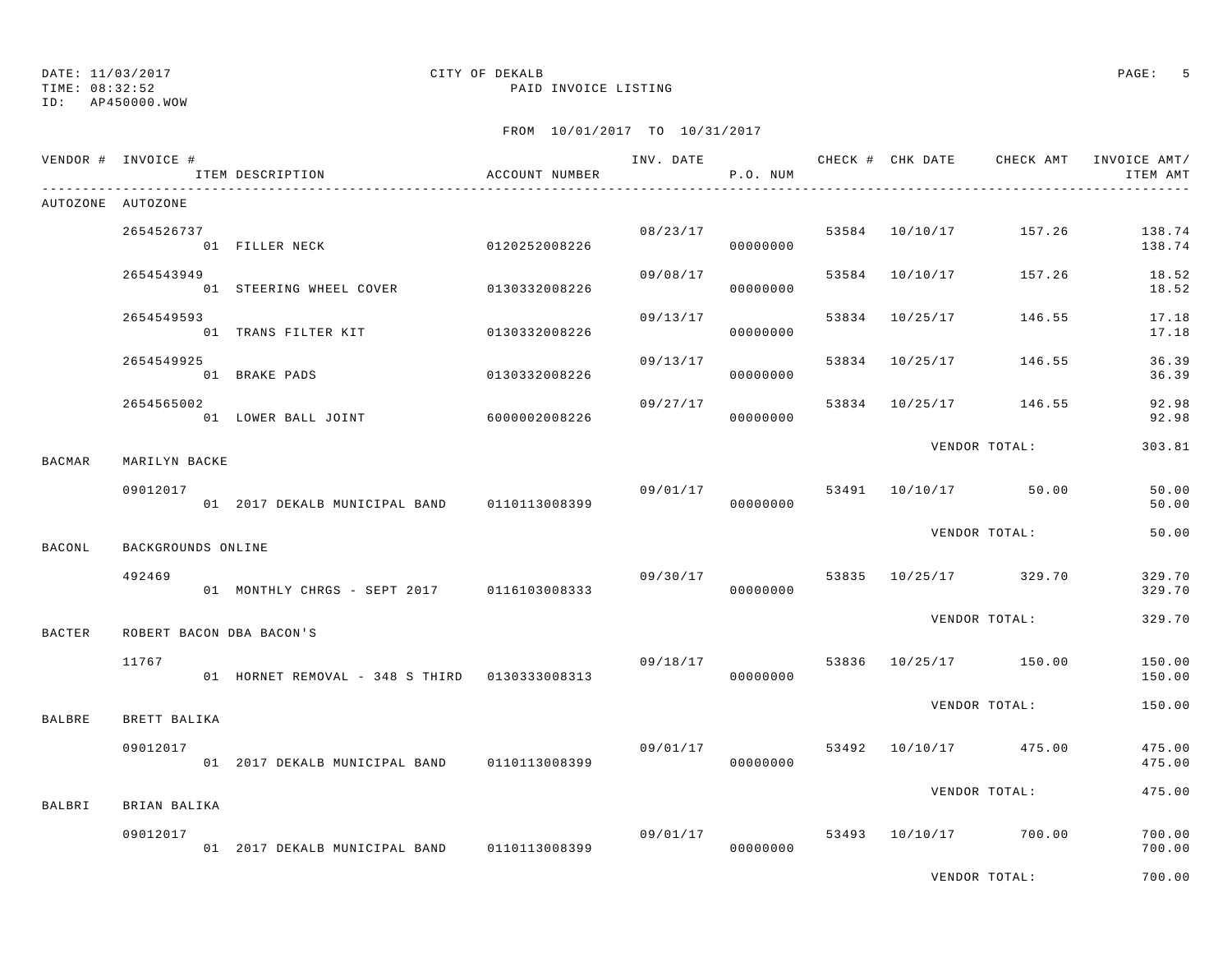## DATE: 11/03/2017 CITY OF DEKALB PAGE: 6

TIME: 08:32:52 PAID INVOICE LISTING

## FROM 10/01/2017 TO 10/31/2017

|               | VENDOR # INVOICE #         | ITEM DESCRIPTION                                                         | ACCOUNT NUMBER |          | P.O. NUM             |       |                |                                    | INV. DATE 6 19 CHECK # CHK DATE 6 CHECK AMT INVOICE AMT<br>ITEM AMT |
|---------------|----------------------------|--------------------------------------------------------------------------|----------------|----------|----------------------|-------|----------------|------------------------------------|---------------------------------------------------------------------|
| BALDAV        | DAVID BALIKA               |                                                                          |                |          |                      |       |                |                                    |                                                                     |
|               | 09012017                   | 01 2017 DEKALB MUNICIPAL BAND 0110113008399                              |                |          | 00000000             |       |                | $09/01/17$ 53494 $10/10/17$ 725.00 | 725.00<br>725.00                                                    |
|               | BATTBULB BATTERIES + BULBS |                                                                          |                |          |                      |       |                | VENDOR TOTAL:                      | 725.00                                                              |
|               | 297-103240-01              | )-01<br>01 LIGHT BATTERIES 6500002008218                                 |                | 08/25/17 | 00000000             |       |                | 53585 10/10/17 799.00              | 119.80<br>119.80                                                    |
|               | 297-103277-01              | 01 BATTERIES                                                             | 0125273008311  |          | 09/15/17<br>00000000 | 53585 |                | 10/10/17 799.00                    | 679.20<br>679.20                                                    |
| <b>BAXWOO</b> | BAXTER & WOODMAN, INC.     |                                                                          |                |          |                      |       |                | VENDOR TOTAL:                      | 799.00                                                              |
|               | 0194502                    | 01 2017 WATER MAIN RPL DSGN 6000003008331<br>02 2017 WATER MAIN RPL DSGN | 6000003008331  | 08/24/17 | 00170049<br>00000000 |       |                | 53586 10/10/17 23,298.49           | 7,963.16<br>2,907.18<br>5,055.98                                    |
|               | 0194503                    | 01 IEPA LOAN APPLICATION                                                 | 6000003008331  | 08/24/17 | 00170073             | 53586 | 10/10/17       | 23,298.49                          | 1,470.00<br>1,470.00                                                |
|               | 0194504                    | 01 BAXTER CONSTRUCTION ENGINEER 6000003008331                            |                | 08/24/17 | 00170055             | 53586 | 10/10/17       | 23,298.49                          | 13,865.33<br>13,865.33                                              |
|               | 0195040                    | 01 2017 WATERMAIN REPLACEMENT                                            | 6000003008331  | 09/22/17 | 00000000             |       | 53837 10/25/17 | 19,886.82                          | 2,191.12<br>2,191.12                                                |
|               | 0195041                    | 01 BAXTER CONSTRUCTION ENGINEER 6000003008331                            |                | 09/22/17 | 00000000             |       |                | 53837 10/25/17 19,886.82           | 17,695.70<br>17,695.70                                              |
| <b>BENISW</b> | BENISTAR / HARTFORD        |                                                                          |                |          |                      |       |                | VENDOR TOTAL:                      | 43, 185. 31                                                         |
|               | 10012017                   | 01 RETIREE INSURANCE - OCT 2017 7100004008478                            |                | 10/01/17 | 00000000             |       |                | 1155 10/24/17 45,409.53            | 45,409.53<br>45,409.53                                              |
| <b>BERLUC</b> | LUCIO BERNARDO             |                                                                          |                |          |                      |       |                | VENDOR TOTAL:                      | 45,409.53                                                           |
|               | 09012017                   | 01 2017 DEKALB MUNICIPAL BAND 0110113008399                              |                | 09/01/17 | 00000000             | 53495 | 10/10/17       | 50.00                              | 50.00<br>50.00                                                      |
|               |                            |                                                                          |                |          |                      |       |                |                                    |                                                                     |

VENDOR TOTAL: 50.00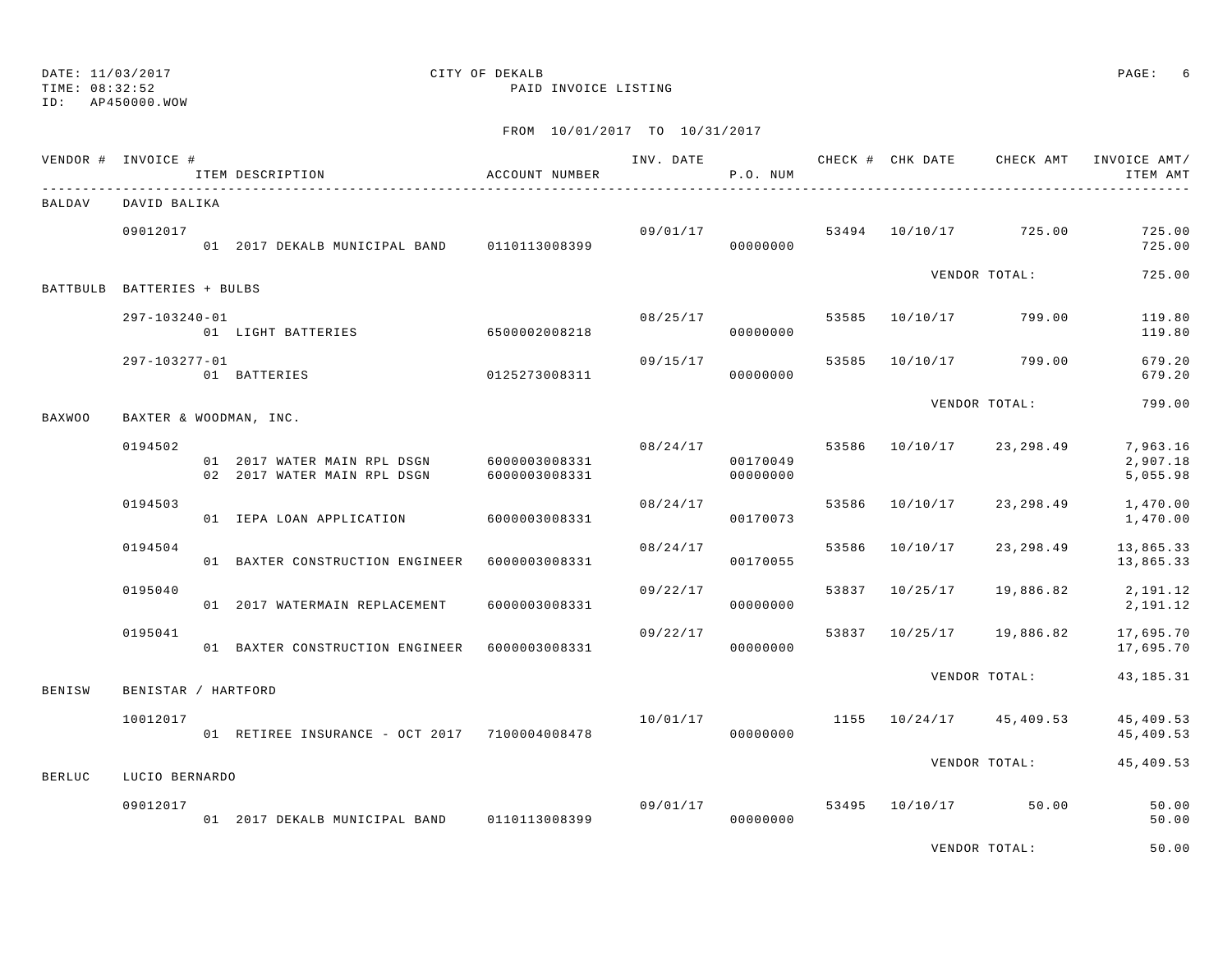TIME: 08:32:52 PAID INVOICE LISTING

ID: AP450000.WOW

|               | VENDOR # INVOICE #   | ITEM DESCRIPTION                                   | ACCOUNT NUMBER                 |          | P.O. NUM             |       |                |                                      | ITEM AMT                       |
|---------------|----------------------|----------------------------------------------------|--------------------------------|----------|----------------------|-------|----------------|--------------------------------------|--------------------------------|
|               | BIOTRON BIO-TRON INC |                                                    |                                |          |                      |       |                |                                      |                                |
|               | 37548                | 01 ZOLL MONITOR REPAIR 0125273008315               |                                |          | 00000000             |       |                | 10/05/17 53838 10/25/17 1,764.50     | 1,764.50<br>1,764.50           |
| <b>BLUEGL</b> | BLUEGLOBES LLC       |                                                    |                                |          |                      |       |                | VENDOR TOTAL:                        | 1,764.50                       |
|               | DKB-25266            | 01 (20) LAMPS                                      | 6500002008218                  |          | 00000000             |       |                | $09/05/17$ 53587 $10/10/17$ 340.50   | 340.50<br>340.50               |
| <b>BNCONT</b> | BN CONTROLS          |                                                    |                                |          |                      |       |                | VENDOR TOTAL:                        | 340.50                         |
|               | 429                  | 01 WELL MAINTENANCE                                | 6000003008328                  |          | 00000000             |       |                | $09/20/17$ 53588 $10/10/17$ 2,430.00 | 2,430.00<br>2,430.00           |
| <b>BOLJOS</b> | JOSHUA BOLDT         |                                                    |                                |          |                      |       |                | VENDOR TOTAL:                        | 2,430.00                       |
|               | 09292017             | 01 TUITION REIMB. SUMMER 2017 0116103008379        |                                | 09/29/17 | 00000000             |       |                | D001466 10/10/17 727.52              | 727.52<br>727.52               |
| <b>BOTWEL</b> |                      | BOTTS WELDING & TRK SERV, INC                      |                                |          |                      |       |                | VENDOR TOTAL:                        | 727.52                         |
|               | 621580               | 01 REPAIR PLOW ASSEMBLY<br>02 REPAIR PLOW ASSEMBLY | 0130332008226<br>0130333008315 |          | 00000000<br>00000000 |       |                | $09/15/17$ 53839 10/25/17 3,536.45   | 3,536.45<br>211.45<br>3,325.00 |
| <b>BOUTRE</b> |                      | BOUND TREE MEDICAL, LLC.                           |                                |          |                      |       |                | VENDOR TOTAL:                        | 3,536.45                       |
|               | 82531317             | 01 AMBULANCE SUPPLIES                              | 0125272008241                  | 06/19/17 | 00000000             |       | 53840 10/25/17 | 910.29                               | 151.58<br>151.58               |
|               | 82618244             | 01 AMBULANCE SUPPLIES                              | 0125272008241                  | 09/11/17 | 00000000             | 53589 | 10/10/17       | 607.74                               | 607.74<br>607.74               |
|               | 82634980             | 01 EMS SUPPLIES                                    | 0125272008241                  | 09/27/17 | 00000000             |       | 53840 10/25/17 | 910.29                               | 445.55<br>445.55               |
|               | 82640919             | 01 AMBULANCE SUPPLIES 0125272008241                |                                | 09/29/17 | 00000000             |       | 53840 10/25/17 | 910.29                               | 50.48<br>50.48                 |
|               | 82640920             |                                                    |                                | 09/29/17 |                      |       | 53840 10/25/17 | 910.29                               | 137.50                         |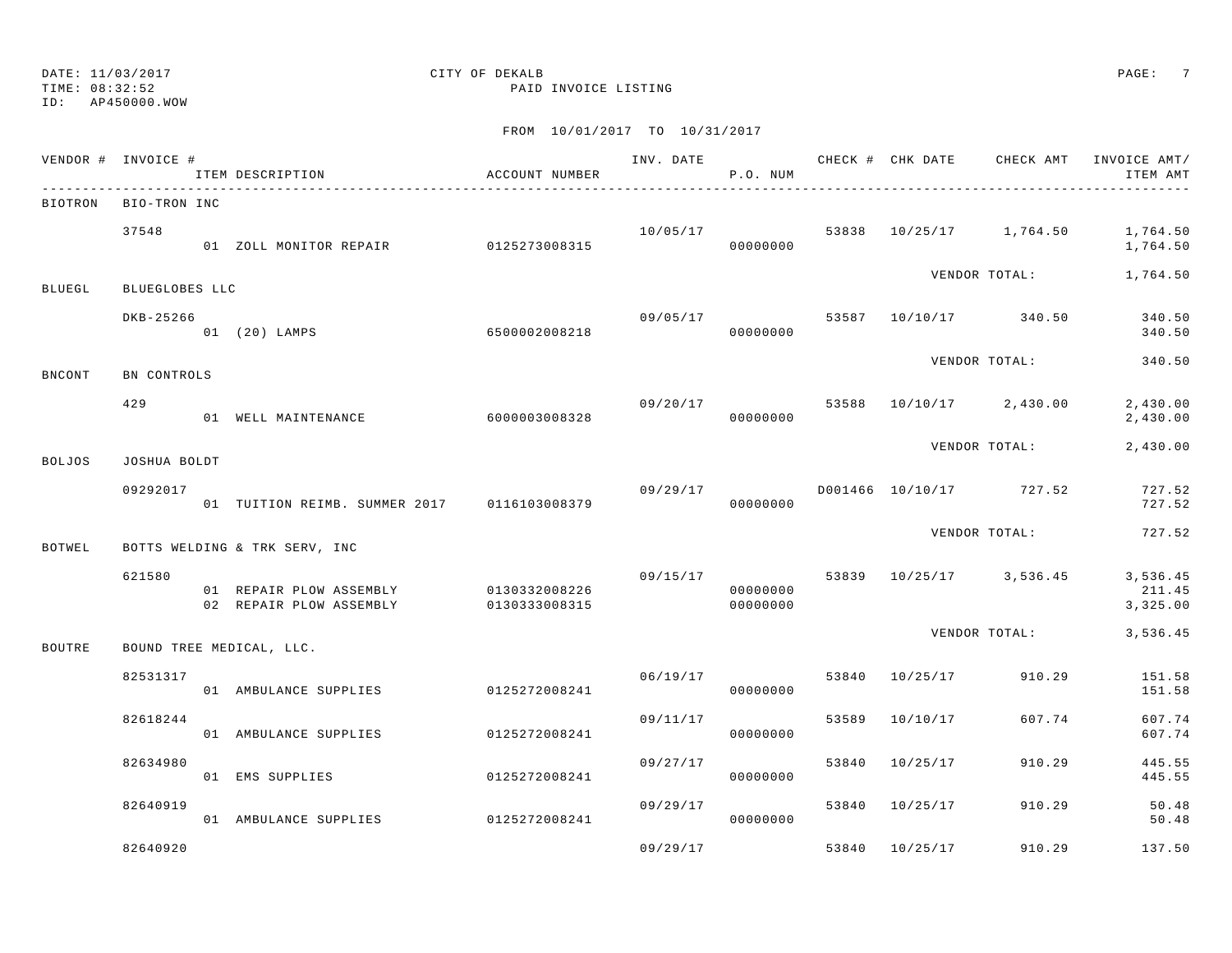TIME: 08:32:52 PAID INVOICE LISTING

## DATE: 11/03/2017 CITY OF DEKALB PAGE: 8

ID: AP450000.WOW

|               | VENDOR # INVOICE #      | ITEM DESCRIPTION                                               | ACCOUNT NUMBER |          | P.O. NUM             |                | INV. DATE 6 CHECK # CHK DATE CHECK AMT INVOICE AMT/ | ITEM AMT                  |
|---------------|-------------------------|----------------------------------------------------------------|----------------|----------|----------------------|----------------|-----------------------------------------------------|---------------------------|
|               |                         |                                                                |                |          |                      |                |                                                     |                           |
|               | 82640920                | 01 AMBULANCE SUPPLIES 0125272008241                            |                |          | 09/29/17<br>00000000 |                | 53840 10/25/17 910.29                               | 137.50<br>137.50          |
|               | 82645498                | 01 AMBULANCE SUPPLIES 0125272008241                            |                | 10/05/17 | 00000000             |                | 53840 10/25/17 910.29                               | 125.18<br>125.18          |
| BRAMAN        | BRAD MANNING FORD, INC. |                                                                |                |          |                      |                | VENDOR TOTAL: 1,518.03                              |                           |
|               | FOCS74799               | 0125273008315<br>01 OIL DRY                                    |                | 09/11/17 | 00000000             | 53841 10/25/17 | 2,369.49                                            | 1,618.85<br>1,618.85      |
|               | FOCS74863               | 01 REPAIR BAD WIRING 0120243008315                             |                | 09/08/17 | 00000000             | 53841 10/25/17 |                                                     | 2,369.49 337.17<br>337.17 |
|               | FOCS74980               | 01 OIL LEAK, CYLINDER REPAIR 0125273008315                     |                | 09/21/17 | 00000000             |                | 53590 10/10/17 3,881.24 3,881.24                    | 3,881.24                  |
|               | FOCS75239               | 01 REPAIR A/C                                                  | 0120243008315  | 09/25/17 | 00000000             |                | 53841 10/25/17 2,369.49                             | 413.47<br>413.47          |
| BRATHY        |                         | BRAUN THYSSENKRUPP ELEVATOR                                    |                |          |                      |                | VENDOR TOTAL: 6,250.73                              |                           |
|               | 131065                  |                                                                |                | 09/01/17 |                      |                | 53591 10/10/17 256.85                               | 256.85<br>256.85          |
| BROKYL        | KYLE BROOKS             |                                                                |                |          |                      |                | VENDOR TOTAL:                                       | 256.85                    |
|               | 09012017                | 01 2017 DEKALB MUNICIPAL BAND 0110113008399 000000000 00000000 |                |          |                      |                | 09/01/17 53496 10/10/17 50.00                       | 50.00<br>50.00            |
| <b>BRONOA</b> | NOAH BROOKS             |                                                                |                |          |                      |                | VENDOR TOTAL:                                       | 50.00                     |
|               | 09012017                | 01 2017 DEKALB MUNICIPAL BAND 0110113008399                    |                | 09/01/17 | 00000000             |                | 53497 10/10/17 200.00                               | 200.00<br>200.00          |
| BSG           | BASTON SERVICE GROUP    |                                                                |                |          |                      |                | VENDOR TOTAL:                                       | 200.00                    |
|               | 2104                    |                                                                |                | 07/03/17 |                      |                | 53592 10/10/17 800.00                               | 400.00<br>400.00          |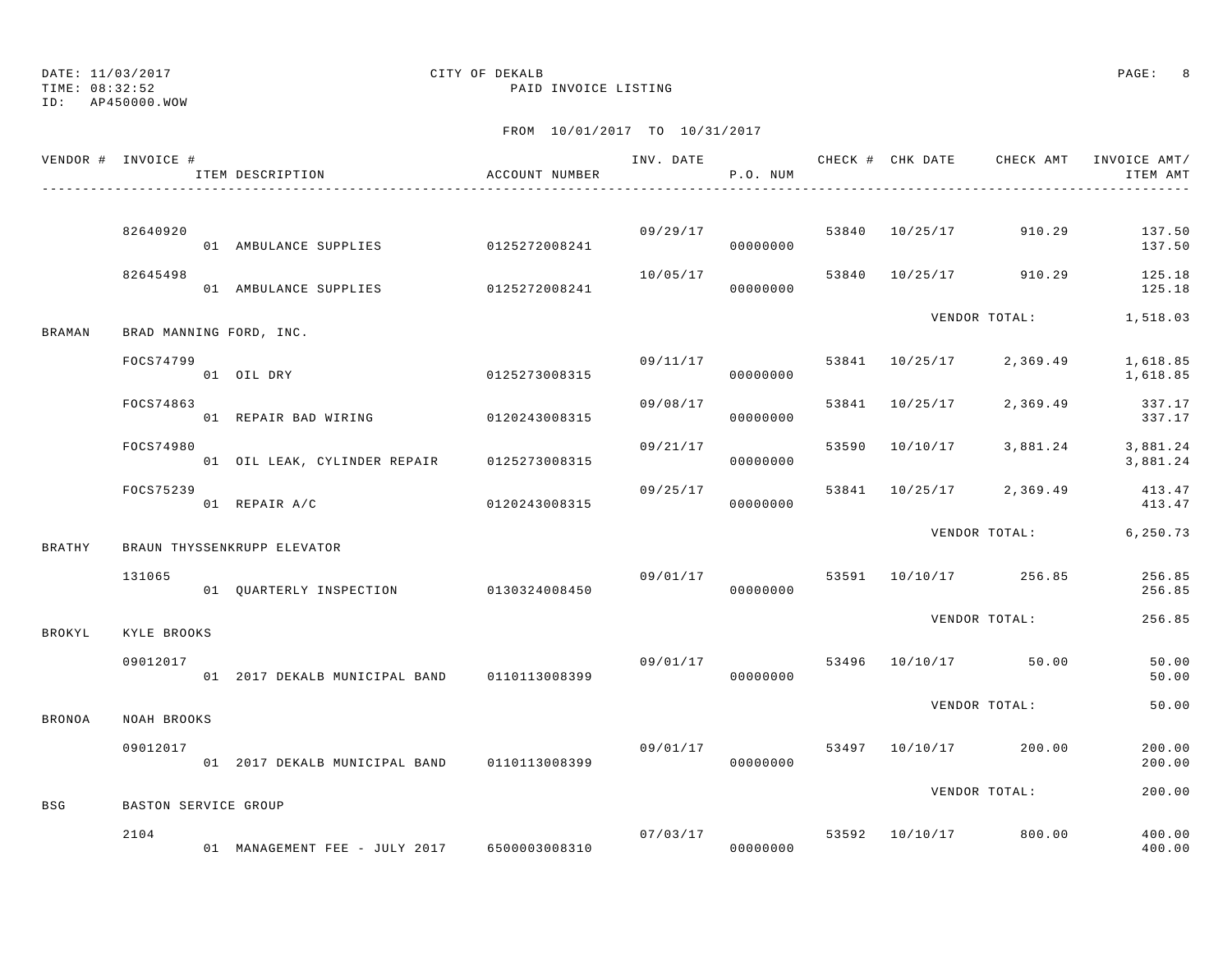#### TIME: 08:32:52 PAID INVOICE LISTING ID: AP450000.WOW

# DATE: 11/03/2017 CITY OF DEKALB PAGE: 9

| VENDOR # INVOICE # |                   | ITEM DESCRIPTION                                 | ACCOUNT NUMBER |          | INV. DATE<br>P.O. NUM | CHECK # CHK DATE | CHECK AMT                            | INVOICE AMT/<br>ITEM AMT |
|--------------------|-------------------|--------------------------------------------------|----------------|----------|-----------------------|------------------|--------------------------------------|--------------------------|
|                    | 2124              | 01 MANAGEMENT FEE - AUG 2017 6500003008310       |                |          | 00000000              |                  | $09/17/17$ 53592 10/10/17 800.00     | 400.00<br>400.00         |
| <b>BUNMEL</b>      | MELINDA BUNGER    |                                                  |                |          |                       |                  | VENDOR TOTAL:                        | 800.00                   |
|                    | 09012017          | 01 2017 DEKALB MUNICIPAL BAND 0110113008399      |                |          | 00000000              |                  | 09/01/17 53498 10/10/17 350.00       | 350.00<br>350.00         |
| BUTAAR             | AARON BUTLER      |                                                  |                |          |                       |                  | VENDOR TOTAL:                        | 350.00                   |
|                    | 09012017          | 01 2017 DEKALB MUNICIPAL BAND 0110113008399      |                | 09/01/17 | 00000000              |                  | 53499 10/10/17 50.00                 | 50.00<br>50.00           |
| BYCMIC             | MICHAEL BYCZEK    |                                                  |                |          |                       |                  | VENDOR TOTAL:                        | 50.00                    |
|                    | 09122017          | 01 REFUND PARKING OVRPMNT #315134 01000000002899 |                |          | 00000000              |                  | $09/12/17$ 53842 10/25/17 5.00       | 5.00<br>5.00             |
| CAMLTD             | CAMIROS, LTD      |                                                  |                |          |                       |                  | VENDOR TOTAL:                        | 5.00                     |
|                    | 09182017          | 01 AGN CONSULTANT 0132103008399                  |                |          | 00170089              |                  | $09/18/17$ 53950 $10/26/17$ 2,420.76 | 2,420.76<br>2,420.76     |
| CARCHRI            | CHRISTINE CARLSON |                                                  |                |          |                       |                  | VENDOR TOTAL:                        | 2,420.76                 |
|                    | 09012017          | 01 2017 DEKALB MUNICIPAL BAND 0110113008399      |                |          | 00000000              |                  | $09/01/17$ 53500 10/10/17 475.00     | 475.00<br>475.00         |
| CARCOR             | CARUS CORPORTATON |                                                  |                |          |                       |                  | VENDOR TOTAL:                        | 475.00                   |
|                    | SLS 10061785      | 01 PHOSPHATE - POTABLE WTR TRTMNT 6000002008250  |                | 09/21/17 | 00000000              |                  | 53843 10/25/17 4,607.68              | 4,607.68<br>4,607.68     |
| CARHOS             |                   | BILL WHITE'S C.A.R. HOSPITAL                     |                |          |                       |                  | VENDOR TOTAL:                        | 4,607.68                 |
|                    | 56089             | 01 PITMAN ARM REPLACEMENT 0125273008315          |                |          | 00000000              |                  | $10/05/17$ 53844 $10/25/17$ 370.36   | 370.36<br>370.36         |
|                    |                   |                                                  |                |          |                       |                  | VENDOR TOTAL:                        | 370.36                   |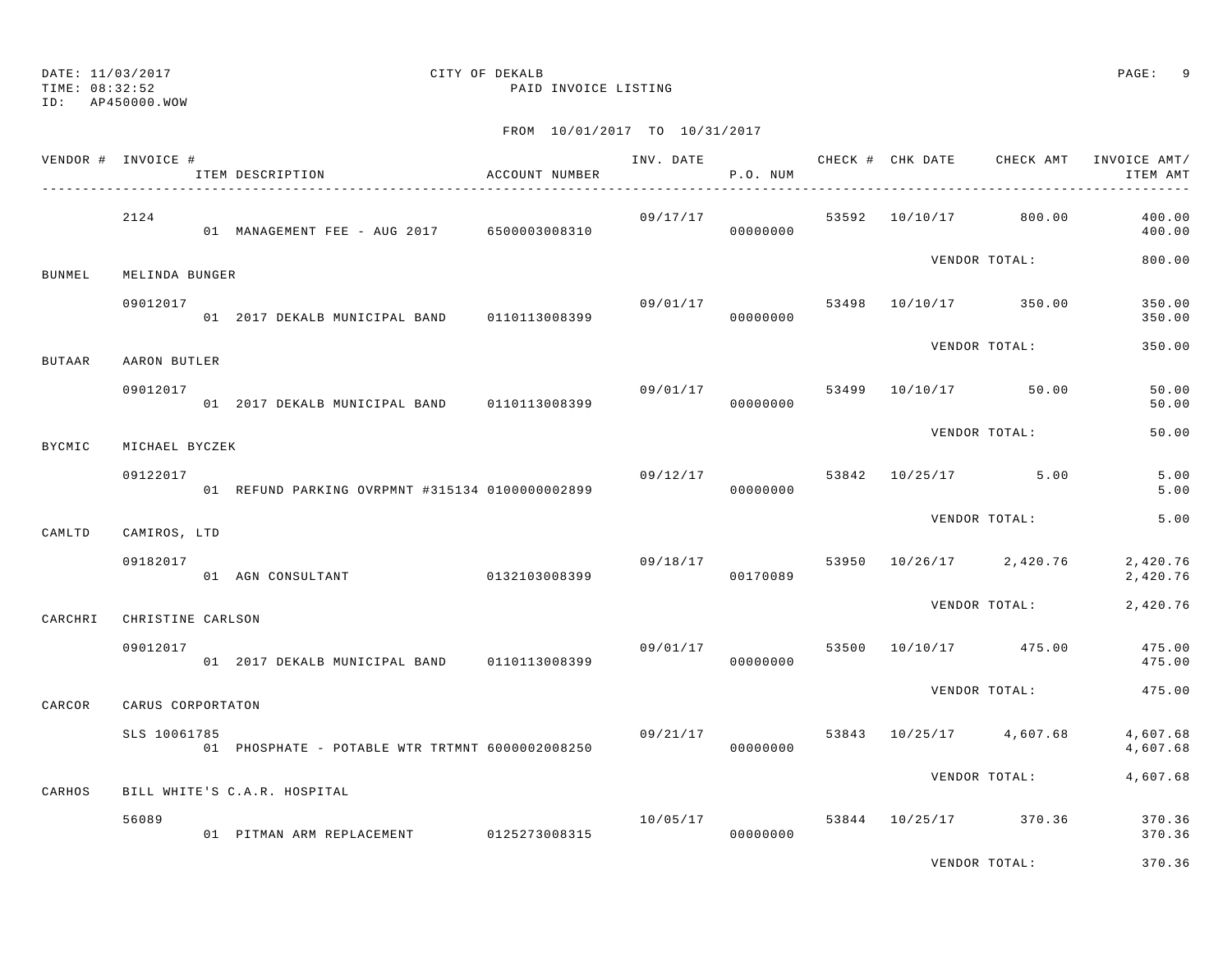## DATE: 11/03/2017 CITY OF DEKALB PAGE: 10

TIME: 08:32:52 PAID INVOICE LISTING

|        | VENDOR # INVOICE # |          | ITEM DESCRIPTION                                                                                   | ACCOUNT NUMBER                                                   | INV. DATE | P.O. NUM                                     |       |                | CHECK # CHK DATE CHECK AMT | INVOICE AMT/<br>ITEM AMT               |
|--------|--------------------|----------|----------------------------------------------------------------------------------------------------|------------------------------------------------------------------|-----------|----------------------------------------------|-------|----------------|----------------------------|----------------------------------------|
| CARJAM | JAMES CARANI       |          |                                                                                                    |                                                                  |           |                                              |       |                |                            |                                        |
|        | 09012017           |          | 01 TRAINING TRAVEL REIMB. 0125273008376                                                            |                                                                  |           | 09/01/17<br>00000000                         |       |                | D001467 10/10/17 19.41     | 19.41<br>19.41                         |
| CARRIC | RICH CARLSON       |          |                                                                                                    |                                                                  |           |                                              |       |                | VENDOR TOTAL:              | 19.41                                  |
|        | 09012017           |          | 01 2017 DEKALB MUNICIPAL BAND 0110113008399                                                        |                                                                  | 09/01/17  | 00000000                                     | 53501 |                | 10/10/17 650.00            | 650.00<br>650.00                       |
| CATSUS | SUSAN E CATRON     |          |                                                                                                    |                                                                  |           |                                              |       |                | VENDOR TOTAL:              | 650.00                                 |
|        | 09012017           |          | 01 2017 DEKALB MUNICIPAL BAND 0110113008399                                                        |                                                                  | 09/01/17  | 00000000                                     | 53502 |                | 10/10/17 975.00            | 975.00<br>975.00                       |
| CCMSI  | CCMSI              |          |                                                                                                    |                                                                  |           |                                              |       |                | VENDOR TOTAL:              | 975.00                                 |
|        | $0044555 - IN$     |          | .<br>01 WC CLAIMS - SEPT 2017 7000004008472                                                        |                                                                  |           | 09/30/17<br>00000000                         | 53845 |                | 10/25/17 9,606.70          | 9,606.70<br>9,606.70                   |
| CDWGOV | CDW GOVERNMENT INC |          |                                                                                                    |                                                                  |           |                                              |       |                | VENDOR TOTAL:              | 9,606.70                               |
|        | JXX2782            |          | 01 BARRACUDA 1 YR ENERGIZE                                                                         | 0117124008450                                                    | 08/28/17  | 00000000                                     | 53593 |                | 10/10/17 6,076.71          | 1,654.02<br>1,654.02                   |
|        | JZJ2772            |          | 01 BARRACUDA 1 YR UNL CLOUD                                                                        | 0117124008450                                                    | 08/30/17  | 00000000                                     | 53593 |                | 10/10/17 6,076.71          | 4,422.69<br>4,422.69                   |
| CECSTE | STEVE CECCHIN      |          |                                                                                                    |                                                                  |           |                                              |       |                | VENDOR TOTAL:              | 6,076.71                               |
|        | 09062017           |          | 01 RFND FIRE/LIFE/SAFETY CRDT                                                                      | 0100000043225                                                    | 09/06/17  | 00000000                                     |       | 53594 10/10/17 | 50.00                      | 50.00<br>50.00                         |
| CENSPR | OVE WATER          |          |                                                                                                    |                                                                  |           |                                              |       |                | VENDOR TOTAL:              | 50.00                                  |
|        | 2790324            | 02<br>03 | 01 WATER COOLER BOTTLES<br>WATER COOLER BOTTLES<br>WATER COOLER BOTTLES<br>04 WATER COOLER BOTTLES | 0110102008204<br>0115152008204<br>0116102008204<br>0117112008204 | 09/08/17  | 00000000<br>00000000<br>00000000<br>00000000 | 53595 |                | 10/10/17 160.00            | 105.75<br>6.66<br>6.66<br>6.66<br>6.66 |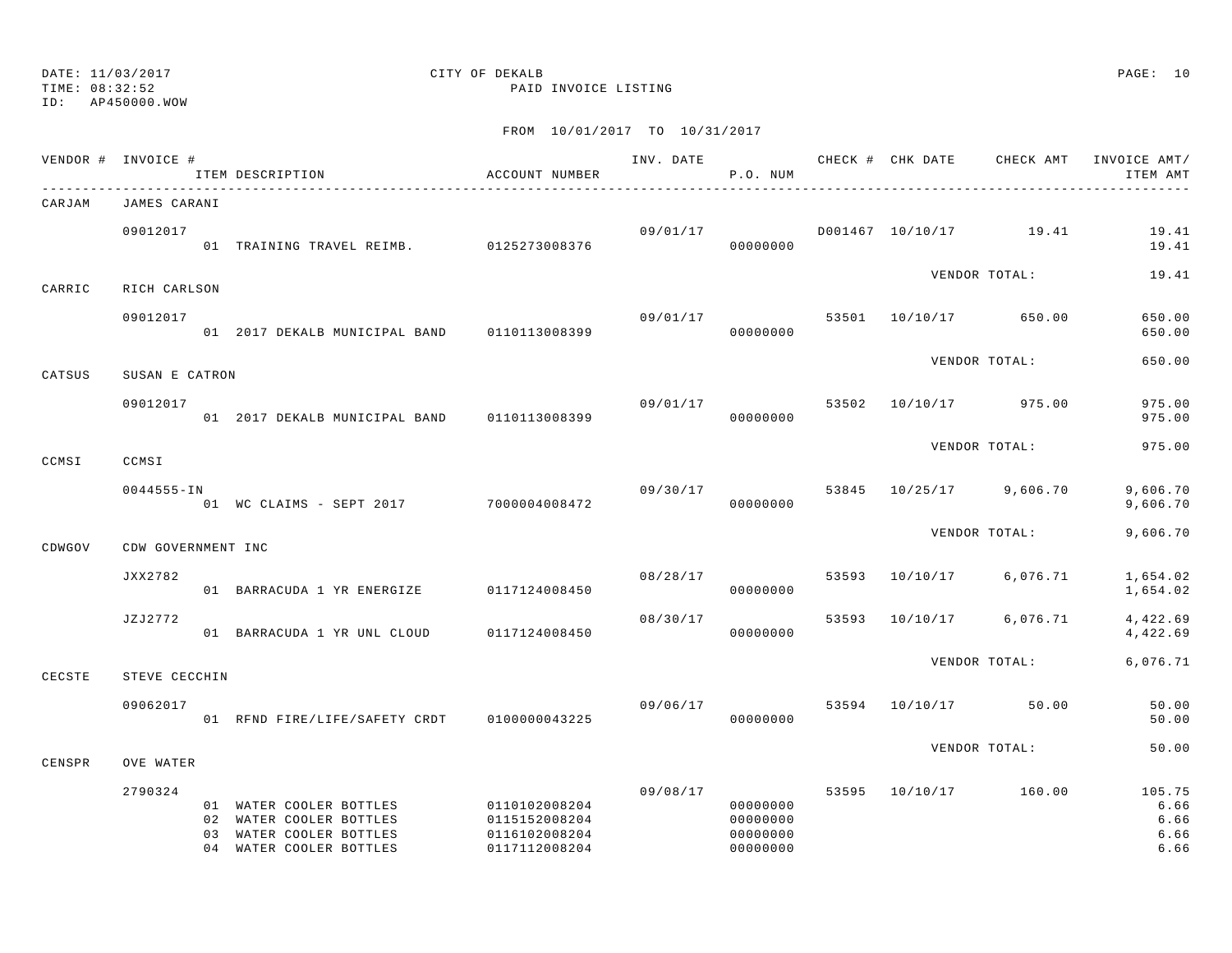TIME: 08:32:52 PAID INVOICE LISTING

ID: AP450000.WOW

## FROM 10/01/2017 TO 10/31/2017

|        | VENDOR # INVOICE #     |     | ITEM DESCRIPTION                          | ACCOUNT NUMBER | INV. DATE | P.O. NUM |                | CHECK # CHK DATE CHECK AMT | INVOICE AMT/<br>ITEM AMT     |
|--------|------------------------|-----|-------------------------------------------|----------------|-----------|----------|----------------|----------------------------|------------------------------|
|        |                        |     |                                           |                |           |          |                |                            | .                            |
|        | 2790324                |     |                                           |                | 09/08/17  |          |                | 53595 10/10/17 160.00      | 105.75                       |
|        |                        |     | 05 WATER COOLER BOTTLES                   | 0117122008204  |           | 00000000 |                |                            | 6.55                         |
|        |                        |     | 06 WATER COOLER BOTTLES                   | 0130324008450  |           | 00000000 |                |                            | 52.87                        |
|        |                        |     | 07 WATER COOLER BOTTLES                   | 0130352008204  |           | 00000000 |                |                            | 6.66                         |
|        |                        | 0.8 | WATER COOLER BOTTLES                      | 0132102008204  |           | 00000000 |                |                            | 6.66                         |
|        |                        | 09  | WATER COOLER BOTTLES                      | 0910002008204  |           | 00000000 |                |                            | 3.17                         |
|        |                        | 10  | WATER COOLER BOTTLES                      | 0920002008204  |           | 00000000 |                |                            | 3.20                         |
|        | 2792274                |     |                                           |                | 09/14/17  |          |                | 53595 10/10/17 160.00      | 54.25                        |
|        |                        |     | 01 WATER COOLER BOTTLES                   | 0110102008204  |           | 00000000 |                |                            | 3.41                         |
|        |                        |     | 02 WATER COOLER BOTTLES                   | 0115152008204  |           | 00000000 |                |                            | 3.41                         |
|        |                        |     | 03 WATER COOLER BOTTLES                   | 0116102008204  |           | 00000000 |                |                            | 3.41                         |
|        |                        |     | 04 WATER COOLER BOTTLES                   | 0117112008204  |           | 00000000 |                |                            | 3.41                         |
|        |                        | 05  | WATER COOLER BOTTLES                      | 0117122008204  |           | 00000000 |                |                            | 3.36                         |
|        |                        | 06  | WATER COOLER BOTTLES                      | 0130324008450  |           | 00000000 |                |                            | 27.12                        |
|        |                        | 07  | WATER COOLER BOTTLES                      | 0130352008204  |           | 00000000 |                |                            | 3.41                         |
|        |                        | 08  | WATER COOLER BOTTLES                      | 0132102008204  |           | 00000000 |                |                            | 3.41                         |
|        |                        | 09  | WATER COOLER BOTTLES                      | 0910002008204  |           | 00000000 |                |                            | 1.62                         |
|        |                        | 10  | WATER COOLER BOTTLES                      | 0920002008204  |           | 00000000 |                |                            | 1.69                         |
|        | 2795365                |     |                                           |                | 09/22/17  |          |                |                            | 53846 10/25/17 112.75 112.75 |
|        |                        |     | 01 WATER COOLER BOTTLES                   | 0110102008204  |           | 00000000 |                |                            | 7.10                         |
|        |                        |     | 02 WATER COOLER BOTTLES                   | 0115152008204  |           | 00000000 |                |                            | 7.10                         |
|        |                        | 03  | WATER COOLER BOTTLES                      | 0116102008204  |           | 00000000 |                |                            | 7.10                         |
|        |                        |     | 04 WATER COOLER BOTTLES                   | 0117112008204  |           | 00000000 |                |                            | 7.10                         |
|        |                        | 05  | WATER COOLER BOTTLES                      | 0117122008204  |           | 00000000 |                |                            | 6.99                         |
|        |                        | 06  | WATER COOLER BOTTLES                      | 0130324008450  |           | 00000000 |                |                            | 56.37                        |
|        |                        |     | 07 WATER COOLER BOTTLES                   | 0130352008204  |           | 00000000 |                |                            | 7.10                         |
|        |                        | 08  | WATER COOLER BOTTLES                      | 0132102008204  |           | 00000000 |                |                            | 7.10                         |
|        |                        | 09  | WATER COOLER BOTTLES                      | 0910002008204  |           | 00000000 |                |                            | 3.38                         |
|        |                        |     | 10 WATER COOLER BOTTLES                   | 0920002008204  |           | 00000000 |                |                            | 3.41                         |
|        |                        |     |                                           |                |           |          |                | VENDOR TOTAL:              | 272.75                       |
| CERPHO | CERTIFIED PHONE REPAIR |     |                                           |                |           |          |                |                            |                              |
|        | 10032017               |     |                                           |                | 10/03/17  |          |                | 53847 10/25/17 50.00       | 50.00                        |
|        |                        |     | 01 REFUND PERMIT #2017-0640 0100000043242 |                |           | 00000000 |                |                            | 50.00                        |
|        |                        |     |                                           |                |           |          |                |                            |                              |
| CHAENE | CHAMPION ENERGY, LLC   |     |                                           |                |           |          |                | VENDOR TOTAL:              | 50.00                        |
|        |                        |     |                                           |                |           |          |                |                            |                              |
|        | B1709280232            |     | 01 9140600296 8/28-9/26/17 6500003008352  |                | 09/29/17  | 00000000 | 53692 10/13/17 | 415.58                     | 318.30<br>318.30             |
|        |                        |     |                                           |                |           |          |                |                            |                              |
|        | B1709280248            |     |                                           |                | 09/29/17  |          | 53692 10/13/17 | 415.58                     | 97.28                        |
|        |                        |     | 01 9161000023 8/28-9/26/17 6500003008348  |                |           | 00000000 |                |                            | 97.28                        |
|        |                        |     |                                           |                |           |          |                |                            |                              |

VENDOR TOTAL: 415.58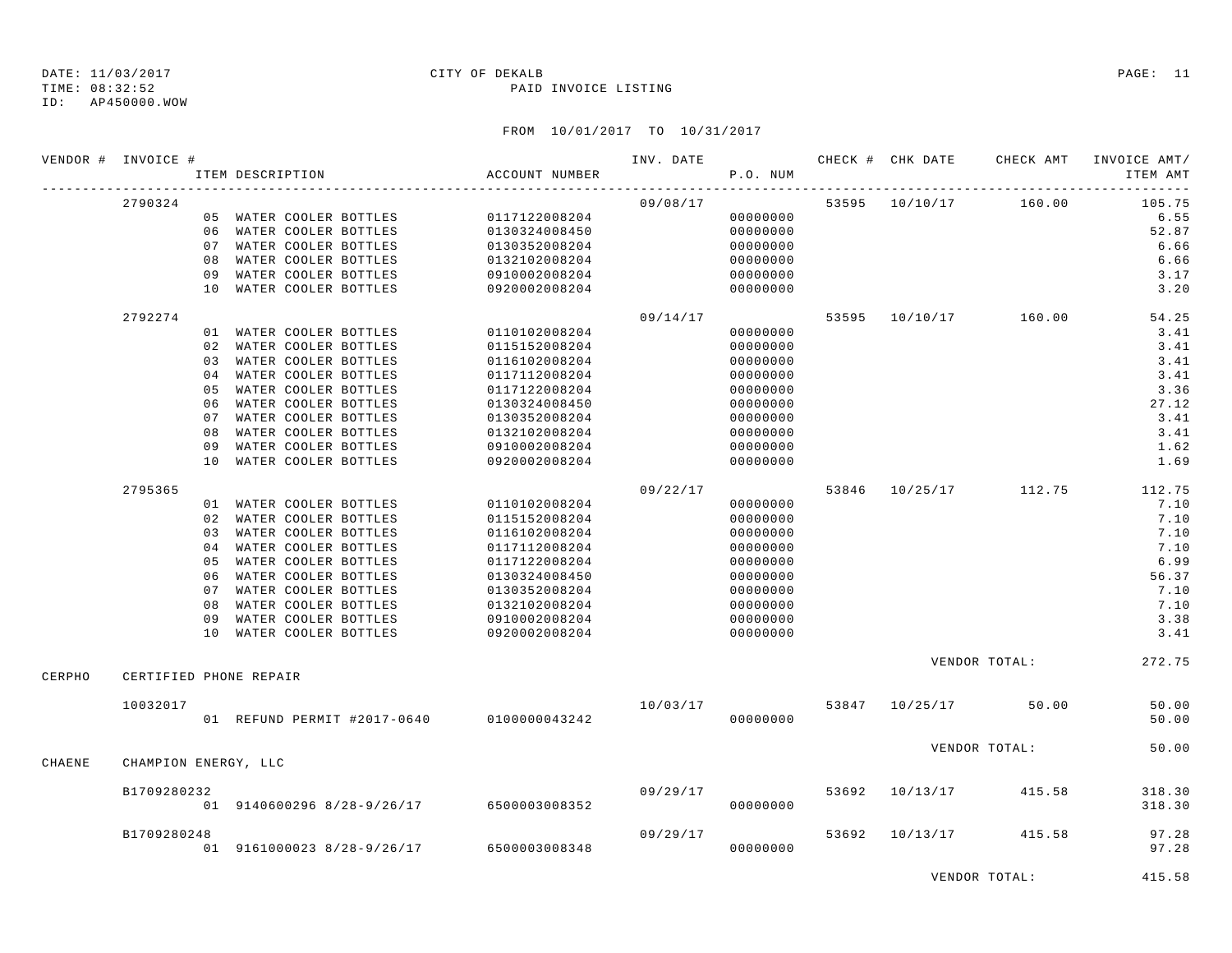TIME: 08:32:52 PAID INVOICE LISTING

ID: AP450000.WOW

|         | VENDOR # INVOICE #   | ITEM DESCRIPTION                                                             | ACCOUNT NUMBER |          | P.O. NUM             |       |                                  | INV. DATE 6 7 7 20 20 CHECK # CHK DATE 6 CHECK AMT INVOICE AMT<br>ITEM AMT |
|---------|----------------------|------------------------------------------------------------------------------|----------------|----------|----------------------|-------|----------------------------------|----------------------------------------------------------------------------|
| CHO1HEA |                      | CHOICE 1 HEALTH CARE SERVICES                                                |                |          |                      |       |                                  |                                                                            |
|         | 7907                 | 01 TEST STRIPS                                                               | 0125272008241  |          | 10/04/17<br>00000000 |       | 53848 10/25/17 74.85             | 74.85<br>74.85                                                             |
| CHOBRI  | BRIDGET CHO          |                                                                              |                |          |                      |       | VENDOR TOTAL:                    | 74.85                                                                      |
|         | 09012017             | 01 2017 DEKALB MUNICIPAL BAND 0110113008399                                  |                | 09/01/17 | 00000000             |       | 53503 10/10/17 450.00            | 450.00<br>450.00                                                           |
| CHOHAR  | HARRY CHOIN          |                                                                              |                |          |                      |       | VENDOR TOTAL:                    | 450.00                                                                     |
|         | 09012017             | 01 2017 DEKALB MUNICIPAL BAND 0110113008399                                  |                | 09/01/17 | 00000000             | 53504 | 10/10/17 150.00                  | 150.00<br>150.00                                                           |
| CHONIC  | NICOLE CHOPP         |                                                                              |                |          |                      |       | VENDOR TOTAL:                    | 150.00                                                                     |
|         | 09012017             | 01 2017 DEKALB MUNICIPAL BAND 0110113008399                                  |                | 09/01/17 | 00000000             | 53505 | 10/10/17 50.00                   | 50.00<br>50.00                                                             |
| CHRBUR  | CHRISTOPHER B. BURKE |                                                                              |                |          |                      |       | VENDOR TOTAL:                    | 50.00                                                                      |
|         | 138643               | 01 PRO SRVCS 7/1-8/26/17 1000003008331                                       |                | 09/08/17 | 00000000             | 53596 | 10/10/17 1,833.66                | 1,833.66<br>1,833.66                                                       |
| CHRMAU  | MAUREEN CHRISTINE    |                                                                              |                |          |                      |       | VENDOR TOTAL:                    | 1,833.66                                                                   |
|         | 09012017             | 01 2017 DEKALB MUNICIPAL BAND 0110113008399                                  |                |          | 09/01/17<br>00000000 | 53506 | 10/10/17 225.00                  | 225.00<br>225.00                                                           |
| CLABAI  |                      | CLARK, BAIRD, SMITH LLP                                                      |                |          |                      |       | VENDOR TOTAL:                    | 225.00                                                                     |
|         | 9096                 | 01 LEGAL SERVICES - SEPT 2017 6000003008366<br>02 LEGAL SERVICES - SEPT 2017 | 0115153008349  | 09/30/17 | 00000000<br>00000000 |       | 53849 10/25/17 1,706.25          | 1,706.25<br>341.25<br>1,365.00                                             |
| CLACAR  | MATTHEW J BROMELAND  |                                                                              |                |          |                      |       | VENDOR TOTAL:                    | 1,706.25                                                                   |
|         | 19975                |                                                                              |                |          |                      |       | $08/01/17$ 53597 10/10/17 586.00 | 586.00                                                                     |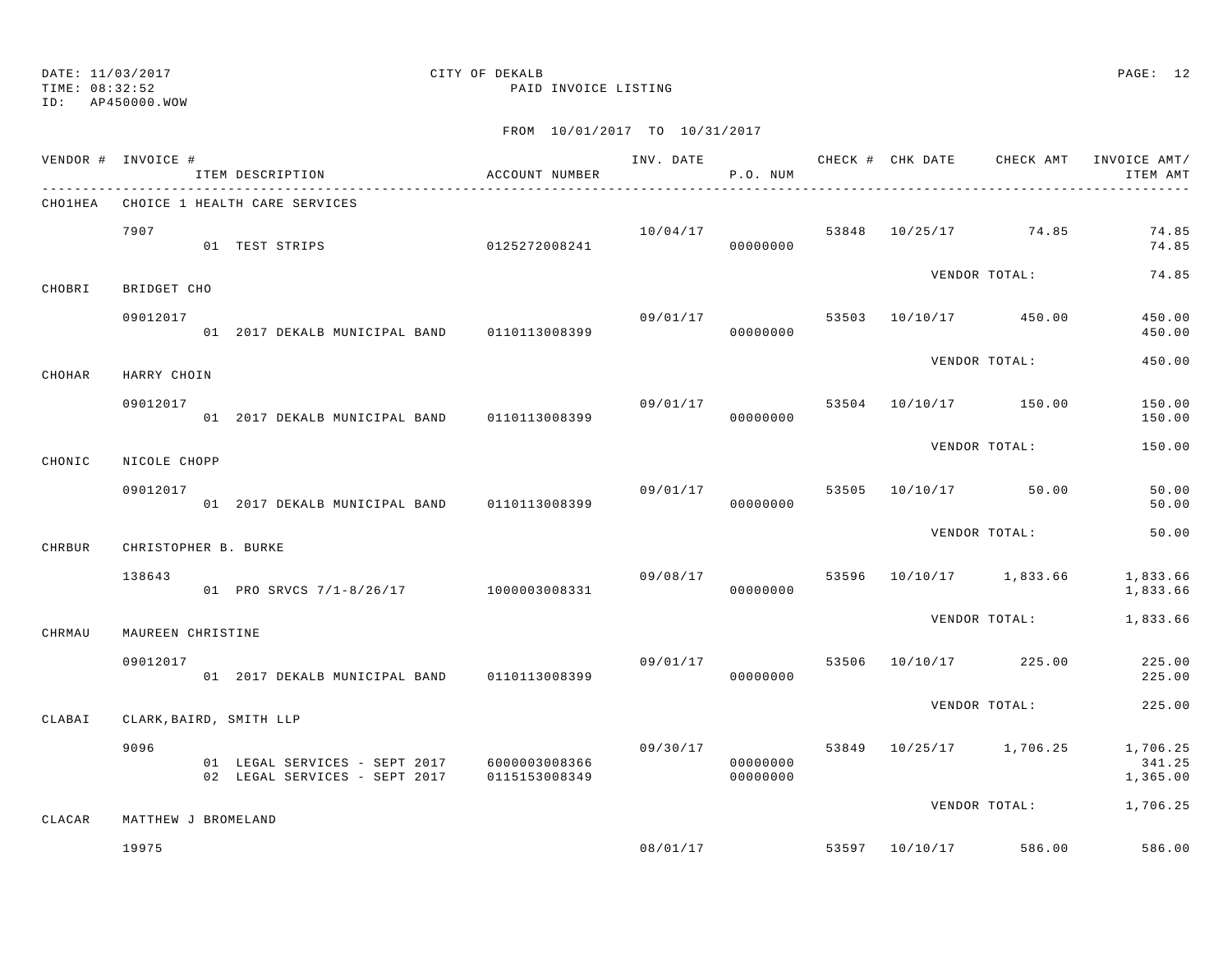TIME: 08:32:52 PAID INVOICE LISTING

ID: AP450000.WOW

## FROM 10/01/2017 TO 10/31/2017

|        | VENDOR # INVOICE # | ITEM DESCRIPTION                                                                                                                         | ACCOUNT NUMBER                                                                    |          | P.O. NUM                                                 |       |                | INV. DATE 6 1999 CHECK # CHK DATE CHECK AMT INVOICE AMT/ | ITEM AMT                                                |
|--------|--------------------|------------------------------------------------------------------------------------------------------------------------------------------|-----------------------------------------------------------------------------------|----------|----------------------------------------------------------|-------|----------------|----------------------------------------------------------|---------------------------------------------------------|
|        |                    |                                                                                                                                          |                                                                                   |          |                                                          |       |                |                                                          |                                                         |
|        | 19975              | 01 CARPET CLEANING                                                                                                                       | 0130323008348                                                                     |          | 08/01/17<br>00000000                                     |       | 53597 10/10/17 | 586.00                                                   | 586.00<br>586.00                                        |
|        | 19994              | 01 CITY HALL CARPET CLEANING 0130333008348                                                                                               |                                                                                   | 08/17/17 | 00000000                                                 |       | 53850 10/25/17 | 203.00                                                   | 203.00<br>203.00                                        |
| CLEUSA | CLEAN USA          |                                                                                                                                          |                                                                                   |          |                                                          |       |                | VENDOR TOTAL:                                            | 789.00                                                  |
|        | 50973              | 01 JNTRL SRVCS W/E 09/10<br>02 JNTRL SRVCS W/E 09/10<br>03 JNTRL SRVCS W/E 09/10<br>04 JNTRL SRVCS W/E 09/10<br>05 JNTRL SRVCS W/E 09/10 | 0130324008450<br>0130324008450<br>0130324008450<br>0130324008450<br>0130324008450 | 09/11/17 | 00000000<br>00000000<br>00000000<br>00000000<br>00000000 |       |                | 53598 10/10/17 1,485.90                                  | 1,485.90<br>512.75<br>745.46<br>78.18<br>80.47<br>69.04 |
| CLQUI  | CL QUICK STOP      |                                                                                                                                          |                                                                                   |          |                                                          |       |                | VENDOR TOTAL: 1,485.90                                   |                                                         |
|        | 09082017           | 01 REFUND APPLICATION FEE 0100000043222                                                                                                  |                                                                                   | 09/08/17 | 00000000                                                 |       | 53599 10/10/17 | 300.00                                                   | 150.00<br>150.00                                        |
|        | 09082017A          | 01 REFUND APPLICATION FEE 0100000043222                                                                                                  |                                                                                   | 09/08/17 | 00000000                                                 | 53599 | 10/10/17       | 300.00                                                   | 150.00<br>150.00                                        |
| COD    | CITY OF DEKALB     |                                                                                                                                          |                                                                                   |          |                                                          |       |                | VENDOR TOTAL:                                            | 300.00                                                  |
|        | 10012017A          | 01 1154 7TH SEWER SRVCS 6/28-8/28 0125273008355                                                                                          |                                                                                   | 10/01/17 | 00000000                                                 |       | 53851 10/25/17 | 2,499.35                                                 | 36.75<br>36.75                                          |
|        | 10012017B          | 01 700 PINE SEWER SRVCS 7/7-8/29 0125273008355                                                                                           |                                                                                   | 10/01/17 | 00000000                                                 |       | 53851 10/25/17 | 2,499.35                                                 | 185.50<br>185.50                                        |
|        | 10032017           | 01 FY16.5 AUDIT FEES                                                                                                                     | 1900003008342                                                                     | 10/03/17 | 00000000                                                 |       | 53477 10/06/17 | 650.60                                                   | 650.60<br>650.60                                        |
|        | 10172017           | 01 ENG EXP REIMBURSEMENT 1900006508641                                                                                                   |                                                                                   | 10/17/17 | 00000000                                                 |       | 53951 10/26/17 | 929.34                                                   | 929.34<br>929.34                                        |
|        | 11851              | 01 FY16.5 AUDIT FEES<br>02 FY16.5 AUDIT FEES                                                                                             | 0910003008366<br>0920003008366                                                    | 09/20/17 | 00000000<br>00000000                                     |       | 53851 10/25/17 | 2,499.35                                                 | 2, 277.10<br>1,138.55<br>1,138.55                       |

VENDOR TOTAL: 4,079.29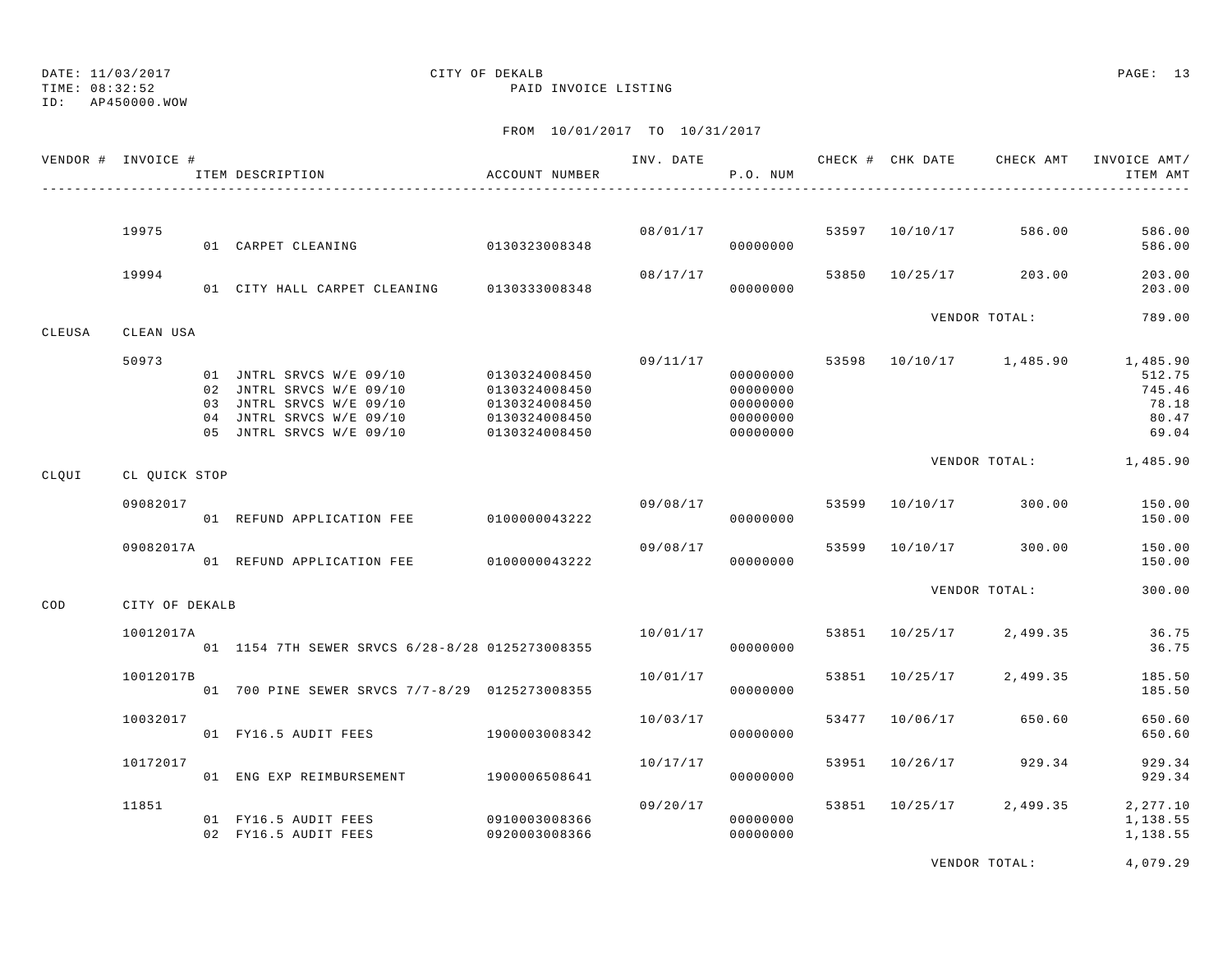## DATE: 11/03/2017 CITY OF DEKALB PAGE: 14

TIME: 08:32:52 PAID INVOICE LISTING

|         | VENDOR # INVOICE #  | ITEM DESCRIPTION                              | ACCOUNT NUMBER |          | P.O. NUM             |                |                         | INV. DATE 6 1999 CHECK # CHK DATE 6 CHECK AMT INVOICE AMT<br>ITEM AMT |
|---------|---------------------|-----------------------------------------------|----------------|----------|----------------------|----------------|-------------------------|-----------------------------------------------------------------------|
| COMCAST | COMCAST             |                                               |                |          |                      |                |                         |                                                                       |
|         | 09032017            | 01 624 N 11ST OCT 17 SRVCS 0120223008399      |                |          | 09/03/17<br>00000000 |                | 53600 10/10/17 134.40   | 134.40<br>134.40                                                      |
|         | 09042017            | 01 200 S 4TH ST SRVCS - OCT 17 0117122008285  |                | 09/04/17 | 00000000             | 53852 10/25/17 | 94.29                   | 85.83<br>85.83                                                        |
|         | 09142017            | 01 700 W LINCOLN SRVCS - OCT 17 0120223008399 |                | 09/14/17 | 00000000             | 53852 10/25/17 | 94.29                   | 8.46<br>8.46                                                          |
| COMED   | COMMONWEALTH EDISON |                                               |                |          |                      |                | VENDOR TOTAL:           | 228.69                                                                |
|         | 09012017A           | 01 2698543003 8/3-9/1/17 0130323008352        |                | 09/01/17 | 00000000             | 53601 10/10/17 | 52.09                   | 16.61<br>16.61                                                        |
|         | 09012017B           | 01 3034540007 8/3-9/1/17 0130323008352        |                | 09/01/17 | 00000000             | 53601 10/10/17 | 52.09                   | 22.47<br>22.47                                                        |
|         | 09022017            | 01 5477111064 8/4-9/2/17                      | 1000003008352  | 09/02/17 | 00000000             |                | 53601 10/10/17 52.09    | 13.01<br>13.01                                                        |
|         | 09052017A           | 01 1253019001 8/7-9/5/17 1000003008352        |                | 09/05/17 | 00000000             | 53854 10/25/17 | 3,559.82                | 20.17<br>20.17                                                        |
|         | 09252017A           | 01 0099140182 8/28-9/25/17 0130323008352      |                | 09/25/17 | 00000000             | 53854 10/25/17 | 3,559.82                | 33.86<br>33.86                                                        |
|         | 09252017B           | 01 3034018028 8/24-9/22/17                    | 6500003008352  | 09/25/17 | 00000000             | 53854 10/25/17 | 3,559.82                | 43.77<br>43.77                                                        |
|         | 09252017C           | 01 2950409035 8/24-9/22/17 6500003008352      |                | 09/25/17 | 00000000             | 53854 10/25/17 | 3,559.82                | 1,250.74<br>1,250.74                                                  |
|         | 09252017D           | 01 0103047054 8/24-9/22/17                    | 0130323008352  | 09/25/17 | 00000000             | 53854 10/25/17 | 3,559.82                | 8.75<br>8.75                                                          |
|         | 09252017E           | 01 2950413002 8/24-9/22/17                    | 6500003008352  | 09/25/17 | 00000000             | 53854 10/25/17 | 3,559.82                | 189.66<br>189.66                                                      |
|         | 09252017F           | 01 2950412005 8/24-9/22/17                    | 6500003008352  | 09/25/17 | 00000000             | 53854 10/25/17 | 3,559.82                | 819.10<br>819.10                                                      |
|         | 09262017A           | 01 2378089039 8/28-9/26/17 0130323008352      |                | 09/26/17 | 00000000             |                | 53854 10/25/17 3,559.82 | 125.42<br>125.42                                                      |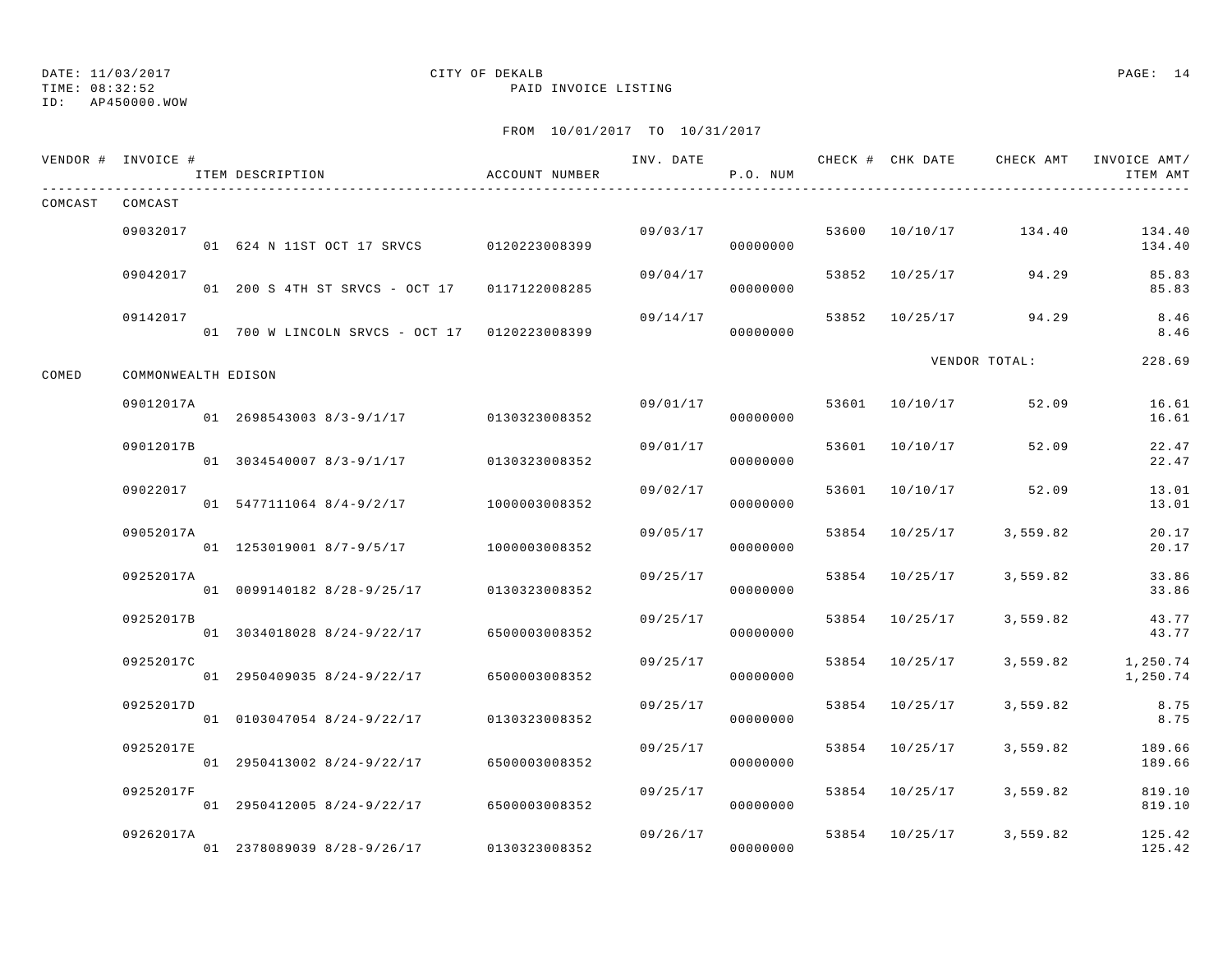TIME: 08:32:52 PAID INVOICE LISTING

## ID: AP450000.WOW

## DATE: 11/03/2017 CITY OF DEKALB PAGE: 15

| VENDOR # INVOICE # | ITEM DESCRIPTION                         | ACCOUNT NUMBER | INV. DATE | P.O. NUM | CHECK # CHK DATE | CHECK AMT               | INVOICE AMT/<br>ITEM AMT |
|--------------------|------------------------------------------|----------------|-----------|----------|------------------|-------------------------|--------------------------|
| 09262017B          | 01 2691445004 8/28-9/26/17 0130323008352 |                | 09/26/17  | 00000000 |                  | 53854 10/25/17 3,559.82 | 92.25<br>92.25           |
| 09262017C          | 01 3243134066 8/28-9/26/17               | 0130323008352  | 09/26/17  | 00000000 |                  | 53854 10/25/17 3,559.82 | 98.72<br>98.72           |
| 09262017D          | 01 1353027096 8/28-9/26/17               | 0130323008352  | 09/26/17  | 00000000 | 53854 10/25/17   | 3,559.82                | 44.02<br>44.02           |
| 09272017A          | 01 2948159011 8/25-9/26/17               | 0130323008352  | 09/27/17  | 00000000 | 53854 10/25/17   | 3,559.82                | 17.27<br>17.27           |
| 09272017B          | 01 2691541038 8/28-9/26/17               | 0130323008352  | 09/27/17  | 00000000 | 53854 10/25/17   | 3,559.82                | 0.05<br>0.05             |
| 09272017C          | 01 1839137004 8/28-9/26/17               | 6500003008352  | 09/27/17  | 00000000 | 53854 10/25/17   | 3,559.82                | 91.41<br>91.41           |
| 09272017D          | 01 1506097008 8/28-9/26/17               | 6500003008352  | 09/27/17  | 00000000 | 53854 10/25/17   | 3,559.82                | 94.21<br>94.21           |
| 09272017E          | 01 2950679037 8/29-9/27/17               | 0130323008352  | 09/27/17  | 00000000 | 53854 10/25/17   | 3,559.82                | 26.40<br>26.40           |
| 09272017F          | 01 1053017076 8/28-9/26/17               | 1000003008352  | 09/27/17  | 00000000 | 53854 10/25/17   | 3,559.82                | 33.52<br>33.52           |
| 09272017G          | 01 0965041007 8/28-9/26/17               | 0130323008352  | 09/27/17  | 00000000 | 53854 10/25/17   | 3,559.82                | 32.58<br>32.58           |
| 09272017H          | 01 0786037018 8/30-9/27/17               | 0130323008352  | 09/27/17  | 00000000 | 53854 10/25/17   | 3,559.82                | 36.96<br>36.96           |
| 092720171          | 01 2415052007 8/28-9/26/17               | 6500003008352  | 09/27/17  | 00000000 | 53854 10/25/17   | 3,559.82                | 150.73<br>150.73         |
| 09272017J          | 01 3034019007 8/28-9/26/17               | 6500003008352  | 09/27/17  | 00000000 | 53854 10/25/17   | 3,559.82                | 54.43<br>54.43           |
| 09272017K          | 01 2950414009 8/28-9/26/17               | 6500003008352  | 09/27/17  | 00000000 | 53854 10/25/17   | 3,559.82                | 72.36<br>72.36           |
| 09272017L          | 01 0338120095 8/28-9/26/17               | 1000003008352  | 09/27/17  | 00000000 | 53854 10/25/17   | 3,559.82                | 27.89<br>27.89           |
| 09272017M          |                                          |                | 09/27/17  |          | 53854 10/25/17   | 3,559.82                | 50.74                    |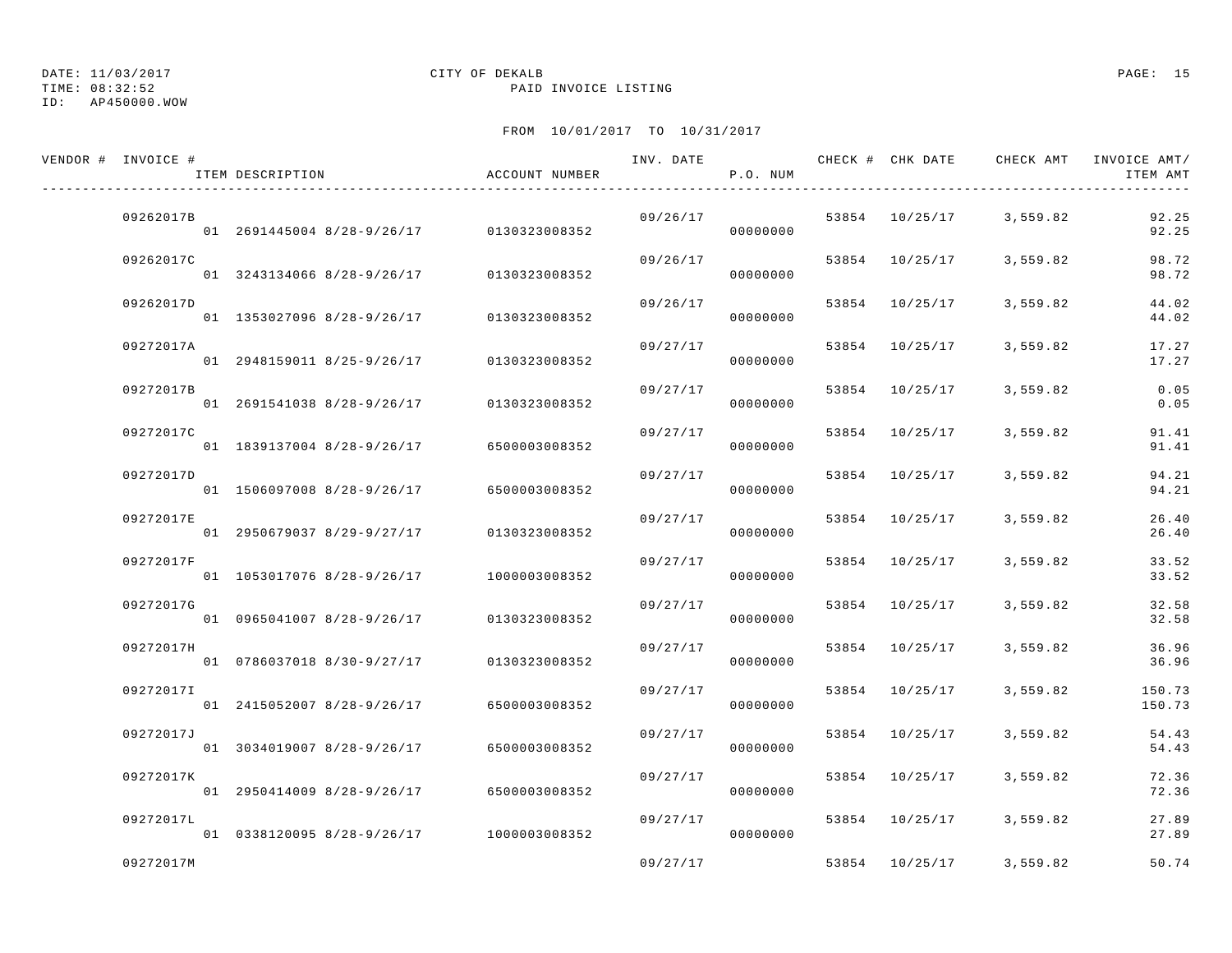## DATE: 11/03/2017 CITY OF DEKALB PAGE: 16

TIME: 08:32:52 PAID INVOICE LISTING

|         | VENDOR # INVOICE # | ITEM DESCRIPTION                          | ACCOUNT NUMBER |          | P.O. NUM             |                |                          | INV. DATE 6 . CHECK # CHK DATE 6 . CHECK AMT INVOICE AMT<br>ITEM AMT |
|---------|--------------------|-------------------------------------------|----------------|----------|----------------------|----------------|--------------------------|----------------------------------------------------------------------|
|         |                    |                                           |                |          |                      |                |                          |                                                                      |
|         | 09272017M          | 01 3288163078 8/28-9/26/17 6500003008352  |                |          | 09/27/17<br>00000000 |                | 53854 10/25/17 3,559.82  | 50.74<br>50.74                                                       |
|         | 09272017N          | 01 3037017012 8/28-9/26/17 6500003008352  |                | 09/27/17 | 00000000             |                | 53854 10/25/17 3,559.82  | 26.93<br>26.93                                                       |
|         | 092720170          | 01 3203158108 8/29-9/27/17 0130323008352  |                | 09/27/17 | 00000000             | 53854 10/25/17 | 3,559.82                 | 31.54<br>31.54                                                       |
|         | 09282017A          | 01 2698641000 8/30-9/28/17 0130323008352  |                | 09/28/17 | 00000000             | 53854 10/25/17 | 3,559.82                 | 21.29<br>21.29                                                       |
|         | 09282017B          | 01 2201002013 8/30-9/28/17 1000003008352  |                | 09/28/17 | 00000000             | 53854 10/25/17 | 3,559.82                 | 13.01<br>13.01                                                       |
|         | 09282017C          | 01 3909108035 8/30-9/28/17 1000003008352  |                | 09/28/17 | 00000000             | 53854 10/25/17 | 3,559.82                 | 13.01<br>13.01                                                       |
|         | 09282017D          | 01 2845061003 8/30-9/28/17 1000003008352  |                | 09/28/17 | 00000000             | 53854 10/25/17 | 3,559.82                 | 13.01<br>13.01                                                       |
|         | 09282017E          | 01 5617001014 8/30-9/28/17 1000003008352  |                | 09/28/17 | 00000000             | 53854 10/25/17 | 3,559.82                 | 13.01<br>13.01                                                       |
|         | 09282017F          | 01 6247144034 8/30-9/28/17 1000003008352  |                | 09/28/17 | 00000000             |                | 53854 10/25/17 3,559.82  | 13.01<br>13.01                                                       |
| COMMIN  |                    | COMPASS MINERALS AMERICA INC              |                |          |                      |                | VENDOR TOTAL:            | 3,611.91                                                             |
|         | 78082              | 01 BULK HIGHWAY COARSE SALT 1000002008235 |                | 09/05/17 | 00000000             |                | 53855 10/25/17 11,950.56 | 11,950.56<br>11,950.56                                               |
| COMREV  | CMS ACCOUNTING     |                                           |                |          |                      |                | VENDOR TOTAL:            | 11,950.56                                                            |
|         | T1806112           | 01 PD LEADS - AUG 2017 0120233008320      |                | 09/22/17 | 00000000             |                | 53856 10/25/17 485.45    | 485.45<br>485.45                                                     |
| CONSTEL |                    | CONSTELLATION NEW ENERGY INC              |                |          |                      |                | VENDOR TOTAL:            | 485.45                                                               |
|         | 0041357589         | 01 1-1D70-926 7/27-8/23/17 1000003008352  |                |          | 09/07/17<br>00000000 |                | 53857 10/25/17 34,670.17 | 137.73<br>137.73                                                     |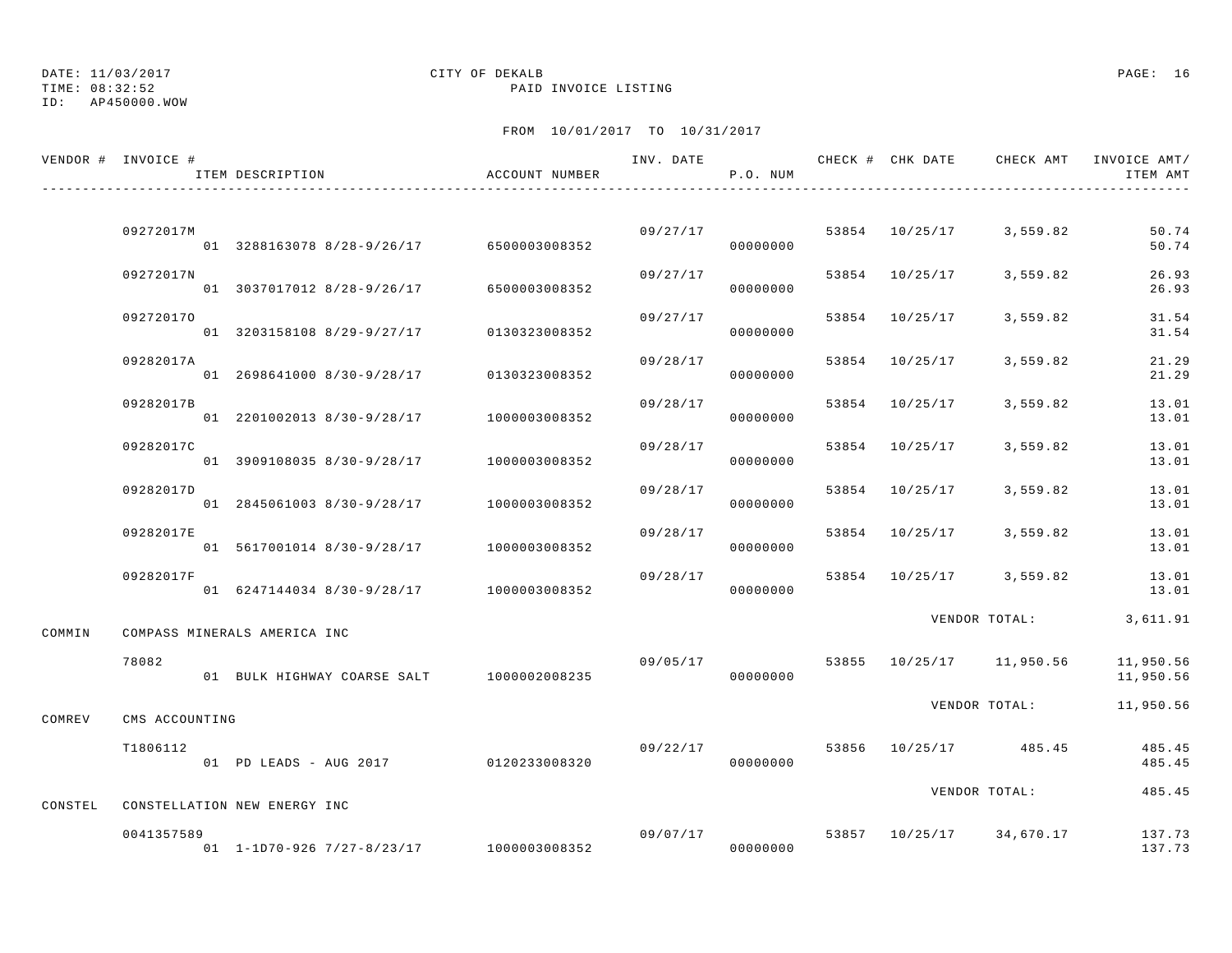TIME: 08:32:52 PAID INVOICE LISTING

#### ID: AP450000.WOW

## DATE: 11/03/2017 CITY OF DEKALB PAGE: 17

|        | VENDOR # INVOICE # | ITEM DESCRIPTION                                     | ACCOUNT NUMBER |          | P.O. NUM | INV. DATE CHECK # CHK DATE | CHECK AMT                | INVOICE AMT/<br>ITEM AMT |
|--------|--------------------|------------------------------------------------------|----------------|----------|----------|----------------------------|--------------------------|--------------------------|
|        | 0041367623         | $01 \quad 1 - 1$ D70-914 8/2-8/30/17 0130323008352   |                | 09/07/17 | 00000000 | 53857 10/25/17             | 34,670.17                | 17.08<br>17.08           |
|        | 0041367624         | $01$ 1-1D70-916 8/2-8/30/17                          | 0130323008352  | 09/07/17 | 00000000 | 53857 10/25/17             | 34,670.17                | 37.86<br>37.86           |
|        | 0041367625         | 01 1-1D70-915 8/2-8/30/17                            | 0130323008352  | 09/07/17 | 00000000 | 53857 10/25/17             | 34,670.17                | 47.67<br>47.67           |
|        | 0041367627         | $01 \quad 1 - 1D70 - 919 \quad 8/7 - 9/4/17$         | 2600006508352  | 09/07/17 | 00000000 | 53857 10/25/17             | 34,670.17                | 1,623.07<br>1,623.07     |
|        | 0041367628         | 01 1-1D70-917 8/2-8/30/17                            | 0130323008352  | 09/07/17 | 00000000 | 53857 10/25/17             | 34,670.17                | 51.76<br>51.76           |
|        | 0041367747         | 01 1-1D70-921 8/7-9/4/17                             | 1000003008352  | 09/07/17 | 00000000 | 53857 10/25/17             | 34,670.17                | 1,535.18<br>1,535.18     |
|        | 0041367748         | $01 \quad 1 - 1D70 - 920 \quad 8/2 - 8/30/17$        | 0130323008352  | 09/07/17 | 00000000 | 53857 10/25/17             | 34,670.17                | 16.12<br>16.12           |
|        | 0041367749         | $01 \quad 1 - 1D70 - 922 \quad 8/2 - 8/30/17$        | 0130323008352  | 09/07/17 | 00000000 | 53857 10/25/17             | 34,670.17                | 661.76<br>661.76         |
|        | 0041367751         | 01 1-1D70-923 8/2-8/30/17                            | 0130323008352  | 09/07/17 | 00000000 | 53857 10/25/17             | 34,670.17                | 38.65<br>38.65           |
|        | 0041367752         | $01$ 1-1D70-925 8/2-8/30/17                          | 0130323008352  | 09/07/17 | 00000000 | 53857 10/25/17             | 34,670.17                | 21.02<br>21.02           |
|        | 0041367753         | $01 \quad 1 - 1$ D70-924 8/2-8/30/17                 | 0130323008352  | 09/07/17 | 00000000 | 53857 10/25/17             | 34,670.17                | 34.81<br>34.81           |
|        | 0041488505         | $01 \quad 1-1D70-818 \quad 8/7-9/4/17$ 1000003008352 |                | 09/15/17 | 00000000 |                            | 53857 10/25/17 34,670.17 | 30,447.46<br>30, 447.46  |
| CONWEA |                    | CONTINENTAL WEATHER SERVICE                          |                |          |          |                            | VENDOR TOTAL:            | 34,670.17                |
|        | 16288              | 01 ARPT WTHR FRCST - OCT 2017 6500004008450          |                | 10/01/17 | 00000000 |                            | 53858 10/25/17 150.00    | 150.00<br>150.00         |
| COOJON | JONATHAN P COOPER  |                                                      |                |          |          |                            | VENDOR TOTAL:            | 150.00                   |
|        | 09012017           |                                                      |                | 09/01/17 |          |                            | 53507 10/10/17 525.00    | 525.00                   |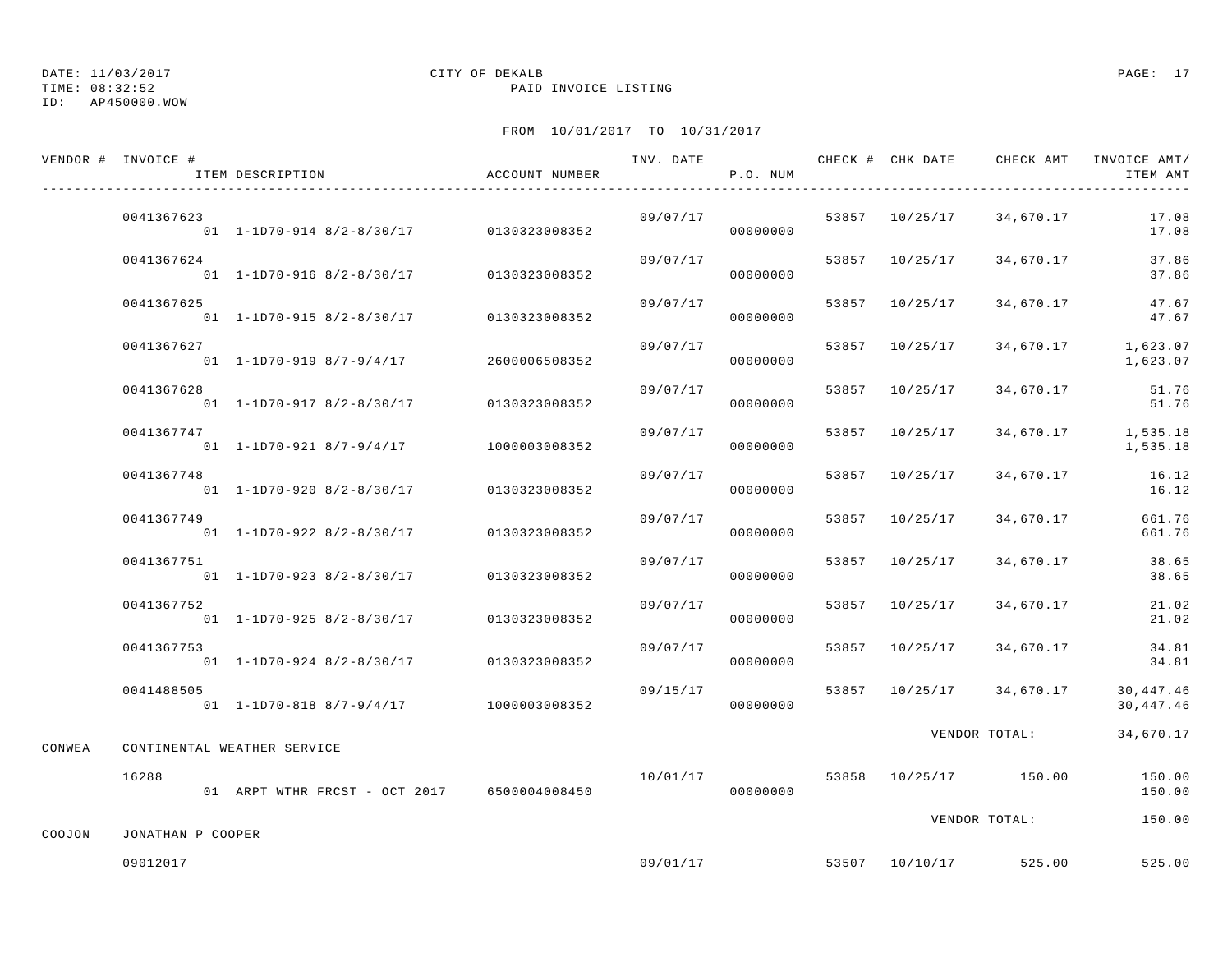## DATE: 11/03/2017 CITY OF DEKALB PAGE: 18

TIME: 08:32:52 PAID INVOICE LISTING

| VENDOR # INVOICE # |                   | ITEM DESCRIPTION                            | ACCOUNT NUMBER | INV. DATE | P.O. NUM             |       |                | CHECK # CHK DATE CHECK AMT | INVOICE AMT/<br>ITEM AMT |
|--------------------|-------------------|---------------------------------------------|----------------|-----------|----------------------|-------|----------------|----------------------------|--------------------------|
|                    | 09012017          | 01 2017 DEKALB MUNICIPAL BAND 0110113008399 |                | 09/01/17  | 00000000             |       | 53507 10/10/17 | 525.00                     | 525.00<br>525.00         |
| COOLAN             |                   | COOLING LAND CONCEPTS                       |                |           |                      |       |                | VENDOR TOTAL:              | 525.00                   |
|                    | 55697             | 01 REPAIR RETAINING WALL 6000003008328      |                | 09/21/17  | 00000000             |       |                | 53859 10/25/17 1,990.00    | 1,990.00<br>1,990.00     |
| COOLYN             | LYNN COOK         |                                             |                |           |                      |       |                | VENDOR TOTAL:              | 1,990.00                 |
|                    | 09012017          | 01 2017 DEKALB MUNICIPAL BAND               | 0110113008399  | 09/01/17  | 00000000             |       |                | 53508 10/10/17 1,375.00    | 1,375.00<br>1,375.00     |
| CORMAI             | CORE & MAIN LP    |                                             |                |           |                      |       |                | VENDOR TOTAL:              | 1,375.00                 |
|                    | H752377           | 01 FITTINGS AND MISC SUPPLIES               | 6000002008232  |           | 09/11/17<br>00000000 |       | 53602 10/10/17 | 280.22                     | 280.22<br>280.22         |
|                    | H786143           | 01 (2) CLAMPS                               | 6000002008232  | 09/13/17  | 00000000             | 53860 | 10/25/17       | 268.80                     | 268.80<br>268.80         |
| CREELE             | CRESCENT ELECTRIC |                                             |                |           |                      |       |                | VENDOR TOTAL:              | 549.02                   |
|                    | S503969957.001    | 01 ELECTRICAL PARTS/SUPPLIES                | 6500002008218  | 08/21/17  | 00000000             |       | 53603 10/10/17 | 986.39                     | 197.22<br>197.22         |
|                    | S503975689.001    | 01 ELECTRICAL PARTS/SUPPLIES                | 6500002008218  | 08/22/17  | 00000000             | 53603 | 10/10/17       | 986.39                     | 38.75<br>38.75           |
|                    | S504003672.002    | 01 ELECTRICAL PARTS/SUPPLIES                | 0130322008210  | 09/01/17  | 00000000             | 53603 | 10/10/17       | 986.39                     | 36.49<br>36.49           |
|                    | S504004928.001    | 01 ELECTRICAL PARTS/SUPPLIES                | 6500002008218  | 08/29/17  | 00000000             |       | 53603 10/10/17 | 986.39                     | 98.61<br>98.61           |
|                    | S504019408.001    | 01 ELECTRICAL PARTS/SUPPLIES                | 6500002008218  | 08/31/17  | 00000000             | 53603 | 10/10/17       | 986.39                     | 74.89<br>74.89           |
|                    | S504031974.001    | 01 ELECTRICAL PARTS/SUPPLIES                | 0130322008210  | 09/07/17  | 00000000             | 53603 | 10/10/17       | 986.39                     | 360.00<br>360.00         |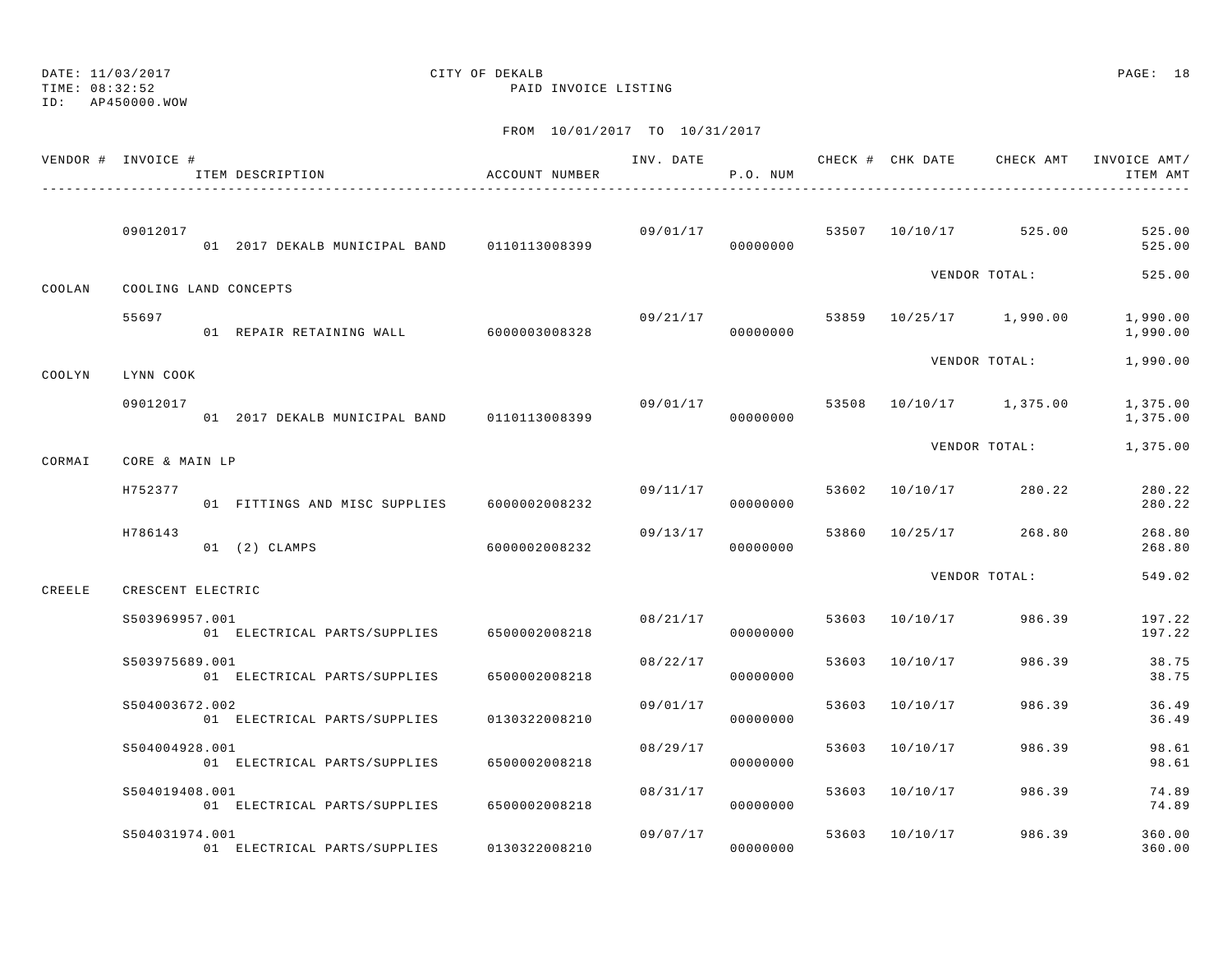TIME: 08:32:52 PAID INVOICE LISTING

ID: AP450000.WOW

|               | VENDOR # INVOICE # | ITEM DESCRIPTION                           | ACCOUNT NUMBER | ------------------ | P.O. NUM             |       |                | INV. DATE 6 1999 CHECK # CHK DATE 6 CHECK AMT INVOICE AMT | ITEM AMT         |
|---------------|--------------------|--------------------------------------------|----------------|--------------------|----------------------|-------|----------------|-----------------------------------------------------------|------------------|
|               | S504032204.001     | 01 ELECTRICAL PARTS/SUPPLIES 0130322008210 |                |                    | 09/05/17<br>00000000 |       |                | 53603 10/10/17 986.39                                     | 89.06<br>89.06   |
|               | S504068831.001     | 01 ELECTRICAL PARTS/SUPPLIES 0130322008210 |                | 09/13/17           | 00000000             |       | 53861 10/25/17 | 246.58                                                    | 113.00<br>113.00 |
|               | S504078494.001     | 01 ELECTRICAL PARTS/SUPPLIES 0130332008229 |                | 09/15/17           | 00000000             |       | 53861 10/25/17 | 246.58                                                    | 92.70<br>92.70   |
|               | S504087349.001     | 01 ELECTRICAL PARTS/SUPPLIES 0125272008226 |                | 09/20/17           | 00000000             |       | 53603 10/10/17 | 986.39                                                    | 91.37<br>91.37   |
|               | S504120187.001     | 01 ELECTRICAL PARTS/SUPPLIES 6500002008218 |                | 09/26/17           | 00000000             | 53861 | 10/25/17       | 246.58                                                    | 40.88<br>40.88   |
| CSRBOB        |                    | C.S.R. BOBCAT, INCORPORATED                |                |                    |                      |       |                | VENDOR TOTAL:                                             | 1,232.97         |
|               | 130402             | 01 COUPLER, KIT                            | 0130332008226  | 09/14/17           | 00000000             |       |                | 53604 10/10/17 95.25                                      | 95.25<br>95.25   |
| CURCON        |                    | CURRAN CONTRACTING COMPANY                 |                |                    |                      |       |                | VENDOR TOTAL:                                             | 95.25            |
|               | 13119              | 01 MATERIAL                                | 6000002008228  | 08/31/17           | 00000000             |       | 53605 10/10/17 | 239.41                                                    | 64.13<br>64.13   |
|               | 13192              | 01 ROCK MATERIAL                           | 0130332008233  | 09/12/17           | 00000000             |       | 53862 10/25/17 | 833.20                                                    | 233.20<br>233.20 |
|               | 13240              | 01 MATERIAL                                | 6000002008228  | 09/15/17           | 00000000             |       | 53605 10/10/17 | 239.41                                                    | 175.28<br>175.28 |
|               | 13267              | 01 ASPHALT                                 | 6000002008228  | 09/20/17           | 00000000             | 53862 |                | 10/25/17 833.20                                           | 600.00<br>600.00 |
| DAVAUT        | DAVE'S AUTO DETAIL |                                            |                |                    |                      |       |                | VENDOR TOTAL:                                             | 1,072.61         |
|               | 9429               | 01 INTERIOR DETAIL - PD                    | 0120213008315  | 09/29/17           | 00000000             |       |                | 53863 10/25/17 40.00                                      | 40.00<br>40.00   |
| <b>DCAUTO</b> |                    | DEKALB COUNTY AUTO PARTS-2000              |                |                    |                      |       |                | VENDOR TOTAL:                                             | 40.00            |
|               | 606640             |                                            |                |                    |                      |       |                | $07/31/17$ 53607 10/10/17 3,867.62                        | 30.30            |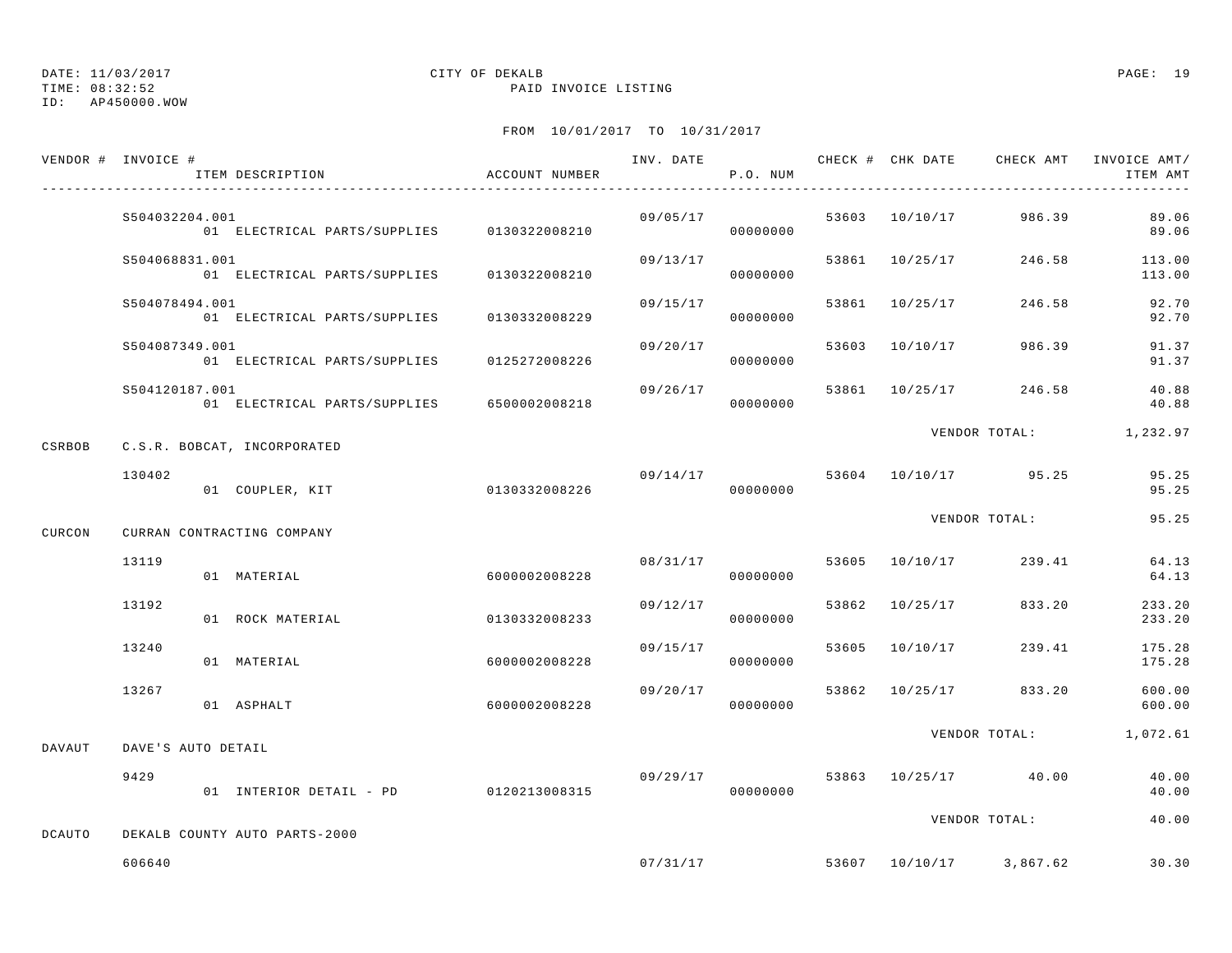TIME: 08:32:52 PAID INVOICE LISTING

ID: AP450000.WOW

| VENDOR # INVOICE # |        | ITEM DESCRIPTION                              | ACCOUNT NUMBER |          | P.O. NUM |       |                | INV. DATE 6 CHECK # CHK DATE CHECK AMT | INVOICE AMT/<br>ITEM AMT |
|--------------------|--------|-----------------------------------------------|----------------|----------|----------|-------|----------------|----------------------------------------|--------------------------|
|                    |        |                                               |                |          |          |       |                |                                        |                          |
|                    | 606640 | 01 BATTERY CLAMP                              | 6500002008226  | 07/31/17 | 00000000 |       | 53607 10/10/17 | 3,867.62                               | 30.30<br>30.30           |
|                    | 609093 | 01 FUEL FILTER                                | 6500002008226  | 08/17/17 | 00000000 |       | 53607 10/10/17 | 3,867.62                               | $-8.78$<br>$-8.78$       |
|                    | 609463 | 01 CABIN AIR FILTER                           | 0120242008226  | 08/21/17 | 00000000 |       | 53607 10/10/17 | 3,867.62                               | 11.71<br>11.71           |
|                    | 609477 | 01 GASKET, MUFFLER, PIPE, UBOLT 0120242008226 |                | 08/21/17 | 00000000 | 53607 | 10/10/17       | 3,867.62                               | 424.80<br>424.80         |
|                    | 609838 | 01 FUEL TANK, STRAPS                          | 0120222008226  | 08/23/17 | 00000000 | 53607 | 10/10/17       | 3,867.62                               | 209.18<br>209.18         |
|                    | 609991 | 01 QUICK STRUT                                | 0120242008226  | 08/24/17 | 00000000 |       | 53607 10/10/17 | 3,867.62                               | 255.34<br>255.34         |
|                    | 609992 | 01 BALL JOINT, REAR ASSEMBLY 0120242008226    |                | 08/24/17 | 00000000 |       | 53607 10/10/17 | 3,867.62                               | 318.66<br>318.66         |
|                    | 610340 | 01 TPMS SENSOR                                | 0120242008226  | 08/28/17 | 00000000 | 53607 | 10/10/17       | 3,867.62                               | 39.11<br>39.11           |
|                    | 610550 | 01 OIL PRESSURE TEST KIT                      | 0130332008295  | 08/29/17 | 00000000 | 53607 | 10/10/17       | 3,867.62                               | 74.03<br>74.03           |
|                    | 610816 |                                               |                | 08/31/17 |          |       | 53607 10/10/17 | 3,867.62                               | 1,500.00                 |
|                    | 611044 | 01 SOFTWARE 7/1/17-6/30/18                    | 0117124008450  | 09/01/17 | 00000000 |       | 53607 10/10/17 | 3,867.62                               | 1,500.00<br>119.15       |
|                    |        | 01 HUB BEARING ASSEMBLY                       | 0120252008226  |          | 00000000 |       |                |                                        | 119.15                   |
|                    | 611054 | 01 SWAY BAR LINK                              | 0120252008226  | 09/01/17 | 00000000 |       | 53607 10/10/17 | 3,867.62                               | 45.88<br>45.88           |
|                    | 611215 | 01 BRAKE ROTORS, DISC PADS                    | 0120252008226  | 09/05/17 | 00000000 |       | 53607 10/10/17 | 3,867.62                               | 188.95<br>188.95         |
|                    | 611374 | 01 THERMOSTAT, WATER PUMP                     | 0120222008226  | 09/06/17 | 00000000 |       | 53607 10/10/17 | 3,867.62                               | 185.49<br>185.49         |
|                    | 611382 | 01 RADIATOR                                   | 0120222008226  | 09/06/17 | 00000000 |       | 53607 10/10/17 | 3,867.62                               | 170.40<br>170.40         |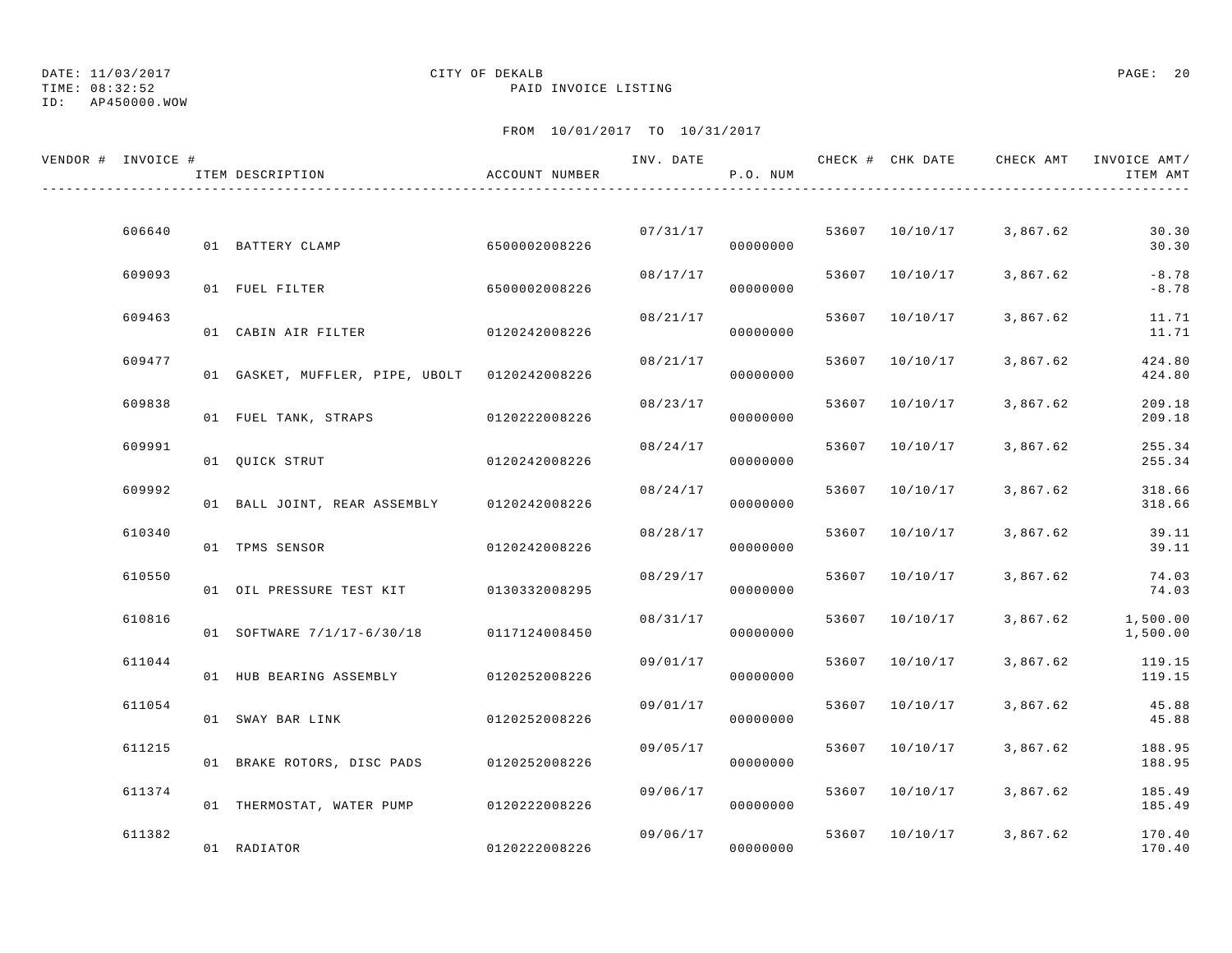## DATE: 11/03/2017 CITY OF DEKALB PAGE: 21

TIME: 08:32:52 PAID INVOICE LISTING

| VENDOR # INVOICE # | ITEM DESCRIPTION                             | ACCOUNT NUMBER                 | INV. DATE | P.O. NUM             |                | CHECK # CHK DATE CHECK AMT | INVOICE AMT/<br>ITEM AMT |
|--------------------|----------------------------------------------|--------------------------------|-----------|----------------------|----------------|----------------------------|--------------------------|
| 611385             | 01 HOSE KIT, RADIATOR HOSE 0120222008226     |                                | 09/06/17  | 00000000             |                | 53607 10/10/17 3,867.62    | 52.45<br>52.45           |
| 611394             | 01 RADIATOR HOSE, COOLANT HOSE 0120222008226 |                                | 09/06/17  | 00000000             | 53607 10/10/17 | 3,867.62                   | 67.98<br>67.98           |
| 611429             | 01 RADIATOR HOSE, COOLANT HOSE 0120222008226 |                                | 09/06/17  | 00000000             | 53607 10/10/17 | 3,867.62                   | 139.96<br>139.96         |
| 611549             | 01 IGNITION COIL                             | 0120252008226                  | 09/07/17  | 00000000             | 53607 10/10/17 | 3,867.62                   | 27.59<br>27.59           |
| 611724             | 01 ABS SENSOR                                | 0120212008226                  | 09/08/17  | 00000000             |                | 53864 10/25/17 891.65      | 86.03<br>86.03           |
| 612070             | 01 SWAY BAR LINK, REPAIR KIT 0120242008226   |                                | 09/11/17  | 00000000             |                | 53864 10/25/17 891.65      | 72.04<br>72.04           |
| 612104             | 01 GEAR OIL                                  | 6000002008245                  | 09/12/17  | 00000000             | 53607 10/10/17 | 3,867.62                   | 15.42<br>15.42           |
| 612138             | 01 OUTER TIE ROD END                         | 0120242008226                  | 09/12/17  | 00000000             | 53864 10/25/17 | 891.65                     | 46.49<br>46.49           |
| 612373             | 01 ATP PLATINUM KIT                          | 0120212008226                  | 09/13/17  | 00000000             | 53864 10/25/17 | 891.65                     | 39.75<br>39.75           |
| 612381             | 01 BALL JOINTS                               | 0130332008226                  | 09/13/17  | 00000000             | 53864 10/25/17 | 891.65                     | 218.50<br>218.50         |
| 612880             | 01 OIL SEAL, BALL JOINT CREDIT 0130332008226 |                                | 09/18/17  | 00000000             | 53864 10/25/17 | 891.65                     | $-55.75$<br>$-55.75$     |
| 612887             | 01 WARRANTY CREDIT                           | 0120242008226                  | 09/18/17  | 00000000             | 53864 10/25/17 | 891.65                     | $-46.49$<br>$-46.49$     |
| 612946             | 01 2.5 GAL DEF<br>02 1 GAL GOJO              | 6000002008245<br>6000002008219 | 09/18/17  | 00000000<br>00000000 | 53864 10/25/17 | 891.65                     | 40.07<br>30.58<br>9.49   |
| 613068             | 01 CV SHAFT                                  | 0120222008226                  | 09/19/17  | 00000000             | 53864 10/25/17 | 891.65                     | 83.63<br>83.63           |
| 613430             | 01 RADIATOR HOSE, HOSE CLAMP                 | 6000002008226                  | 09/21/17  | 00000000             | 53864 10/25/17 | 891.65                     | 20.67<br>20.67           |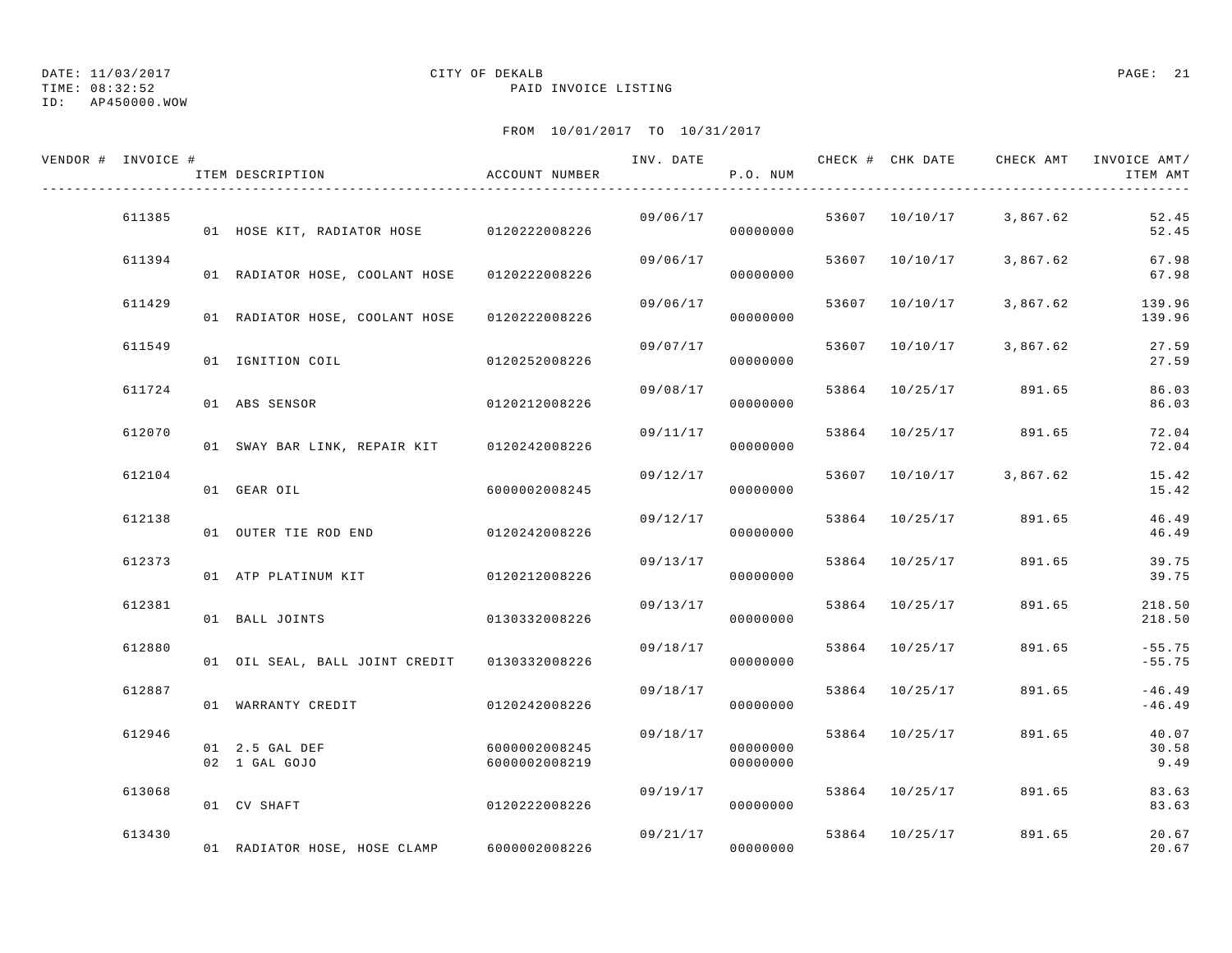TIME: 08:32:52 PAID INVOICE LISTING

ID: AP450000.WOW

|         | VENDOR # INVOICE # | ITEM DESCRIPTION                       | ACCOUNT NUMBER |          | P.O. NUM |       |                | INV. DATE 6 CHECK # CHK DATE CHECK AMT | INVOICE AMT/<br>ITEM AMT |
|---------|--------------------|----------------------------------------|----------------|----------|----------|-------|----------------|----------------------------------------|--------------------------|
|         | 613452             | 01 RADIATOR                            | 6000002008226  | 09/21/17 | 00000000 |       | 53864 10/25/17 | 891.65                                 | 170.40<br>170.40         |
|         | 613532             | 01 COOLER LINE, FITTINGS 6000002008226 |                | 09/22/17 | 00000000 |       | 53864 10/25/17 | 891.65                                 | 141.11<br>141.11         |
|         | 613582             | 01 OIL COOLER LINES CREDIT             | 6000002008226  | 09/22/17 | 00000000 |       | 53864 10/25/17 | 891.65                                 | $-41.08$<br>$-41.08$     |
|         | 614143             | 01 AC CONDENSER ASSEMBLY               | 6000002008226  | 09/27/17 | 00000000 |       | 53864 10/25/17 | 891.65                                 | 118.31<br>118.31         |
|         | 614296             | 01 U NUT                               | 0120222008226  | 09/28/17 | 00000000 |       | 53864 10/25/17 | 891.65                                 | 5.29<br>5.29             |
|         | 614361             | 01 CV SHAFT CREDIT                     | 0120222008226  | 09/28/17 | 00000000 |       | 53864 10/25/17 | 891.65                                 | $-9.84$<br>$-9.84$       |
|         | 614464             | 01 (2) OIL FILTERS                     | 6000002008226  | 09/29/17 | 00000000 |       | 53864 10/25/17 | 891.65                                 | 8.82<br>8.82             |
|         | 614745             | 01 AC CONDENSER PRICE CREDIT           | 6000002008226  | 10/02/17 | 00000000 |       | 53864 10/25/17 | 891.65                                 | $-33.32$<br>$-33.32$     |
|         | 614758             | 01 BLOWER MOTOR RESISTOR 6500002008226 |                | 10/02/17 | 00000000 |       | 53864 10/25/17 | 891.65                                 | 27.02<br>27.02           |
| DCAUTO2 |                    | DEKALB COUNTY AUTO PARTS-2001          |                |          |          |       |                | VENDOR TOTAL:                          | 4,759.27                 |
|         | 612160             | 01 OIL DRY                             | 0125272008226  | 09/12/17 | 00000000 |       | 53608 10/10/17 | 306.73                                 | 76.90<br>76.90           |
|         | 612452             | 01 TEARDROP LIGHTS                     | 0125272008226  | 09/14/17 | 00000000 | 53608 | 10/10/17       | 306.73                                 | 13.70<br>13.70           |
|         | 612467             | 01 GROMMETS, LIGHT BULBS 0125272008226 |                | 09/14/17 | 00000000 | 53608 | 10/10/17       | 306.73                                 | 130.16<br>130.16         |
|         | 612540             | 01 WIPERS                              | 0125272008226  | 09/14/17 | 00000000 |       | 53608 10/10/17 | 306.73                                 | 38.83<br>38.83           |
|         | 613023             | 01 FLASHER                             | 0125272008226  | 09/19/17 | 00000000 |       | 53608 10/10/17 | 306.73                                 | 29.67<br>29.67           |
|         | 613449             |                                        |                | 09/21/17 |          |       | 53608 10/10/17 | 306.73                                 | 17.47                    |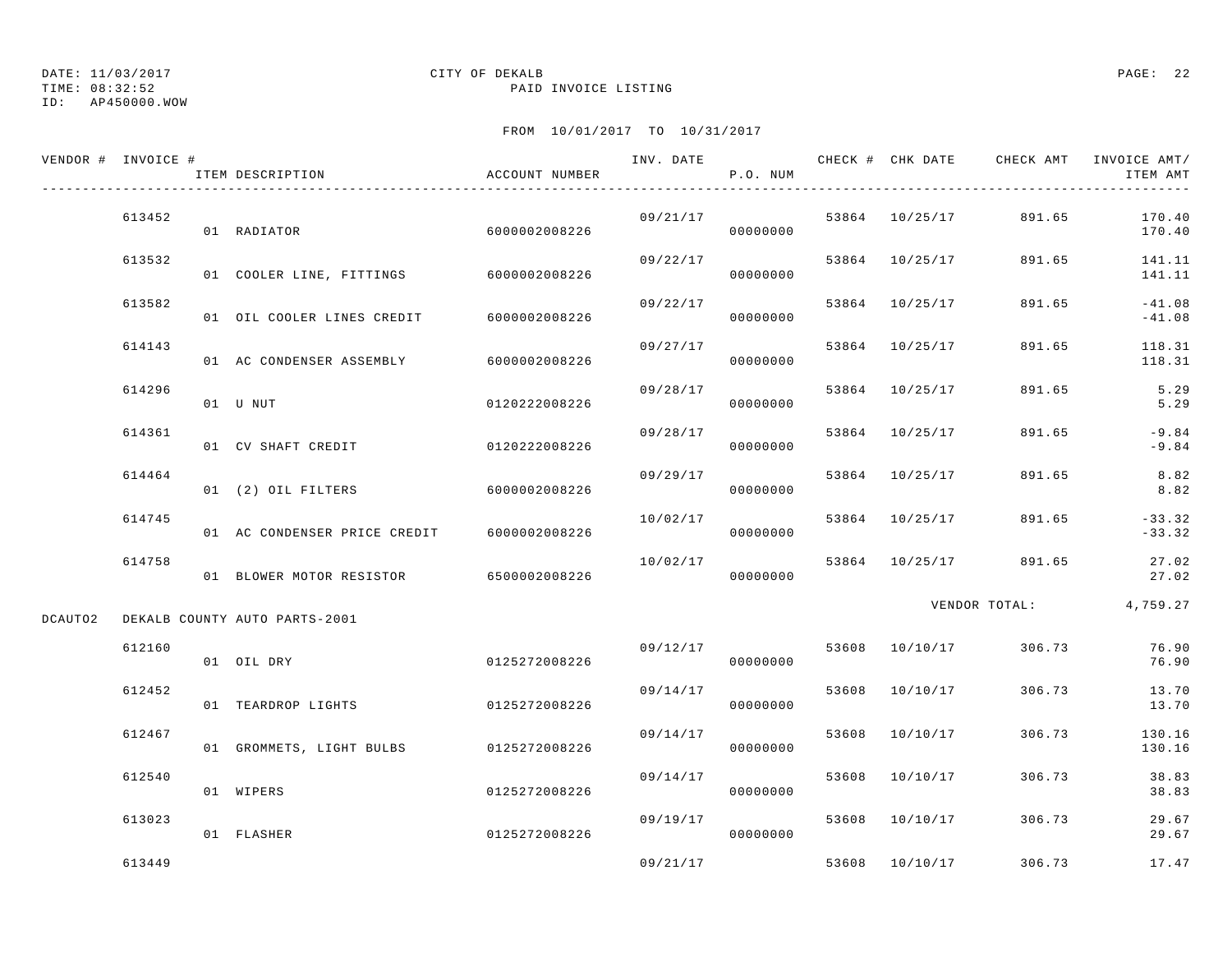ID: AP450000.WOW

#### TIME: 08:32:52 PAID INVOICE LISTING

| VENDOR # INVOICE # | ITEM DESCRIPTION                         | ACCOUNT NUMBER |          | P.O. NUM |       |                |                         | INV. DATE 6 1999 CHECK # CHK DATE 6 CHECK AMT INVOICE AMT<br>ITEM AMT |
|--------------------|------------------------------------------|----------------|----------|----------|-------|----------------|-------------------------|-----------------------------------------------------------------------|
| 613449             |                                          |                |          | 09/21/17 |       |                | 53608 10/10/17 306.73   | 17.47                                                                 |
|                    | 01 TIRE FOAM SUPPLIES 0125272008226      |                |          | 00000000 |       |                |                         | 17.47                                                                 |
| 614165             | 01 HOSE CLAMP                            | 0125272008226  | 09/27/17 | 00000000 |       |                | 53865 10/25/17 1,287.96 | 2.99<br>2.99                                                          |
| 614850             | 01 FUEL FILTER, OIL 6125272008226        |                | 10/03/17 | 00000000 |       | 53865 10/25/17 | 1,287.96                | 103.65<br>103.65                                                      |
| 614949             | 01 MASK PAPER                            | 0125272008226  | 10/03/17 | 00000000 | 53865 | 10/25/17       | 1,287.96                | 15.48<br>15.48                                                        |
| 615059             | 01 HEATER HOSE, HOSE CLAMP 0125272008226 |                | 10/04/17 | 00000000 | 53865 | 10/25/17       | 1,287.96                | 20.44<br>20.44                                                        |
| 615068             | 01 HEATER HOSE                           | 0125272008226  | 10/04/17 | 00000000 |       | 53865 10/25/17 | 1,287.96                | 16.90<br>16.90                                                        |
| 615081             | 01 (20) LUGNUTS                          | 0125272008226  | 10/04/17 | 00000000 |       | 53865 10/25/17 | 1,287.96                | 82.00<br>82.00                                                        |
| 615113             | 01 RADIATOR CAP                          | 0125272008226  | 10/04/17 | 00000000 | 53865 | 10/25/17       | 1,287.96                | 55.94<br>55.94                                                        |
| 615261             | $01$ $(2)$ BELTS                         | 0125272008226  | 10/05/17 | 00000000 |       | 53865 10/25/17 | 1,287.96                | 113.48<br>113.48                                                      |
| 615263             | 01 FUEL FILTERS                          | 0125272008226  | 10/05/17 | 00000000 |       | 53865 10/25/17 | 1,287.96                | 83.89<br>83.89                                                        |
| 615267             | 01 (12) LUGNUT COVERS 0125272008226      |                | 10/05/17 | 00000000 |       | 53865 10/25/17 | 1,287.96                | 4.92<br>4.92                                                          |
| 615307             | 01 AEROSOL                               | 0125272008226  | 10/05/17 | 00000000 |       | 53865 10/25/17 | 1,287.96                | 5.19<br>5.19                                                          |
| 615341             | 01 HOSE CLAMP                            | 0125272008226  | 10/06/17 | 00000000 |       | 53865 10/25/17 | 1,287.96                | 2.99<br>2.99                                                          |
| 615344             | 01 AEROSOL FILL                          | 0125272008226  | 10/06/17 | 00000000 |       |                | 53865 10/25/17 1,287.96 | 48.59<br>48.59                                                        |
| 615381             | 01 U-BOLT                                | 0125272008226  | 10/06/17 | 00000000 |       |                | 53865 10/25/17 1,287.96 | 5.29<br>5.29                                                          |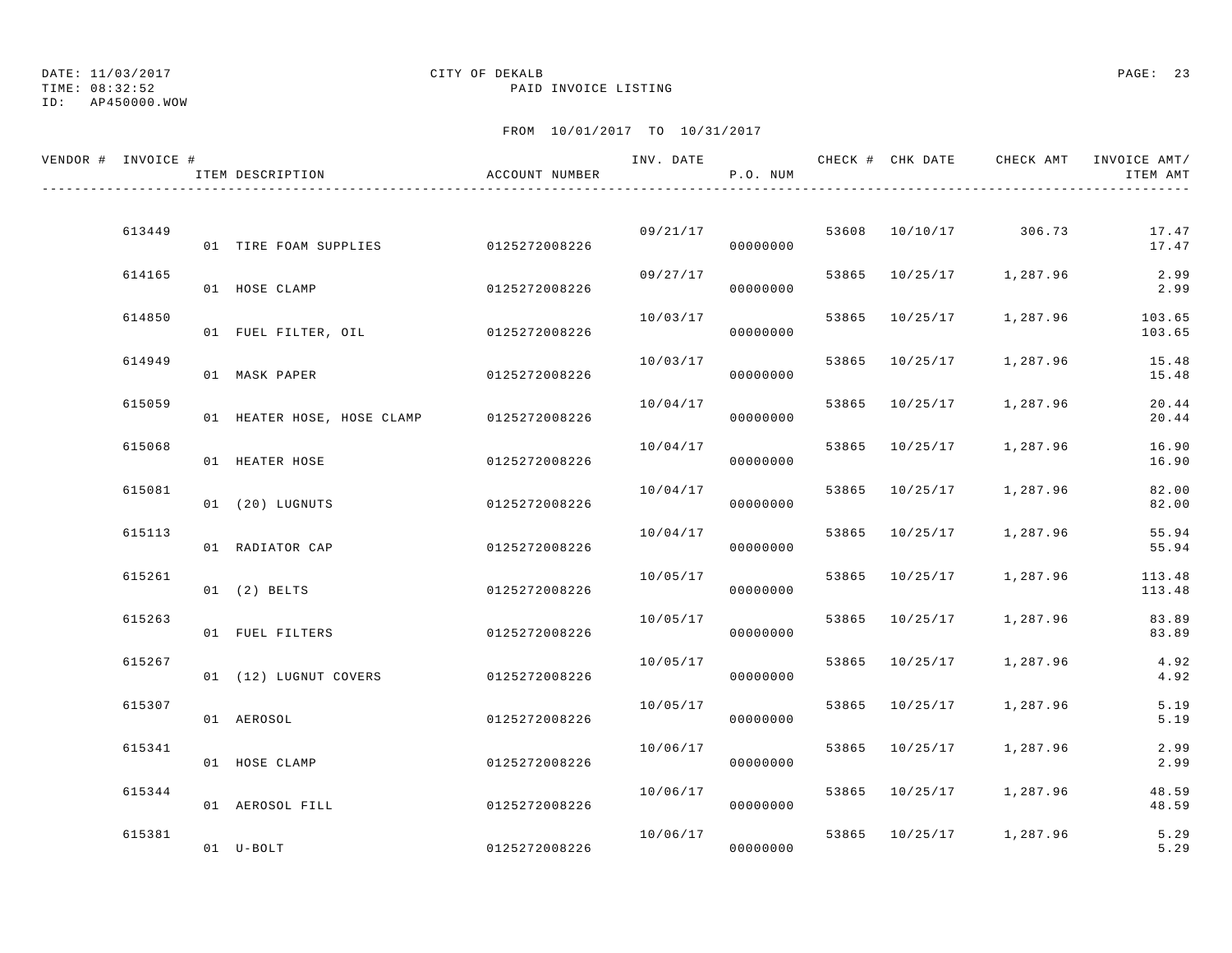TIME: 08:32:52 PAID INVOICE LISTING

ID: AP450000.WOW

|              | VENDOR # INVOICE # | ITEM DESCRIPTION                                                                           | ACCOUNT NUMBER | INV. DATE | P.O. NUM                         |       | CHECK # CHK DATE | CHECK AMT            | INVOICE AMT/<br>ITEM AMT           |
|--------------|--------------------|--------------------------------------------------------------------------------------------|----------------|-----------|----------------------------------|-------|------------------|----------------------|------------------------------------|
|              | 615397             | 01 BATTERY                                                                                 | 0125272008226  | 10/06/17  | 00000000                         | 53865 |                  | 10/25/17 1,287.96    | 37.05<br>37.05                     |
|              | 615632             | 01 BATTERY                                                                                 | 0125272008226  | 10/09/17  | 00000000                         | 53865 | 10/25/17         | 1,287.96             | 540.44<br>540.44                   |
|              | 615636             | 01 CORE DEPOSIT REFUND                                                                     | 0125272008226  | 10/09/17  | 00000000                         | 53865 | 10/25/17         | 1,287.96             | $-81.00$<br>$-81.00$               |
|              | 615638             | 01 BATTERY                                                                                 | 0125272008226  | 10/09/17  | 00000000                         | 53865 | 10/25/17         | 1,287.96             | 229.72<br>229.72                   |
| <b>DCEDC</b> |                    | DEKALB COUNTY ECONOMIC                                                                     |                |           |                                  |       |                  | VENDOR TOTAL:        | 1,594.69                           |
|              | 17.391             | 01 3RD QTR PUBLIC CONTRIBUTION 0132103008343<br>02 3RD OTR EVENT SPONSORSHIP 0132103008343 |                |           | 09/13/17<br>00000000<br>00000000 | 53609 |                  | 10/10/17   11,250.00 | 11,250.00<br>10,250.00<br>1,000.00 |
| DCREC        |                    | DEKALB COUNTY CLERK &                                                                      |                |           |                                  |       |                  | VENDOR TOTAL:        | 11,250.00                          |
|              | 09192017           | 01 JUDGEMENT LIEN RECORDING FEE   0115153008366                                            |                | 09/19/17  | 00000000                         | 53476 |                  | 10/04/17 165.00      | 165.00<br>165.00                   |
|              | 10172017           | 01 RECORDING FEE - 915 N 9TH 1900006508624                                                 |                | 10/17/17  | 00000000                         |       | 53952 10/26/17   | 55.00                | 55.00<br>55.00                     |
| DECGEO       | GEOFFREY DECKER    |                                                                                            |                |           |                                  |       |                  | VENDOR TOTAL:        | 220.00                             |
|              | 09012017           | 01 2017 DEKALB MUNICIPAL BAND                                                              | 0110113008399  |           | 09/01/17<br>00000000             | 53509 |                  | 10/10/17 100.00      | 100.00<br>100.00                   |
| DEKBP        | DEKALB BP          |                                                                                            |                |           |                                  |       |                  | VENDOR TOTAL:        | 100.00                             |
|              | 10092017           | 01 WATER REFUND #0201002020-01 6000000063444                                               |                | 10/09/17  | 00000000                         |       |                  | 53866 10/25/17 52.29 | 52.29<br>52.29                     |
| DEKCHA       |                    | DEKALB CHAMBER OF COMMERCE                                                                 |                |           |                                  |       |                  | VENDOR TOTAL:        | 52.29                              |
|              | 218                | 01 4TH QTR SPECIAL EVENTS 0132103008343                                                    |                |           | 09/22/17<br>00000000             | 53610 |                  | 10/10/17   11,250.00 | 11,250.00<br>11,250.00             |
|              |                    |                                                                                            |                |           |                                  |       |                  | VENDOR TOTAL:        | 11,250.00                          |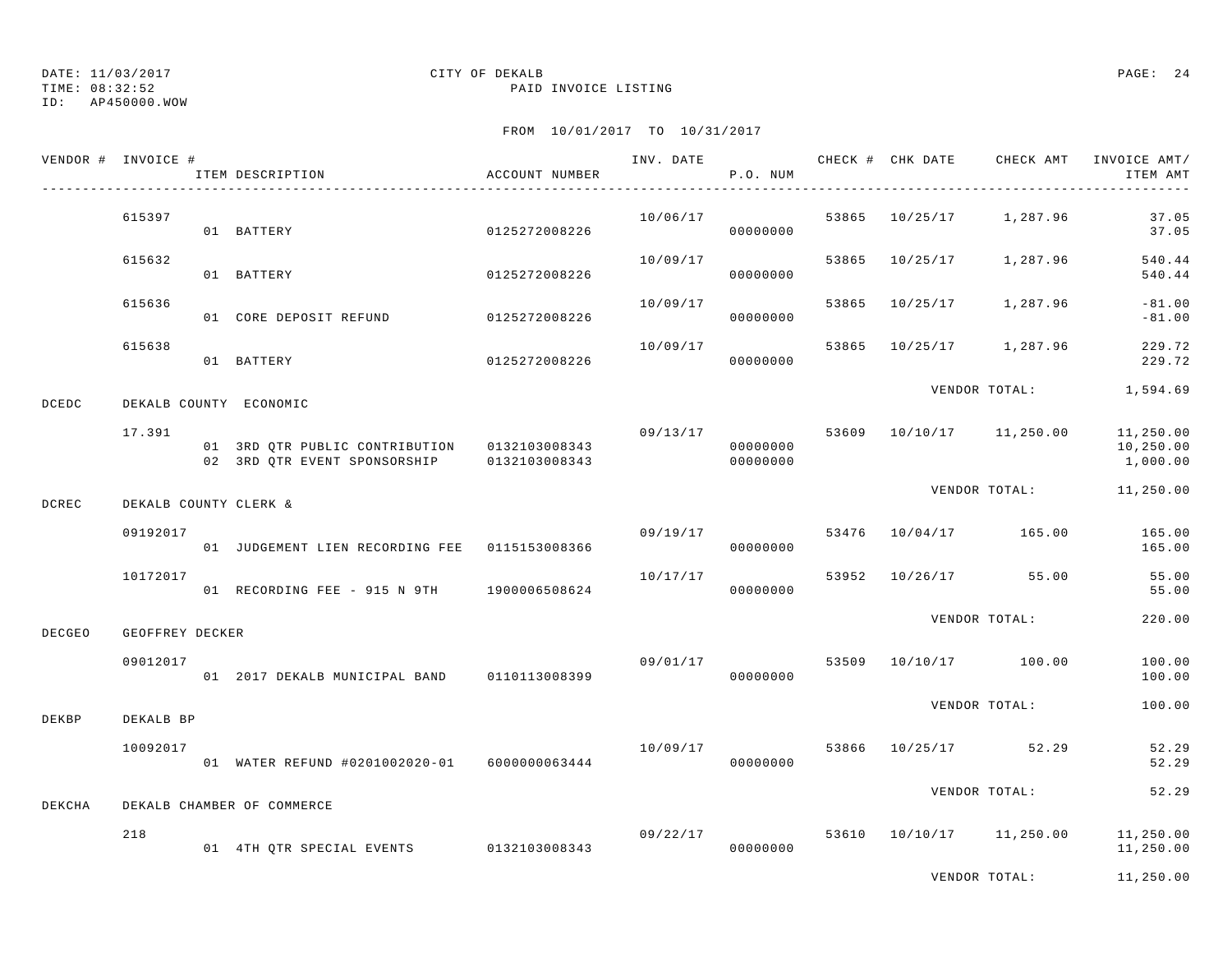TIME: 08:32:52 PAID INVOICE LISTING

ID: AP450000.WOW

|         | VENDOR # INVOICE #<br>_______________________ | ITEM DESCRIPTION                            | ACCOUNT NUMBER                 |          | P.O. NUM                         |       |                |                       | INV. DATE 6 CHECK # CHK DATE CHECK AMT INVOICE AMT/<br>ITEM AMT |
|---------|-----------------------------------------------|---------------------------------------------|--------------------------------|----------|----------------------------------|-------|----------------|-----------------------|-----------------------------------------------------------------|
| DEKGAR  | RAYMOND CANTRELL                              |                                             |                                |          |                                  |       |                |                       |                                                                 |
|         | 09132017                                      | 01 REPLACE BOTTOM SEAL 0130333008348        |                                |          | 09/13/17<br>00000000             |       |                | 53867 10/25/17 80.00  | 80.00<br>80.00                                                  |
| DEKHYD  | DEKALB HYDRAULICS                             |                                             |                                |          |                                  |       |                | VENDOR TOTAL:         | 80.00                                                           |
|         | 223770                                        | 01 REPLACE SEALS<br>02 REPLACE SEALS        | 0130332008226<br>0130333008315 |          | 10/04/17<br>00000000<br>00000000 |       |                | 53868 10/25/17 286.76 | 160.76<br>63.26<br>97.50                                        |
|         | 223771                                        | 01 REPLACE SEALS<br>02 REPLACE SEALS        | 0130332008226<br>0130333008315 | 09/29/17 | 00000000<br>00000000             |       |                | 53868 10/25/17 286.76 | 126.00<br>28.50<br>97.50                                        |
| DEKIMP  |                                               | DEKALB IMPLEMENT COMPANY                    |                                |          |                                  |       |                | VENDOR TOTAL:         | 286.76                                                          |
|         | 86496                                         | 01 OIL, CUSHION, OIL FILTER 0130332008226   |                                | 09/01/17 | 00000000                         |       |                | 53611 10/10/17 371.33 | 371.33<br>371.33                                                |
| DEKLAWN |                                               | DEKALB LAWN & EQUIPMENT CO INC              |                                |          |                                  |       |                | VENDOR TOTAL:         | 371.33                                                          |
|         | 51736                                         | 01 V-BELT                                   | 0130332008226                  | 09/06/17 | 00000000                         |       |                | 53612 10/10/17 113.79 | 113.79<br>113.79                                                |
|         | 51999                                         | 01 CLAMP, FILTER, HOSES 0125272008226       |                                | 09/21/17 | 00000000                         |       | 53869 10/25/17 | 176.68                | 87.23<br>87.23                                                  |
|         | 52022                                         | 01 LUBRICANT, STIHL MIX 0130332008245       |                                | 09/22/17 | 00000000                         | 53869 |                | 10/25/17 176.68       | 54.95<br>54.95                                                  |
|         | 52113                                         | 01 CHAIN LOOP                               | 0130332008226                  |          | 09/28/17<br>00000000             | 53869 |                | 10/25/17 176.68       | 34.50<br>34.50                                                  |
| DEKSYC  | DEKALB SYCAMORE                               |                                             |                                |          |                                  |       |                | VENDOR TOTAL:         | 290.47                                                          |
|         | 17836                                         | 01 LUMBAR ADJUSTER, DOOR LOCK 0120212008226 |                                |          | 08/10/17<br>00000000             |       | 53613 10/10/17 | 315.53                | 60.10<br>60.10                                                  |
|         | 17870                                         | 01 PAD, COVER                               | 0120222008226                  | 08/14/17 | 00000000                         |       | 53613 10/10/17 | 315.53                | 231.84<br>231.84                                                |
|         | 18214                                         |                                             |                                | 09/08/17 |                                  |       | 53613 10/10/17 | 315.53                | 23.59                                                           |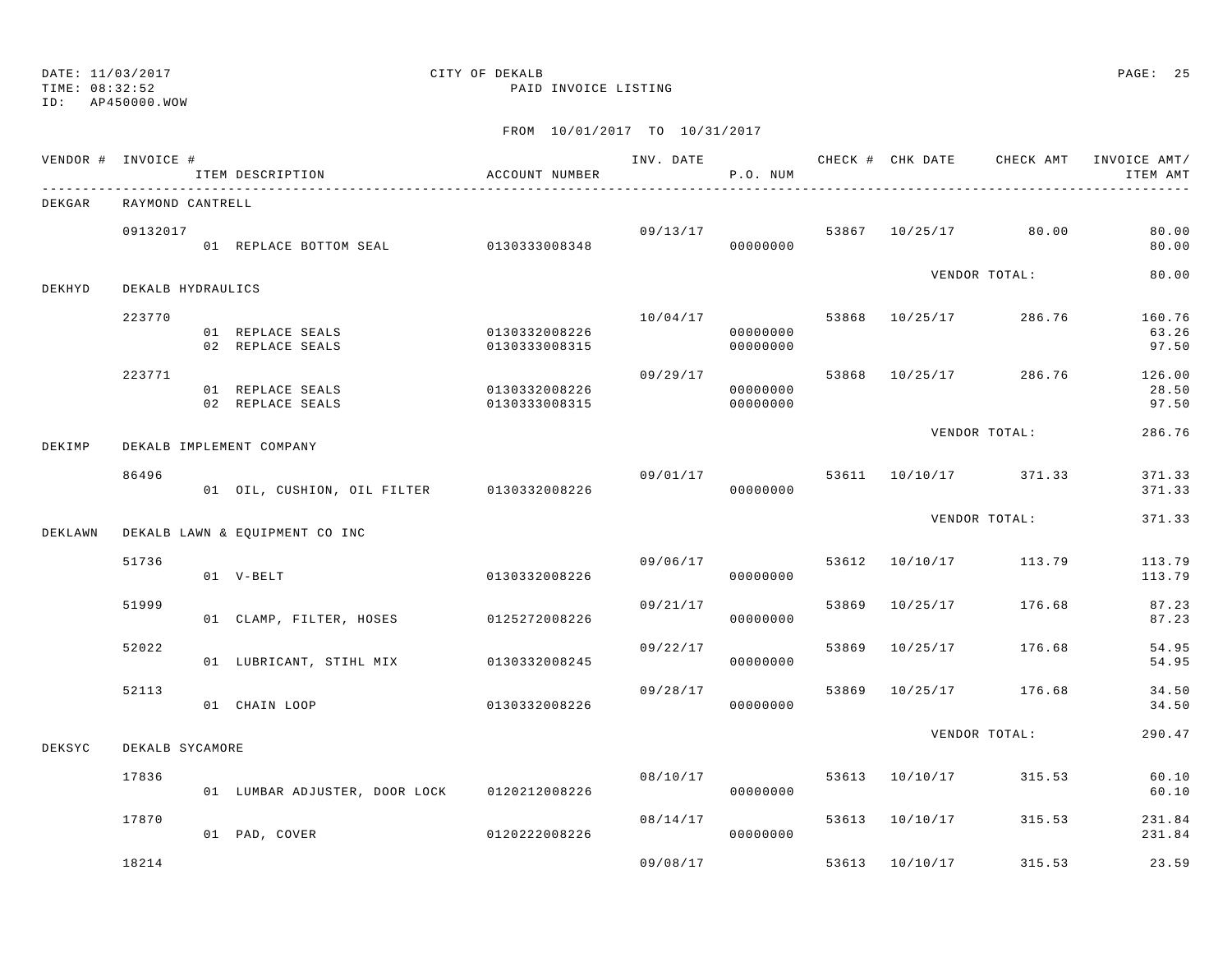TIME: 08:32:52 PAID INVOICE LISTING

ID: AP450000.WOW

|        | VENDOR # INVOICE #  | ITEM DESCRIPTION                               | ACCOUNT NUMBER |          | P.O. NUM             |       |                |                                | ITEM AMT               |
|--------|---------------------|------------------------------------------------|----------------|----------|----------------------|-------|----------------|--------------------------------|------------------------|
|        |                     |                                                |                |          |                      |       |                |                                |                        |
|        | 18214               | 01 HOSE                                        | 0120222008226  |          | 09/08/17<br>00000000 |       |                | 53613 10/10/17 315.53          | 23.59<br>23.59         |
|        | 18257               | 0120242008226<br>01 COVER, BEZEL               |                | 09/14/17 | 00000000             |       | 53870 10/25/17 | 540.72                         | 18.18<br>18.18         |
|        | 18438               | 01 SWITCH, PANELS, HANDLE, COVER 0120223008315 |                | 09/27/17 | 00000000             |       | 53870 10/25/17 | 540.72                         | 291.12<br>291.12       |
|        | 376935              | 01 4 WHEEL ALIGNMENT 0120243008315             |                | 09/14/17 | 00000000             |       | 53870 10/25/17 | 540.72                         | 168.47<br>168.47       |
|        | 377072              | 01 FRONT WHEEL ALIGNMENT 0130333008315         |                | 09/15/17 | 00000000             | 53870 | 10/25/17       | 540.72                         | 62.95<br>62.95         |
| DELL   | DELL MARKETING L.P. |                                                |                |          |                      |       |                | VENDOR TOTAL:                  | 856.25                 |
|        | 10184982653         | 01 COMPUTER SYSTEM                             | 0117126008515  | 08/14/17 | 00000000             |       |                | 53871 10/25/17 6,438.50        | 1,978.78<br>1,978.78   |
|        | 10187814849         | 01 MEMORY REPLACEMENT MODULE 0117122008285     |                | 08/29/17 | 00000000             |       |                | 53871 10/25/17 6,438.50 142.80 | 142.80                 |
|        | 10188480501         | 01 COMPUTER SYSTEM                             | 0117126008515  | 09/01/17 | 00000000             |       |                | 53614 10/10/17 679.34          | 679.34<br>679.34       |
|        | 10192668338         | 01 COMPUTER SYSTEM                             | 0120242008243  | 09/23/17 | 00000000             |       |                | 53871 10/25/17 6,438.50        | 1,984.10<br>1,984.10   |
|        | 10193142478         | 01 COMPUTER SYSTEM, WRLSS MOUSE 0117126008515  |                | 09/19/17 | 00000000             |       |                | 53871 10/25/17 6,438.50        | 1,560.10<br>1,560.10   |
|        | 10193242494         | 01 COMPUTER SYSTEM 0117126008515               |                | 09/27/17 | 00000000             |       |                | 53871 10/25/17 6,438.50        | 772.72<br>772.72       |
| DINFIR |                     | E & B FIRE AND SAFETY INC                      |                |          |                      |       |                | VENDOR TOTAL: 7, 117.84        |                        |
|        | 41448               | 01 CAIRNS RSX TURNOUT GEAR 0125272008240       |                |          | 09/01/17<br>00170051 |       |                | 53615 10/10/17 24,661.47       | 3,490.00<br>3,490.00   |
|        | 41460               | 01 CAIRNS RSX TURNOUT GEAR                     | 0125272008240  |          | 09/01/17<br>00170051 |       |                | 53615 10/10/17 24,661.47       | 20,940.00<br>20,940.00 |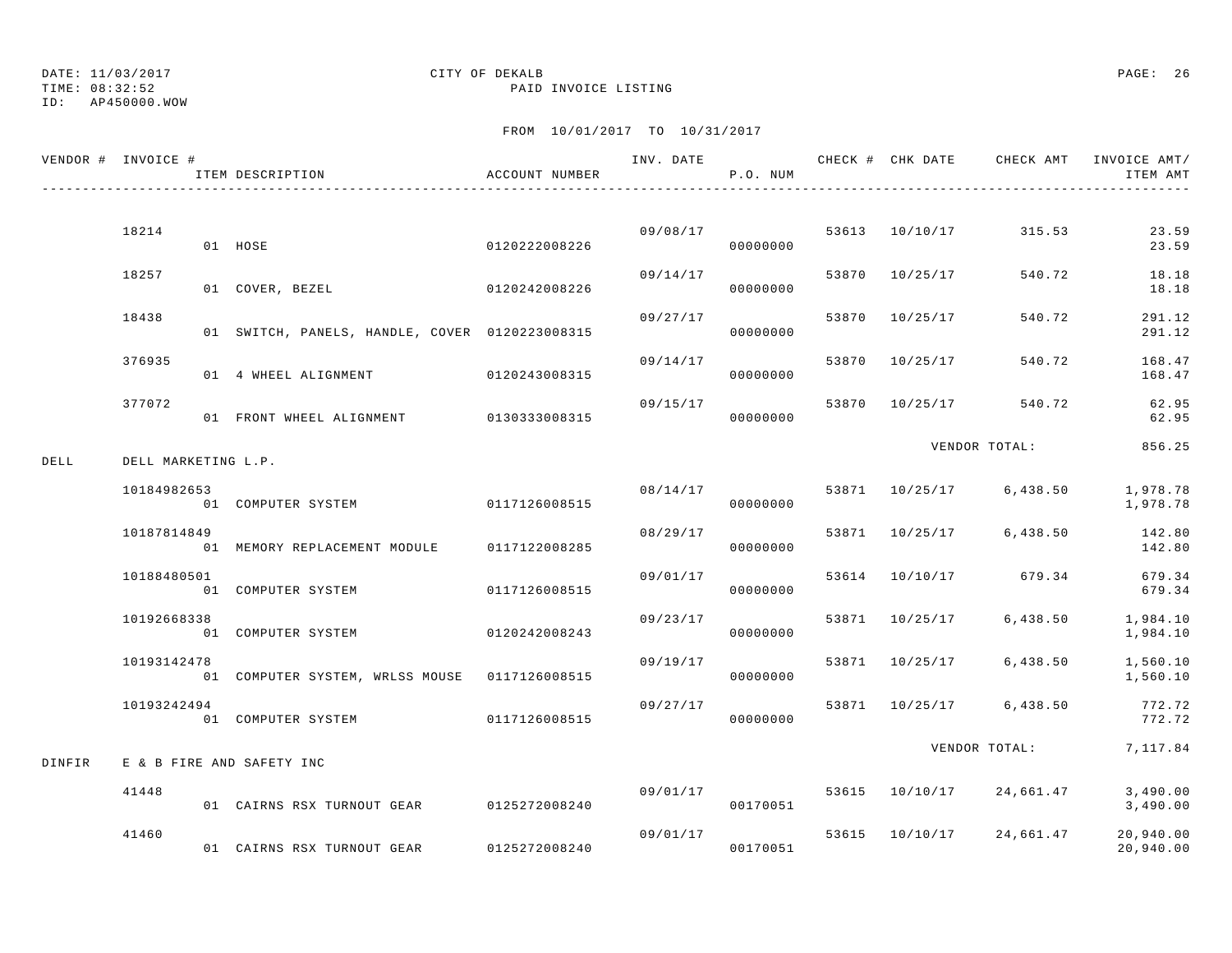TIME: 08:32:52 PAID INVOICE LISTING

ID: AP450000.WOW

## FROM 10/01/2017 TO 10/31/2017

|               | VENDOR # INVOICE #    | ITEM DESCRIPTION                               | ACCOUNT NUMBER |          | P.O. NUM             |       |                |                          | ITEM AMT             |
|---------------|-----------------------|------------------------------------------------|----------------|----------|----------------------|-------|----------------|--------------------------|----------------------|
|               | 41677                 | 01 NOMEX HOODS                                 |                | 09/18/17 |                      |       |                | 53615 10/10/17 24,661.47 | 231.47<br>231.47     |
| DISBENW       | DISCOVERY BENEFITS    |                                                |                |          |                      |       |                | VENDOR TOTAL: 24,661.47  |                      |
|               | 0000789703-IN         | 01 FSA MONTHLY FEES - AUG 2017 7100003008394   |                | 09/27/17 | 00000000             |       |                | 1153 10/10/17 450.00     | 450.00<br>450.00     |
|               | 0000799330-IN         | 01 FSA MONTHLY FEES - SEPT 2017 7100003008394  |                | 09/30/17 | 00000000             |       |                | 1156 10/24/17 450.00     | 450.00<br>450.00     |
| DISHOU        | NORTHWESTERN MEDICINE |                                                |                |          |                      |       |                | VENDOR TOTAL:            | 900.00               |
|               | 09152017              | 01 HUMAN SRVCS FNDNG - QTR 1 & 2 0132103008307 |                | 09/15/17 | 00000000             |       |                | 53616 10/10/17 1,500.00  | 1,500.00<br>1,500.00 |
| DIXOTT        |                       | BARBECK COMMUNICATIONS INC DBA                 |                |          |                      |       |                | VENDOR TOTAL: 1,500.00   |                      |
|               | 244865                | 01 VOLUME KNOB REPAIR                          | 0120233008310  | 09/28/17 | 00000000             |       |                | 53872 10/25/17 860.42    | 98.70<br>98.70       |
|               | 244935                | 01 ANTENNA CONNECTOR, SWITCH 0120233008310     |                | 09/28/17 | 00000000             |       |                | 53872 10/25/17 860.42    | 157.00<br>157.00     |
|               | 244936                | 01 REPAIRED RADIO                              | 0120233008310  | 09/28/17 | 00000000             | 53872 | 10/25/17       | 860.42                   | 90.00<br>90.00       |
|               | 245071                | 01 ANTENNA REPAIR                              | 0125276008580  | 09/28/17 | 00000000             |       | 53872 10/25/17 | 860.42                   | 135.00<br>135.00     |
|               | 245091                | 01 ANTENNA REPAIR 6125276008580                |                | 09/28/17 | 00000000             |       |                | 53872 10/25/17 860.42    | 146.18<br>146.18     |
|               | 443359                | 01 MONTHLY MAINTENANCE - NOV 17 0125276008580  |                | 10/02/17 | 00000000             |       |                | 53872 10/25/17 860.42    | 233.54<br>233.54     |
| <b>DUEALL</b> | DANIEL ALLEN DUERKSEN |                                                |                |          |                      |       |                | VENDOR TOTAL:            | 860.42               |
|               | 09012017              | 01 2017 DEKALB MUNICIPAL BAND 0110113008399    |                |          | 09/01/17<br>00000000 |       |                | 53510 10/10/17 575.00    | 575.00<br>575.00     |

VENDOR TOTAL: 575.00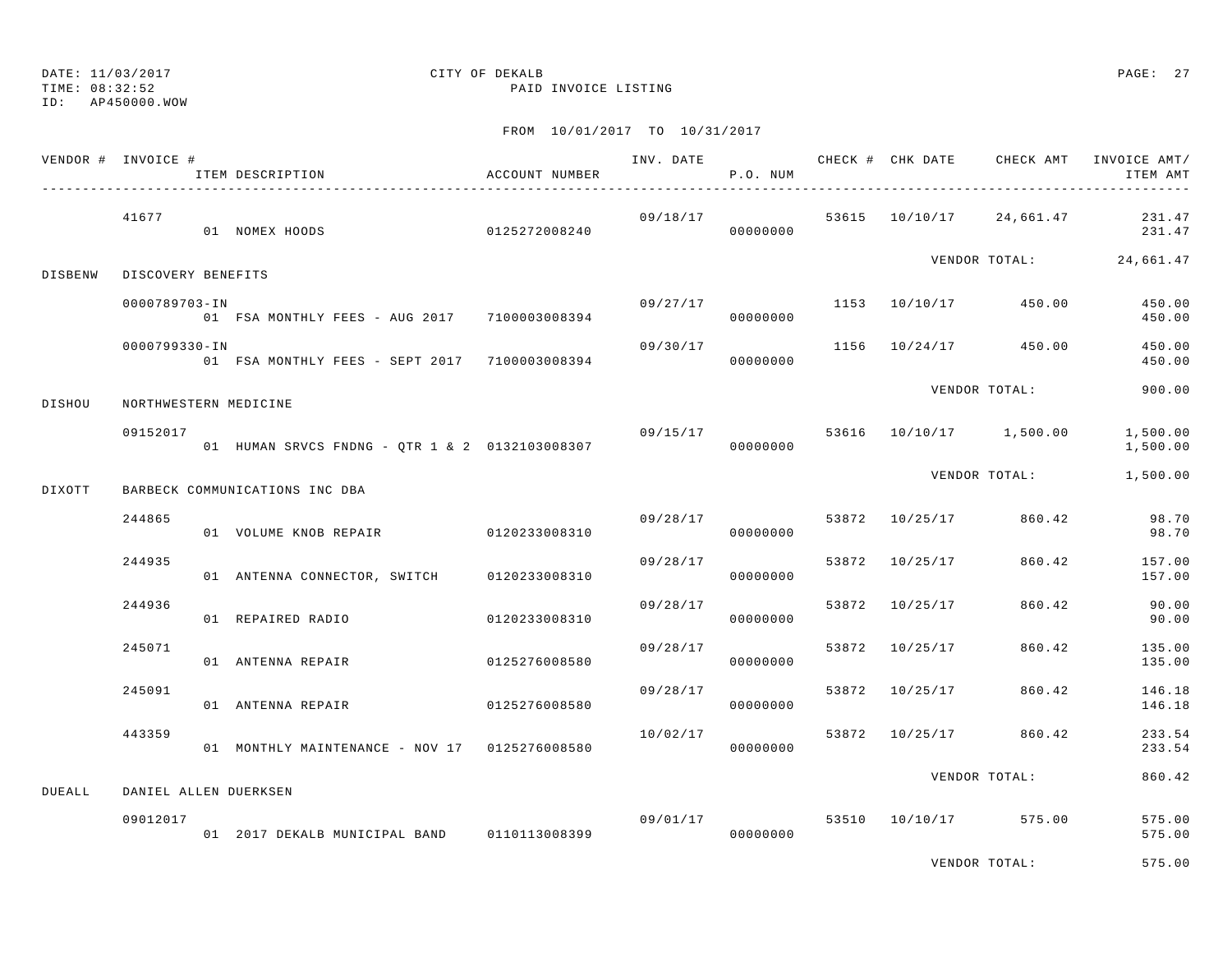## DATE: 11/03/2017 CITY OF DEKALB PAGE: 28

TIME: 08:32:52 PAID INVOICE LISTING

|        | VENDOR # INVOICE #        | ITEM DESCRIPTION                                | ACCOUNT NUMBER |          | P.O. NUM             |  |                                  | ITEM AMT                  |
|--------|---------------------------|-------------------------------------------------|----------------|----------|----------------------|--|----------------------------------|---------------------------|
| ECOWAT | ECOWATER SYSTEMS          |                                                 |                |          |                      |  |                                  |                           |
|        | 08152017-105817           | -105017<br>01 WATER SYSTEM RENTAL 6500002008219 |                |          | 08/15/17<br>00000000 |  | 53617 10/10/17 100.92            | 10.12<br>10.12            |
|        | 09092017-105817           | 01 WATER SYSTEM RENTAL 6500002008219            |                | 09/09/17 | 00000000             |  | 53617 10/10/17 100.92            | 39.90<br>39.90            |
|        | 09092017-78725            | 01 WATER SYSTEM RENTAL 6000003008301            |                | 09/09/17 | 00000000             |  | 53617 10/10/17 100.92            | 50.90<br>50.90            |
| EDWALY | ALYSSA EDWARDS            |                                                 |                |          |                      |  | VENDOR TOTAL:                    | 100.92                    |
|        | 09012017                  | 01 2017 DEKALB MUNICIPAL BAND 0110113008399     |                | 09/01/17 | 00000000             |  | 53511 10/10/17 550.00            | 550.00<br>550.00          |
| EESUNI | EESCO UNITED ELECTRIC     |                                                 |                |          |                      |  | VENDOR TOTAL:                    | 550.00                    |
|        | 892810                    | 01 LIGHT BULBS                                  | 6000002008232  | 09/25/17 | 00000000             |  | 53873 10/25/17 218.11            | 218.11<br>218.11          |
| EHLASS |                           | EHLERS AND ASSOCIATES INC                       |                |          |                      |  | VENDOR TOTAL:                    | 218.11                    |
|        | 74326                     | 01 STR & FLEET FIN MGMT PLAN 5355003008310      |                |          | 08/10/17<br>00170076 |  | 53618 10/10/17 13,951.25         | 13,951.25<br>13,951.25    |
| EMSAR  | ERLA INC.                 |                                                 |                |          |                      |  | VENDOR TOTAL:                    | 13,951.25                 |
|        | 66287                     | 01 STRYKER REPAIRS 0125273008315                |                |          | 00000000             |  | $09/11/17$ 53619 10/10/17 269.92 | 269.92<br>269.92          |
| ENGENT |                           | ENGINEERING ENTERPRISES INC                     |                |          |                      |  | VENDOR TOTAL:                    | 269.92                    |
|        | 62420                     | 01 PAVEMENT MANAGEMENT SYSTEM 5355003008310     |                |          | 08/16/17<br>00170075 |  | 53620 10/10/17 6,437.25          | 6, 437.25<br>6,437.25     |
|        | 62639                     | 01 PAVEMENT MANAGEMENT SYSTEM 5355003008310     |                | 09/20/17 | 00000000             |  | 53874 10/25/17 1,332.25          | 1,332.25<br>1,332.25      |
|        |                           |                                                 |                |          |                      |  |                                  | VENDOR TOTAL: 7,769.50    |
| FARSCO | SCOTT FARRELL<br>09082017 |                                                 |                |          |                      |  |                                  | $09/08/17$ 09/08/17 45.32 |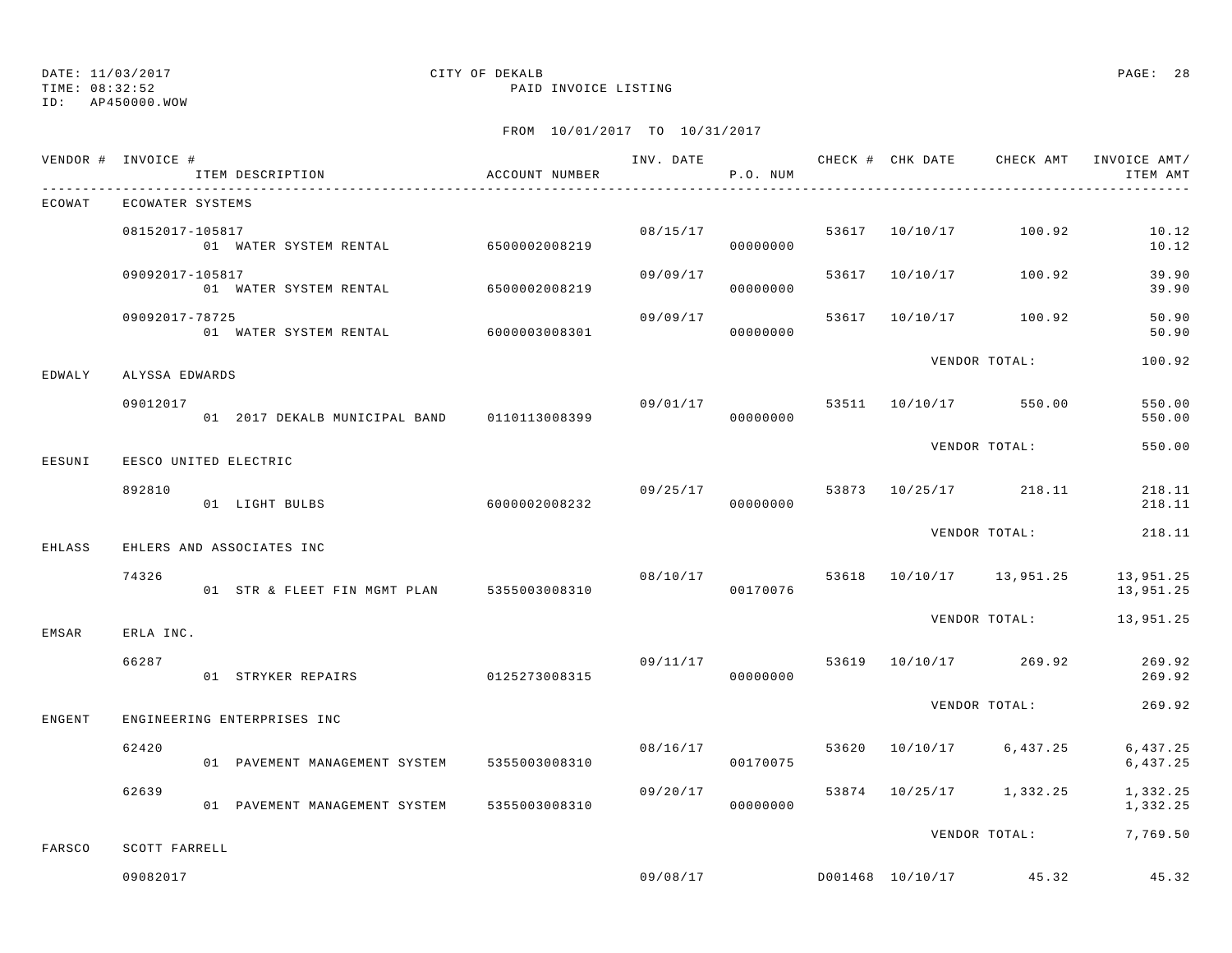TIME: 08:32:52 PAID INVOICE LISTING

ID: AP450000.WOW

|        | VENDOR # INVOICE #  | ITEM DESCRIPTION                         | ACCOUNT NUMBER |          | P.O. NUM             |  |                                   | ITEM AMT         |
|--------|---------------------|------------------------------------------|----------------|----------|----------------------|--|-----------------------------------|------------------|
|        | 09082017            | 01 TRAINING TRAVEL REIMB. 0120223008376  |                |          | 00000000             |  | $09/08/17$ D001468 10/10/17 45.32 | 45.32<br>45.32   |
| FASTEN | FASTENAL COMPANY    |                                          |                |          |                      |  | VENDOR TOTAL:                     | 45.32            |
|        | ILCOR98479          | 01 (26) EAR PLUGS 0130332008295          |                |          | 08/30/17<br>00000000 |  | 53621 10/10/17 90.29              | 90.29<br>90.29   |
| FEDEX  | FEDEX               |                                          |                |          |                      |  | VENDOR TOTAL:                     | 90.29            |
|        | $5 - 935 - 92584$   | 01 FREIGHT                               | 0120253008305  |          | 09/20/17<br>00000000 |  | 53875 10/25/17 47.04              | 25.82<br>25.82   |
|        | $5 - 943 - 22829$   | 01 FREIGHT                               | 0115153008305  | 09/27/17 | 00000000             |  | 53875 10/25/17 47.04              | 21.22<br>21.22   |
| FILCOR |                     | FILTRATION CORPORATION OF AMER           |                |          |                      |  | VENDOR TOTAL:                     | 47.04            |
|        | 00081938            | 01 NOZZLE, COUPLER 6500003008311         |                |          | 00000000             |  | $09/08/17$ 53622 10/10/17 414.07  | 414.07<br>414.07 |
| FIRNAT | FIRST NATIONAL BANK |                                          |                |          |                      |  | VENDOR TOTAL:                     | 414.07           |
|        | 08312017            | 01 LOCKBOX FEES - AUG 2017 6000003008342 |                | 08/31/17 | 00000000             |  | 1154 10/10/17 419.71              | 419.71<br>419.71 |
| FLEPRI | FLEETPRIDE, INC     |                                          |                |          |                      |  | VENDOR TOTAL:                     | 419.71           |
|        | 87347708            | 01 AIR FILTER, FUEL FILTER 0130332008226 |                | 09/06/17 | 00000000             |  | 53623 10/10/17 101.78             | 101.78<br>101.78 |
|        | 87485925            | 01 BATTERY, BRAKE HOSE 0130332008226     |                | 09/12/17 | 00000000             |  | 53876 10/25/17 1,267.39           | 230.36<br>230.36 |
|        | 87651478            | 01 (10) HALOGEN BULBS 0120222008226      |                | 09/20/17 | 00000000             |  | 53876 10/25/17 1,267.39           | 127.00<br>127.00 |
|        | 87651927            | 01 MUFFLER, HANGER, CLAMPS 0130332008226 |                |          | 09/20/17<br>00000000 |  | 53876 10/25/17 1,267.39           | 450.79<br>450.79 |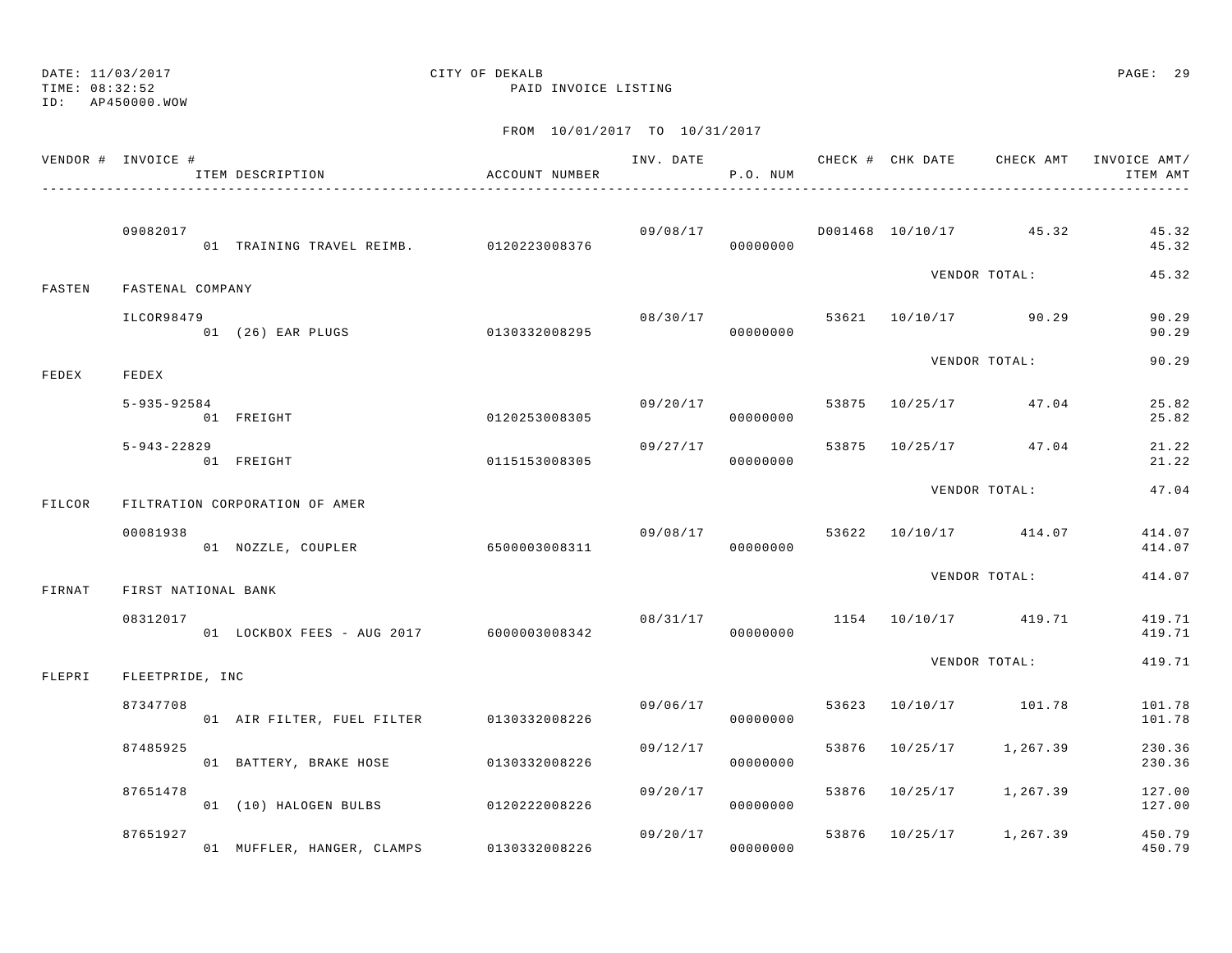TIME: 08:32:52 PAID INVOICE LISTING

ID: AP450000.WOW

|         | VENDOR # INVOICE # | ACCOUNT NUMBER<br>ITEM DESCRIPTION                                                                                                                                         |                                                                  |          | P.O. NUM                                                 |  |                                         | ITEM AMT                                              |
|---------|--------------------|----------------------------------------------------------------------------------------------------------------------------------------------------------------------------|------------------------------------------------------------------|----------|----------------------------------------------------------|--|-----------------------------------------|-------------------------------------------------------|
|         | 87662882           | 01 (4) BULBS 0130332008226                                                                                                                                                 |                                                                  |          | 09/20/17<br>00000000                                     |  | 53876 10/25/17 1,267.39                 | 107.52<br>107.52                                      |
|         | 87835859           | 01 WIPER BLADES, BATTERY 6000002008226                                                                                                                                     |                                                                  | 09/28/17 | 00000000                                                 |  | 53876 10/25/17 1,267.39                 | 305.94<br>305.94                                      |
|         | 87879255           | 01 FILTER                                                                                                                                                                  | 0130332008226                                                    | 09/29/17 | 00000000                                                 |  | 53876 10/25/17 1,267.39                 | 45.78<br>45.78                                        |
| FREKEV  | KEVIN FREDRICK     |                                                                                                                                                                            |                                                                  |          |                                                          |  | VENDOR TOTAL: 1,369.17                  |                                                       |
|         | 09012017           | 01  2017 DEKALB MUNICIPAL BAND   0110113008399                                                                                                                             |                                                                  |          | 00000000                                                 |  | 09/01/17 53512 10/10/17 325.00          | 325.00<br>325.00                                      |
| FRILAW  | DEAN FRIEDERS DBA  |                                                                                                                                                                            |                                                                  |          |                                                          |  | VENDOR TOTAL:                           | 325.00                                                |
|         | 10012017           | 01 LEGAL SERVICES - OCT 2017 7200003008366<br>02 LEGAL SERVICES - OCT 2017<br>03 LEGAL SERVICES - OCT 2017<br>04 LEGAL SERVICES - OCT 2017<br>05 LEGAL SERVICES - OCT 2017 | 6000003008366<br>0920003008366<br>0910003008366<br>0115153008349 | 10/01/17 | 00000000<br>00000000<br>00000000<br>00000000<br>00000000 |  | D001476  10/25/17  17,340.00  17,340.00 | 1,734.00<br>3,468.00<br>433.50<br>433.50<br>11,271.00 |
| FULLCOM |                    | FULL COMPASS SYSTEMS LTD                                                                                                                                                   |                                                                  |          |                                                          |  | VENDOR TOTAL: 17,340.00                 |                                                       |
|         | INC00501353        | 01 HDMI TO SDI CONVERTER 0117122008285                                                                                                                                     |                                                                  | 09/21/17 | 00000000                                                 |  | 53877 10/25/17 93.46                    | 93.46<br>93.46                                        |
| GEAWAS  | GEAR WASH, LLC     |                                                                                                                                                                            |                                                                  |          |                                                          |  | VENDOR TOTAL:                           | 93.46                                                 |
|         | 13422              | 01 CLEANING 0125272008240                                                                                                                                                  |                                                                  |          | 00000000                                                 |  | $10/04/17$ 53878 $10/25/17$ 78.90       | 78.90<br>78.90                                        |
| GENNRC  | GENAVE/NRC, INC    |                                                                                                                                                                            |                                                                  |          |                                                          |  | VENDOR TOTAL:                           | 78.90                                                 |
|         | 16834              | 01 STATION ALERTING DEVICE BOARD 0125273008348                                                                                                                             |                                                                  |          | 00000000                                                 |  | 09/15/17 53624 10/10/17 1,494.08        | 1,494.08<br>1,494.08                                  |
| GERDAV  | DAVID GERSIC       |                                                                                                                                                                            |                                                                  |          |                                                          |  | VENDOR TOTAL:                           | 1,494.08                                              |
|         | 09012017           |                                                                                                                                                                            |                                                                  |          |                                                          |  | 09/01/17 53513 10/10/17 525.00          | 525.00                                                |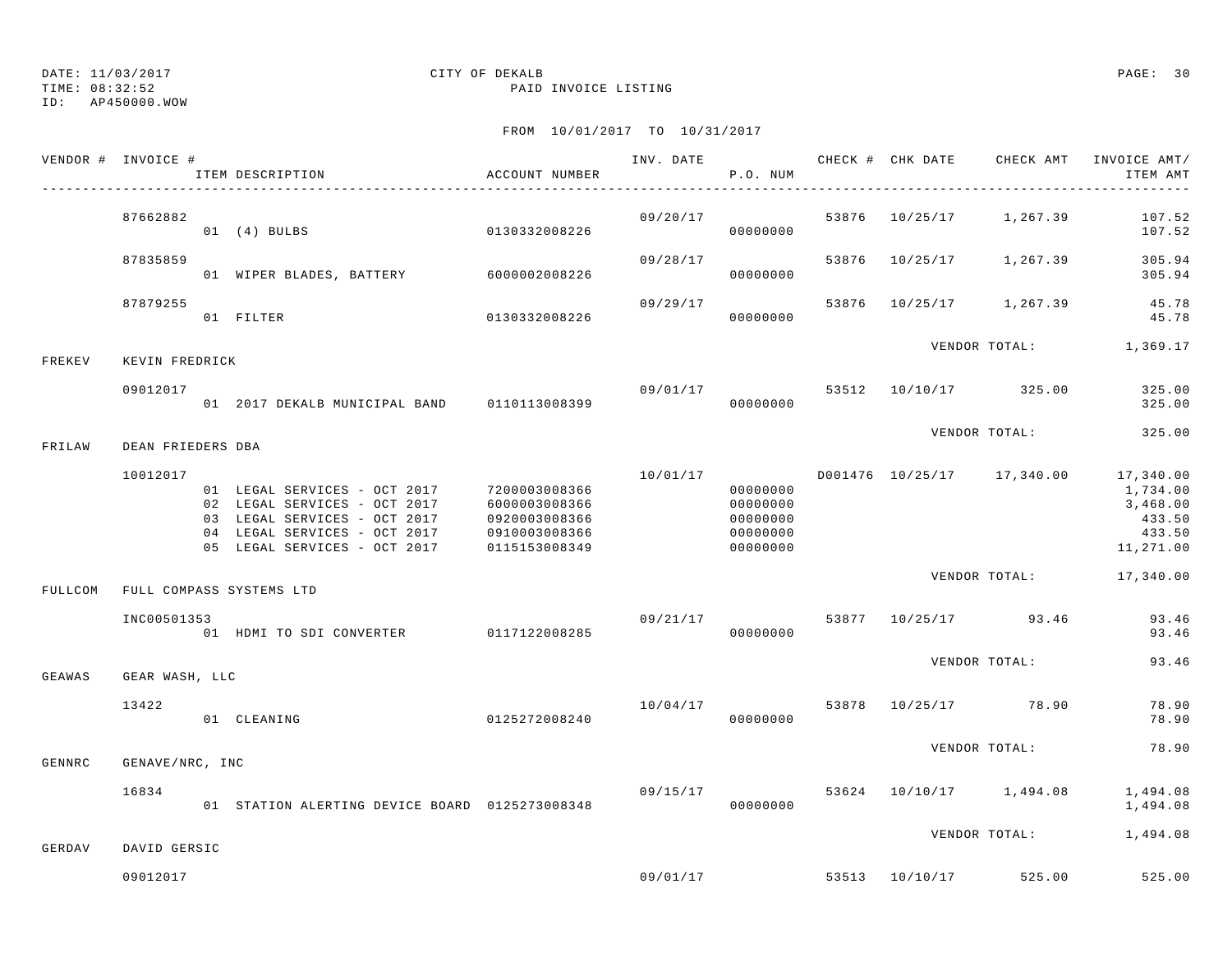TIME: 08:32:52 PAID INVOICE LISTING

ID: AP450000.WOW

|        | VENDOR # INVOICE # | ITEM DESCRIPTION                            | ACCOUNT NUMBER | INV. DATE | P.O. NUM             |       |                         |                                    | CHECK # CHK DATE CHECK AMT INVOICE AMT/<br>ITEM AMT |
|--------|--------------------|---------------------------------------------|----------------|-----------|----------------------|-------|-------------------------|------------------------------------|-----------------------------------------------------|
|        |                    |                                             |                |           |                      |       |                         |                                    |                                                     |
|        | 09012017           | 01 2017 DEKALB MUNICIPAL BAND 0110113008399 |                |           | 09/01/17<br>00000000 |       |                         | 53513 10/10/17 525.00              | 525.00<br>525.00                                    |
| GFOA   |                    | GOVERNMENT FINANCE OFFICERS                 |                |           |                      |       |                         | VENDOR TOTAL:                      | 525.00                                              |
|        | 42412001 2017      | 01 ANNUAL RENEWAL 11/17-10/18 0117113008375 |                |           | 09/26/17<br>00000000 |       |                         | 53879 10/25/17 305.00              | 305.00<br>305.00                                    |
| GIFJON | JONATHAN GIFFORD   |                                             |                |           |                      |       |                         | VENDOR TOTAL:                      | 305.00                                              |
|        | 09012017           | 01 2017 DEKALB MUNICIPAL BAND 0110113008399 |                |           | 00000000             |       |                         | $09/01/17$ 53514 $10/10/17$ 375.00 | 375.00<br>375.00                                    |
| GLICAM |                    | THE GLIDDEN CAMPUS FLORIST                  |                |           |                      |       |                         | VENDOR TOTAL:                      | 375.00                                              |
|        | 012815             | 01 FRESH ARRANGEMENT                        | 0115152008294  |           | 09/30/17<br>00000000 |       |                         | 53880 10/25/17 89.90               | 89.90<br>89.90                                      |
| GOOTER |                    | TERRESA LYNN GOODMAN                        |                |           |                      |       |                         | VENDOR TOTAL:                      | 89.90                                               |
|        | 09012017           | 01 2017 DEKALB MUNICIPAL BAND 0110113008399 |                |           | 09/01/17<br>00000000 |       |                         | 53515 10/10/17 125.00              | 125.00<br>125.00                                    |
| GORHAR |                    | GORDON'S HARDWARE LLC.                      |                |           |                      |       |                         | VENDOR TOTAL:                      | 125.00                                              |
|        | 85245              | 01 WIRE NUTS, HAMMERBIT 0125272008210       |                |           | 00000000             |       | 09/24/17 53625 10/10/17 | 279.88                             | 7.96<br>7.96                                        |
|        | 854498             | 01 BATTERIES, SCREWS                        | 6500003008310  | 06/28/17  | 00000000             | 53625 | 10/10/17                | 279.88                             | 49.15<br>49.15                                      |
|        | 854499             | 01 HARDENED STOP NUTS                       | 6500003008310  | 06/28/17  | 00000000             |       | 53625 10/10/17          | 279.88                             | 7.99<br>7.99                                        |
|        | 856968             | 01 LOCKNUTS, CONDUITS                       | 0117122008295  | 08/24/17  | 00000000             | 53625 | 10/10/17                | 279.88                             | 4.54<br>4.54                                        |
|        | 857273             | 01 SCREWS, ADHESIVE                         | 0120252008226  | 08/31/17  | 00000000             |       | 53625 10/10/17          | 279.88                             | 11.89<br>11.89                                      |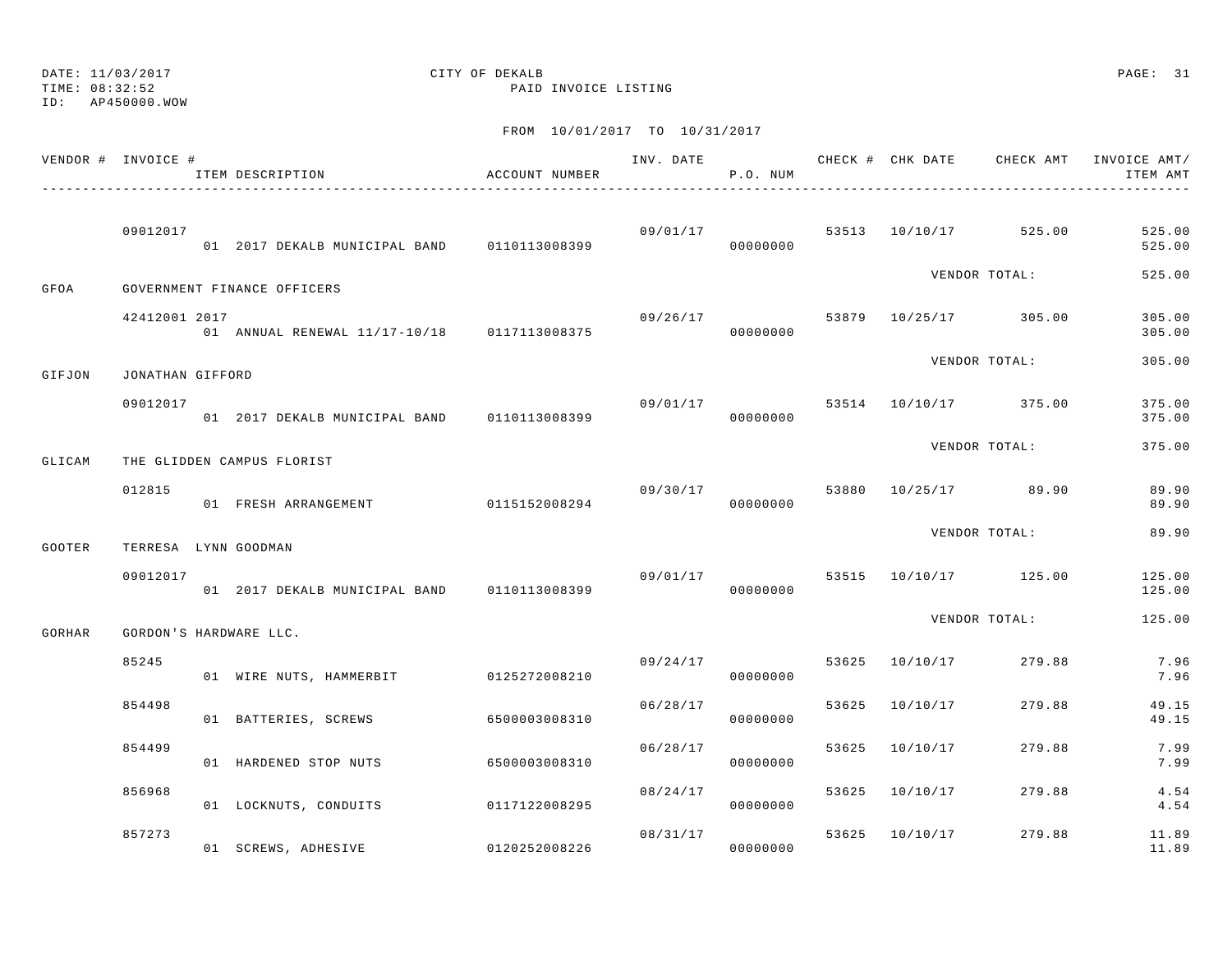TIME: 08:32:52 PAID INVOICE LISTING

## ID: AP450000.WOW

## DATE: 11/03/2017 CITY OF DEKALB PAGE: 32

| VENDOR # INVOICE # | ITEM DESCRIPTION                              | ACCOUNT NUMBER | INV. DATE | P.O. NUM |       | CHECK # CHK DATE | CHECK AMT | INVOICE AMT/<br>ITEM AMT |
|--------------------|-----------------------------------------------|----------------|-----------|----------|-------|------------------|-----------|--------------------------|
| 857486             | 01 SILICONE, SCREWS                           | 0117122008295  | 09/06/17  | 00000000 |       | 53625 10/10/17   | 279.88    | 15.15<br>15.15           |
| 857604             | 01 VINYL DOOR SWEEP                           | 6500003008348  | 09/08/17  | 00000000 |       | 53625 10/10/17   | 279.88    | 14.49<br>14.49           |
| 857646             | 01 RETURNED VINYL DOOR SWEEP                  | 6500003008348  | 09/11/17  | 00000000 |       | 53625 10/10/17   | 279.88    | $-14.49$<br>$-14.49$     |
| 857708             | 01 WALL PLATE                                 | 0130322008219  | 09/12/17  | 00000000 |       | 53625 10/10/17   | 279.88    | 0.99<br>0.99             |
| 857713             | 01 PINE SOL, PAINT BRUSHES 6000002008291      |                | 09/12/17  | 00000000 |       | 53625 10/10/17   | 279.88    | 17.09<br>17.09           |
| 857745             | 01 LEVEL, TWINE                               | 0130322008219  | 09/13/17  | 00000000 |       | 53625 10/10/17   | 279.88    | 30.48<br>30.48           |
| 857759             | 01 SCREWS, MISC FASTENERS 0117122008204       |                | 09/13/17  | 00000000 |       | 53882 10/25/17   | 490.12    | 35.53<br>35.53           |
| 857768             | 01 SCREWS, MISC FASTENERS 0130322008210       |                | 09/13/17  | 00000000 |       | 53625 10/10/17   | 279.88    | 0.72<br>0.72             |
| 857892             | 01 HAMMERBIT, SCREWS, ROPE HOOK 0125273008376 |                | 09/15/17  | 00000000 |       | 53625 10/10/17   | 279.88    | 25.80<br>25.80           |
| 857936             | 01 FELT PADS, BLANKET, FILTER 0125272008210   |                | 09/17/17  | 00000000 |       | 53625 10/10/17   | 279.88    | 10.57<br>10.57           |
| 857969             | 01 ORANGE SAFETY MARKER                       | 0130332008228  | 09/18/17  | 00000000 |       | 53882 10/25/17   | 490.12    | 2.79<br>2.79             |
| 858000             | 01 TRAINING SUPPLIES                          | 0125273008376  | 09/18/17  | 00000000 |       | 53625 10/10/17   | 279.88    | 53.23<br>53.23           |
| 858024             | 01 BATTERIES                                  | 0130322008219  | 09/19/17  | 00000000 | 53625 | 10/10/17         | 279.88    | 10.99<br>10.99           |
| 858099             | 01 SCREWS, MISC FASTENERS 0120222008226       |                | 09/20/17  | 00000000 |       | 53882 10/25/17   | 490.12    | 2.08<br>2.08             |
| 858118             | 01 SCREWS, MISC FASTENERS 0130332008226       |                | 09/20/17  | 00000000 |       | 53882 10/25/17   | 490.12    | 2.86<br>2.86             |
| 858139             |                                               |                | 09/21/17  |          |       | 53625 10/10/17   | 279.88    | 3.34                     |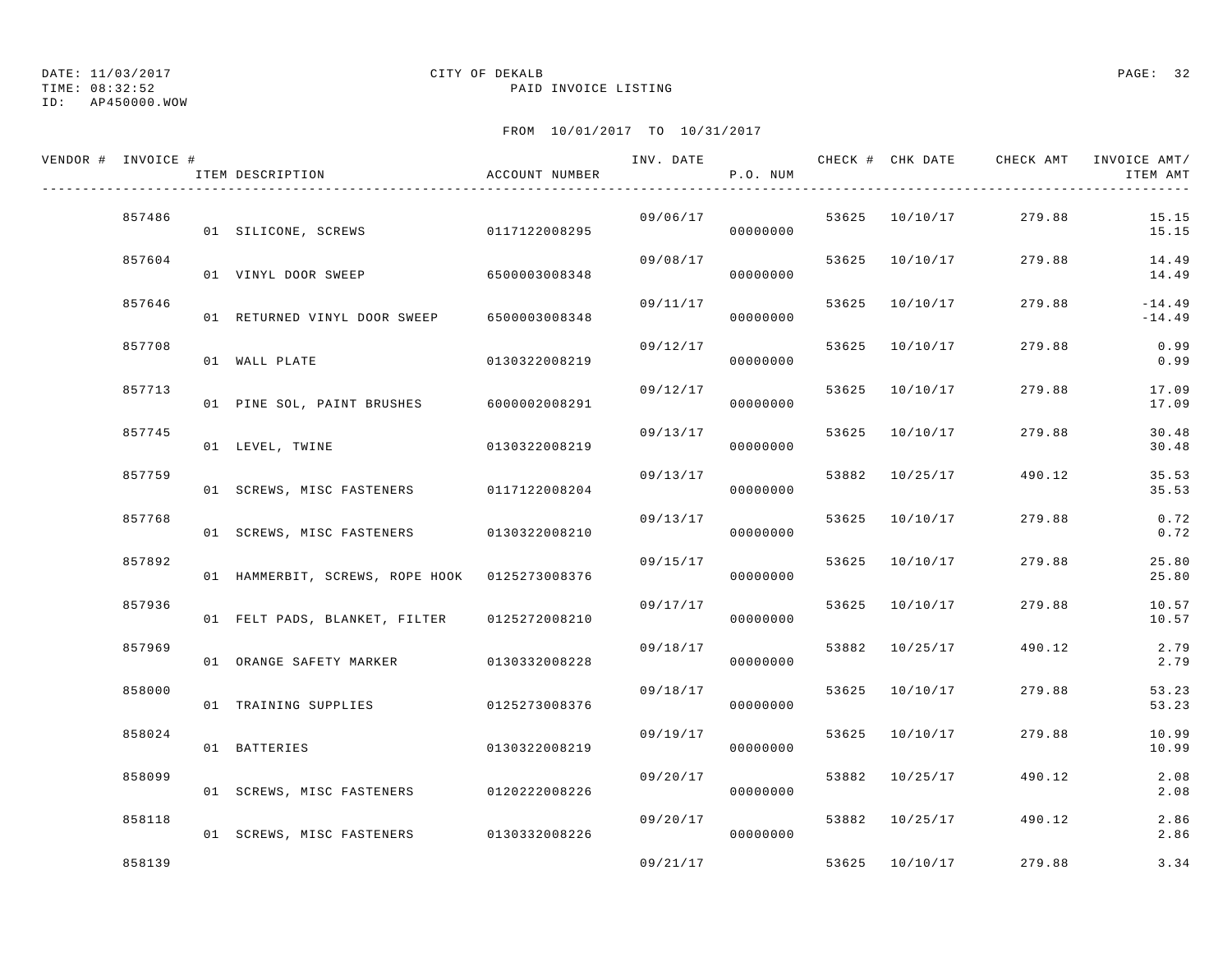TIME: 08:32:52 PAID INVOICE LISTING

ID: AP450000.WOW

| VENDOR # INVOICE # | ITEM DESCRIPTION                          | ACCOUNT NUMBER |          | P.O. NUM             |       |                | INV. DATE 6 CHECK # CHK DATE CHECK AMT INVOICE AMT/ | ITEM AMT       |
|--------------------|-------------------------------------------|----------------|----------|----------------------|-------|----------------|-----------------------------------------------------|----------------|
|                    |                                           |                |          |                      |       |                |                                                     |                |
| 858139             | 01 TRAINING PROP REPAIR 0125273008376     |                |          | 09/21/17<br>00000000 |       | 53625 10/10/17 | 279.88                                              | 3.34<br>3.34   |
| 858140             | 01 BALLAST                                | 6000002008295  | 09/21/17 | 00000000             |       | 53625 10/10/17 | 279.88                                              | 29.99<br>29.99 |
| 858160             | 01 SCREWS, MISC FASTENERS 0130322008219   |                | 09/21/17 | 00000000             |       | 53882 10/25/17 | 490.12                                              | 1.20<br>1.20   |
| 858163             | 01 500 PC CABLE TIE ASSORTMENT            | 0120252008243  | 09/21/17 | 00000000             |       | 53882 10/25/17 | 490.12                                              | 10.99<br>10.99 |
| 858267             | 01 KNIFE BLADE                            | 0130332008295  | 09/25/17 | 00000000             | 53882 | 10/25/17       | 490.12                                              | 7.49<br>7.49   |
| 858274             | 01 TOOL IDENTIFICATION TAGS 0125272008240 |                | 09/25/17 | 00000000             |       | 53882 10/25/17 | 490.12                                              | 13.36<br>13.36 |
| 858286             | 01 COPPER ELBOW, COUPLING 0130332008226   |                | 09/25/17 | 00000000             |       | 53882 10/25/17 | 490.12                                              | 1.88<br>1.88   |
| 858377             | 01 FLAT WHITE PAINT                       | 0130322008219  | 09/27/17 | 00000000             |       | 53882 10/25/17 | 490.12                                              | 32.99<br>32.99 |
| 858388             |                                           |                | 09/27/17 |                      |       | 53882 10/25/17 | 490.12                                              | 5.76           |
| 858442             | 01 PAINT BRUSHES, PAINT TRAYS             | 0130332008219  | 09/28/17 | 00000000             |       | 53882 10/25/17 | 490.12                                              | 5.76<br>6.99   |
|                    | 01 SUPER MAGNETS                          | 0130322008210  |          | 00000000             |       |                |                                                     | 6.99           |
| 858443             | 01 SUPER GLUE                             | 0130322008210  | 09/28/17 | 00000000             |       | 53882 10/25/17 | 490.12                                              | 4.99<br>4.99   |
| 858501             | 01 WASHERS, SCREWS                        | 6000002008219  | 09/29/17 | 00000000             |       | 53882 10/25/17 | 490.12                                              | 40.97<br>40.97 |
| 858643             | 01 DRIFT PUNCH                            | 0130332008295  | 10/04/17 | 00000000             |       | 53882 10/25/17 | 490.12                                              | 25.98<br>25.98 |
| 858653             | 01 GORILLA TAPE, CAULK 0130332008226      |                | 10/04/17 | 00000000             |       | 53882 10/25/17 | 490.12                                              | 50.94<br>50.94 |
| 858660             | 01 SPRING SNAP, TEE HINGE                 | 0130332008295  | 10/04/17 | 00000000             |       | 53882 10/25/17 | 490.12                                              | 28.55<br>28.55 |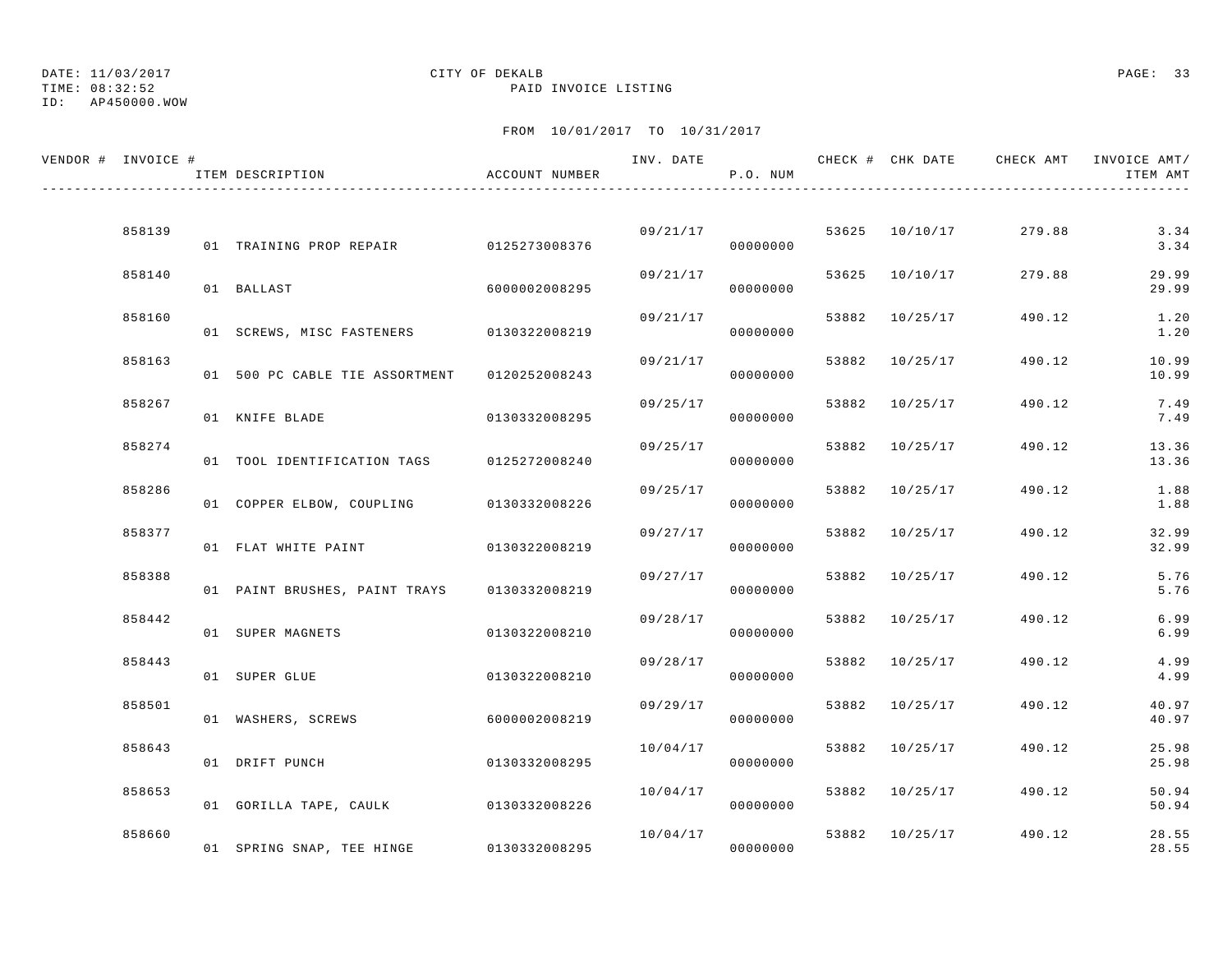TIME: 08:32:52 PAID INVOICE LISTING

## ID: AP450000.WOW

## DATE: 11/03/2017 CITY OF DEKALB PAGE: 34

|          | VENDOR # INVOICE # | ITEM DESCRIPTION                                                                                                                                                                                         | ACCOUNT NUMBER                 |          | P.O. NUM                                     |                |                         | INV. DATE 6 7 CHECK # CHK DATE CHECK AMT INVOICE AMT/<br>ITEM AMT |
|----------|--------------------|----------------------------------------------------------------------------------------------------------------------------------------------------------------------------------------------------------|--------------------------------|----------|----------------------------------------------|----------------|-------------------------|-------------------------------------------------------------------|
|          | 858678             | 01 SCREWS, MISC FASTENERS 0130332008226                                                                                                                                                                  |                                | 10/04/17 | 00000000                                     |                | 53882 10/25/17 490.12   | 5.16<br>5.16                                                      |
|          | 858689             | 01 SUPER GLUE                                                                                                                                                                                            | 0125272008226                  | 10/04/17 | 00000000                                     | 53882 10/25/17 | 490.12                  | 10.78<br>10.78                                                    |
|          | 858691             | 01 KEY, PADLOCK                                                                                                                                                                                          | 0130332008219                  | 10/05/17 | 00000000                                     | 53882 10/25/17 | 490.12                  | 17.23<br>17.23                                                    |
|          | 858692             | 01 RUSTOLEUM - GLOSS BLACK 0130332008226                                                                                                                                                                 |                                | 10/05/17 | 00000000                                     | 53882 10/25/17 | 490.12                  | 37.99<br>37.99                                                    |
|          | 858697             | 01 SCREWS, MISC FASTENERS 0130332008229                                                                                                                                                                  |                                | 10/05/17 | 00000000                                     | 53882 10/25/17 | 490.12                  | 4.44<br>4.44                                                      |
|          | 858708             | 01 DRILL BITS, IRON CLAMPS 0130332008295                                                                                                                                                                 |                                | 10/05/17 | 00000000                                     | 53882 10/25/17 | 490.12                  | 41.56<br>41.56                                                    |
|          | 858715             | 01 SCREWS, MISC FASTENERS 0130332008226                                                                                                                                                                  |                                | 10/05/17 | 00000000                                     | 53882 10/25/17 | 490.12                  | 10.77<br>10.77                                                    |
|          | 858732             | 01 MOUSE TRAPS                                                                                                                                                                                           | 0130332008219                  | 10/13/17 | 00000000                                     | 53882 10/25/17 | 490.12                  | 5.98<br>5.98                                                      |
|          | 858780             | 01 WHITE SPRAY PAINT<br>02 DROPCLOTH, GARBAGE BAGS                                                                                                                                                       | 6000002008232<br>6000002008291 | 10/06/17 | 00000000<br>00000000                         | 53882 10/25/17 | 490.12                  | 33.63<br>10.49<br>23.14                                           |
|          | 858909             | 01 WALL CLOCK                                                                                                                                                                                            | 0130332008219                  | 09/20/17 | 00000000                                     | 53882 10/25/17 | 490.12                  | 23.99<br>23.99                                                    |
|          | 858920             | 01 SCREWS, MISC FASTENERS 0125272008210                                                                                                                                                                  |                                | 10/10/17 | 00000000                                     | 53882 10/25/17 | 490.12                  | 3.25<br>3.25                                                      |
|          | 858978             | 01 MOP HANDLE                                                                                                                                                                                            | 0125272008291                  | 10/11/17 | 00000000                                     | 53882 10/25/17 | 490.12                  | 19.99<br>19.99                                                    |
| GOVTEMPS | GOVTEMPS USA LLC   |                                                                                                                                                                                                          |                                |          |                                              |                | VENDOR TOTAL:           | 770.00                                                            |
|          | 2353713            | 01 TEMP PERSONAL WEEK ENDING 9/10 6000003008399<br>02 TEMP PERSONAL WEEK ENDING 9/10 0117113008399<br>03 TEMP PERSONAL WEEK ENDING 9/10 0117113008399<br>04 TEMP PERSONAL WEEK ENDING 9/17 0117113008399 |                                | 08/21/17 | 00000000<br>00000000<br>00000000<br>00000000 |                | 53478 10/06/17 9,190.30 | 9,190.30<br>200.20<br>600.60<br>2,388.75<br>866.25                |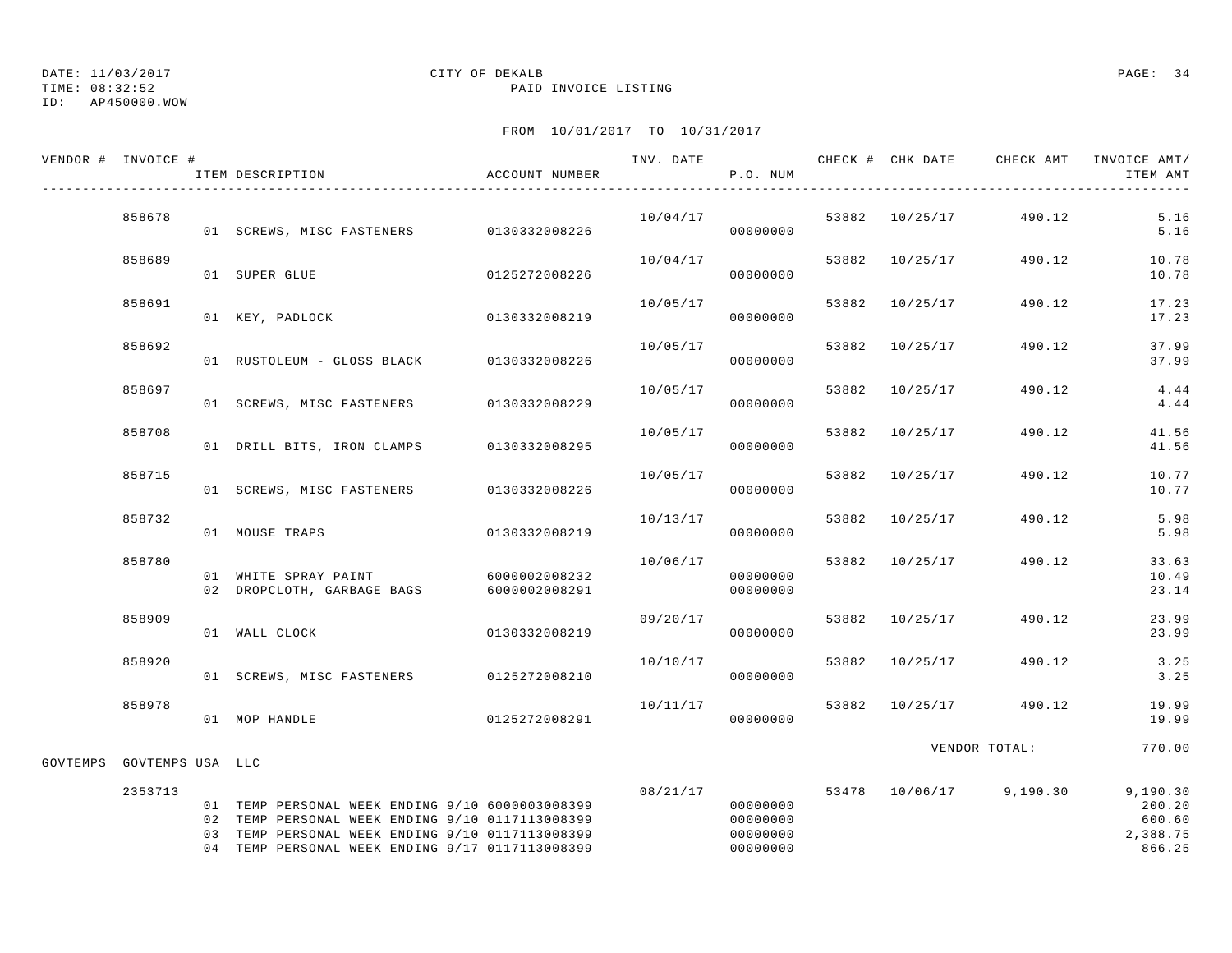ID: AP450000.WOW

#### TIME: 08:32:52 PAID INVOICE LISTING

|        | VENDOR # INVOICE #  |    | ITEM DESCRIPTION                 |  | ACCOUNT NUMBER                                                                                                                                                                                                                                                                                                                                                                                                                                                                                                          |                                  | P.O. NUM                                                                                                 |  |                                    | ITEM AMT                                                                                                                                   |
|--------|---------------------|----|----------------------------------|--|-------------------------------------------------------------------------------------------------------------------------------------------------------------------------------------------------------------------------------------------------------------------------------------------------------------------------------------------------------------------------------------------------------------------------------------------------------------------------------------------------------------------------|----------------------------------|----------------------------------------------------------------------------------------------------------|--|------------------------------------|--------------------------------------------------------------------------------------------------------------------------------------------|
|        | 2353713             |    |                                  |  | 05 TEMP PERSONAL WEEK ENDING 9/17 0117113008399<br>06 TEMP PERSONAL WEEK ENDING 9/17 0117113008399<br>07 TEMP PERSONAL WEEK ENDING 9/10 6000003008399<br>08 TEMP PERSONAL WEEK ENDING 9/17 6000003008399<br>09 TEMP PERSONAL WEEK ENDING 9/17 6000003008399<br>10 TEMP PERSONAL WEEK ENDING 9/17 6000003008399                                                                                                                                                                                                          | 08/21/17<br>$000000000$          | 00000000<br>00000000<br>00000000<br>00000000<br>00000000                                                 |  |                                    | $53478$ $10/06/17$ 9,190.30 9,190.30<br>2,730.00<br>307.13<br>796.25<br>288.75<br>910.00<br>102.37                                         |
|        | 2364907             | 09 |                                  |  | 01 TEMP PERSONAL WEEK ENDING 9/24 6000003008399<br>02 TEMP PERSONAL WEEK ENDING 9/24 0117113008399<br>03 TEMP PERSONAL WEEK ENDING 9/24 0117113008399<br>04 TEMP PERSONAL WEEK ENDING 9/24 0117113008399<br>05 TEMP PERSONAL WEEK ENDING 10/1 0117113008399<br>06 TEMP PERSONAL WEEK ENDING 10/1 0117113008399<br>07 TEMP PERSONAL WEEK ENDING 9/24 6000003008399<br>08 TEMP PERSONAL WEEK ENDING 10/1 6000003008399<br>TEMP PERSONAL WEEK ENDING 10/1 6000003008399<br>10 TEMP PERSONAL WEEK ENDING 9/24 6000003008399 | 10/05/17<br>$000000000$          | 00000000<br>00000000<br>00000000<br>00000000<br>00000000<br>00000000<br>00000000<br>00000000<br>00000000 |  |                                    | 53693 10/13/17 10,374.88 10,374.88<br>288.75<br>866.25<br>2,730.00<br>588.66<br>866.25<br>2,730.00<br>910.00<br>288.75<br>910.00<br>196.22 |
| GRECLE |                     |    | GREENACRE/BREEN'S CLEANERS       |  |                                                                                                                                                                                                                                                                                                                                                                                                                                                                                                                         |                                  |                                                                                                          |  |                                    | VENDOR TOTAL: 19,565.18                                                                                                                    |
|        | 10012017            |    |                                  |  | 01 DRYCLEAN - BAND UNIFORMS 0110112008270                                                                                                                                                                                                                                                                                                                                                                                                                                                                               |                                  | 00000000                                                                                                 |  |                                    | $10/01/17$ 53883 $10/25/17$ 488.30 445.55<br>445.55                                                                                        |
|        | 457665              |    | 01 DRYCLEAN - GEAR 0125272008240 |  |                                                                                                                                                                                                                                                                                                                                                                                                                                                                                                                         | 09/08/17                         | 00000000                                                                                                 |  | 53883 10/25/17 488.30              | 8.60<br>8.60                                                                                                                               |
|        | 459328              |    | 01 DRYCLEAN - GEAR 0125272008240 |  |                                                                                                                                                                                                                                                                                                                                                                                                                                                                                                                         | 09/08/17                         | 00000000                                                                                                 |  | 53883 10/25/17 488.30              | 11.70<br>11.70                                                                                                                             |
|        | 459349              |    | 01 DRYCLEAN - GEAR               |  | 0125272008240                                                                                                                                                                                                                                                                                                                                                                                                                                                                                                           | 09/08/17                         | 00000000                                                                                                 |  | 53883 10/25/17 488.30              | 17.35<br>17.35                                                                                                                             |
|        | 461037              |    |                                  |  | 01 DRYCLEAN - GEAR 0125272008240                                                                                                                                                                                                                                                                                                                                                                                                                                                                                        | $09/25/17$ 53883 10/25/17 488.30 | 00000000                                                                                                 |  |                                    | 5.10<br>5.10                                                                                                                               |
| GREROA | GREENBRIER ROAD LLC |    |                                  |  |                                                                                                                                                                                                                                                                                                                                                                                                                                                                                                                         |                                  |                                                                                                          |  | VENDOR TOTAL:                      | 488.30                                                                                                                                     |
|        | 09062017            |    |                                  |  | 01 RFND FIRE/LIFE/SAFETY OVRPMT 0100000043225                                                                                                                                                                                                                                                                                                                                                                                                                                                                           | 09/06/17 53626 10/10/17 50.00    | 00000000                                                                                                 |  |                                    | 50.00<br>50.00                                                                                                                             |
| GROJOH |                     |    | LAW OFFICES OF JOHN GROTTO       |  |                                                                                                                                                                                                                                                                                                                                                                                                                                                                                                                         |                                  |                                                                                                          |  | VENDOR TOTAL:                      | 50.00                                                                                                                                      |
|        | 10012017            |    |                                  |  |                                                                                                                                                                                                                                                                                                                                                                                                                                                                                                                         |                                  |                                                                                                          |  | $10/01/17$ 53884 $10/25/17$ 375.00 | 375.00                                                                                                                                     |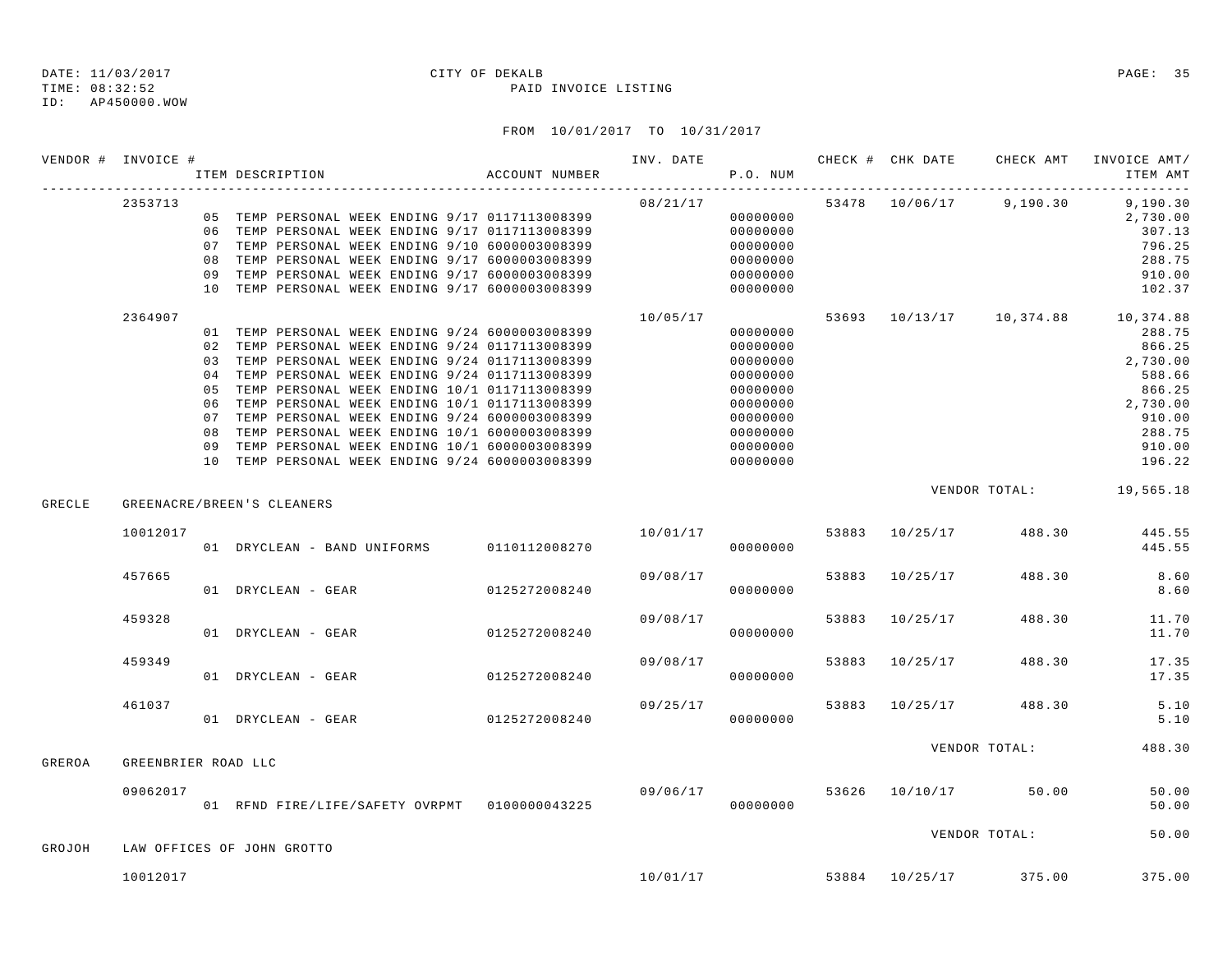ID: AP450000.WOW

TIME: 08:32:52 PAID INVOICE LISTING

|        | VENDOR # INVOICE #      | ITEM DESCRIPTION                            | ACCOUNT NUMBER |          | P.O. NUM             |       |                |                         | ITEM AMT             |
|--------|-------------------------|---------------------------------------------|----------------|----------|----------------------|-------|----------------|-------------------------|----------------------|
|        | 10012017                | 01 PRO LGL SRVCS AH SEPT 2017 0115153008366 |                | 10/01/17 | 00000000             |       |                | 53884 10/25/17 375.00   | 375.00<br>375.00     |
| HACH   | HACH COMPANY            |                                             |                |          |                      |       |                | VENDOR TOTAL:           | 375.00               |
|        | 10645043                | 01 WATER TESTING SUPPLIES 6000002008244     |                | 09/22/17 | 00000000             |       |                | 53885 10/25/17 667.79   | 667.79<br>667.79     |
| HAMLEN |                         | HAMPTON, LENZINI & RENWICK INC              |                |          |                      |       |                | VENDOR TOTAL:           | 667.79               |
|        | 000020171544            | 01 PRO SRVCS THROUGH AUG 2017 1000003008331 |                | 09/07/17 | 00000000             |       |                | 53627 10/10/17 8,996.00 | 8,996.00<br>8,996.00 |
| HARCOR | HARDER CORP             |                                             |                |          |                      |       |                | VENDOR TOTAL:           | 8,996.00             |
|        | R121128-01              | 01 JANITORIAL SUPPLIES 0125272008291        |                | 09/07/17 | 00000000             | 53628 |                | 10/10/17 84.63          | 9.46<br>9.46         |
|        | R121368-01              | 01 JANITORIAL SUPPLIES 0125272008291        |                | 09/21/17 | 00000000             | 53628 | 10/10/17       | 84.63                   | 20.00<br>20.00       |
|        | R121515                 | 01 JANITORIAL SUPPLIES                      | 0125272008291  | 09/21/17 | 00000000             |       | 53628 10/10/17 | 84.63                   | 55.17<br>55.17       |
|        | R121515-01              | 01 JANITORIAL SUPPLIES                      | 0125272008291  | 09/28/17 | 00000000             | 53886 | 10/25/17       | 154.93                  | 4.73<br>4.73         |
|        | R121793                 | 01 JANITORIAL SUPPLIES 0125272008291        |                | 10/06/17 | 00000000             | 53886 |                | 10/25/17 154.93         | 150.20<br>150.20     |
| HARRIS | HARRIS COMPUTER SYSTEMS |                                             |                |          |                      |       |                | VENDOR TOTAL:           | 239.56               |
|        | XT00006167              | 01 ICONNECT - SEPT 2017 6000003008330       |                | 09/26/17 | 00000000             |       |                | 53629 10/10/17 734.31   | 734.31<br>734.31     |
| HARZAC | ZACH HARRIS             |                                             |                |          |                      |       |                | VENDOR TOTAL:           | 734.31               |
|        | 09012017                | 01 2017 DEKALB MUNICIPAL BAND 0110113008399 |                |          | 09/01/17<br>00000000 |       |                | 53516 10/10/17 150.00   | 150.00<br>150.00     |
|        |                         |                                             |                |          |                      |       |                | VENDOR TOTAL:           | 150.00               |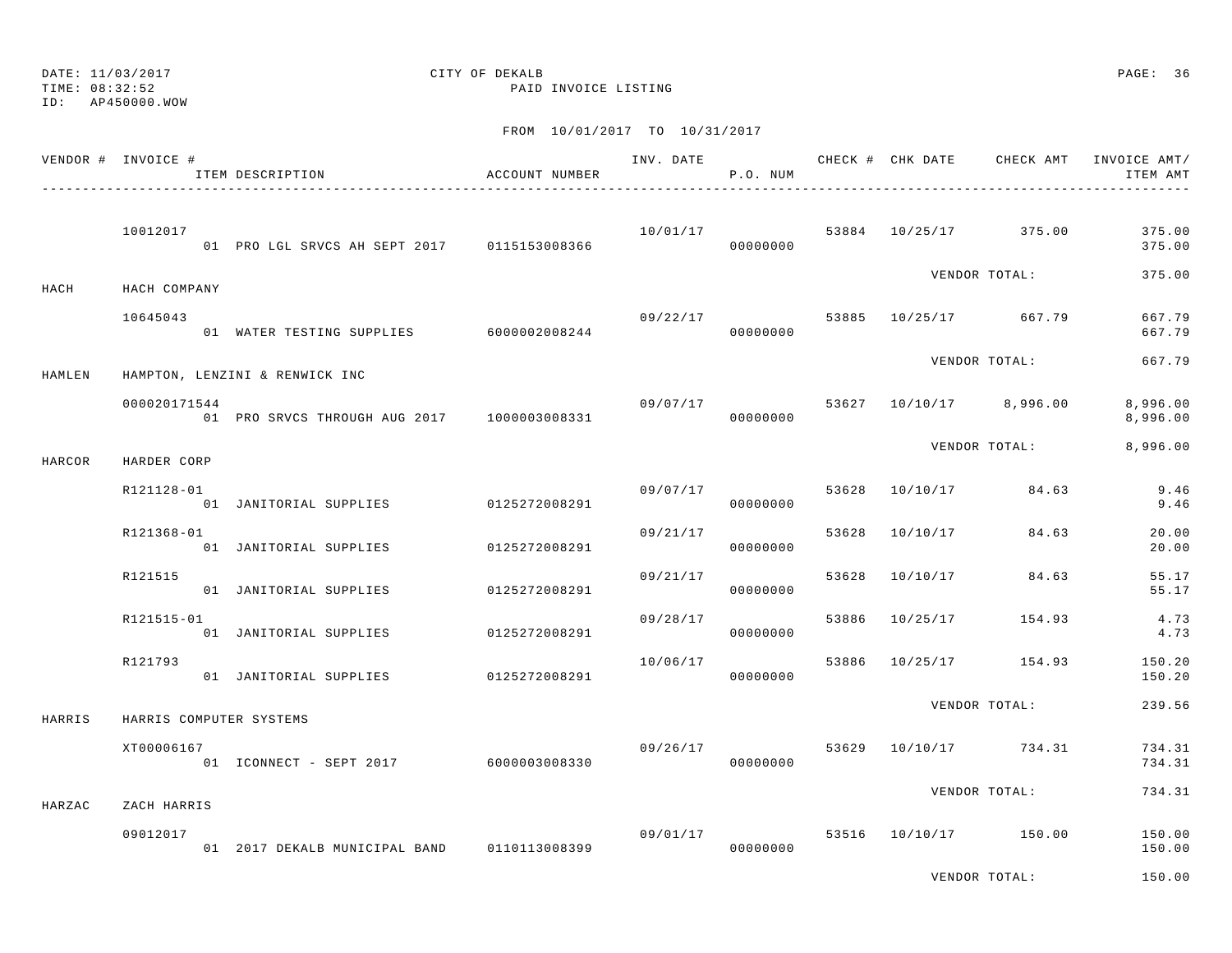TIME: 08:32:52 PAID INVOICE LISTING

ID: AP450000.WOW

### FROM 10/01/2017 TO 10/31/2017

|        | VENDOR # INVOICE # |    | ITEM DESCRIPTION                                                                                                                                                                          | ACCOUNT NUMBER                                                                    |                                  | P.O. NUM                                                             |  |                         | INV. DATE 6 1999 CHECK # CHK DATE 6 CHECK AMT INVOICE AMT<br>ITEM AMT           |
|--------|--------------------|----|-------------------------------------------------------------------------------------------------------------------------------------------------------------------------------------------|-----------------------------------------------------------------------------------|----------------------------------|----------------------------------------------------------------------|--|-------------------------|---------------------------------------------------------------------------------|
| HAVADR | ADRIENNE HAVELKA   |    |                                                                                                                                                                                           |                                                                                   |                                  |                                                                      |  |                         |                                                                                 |
|        | 09012017           |    | 01 2017 DEKALB MUNICIPAL BAND 0110113008399                                                                                                                                               |                                                                                   | $09/01/17$ 53517 10/10/17 325.00 | 00000000                                                             |  |                         | 325.00<br>325.00                                                                |
| HILINE |                    |    | HI-LINE UTILITY SUPPLY                                                                                                                                                                    |                                                                                   |                                  |                                                                      |  | VENDOR TOTAL:           | 325.00                                                                          |
|        | 10058413           |    | 01 RETAINING RING 6000002008295                                                                                                                                                           |                                                                                   |                                  | 08/22/17<br>00000000                                                 |  | 53630 10/10/17 16.02    | 16.02<br>16.02                                                                  |
| HOLSAR | SARAH C HOLMES     |    |                                                                                                                                                                                           |                                                                                   |                                  |                                                                      |  | VENDOR TOTAL:           | 16.02                                                                           |
|        | 09012017           |    | 01 2017 DEKALB MUNICIPAL BAND 0110113008399                                                                                                                                               |                                                                                   | 09/01/17 53518                   | 00000000                                                             |  | 10/10/17 400.00         | 400.00<br>400.00                                                                |
| HOLSEA | SEAN HOLLY         |    |                                                                                                                                                                                           |                                                                                   |                                  |                                                                      |  | VENDOR TOTAL:           | 400.00                                                                          |
|        | 09012017           |    | 01 2017 DEKALB MUNICIPAL BAND 0110113008399                                                                                                                                               |                                                                                   | 09/01/17                         | 00000000                                                             |  | 53519 10/10/17 100.00   | 100.00<br>100.00                                                                |
| HOMCLE | ARCENIO CRUZ       |    |                                                                                                                                                                                           |                                                                                   |                                  |                                                                      |  | VENDOR TOTAL:           | 100.00                                                                          |
|        | 1737               |    | 01 JANITORIAL SRVCS ENDING 9/17 0130324008450<br>02 JANITORIAL SRVCS ENDING 9/17<br>03 JANITORIAL SRVCS ENDING 9/17<br>04 JANITORIAL SRVCS ENDING 9/17<br>05 JANITORIAL SRVCS ENDING 9/17 | 0130324008450<br>0130324008450<br>0130324008450<br>0130324008450                  |                                  | 09/18/17<br>00000000<br>00000000<br>00000000<br>00000000<br>00000000 |  | 53631 10/10/17 1,155.00 | 1,155.00<br>375.00<br>600.00<br>60.00<br>60.00<br>60.00                         |
|        | 1740               | 09 | 06 JNTRL SRVCS ENDING 09/22/17<br>07 JNTRL SRVCS ENDING 09/22/17<br>08 JNTRL SRVCS ENDING 09/22/17<br>JNTRL SRVCS ENDING 09/22/17<br>10 JNTRL SRVCS ENDING 09/22/17                       | 0130324008450<br>0130324008450<br>0130324008450<br>0130324008450<br>0130324008450 | 09/27/17                         | 00000000<br>00000000<br>00000000<br>00000000<br>00000000             |  |                         | 53887 10/25/17 2,310.00 1,155.00<br>600.00<br>375.00<br>60.00<br>60.00<br>60.00 |
|        | 1745               | 04 | 01 JNTRL SRVCS ENDING 09/30/17<br>02 JNTRL SRVCS ENDING 09/30/17<br>03 JNTRL SRVCS ENDING 09/30/17<br>JNTRL SRVCS ENDING 09/30/17<br>05 JNTRL SRVCS ENDING 09/30/17                       | 0130324008450<br>0130324008450<br>0130324008450<br>0130324008450<br>0130324008450 | 10/05/17                         | 00000000<br>00000000<br>00000000<br>00000000<br>00000000             |  |                         | 53887 10/25/17 2,310.00 1,155.00<br>600.00<br>375.00<br>60.00<br>60.00<br>60.00 |
|        |                    |    |                                                                                                                                                                                           |                                                                                   |                                  |                                                                      |  |                         |                                                                                 |

VENDOR TOTAL: 3,465.00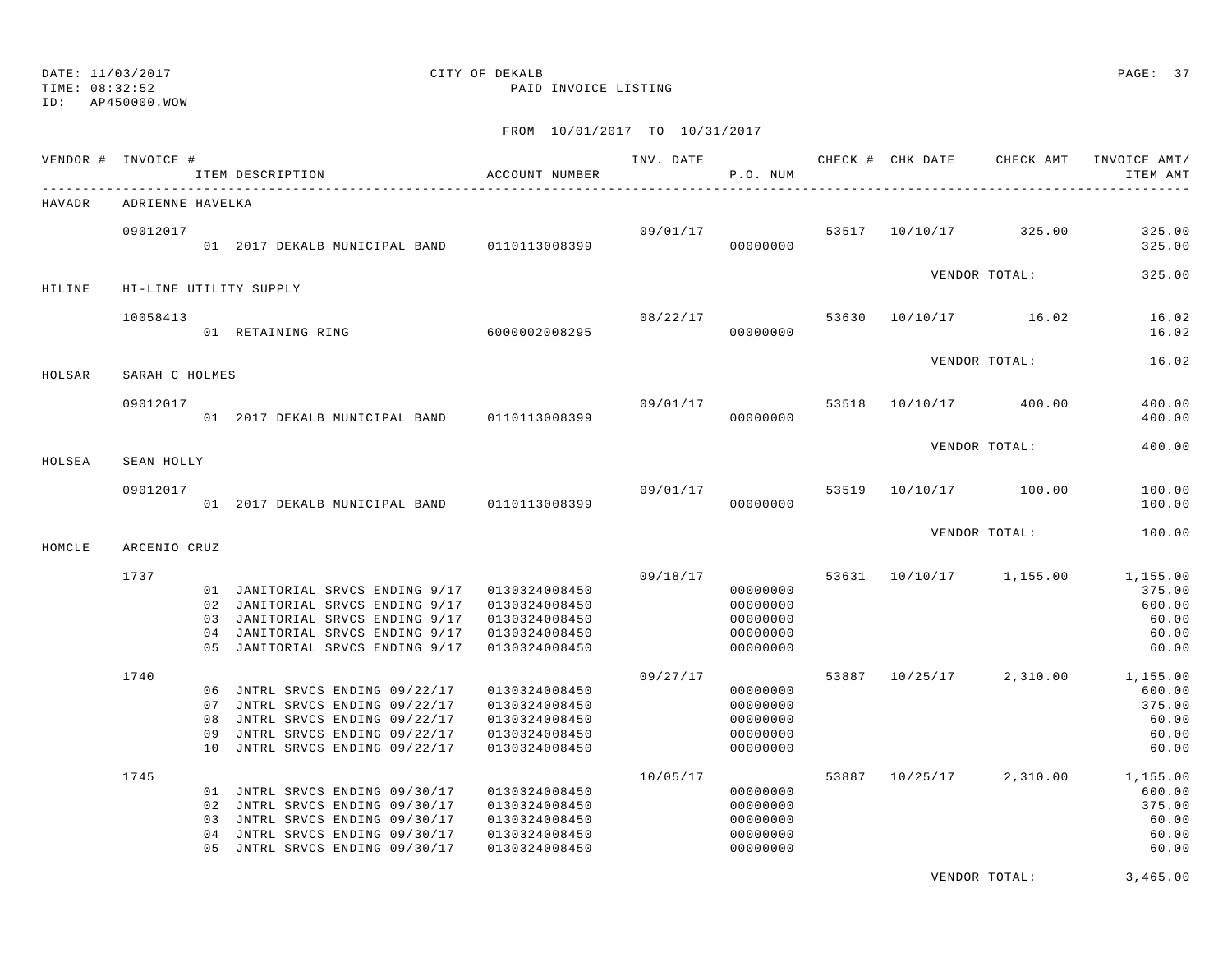ID: AP450000.WOW

TIME: 08:32:52 PAID INVOICE LISTING

### FROM 10/01/2017 TO 10/31/2017

|         | VENDOR # INVOICE #   | ITEM DESCRIPTION                                               | ACCOUNT NUMBER | INV. DATE | P.O. NUM             |       |          | CHECK # CHK DATE CHECK AMT | INVOICE AMT/<br>ITEM AMT         |
|---------|----------------------|----------------------------------------------------------------|----------------|-----------|----------------------|-------|----------|----------------------------|----------------------------------|
| HRGREEN | HR GREEN             |                                                                |                |           |                      |       |          |                            |                                  |
|         | 113815               | 01 BLDG PLAN REVIEW/INSP. JULY 17 0132103008399                |                | 08/25/17  | 00000000             | 53888 | 10/25/17 | 61,758.61                  | 25,909.23<br>25,909.23           |
|         | 114377               | 01 BLDG PLAN REVIEW/INSP. AUG 17 0132103008399                 |                | 09/28/17  | 00000000             | 53888 | 10/25/17 | 61,758.61                  | 35,849.38<br>35,849.38           |
| HUHSUE  | SUE HUHTA            |                                                                |                |           |                      |       |          | VENDOR TOTAL:              | 61,758.61                        |
|         | 09012017             | 01 2017 DEKALB MUNICIPAL BAND 0110113008399                    |                | 09/01/17  | 00000000             | 53520 |          | 10/10/17 1,225.00          | 1,225.00<br>1,225.00             |
| HUNMEG  |                      | MEGHAN FERNALD-HUNTLEY                                         |                |           |                      |       |          | VENDOR TOTAL:              | 1,225.00                         |
|         | 09222017             | 01 PARTIAL REFUND - #17-05773 0100000073521                    |                | 09/22/17  | 00000000             |       |          | 53632 10/10/17 150.00      | 150.00<br>150.00                 |
| IACPNET | LOG IN/ IACP NET     |                                                                |                |           |                      |       |          | VENDOR TOTAL:              | 150.00                           |
|         | 30777                | 01 ANNUAL ACCESS RENEWAL 0120223008376                         |                | 09/14/17  | 00000000             | 53889 |          | 10/25/17 1,225.00          | 1,225.00<br>1,225.00             |
| IDELAB  | IDEXX LABORATORIES   |                                                                |                |           |                      |       |          | VENDOR TOTAL:              | 1,225.00                         |
|         | 3021628355           | 01 WATER TESTING SUPPLIES                                      | 6000002008244  | 10/12/17  | 00000000             | 53890 |          | 10/25/17 2,803.67          | 2,803.67<br>2,803.67             |
| IFA     |                      | ILLINOIS FINANCE AUTHORITY                                     |                |           |                      |       |          | VENDOR TOTAL:              | 2,803.67                         |
|         | $2017 - 398$         | 01 FIRE TRK LOAN PROGRAM                                       | 5250004508417  | 09/01/17  | 00000000             |       |          | 53633 10/10/17 16,666.67   | 16,666.67<br>16,666.67           |
| ILEPA   | ILLINOIS EPA (NPDES) |                                                                |                |           |                      |       |          | VENDOR TOTAL:              | 16,666.67                        |
|         | 9                    | 01 IEPA LOAN #L17-4045 6000004508417<br>02 IEPA LOAN #L17-4045 | 6000004508418  | 08/16/17  | 00000000<br>00000000 |       |          | $1157$ $10/24/17$ 9,262.24 | 9,262.24<br>6,502.89<br>2,759.35 |
|         |                      |                                                                |                |           |                      |       |          |                            |                                  |

VENDOR TOTAL: 9,262.24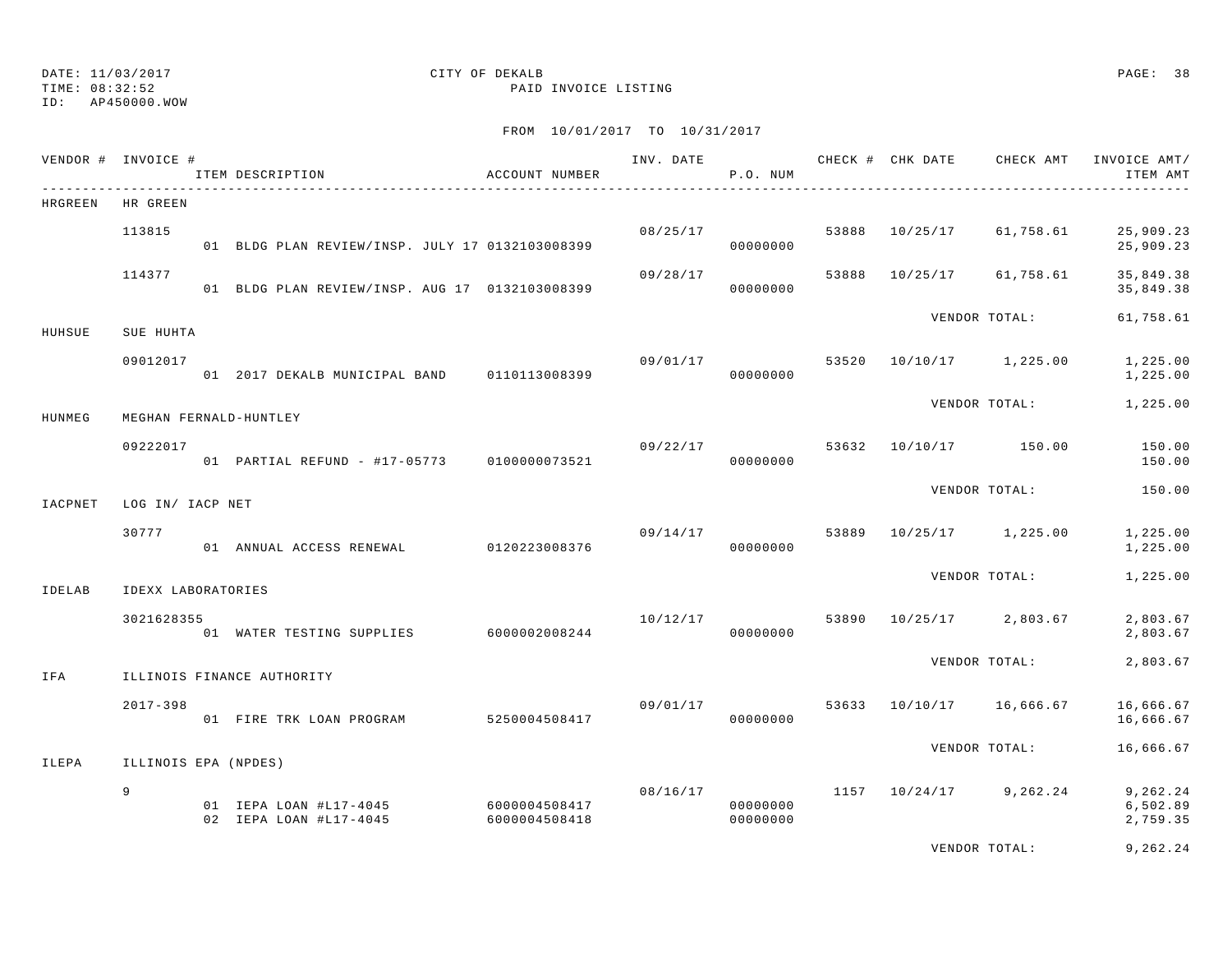TIME: 08:32:52 PAID INVOICE LISTING

ID: AP450000.WOW

|        | VENDOR # INVOICE #             | ACCOUNT NUMBER<br>ITEM DESCRIPTION                                                                                                                                                                 |                                                                                                                                                       |          | P.O. NUM                                                                                                 |       |                                     | INV. DATE 6 CHECK # CHK DATE CHECK AMT INVOICE AMT/<br>ITEM AMT                                      |
|--------|--------------------------------|----------------------------------------------------------------------------------------------------------------------------------------------------------------------------------------------------|-------------------------------------------------------------------------------------------------------------------------------------------------------|----------|----------------------------------------------------------------------------------------------------------|-------|-------------------------------------|------------------------------------------------------------------------------------------------------|
| ILHIA  |                                | ILLINOIS HOMICIDE INVESTIGATOR                                                                                                                                                                     |                                                                                                                                                       |          |                                                                                                          |       |                                     |                                                                                                      |
|        | 09282017                       | 01 ANNUAL TRAINING CONFERENCE 0120243008376                                                                                                                                                        |                                                                                                                                                       | 09/28/17 | 00000000                                                                                                 |       | 53891 10/25/17 980.00               | 980.00<br>980.00                                                                                     |
|        |                                | ILLPUBAI ILLINOIS PUBLIC AIRPORTS                                                                                                                                                                  |                                                                                                                                                       |          |                                                                                                          |       | VENDOR TOTAL:                       | 980.00                                                                                               |
|        | 09242017                       | 01 ANNUAL FALL CONFERENCE 6500003008376                                                                                                                                                            |                                                                                                                                                       | 09/24/17 | 00000000                                                                                                 |       | 53892 10/25/17 450.00               | 450.00<br>450.00                                                                                     |
| ILLREV |                                | ILLINOIS DEPARTMENT OF REVENUE                                                                                                                                                                     |                                                                                                                                                       |          |                                                                                                          |       | VENDOR TOTAL:                       | 450.00                                                                                               |
|        | 10202017                       | 01 4020-3581 ST-1 DTMA SEPT 2017 6500000063437                                                                                                                                                     |                                                                                                                                                       |          | 00000000                                                                                                 |       | $10/20/17$ 1158 $10/24/17$ 1,258.00 | 1,258.00<br>1,258.00                                                                                 |
|        | ILLSTATE ILLINOIS STATE POLICE |                                                                                                                                                                                                    |                                                                                                                                                       |          |                                                                                                          |       | VENDOR TOTAL:                       | 1,258.00                                                                                             |
|        | 08012017                       | 01 PD APPLCNTS FEE                                                                                                                                                                                 | 0120212008243                                                                                                                                         |          | 08/01/17<br>00000000                                                                                     |       | 53634 10/10/17 111.00               | 111.00<br>111.00                                                                                     |
| IMPNET |                                | IMPACT NETWORKING, LLC                                                                                                                                                                             |                                                                                                                                                       |          |                                                                                                          |       | VENDOR TOTAL:                       | 111.00                                                                                               |
|        | 889348                         | 01 CONTRACT BASE RATE<br>02 OVERAGE FEE                                                                                                                                                            | 0117113008310<br>0117112008202                                                                                                                        | 08/04/17 | 00000000<br>00000000                                                                                     | 53635 | 10/10/17 1,569.09                   | 565.99<br>464.00<br>101.99                                                                           |
|        | 910470                         | 01 CONTRACT BASE RATE<br>02 COPIER OVERAGE FEE                                                                                                                                                     | 0117113008310<br>0117112008202                                                                                                                        | 09/05/17 | 00000000<br>00000000                                                                                     | 53635 | 10/10/17 1,569.09                   | 1,003.10<br>464.00<br>539.10                                                                         |
|        | 920773                         | 01 COPIER OVERAGES<br>02 COPIER OVERAGES<br>03 COPIER OVERAGES<br>04 COPIER OVERAGES<br>05 COPIER OVERAGES<br>06 COPIER OVERAGES<br>07 COPIER OVERAGES<br>08 COPIER OVERAGES<br>09 COPIER OVERAGES | 0125263008330<br>6000002008202<br>0120212008202<br>0117122008202<br>0125263008330<br>0130332008202<br>0120222008242<br>0120222008242<br>0125263008330 | 09/18/17 | 00000000<br>00000000<br>00000000<br>00000000<br>00000000<br>00000000<br>00000000<br>00000000<br>00000000 |       | 53893 10/25/17 8,086.93             | 7,382.05<br>206.54<br>520.99<br>939.17<br>1,833.97<br>330.73<br>238.77<br>226.30<br>593.99<br>170.16 |
|        |                                | 10 COPIER OVERAGES<br>11 COPIER OVERAGES                                                                                                                                                           | 0115152008202<br>6500006008597                                                                                                                        |          | 00000000<br>00000000                                                                                     |       |                                     | 314.30<br>92.81                                                                                      |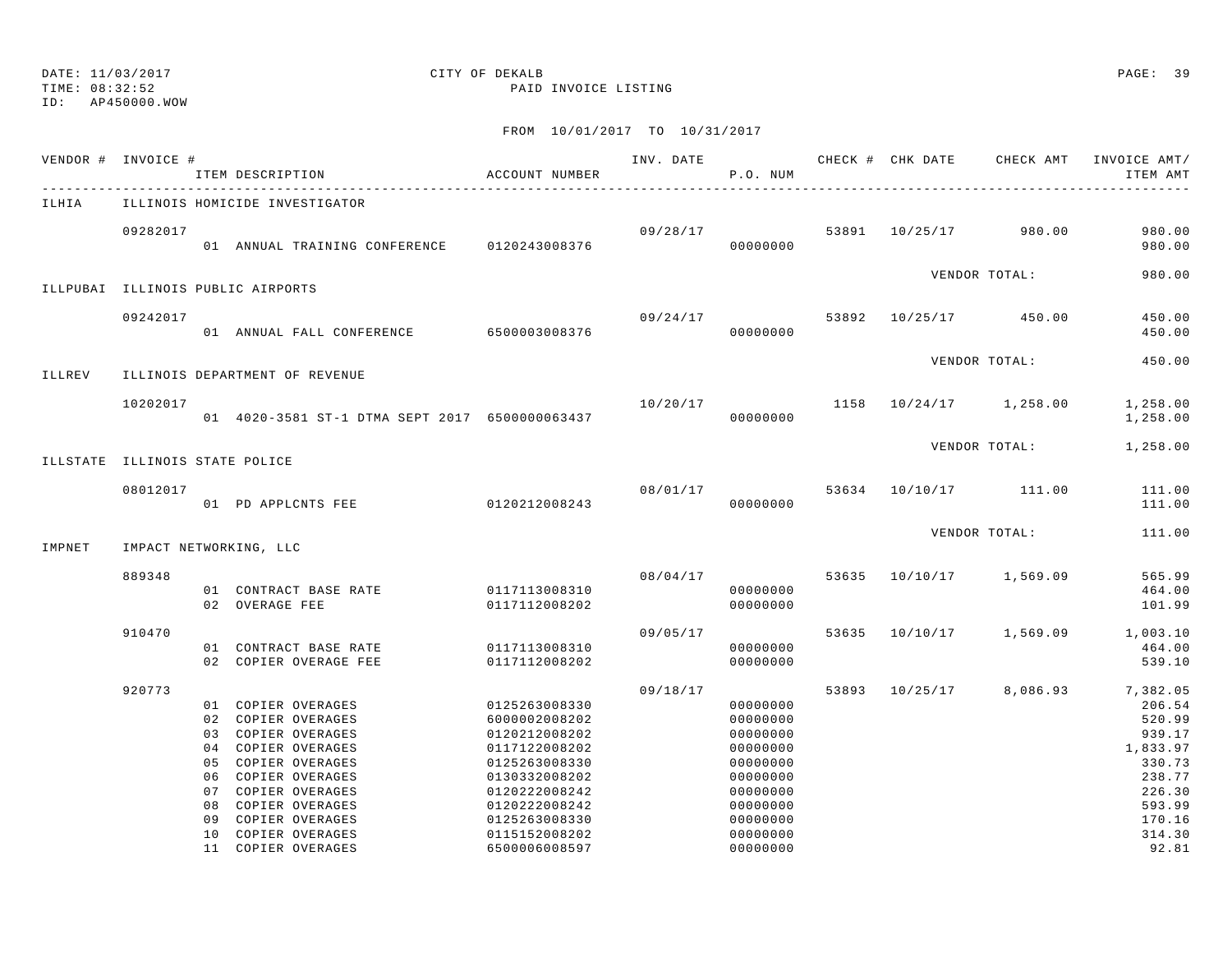TIME: 08:32:52 PAID INVOICE LISTING

ID: AP450000.WOW

|        | VENDOR # INVOICE # | ITEM DESCRIPTION                                                                                                                                                                                                                                         | ACCOUNT NUMBER                                                                                                                                        | INV. DATE | P.O. NUM                                                                                                 |       | CHECK # CHK DATE | CHECK AMT                 | INVOICE AMT/<br>ITEM AMT                                                                                                |
|--------|--------------------|----------------------------------------------------------------------------------------------------------------------------------------------------------------------------------------------------------------------------------------------------------|-------------------------------------------------------------------------------------------------------------------------------------------------------|-----------|----------------------------------------------------------------------------------------------------------|-------|------------------|---------------------------|-------------------------------------------------------------------------------------------------------------------------|
|        | 920773             | 12 COPIER OVERAGES<br>13 COPIER OVERAGES<br>14 COPIER OVERAGES                                                                                                                                                                                           | 0116102008202<br>0115152008202<br>0120222008242                                                                                                       | 09/18/17  | 00000000<br>00000000<br>00000000                                                                         |       |                  | 53893 10/25/17 8,086.93   | 7,382.05<br>194.45<br>1,015.63<br>704.24                                                                                |
|        | 928374             | 01 COPIER OVERAGES                                                                                                                                                                                                                                       | 0117122008202                                                                                                                                         | 09/26/17  | 00000000                                                                                                 | 53893 |                  | 10/25/17 8,086.93         | 704.88<br>704.88                                                                                                        |
| INTBUI |                    | INTELLI-BUILDING CONTROL SOL                                                                                                                                                                                                                             |                                                                                                                                                       |           |                                                                                                          |       |                  | VENDOR TOTAL:             | 9,656.02                                                                                                                |
|        | $1349 - 8$         | 01 SERVICE AGREEMENT - APR 17 0130324008450                                                                                                                                                                                                              |                                                                                                                                                       | 03/20/17  | 00000000                                                                                                 | 53636 |                  | 10/10/17 300.00           | 300.00<br>300.00                                                                                                        |
| IPBC   |                    | INTERGOVERNMENTAL PERSONNEL                                                                                                                                                                                                                              |                                                                                                                                                       |           |                                                                                                          |       |                  | VENDOR TOTAL:             | 300.00                                                                                                                  |
|        | 10012017           | 01 EMP HEALTH OCT 2017<br>02 EMP LIFE OCT 2017<br>03 RETIREE HEALTH OCT 2017<br>04 EMP DENTAL OCT 2017<br>05 RETIREE DENTAL OCT 2017<br>06 LIBRARY LIFE OCT 2017<br>07 LIBRARY HEALTH OCT 2017<br>08 LIBRARY DENTAL OCT 2017<br>09 EMP PAY LIFE OCT 2017 | 7100004008477<br>7100004008475<br>7100004008478<br>7100004008477<br>7100004008480<br>7100004008485<br>7100004008486<br>7100004008487<br>0100000002672 | 10/01/17  | 00000000<br>00000000<br>00000000<br>00000000<br>00000000<br>00000000<br>00000000<br>00000000<br>00000000 | 1159  |                  | 10/24/17 435,872.83       | 435,872.83<br>323, 410.66<br>1,269.46<br>73,878.55<br>18,983.96<br>5,400.26<br>12.84<br>11,116.88<br>627.12<br>1,173.10 |
| ISAWWA |                    | ILLINOIS SECTION AMERICAN                                                                                                                                                                                                                                |                                                                                                                                                       |           |                                                                                                          |       |                  | VENDOR TOTAL:             | 435,872.83                                                                                                              |
|        | 200031240          | 01 REVERSE OSMOSIS TRAINING                                                                                                                                                                                                                              | 6000003008376                                                                                                                                         | 09/15/17  | 00000000                                                                                                 | 53637 |                  | 10/10/17 128.00           | 128.00<br>128.00                                                                                                        |
| ISECIN | CINDI ISENHOWER    |                                                                                                                                                                                                                                                          |                                                                                                                                                       |           |                                                                                                          |       |                  | VENDOR TOTAL:             | 128.00                                                                                                                  |
|        | 09012017           | 01 2017 DEKALB MUNICIPAL BAND                                                                                                                                                                                                                            | 0110113008399                                                                                                                                         | 09/01/17  | 00000000                                                                                                 | 53521 | 10/10/17         | 600.00                    | 600.00<br>600.00                                                                                                        |
| JACDAV | DAVID JACOBSON     |                                                                                                                                                                                                                                                          |                                                                                                                                                       |           |                                                                                                          |       |                  | VENDOR TOTAL:             | 600.00                                                                                                                  |
|        | 10012017           | 01 IML TRAVEL REIMBURSEMENT                                                                                                                                                                                                                              | 0110103008376                                                                                                                                         | 10/01/17  | 00000000                                                                                                 |       |                  | D001482 10/26/17 1,236.58 | 1,236.58<br>1,236.58                                                                                                    |
|        |                    |                                                                                                                                                                                                                                                          |                                                                                                                                                       |           |                                                                                                          |       |                  | VENDOR TOTAL:             | 1,236.58                                                                                                                |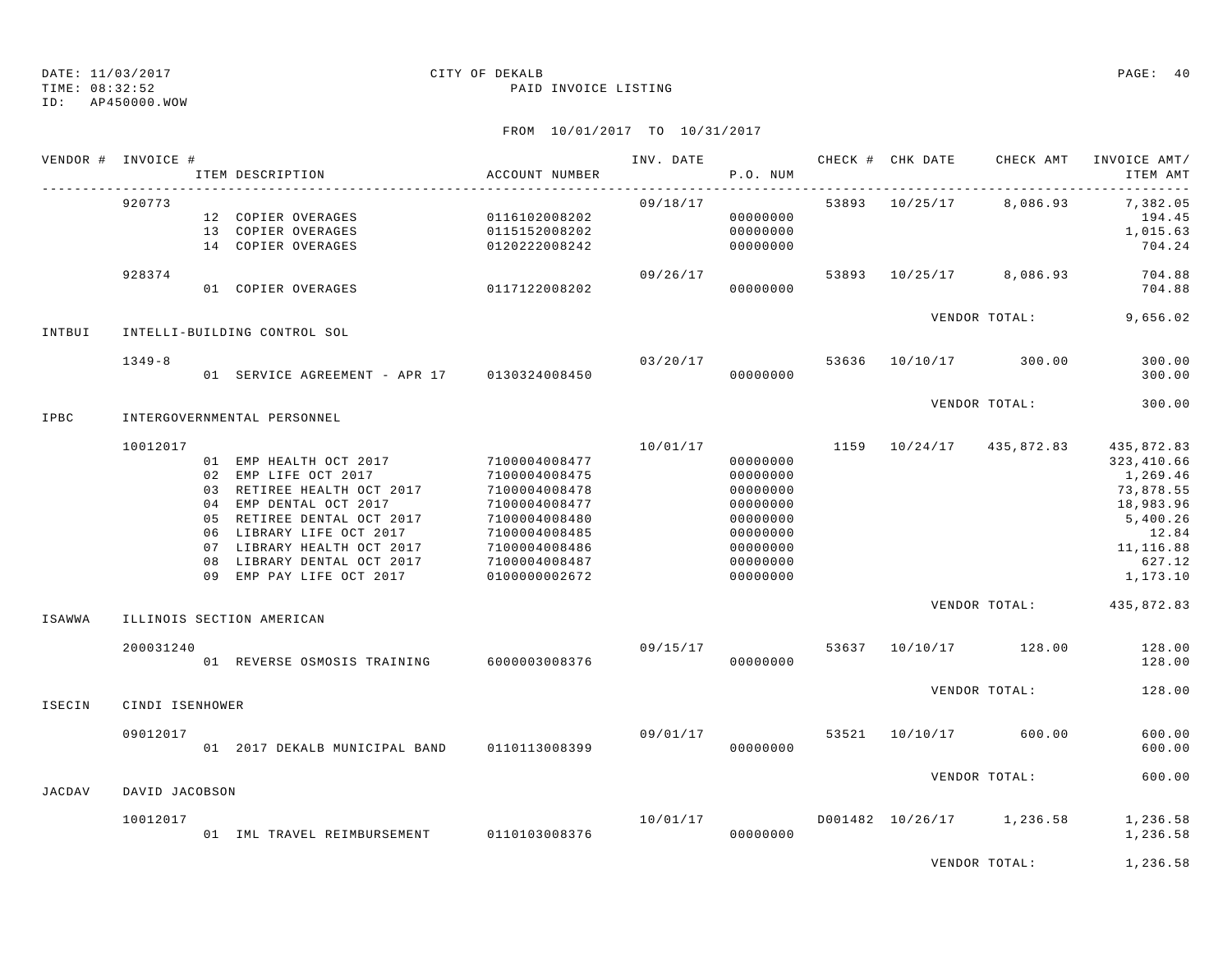TIME: 08:32:52 PAID INVOICE LISTING

ID: AP450000.WOW

|        | VENDOR # INVOICE #   | ITEM DESCRIPTION<br>_______________________________ | ACCOUNT NUMBER |          | P.O. NUM             |       |                |                                         | INV. DATE 6 CHECK # CHK DATE CHECK AMT INVOICE AMT/<br>ITEM AMT |
|--------|----------------------|-----------------------------------------------------|----------------|----------|----------------------|-------|----------------|-----------------------------------------|-----------------------------------------------------------------|
| JAYBIG | JAY'S BIG ROLLS INC  |                                                     |                |          |                      |       |                |                                         |                                                                 |
|        | 145247               | 01 RETURNED CLEANER 6500002008219                   |                |          | 08/14/17<br>00000000 |       |                | 53638 10/10/17 793.00                   | $-30.00$<br>$-30.00$                                            |
|        | 419222               | 01 JANITORIAL SUPPLIES 0130322008291                |                | 09/06/17 | 00000000             |       |                | 53638 10/10/17 793.00                   | 823.00<br>823.00                                                |
| JOHERI | ERIC MATTHEW JOHNSON |                                                     |                |          |                      |       |                | VENDOR TOTAL:                           | 793.00                                                          |
|        | 09012017             | 01  2017 DEKALB MUNICIPAL BAND   0110113008399      |                |          | 00000000             |       |                | $09/01/17$ 53522 10/10/17 525.00        | 525.00<br>525.00                                                |
| JOHREB | REBECCA L JOHNESEE   |                                                     |                |          |                      |       |                | VENDOR TOTAL:                           | 525.00                                                          |
|        | 09012017             | 01 2017 DEKALB MUNICIPAL BAND 0110113008399         |                |          | 00000000             |       |                | 09/01/17 53523 10/10/17 50.00           | 50.00<br>50.00                                                  |
| JOSJEF | JEFFREY JOSSENDAL    |                                                     |                |          |                      |       |                | VENDOR TOTAL:                           | 50.00                                                           |
|        | 10062017             | 01 TRAINING TRAVEL REIMB. 0125273008376             |                |          | 00000000             |       |                | $10/06/17$ $D001477$ $10/25/17$ $21.47$ | 21.47<br>21.47                                                  |
|        |                      | JPMORGAN JPMORGAN CHASE BANK, N.A.                  |                |          |                      |       |                | VENDOR TOTAL:                           | 21.47                                                           |
|        | SB827033-I1          | 01 SUBPOENA RETURN                                  | 0120223008349  | 08/21/17 | 00000000             |       |                | 53639 10/10/17 44.23                    | 18.68<br>18.68                                                  |
|        | SB851782-I1          | 01 SUBPOENA RETURN                                  | 0120223008349  | 09/07/17 | 00000000             |       |                | 53639 10/10/17 44.23                    | 25.55<br>25.55                                                  |
| JUSSAF | JUST SAFETY LTD      |                                                     |                |          |                      |       |                | VENDOR TOTAL:                           | 44.23                                                           |
|        | 29019                | 01 FIRST AID SUPPLIES                               | 6500002008219  |          | 07/10/17<br>00000000 |       |                | 53640 10/10/17 293.65                   | 39.85<br>39.85                                                  |
|        | 29020                | 01 FIRST AID SUPPLIES                               | 6500002008219  |          | 07/10/17<br>00000000 | 53640 |                | 10/10/17 293.65                         | 56.35<br>56.35                                                  |
|        | 29272                | 01 FIRST AID SUPPLIES                               | 0120212008204  | 09/07/17 | 00000000             |       | 53640 10/10/17 | 293.65                                  | 87.55<br>87.55                                                  |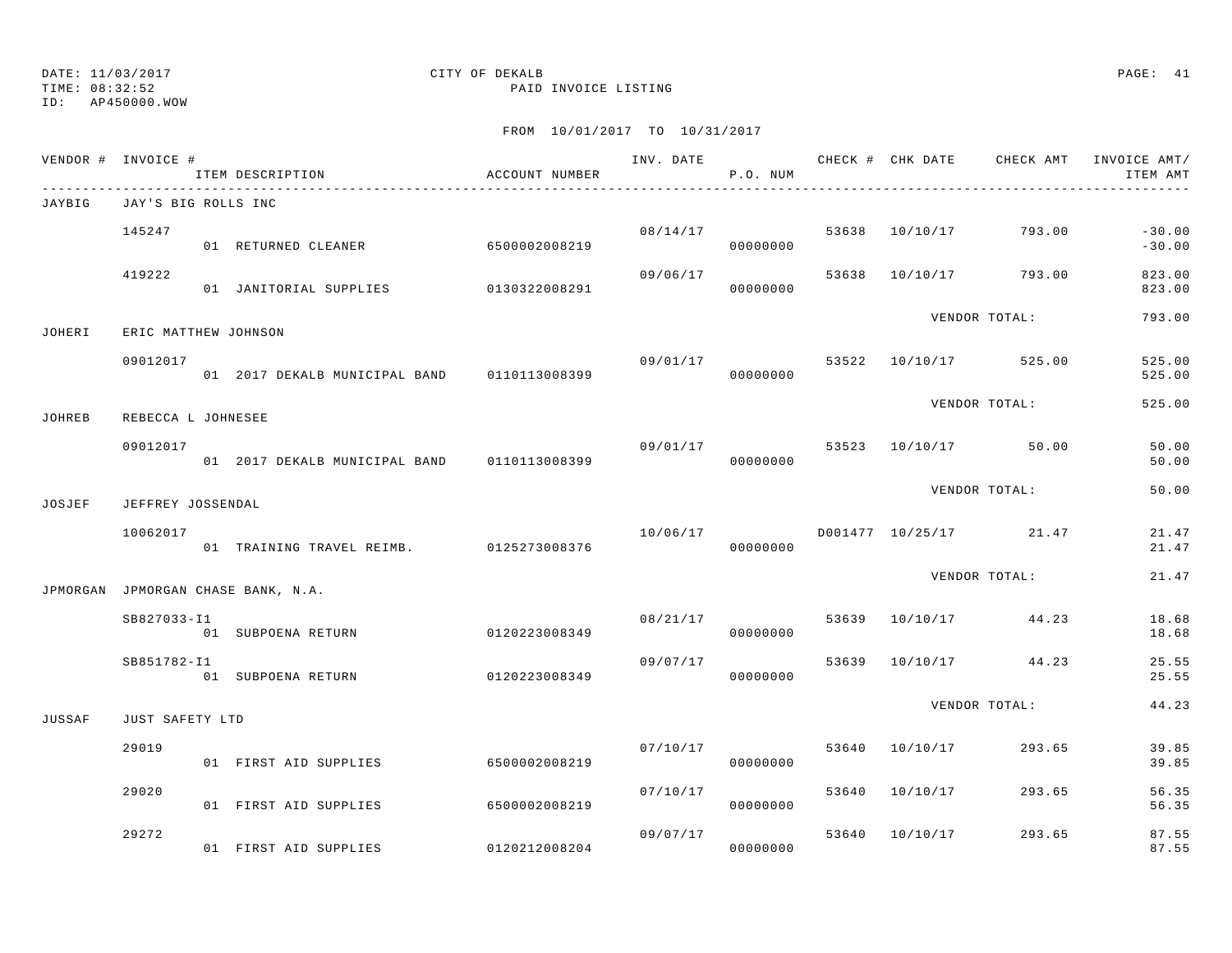TIME: 08:32:52 PAID INVOICE LISTING

ID: AP450000.WOW

|               | VENDOR # INVOICE #  | ITEM DESCRIPTION                               | ACCOUNT NUMBER |          | P.O. NUM             |       |                |                                  | ITEM AMT             |
|---------------|---------------------|------------------------------------------------|----------------|----------|----------------------|-------|----------------|----------------------------------|----------------------|
|               | 29273               | 01 FIRST AID SUPPLIES                          | 0130332008219  |          | 09/08/17<br>00000000 |       |                | 53640 10/10/17 293.65            | 57.90<br>57.90       |
|               | 29274               | 01 FIRST AID SUPPLIES                          | 6000002008219  | 09/08/17 | 00000000             |       |                | 53640 10/10/17 293.65            | 52.00<br>52.00       |
|               | 29471               | 01 FIRST AID SUPPLIES 0120212008204            |                | 10/05/17 | 00000000             |       | 53894 10/25/17 | 218.20                           | 86.45<br>86.45       |
|               | 29472               | 01 FIRST AID SUPPLIES                          | 0130332008219  | 10/05/17 | 00000000             | 53894 | 10/25/17       | 218.20                           | 59.95<br>59.95       |
|               | 29473               | 01 FIRST AID SUPPLIES                          | 6000002008219  | 10/05/17 | 00000000             |       |                | 53894 10/25/17 218.20            | 71.80<br>71.80       |
| <b>KAHKAR</b> | KAREN MANLEY KAHLER |                                                |                |          |                      |       |                | VENDOR TOTAL:                    | 511.85               |
|               | 09012017            | 01 2017 DEKALB MUNICIPAL BAND 0110113008399    |                | 09/01/17 | 00000000             |       |                | 53524 10/10/17 175.00            | 175.00<br>175.00     |
| KASMIC        | MICHAEL KASPER      |                                                |                |          |                      |       |                | VENDOR TOTAL:                    | 175.00               |
|               | 09012017            | 01  2017 DEKALB MUNICIPAL BAND   0110113008399 |                |          | 00000000             |       |                | 09/01/17 53525 10/10/17 550.00   | 550.00<br>550.00     |
| KINGRE        | GREGORY KING        |                                                |                |          |                      |       |                | VENDOR TOTAL:                    | 550.00               |
|               | 09012017            | 01 2017 DEKALB MUNICIPAL BAND 0110113008399    |                |          | 00000000             |       |                | 09/01/17 53526 10/10/17 175.00   | 175.00<br>175.00     |
| KIRWIL        | WILLIAM KIRBY       |                                                |                |          |                      |       |                | VENDOR TOTAL:                    | 175.00               |
|               | 09012017            | 01  2017 DEKALB MUNICIPAL BAND   0110113008399 |                | 09/01/17 | 00000000             |       |                | 53527 10/10/17 50.00             | 50.00<br>50.00       |
| KISCOL        | KISHWAUKEE COLLEGE  |                                                |                |          |                      |       |                | VENDOR TOTAL:                    | 50.00                |
|               | 09222017            | 01 FLORAL ARRANGEMENTS 0130334008497           |                |          | 00000000             |       |                | 09/22/17 53895 10/25/17 1,854.00 | 1,854.00<br>1,854.00 |
|               |                     |                                                |                |          |                      |       |                | VENDOR TOTAL:                    | 1,854.00             |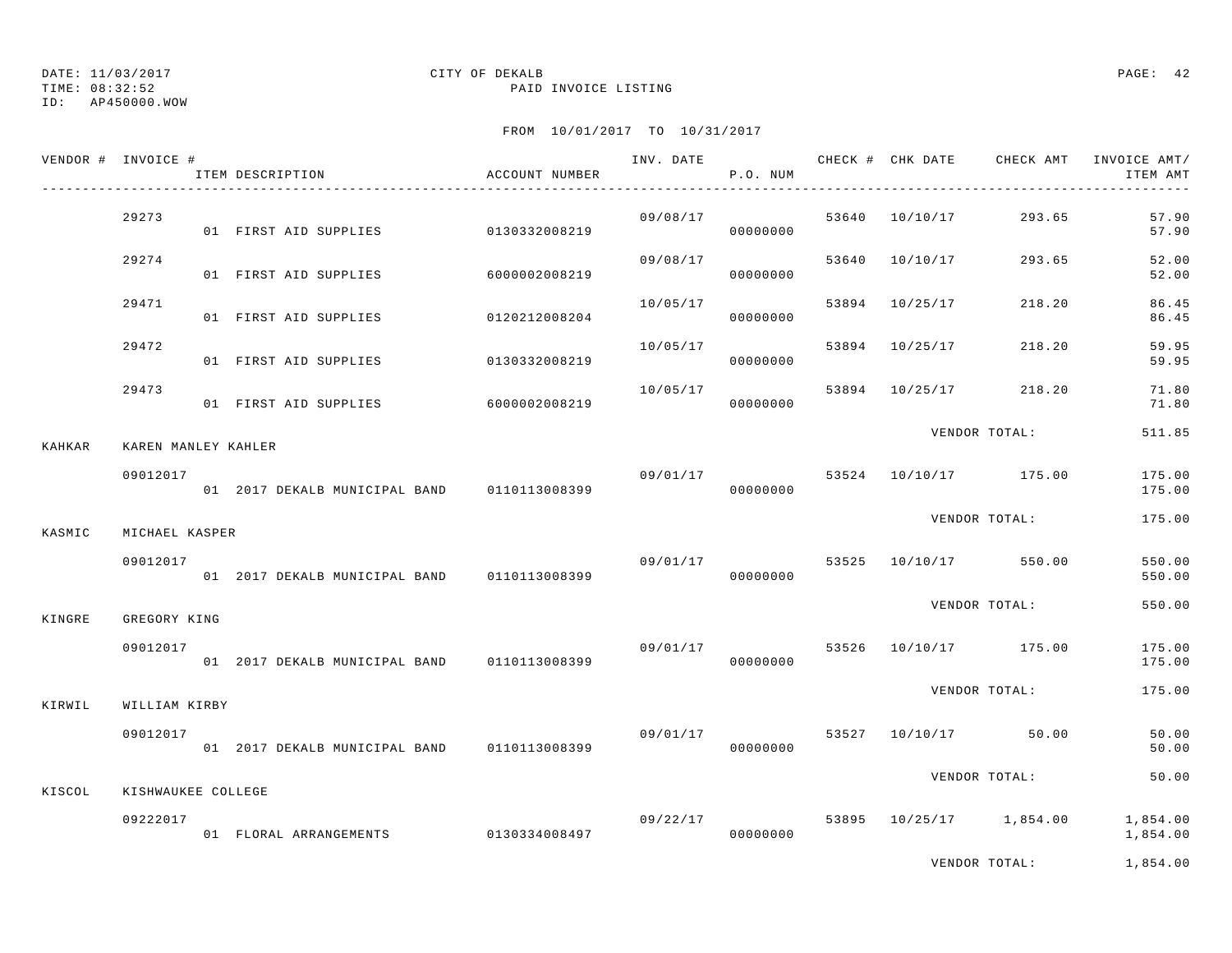# ID: AP450000.WOW

## DATE: 11/03/2017 CITY OF DEKALB PAGE: 43

TIME: 08:32:52 PAID INVOICE LISTING

|        | VENDOR # INVOICE #           | ITEM DESCRIPTION                                             | ACCOUNT NUMBER |          | P.O. NUM             |                | INV. DATE 6 CHECK # CHK DATE CHECK AMT | INVOICE AMT/<br>ITEM AMT                            |
|--------|------------------------------|--------------------------------------------------------------|----------------|----------|----------------------|----------------|----------------------------------------|-----------------------------------------------------|
| KISKIW |                              | KISHWAUKEE KIWANIS CLUB                                      |                |          |                      |                |                                        |                                                     |
|        | 10012017                     | 01 ANNUAL MEMBERSHIP 0115153008375                           |                | 00000000 |                      |                |                                        | $10/01/17$ 53896 $10/25/17$ 425.00 425.00<br>425.00 |
| KISWAT | KISHWAUKEE WATER             |                                                              |                |          |                      |                | VENDOR TOTAL:                          | 425.00                                              |
|        | 083117-42                    | 01 S SEVENTH SRVCS - JUL-AUG 2017 60000000002220             |                |          | 08/31/17<br>00000000 |                | 53641 10/10/17 20,377.74               | 1,609.55<br>1,609.55                                |
|        | 083117-43                    | 01 DRESSER SRVCS - JUL-AUG 2017 60000000002220               |                | 08/31/17 | 00000000             | 53641 10/10/17 | 20,377.74                              | 5,771.02<br>5,771.02                                |
|        | 083117-44                    | 01 COUNTY FARM SRV - JUL-AUG 2017 60000000002220             |                | 08/31/17 | 00000000             | 53641 10/10/17 | 20,377.74                              | 2,872.92<br>2,872.92                                |
|        | $083117 - 45$                | 01 W LINCOLN SRVCS - JUL-AUG 2017 6000000002220              |                | 08/31/17 | 00000000             | 53641 10/10/17 | 20,377.74                              | 4,596.55<br>4,596.55                                |
|        | 083117-46                    | 01 CORPORATE SRVCS - JUL-AUG 2017 6000000002220              |                | 08/31/17 | 00000000             | 53641 10/10/17 | 20,377.74                              | 5,527.70<br>5,527.70                                |
|        | 09202017                     | 01 PERMIT REFUND 010000043242                                |                | 09/20/17 | 00000000             |                | 53479 10/06/17 7,341.80                | 7,341.80<br>7,341.80                                |
|        | 10112017                     | 01 SEWER PAYMENT - SEPT 2017 6000000002220                   |                | 10/11/17 | 00000000             | 53694 10/13/17 | 502,618.34                             | 502,618.34<br>502,618.34                            |
| KRELAR | LARRY KREY                   |                                                              |                |          |                      |                | VENDOR TOTAL:                          | 530,337.88                                          |
|        | 09012017                     | 01 2017 DEKALB MUNICIPAL BAND 0110113008399                  |                |          | 00000000             |                | 09/01/17 53528 10/10/17 875.00         | 875.00<br>875.00                                    |
| KURMAR | MARYBETH KURNAT              |                                                              |                |          |                      |                | VENDOR TOTAL:                          | 875.00                                              |
|        | 09012017                     | 01 2017 DEKALB MUNICIPAL BAND 0110113008399                  |                | 09/01/17 | 00000000             |                | 53529 10/10/17 150.00                  | 150.00<br>150.00                                    |
|        |                              |                                                              |                |          |                      |                | VENDOR TOTAL:                          | 150.00                                              |
| KWATON | TONY KWASNIEWSKI<br>09222017 | 09/22/17<br>01 TRAINING TRAVEL REIMB. 0120223008376 09/22/17 |                |          |                      |                | $09/22/17$ D001478 10/25/17 27.99      | 27.99<br>27.99                                      |
|        |                              |                                                              |                |          |                      |                | VENDOR TOTAL:                          | 27.99                                               |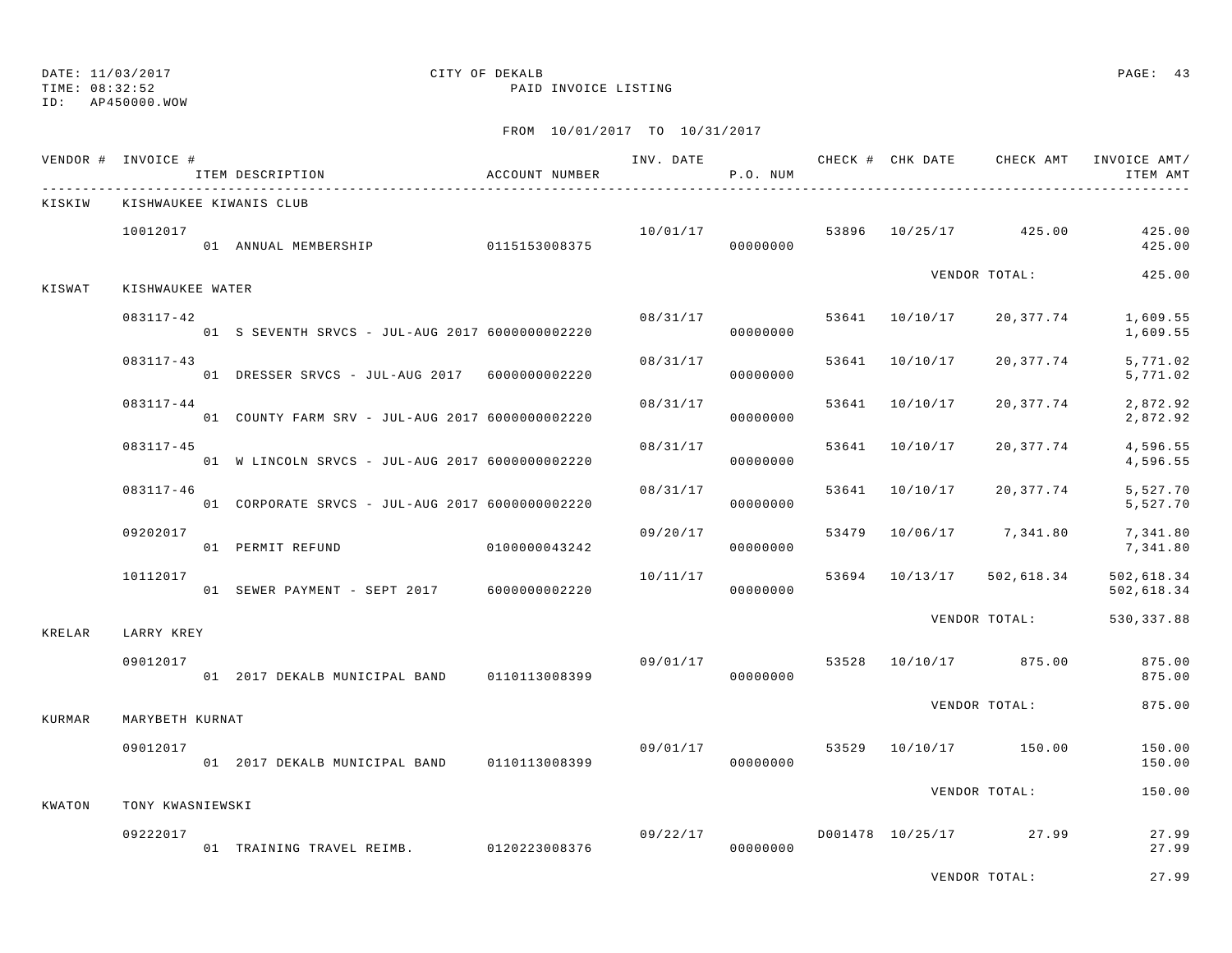TIME: 08:32:52 PAID INVOICE LISTING

ID: AP450000.WOW

|        | VENDOR # INVOICE #        | ITEM DESCRIPTION                                | ACCOUNT NUMBER |                | P.O. NUM             |  | INV. DATE 6 CHECK # CHK DATE CHECK AMT | INVOICE AMT/<br>ITEM AMT |
|--------|---------------------------|-------------------------------------------------|----------------|----------------|----------------------|--|----------------------------------------|--------------------------|
| LAKINT |                           | LAKESIDE INTERNATIONAL TRUCKS                   |                |                |                      |  |                                        |                          |
|        | 7109646P                  | 01 TRANSMITTER                                  | 6000002008226  |                | 09/08/17<br>00000000 |  | 53642 10/10/17 101.20                  | 101.20<br>101.20         |
| LAMALE | ALEXIS LAMB               |                                                 |                |                |                      |  | VENDOR TOTAL:                          | 101.20                   |
|        | 09012017                  | 01 2017 DEKALB MUNICIPAL BAND                   | 0110113008399  | 09/01/17       | 00000000             |  | 53530 10/10/17 100.00                  | 100.00<br>100.00         |
| LAMNIC | NICHOLAS LAMBERT          |                                                 |                |                |                      |  | VENDOR TOTAL:                          | 100.00                   |
|        | 09012017                  | 01 2017 DEKALB MUNICIPAL BAND 0110113008399     |                | 09/01/17       | 00000000             |  | 53531 10/10/17 225.00                  | 225.00<br>225.00         |
| LANFOR | LANDMARK FORD             |                                                 |                |                |                      |  | VENDOR TOTAL:                          | 225.00                   |
|        | 164868                    | 01 FORD F-250 EXTENDED CAB PICKUP 6200006008521 |                | 09/07/17 53643 | 00170046             |  | 10/10/17 28,560.00                     | 28,560.00<br>28,560.00   |
| LEHDAV | DAVE LEHMAN               |                                                 |                |                |                      |  | VENDOR TOTAL:                          | 28,560.00                |
|        | 09012017                  | 01 2017 DEKALB MUNICIPAL BAND 0110113008399     |                | 09/01/17       | 00000000             |  | 53532 10/10/17 1,225.00                | 1,225.00<br>1,225.00     |
| LEKSTY | STYLIANOS LEKKAS          |                                                 |                |                |                      |  | VENDOR TOTAL:                          | 1,225.00                 |
|        | 09222017                  | 01 TRAINING TRAVEL REIMB. 0120223008376         |                | 09/22/17       | 00000000             |  | D001479 10/25/17 131.92                | 131.92<br>131.92         |
| LORSTE | STEPHEN LORENCE           |                                                 |                |                |                      |  | VENDOR TOTAL:                          | 131.92                   |
|        | 09012017                  | 01 2017 DEKALB MUNICIPAL BAND                   | 0110113008399  | 09/01/17       | 00000000             |  | 53533 10/10/17 625.00                  | 625.00<br>625.00         |
|        |                           |                                                 |                |                |                      |  | VENDOR TOTAL:                          | 625.00                   |
| LOSRAN | LOS RANCHEROS<br>09292017 | 01 REFUND BOND #2016-0485 0100000002310         |                |                | 09/29/17<br>00000000 |  | 53897 10/25/17 1,500.00                | 1,500.00<br>1,500.00     |
|        |                           |                                                 |                |                |                      |  | VENDOR TOTAL:                          | 1,500.00                 |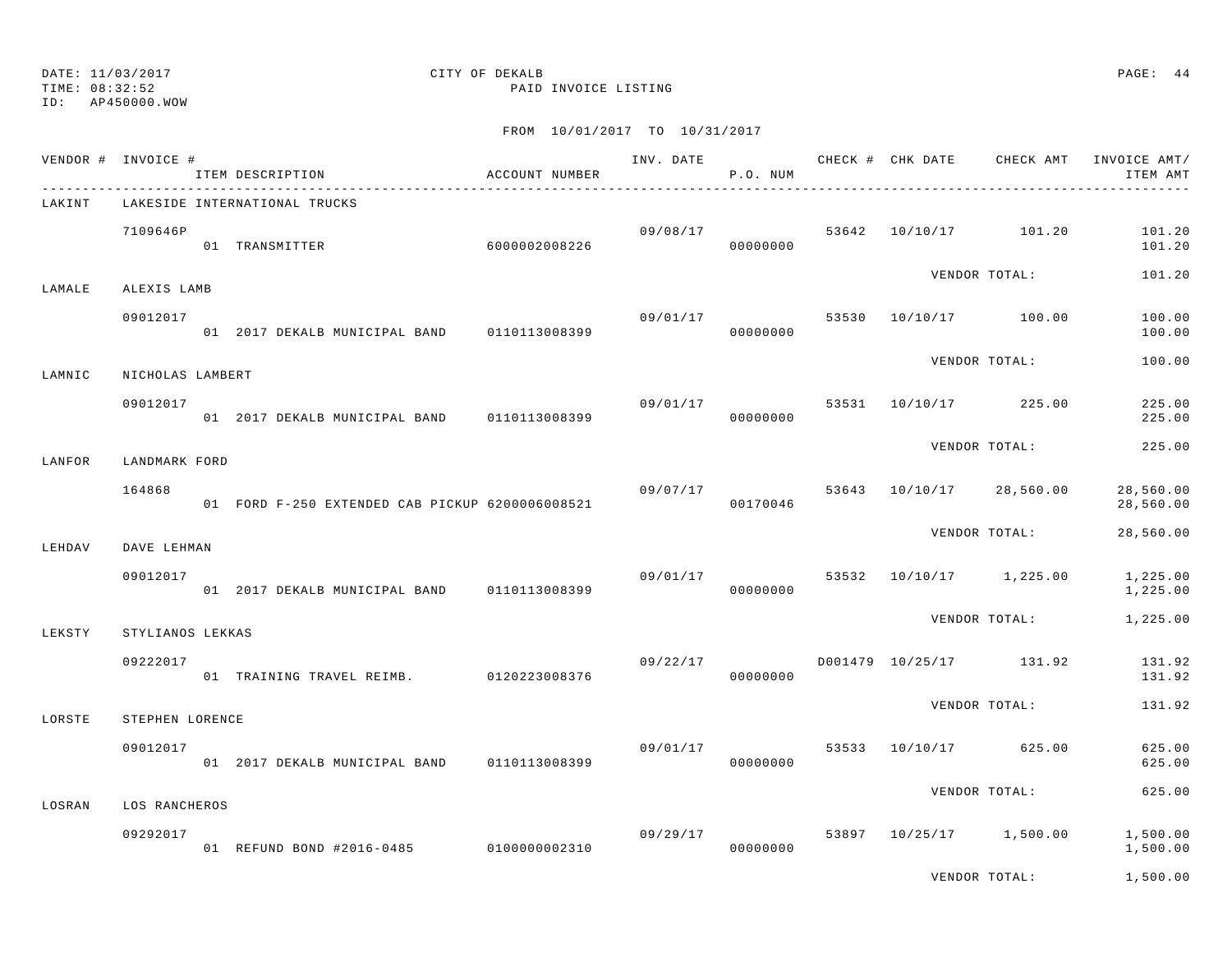TIME: 08:32:52 PAID INVOICE LISTING

ID: AP450000.WOW

|        | VENDOR # INVOICE # | ITEM DESCRIPTION                                | ACCOUNT NUMBER | INV. DATE | P.O. NUM             |       | CHECK # CHK DATE | CHECK AMT               | INVOICE AMT/<br>ITEM AMT |
|--------|--------------------|-------------------------------------------------|----------------|-----------|----------------------|-------|------------------|-------------------------|--------------------------|
| LOVDIS |                    | LOVELL'S DISCOUNT TIRE, INC.                    |                |           |                      |       |                  |                         |                          |
|        | 49430              | 01 (4) TIRES                                    | 0120222008226  |           | 08/23/17<br>00000000 |       | 53644 10/10/17   | 761.74                  | 438.24<br>438.24         |
|        | 49573              | 01 (2) TIRES                                    | 0125272008226  | 09/07/17  | 00000000             | 53644 | 10/10/17         | 761.74                  | 323.50<br>323.50         |
|        | 49635              | 01 (2) TIRES                                    | 0130332008226  | 09/14/17  | 00000000             | 53898 | 10/25/17         | 666.52                  | 316.44<br>316.44         |
|        | 49684              | 01 TIRE REPAIR                                  | 0130333008315  | 09/22/17  | 00000000             | 53898 | 10/25/17         | 666.52                  | 25.00<br>25.00           |
|        | 49828              | 01 (2) TIRE MOUNT & BALANCE                     | 0125273008315  | 10/04/17  | 00000000             | 53898 | 10/25/17         | 666.52                  | 325.08<br>325.08         |
| LOVRIT |                    | LOVETT'S RITE-WAY REBUILDERS,                   |                |           |                      |       |                  | VENDOR TOTAL:           | 1,428.26                 |
|        | 7550               | 01 REPAIR REAR SUSPENSION OF FT90 0125273008315 |                | 08/31/17  | 00170071             |       |                  | 53645 10/10/17 5,166.29 | 5,166.29<br>5,166.29     |
| LOWCRE |                    | LOWE'S CREDIT SERVICES                          |                |           |                      |       |                  | VENDOR TOTAL:           | 5,166.29                 |
|        | 03004              | 01 SCREWS                                       | 0125272008210  | 09/25/17  | 00000000             | 53899 | 10/25/17         | 437.96                  | 8.06<br>8.06             |
|        | 03156              | 01 CLEANING SUPPLIES                            | 6000002008219  | 09/26/17  | 00000000             | 53899 | 10/25/17         | 437.96                  | 27.69<br>27.69           |
|        | 03200              | 01 CAULK GUN                                    | 0130332008226  | 10/04/17  | 00000000             | 53899 | 10/25/17         | 437.96                  | 6.45<br>6.45             |
|        | 03247              | 01 WASH BAY SUPPLIES                            | 0125272008210  | 10/04/17  | 00000000             | 53899 | 10/25/17         | 437.96                  | 115.68<br>115.68         |
|        | 03253              | 01 CONCRETE FORMS                               | 6000002008228  | 09/11/17  | 00000000             | 53646 | 10/10/17         | 472.70                  | 7.92<br>7.92             |
|        | 03453              | 01 LACQUER THINNER                              | 0130332008228  | 09/20/17  | 00000000             | 53899 | 10/25/17         | 437.96                  | 65.65<br>65.65           |
|        | 03454              | 01 SALES TAX CREDIT #03453                      | 0130332008228  | 09/20/17  | 00000000             | 53899 | 10/25/17         | 437.96                  | $-4.86$<br>$-4.86$       |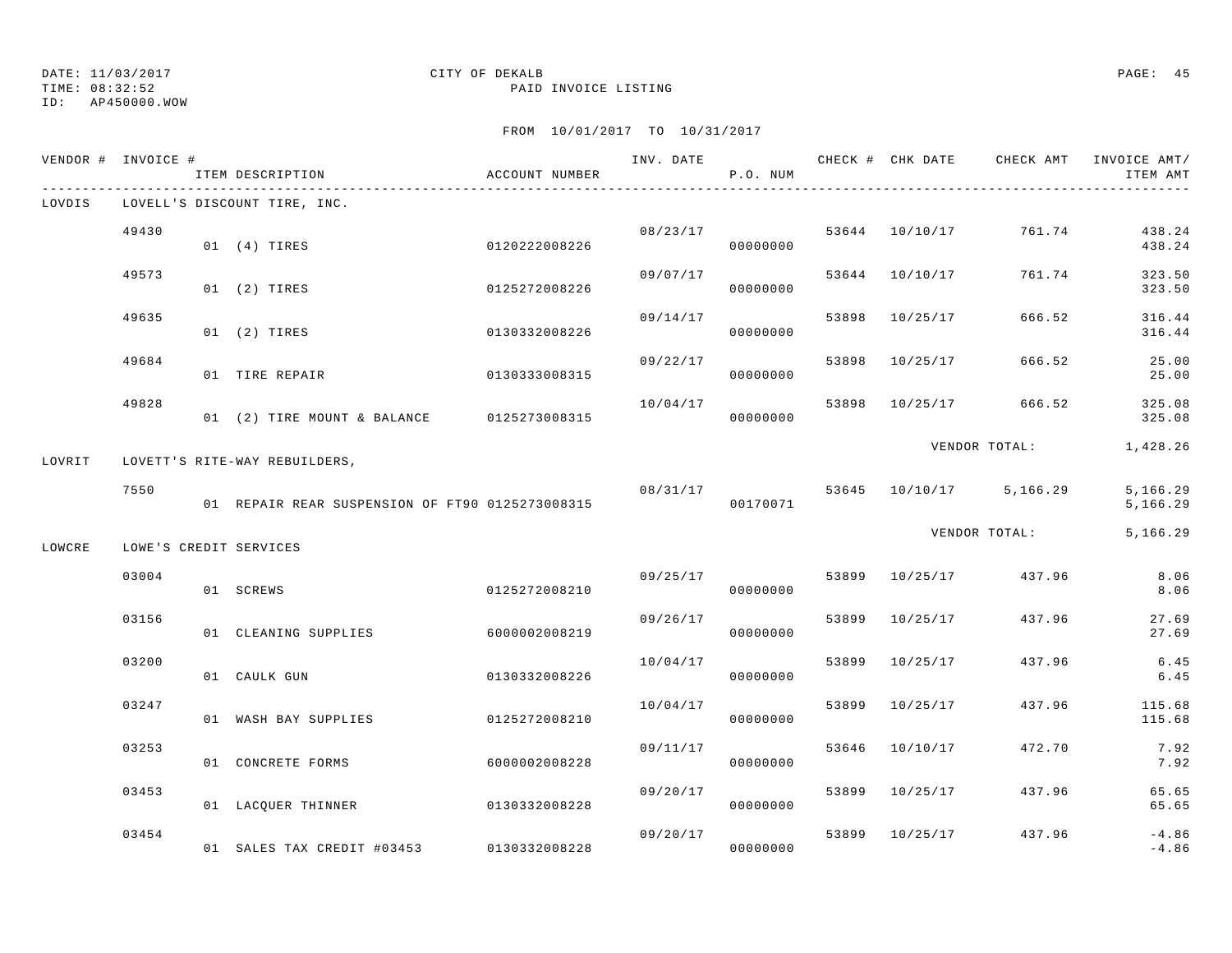## ID: AP450000.WOW

## DATE: 11/03/2017 CITY OF DEKALB PAGE: 46

TIME: 08:32:52 PAID INVOICE LISTING

| VENDOR # INVOICE # | ITEM DESCRIPTION                                | ACCOUNT NUMBER | INV. DATE | P.O. NUM |       | CHECK # CHK DATE | CHECK AMT | INVOICE AMT/<br>ITEM AMT |
|--------------------|-------------------------------------------------|----------------|-----------|----------|-------|------------------|-----------|--------------------------|
| 03476              | 01 WHITE RUSTOLEUM                              | 6000002008232  | 10/06/17  | 00000000 |       | 53899 10/25/17   | 437.96    | 9.84<br>9.84             |
| 03809              | 01 BLADES, CAUTION TAPE, OXICLEAN 6000002008219 |                | 09/07/17  | 00000000 | 53646 | 10/10/17         | 472.70    | 63.55<br>63.55           |
| 03858              | 01 TRAINING SUPPLIES                            | 0125273008376  | 09/15/17  | 00000000 | 53646 | 10/10/17         | 472.70    | 59.22<br>59.22           |
| 03955              | 01 CAUTION TAPE, GAIN SOAP                      | 0130332008219  | 10/02/17  | 00000000 | 53899 | 10/25/17         | 437.96    | 31.75<br>31.75           |
| 06050              | 01 CEILING FAN                                  | 0130322008219  | 09/19/17  | 00000000 | 53646 | 10/10/17         | 472.70    | 29.33<br>29.33           |
| 06102              | 01 ELECTRICAL SUPPLIES                          | 0130322008210  | 09/20/17  | 00000000 | 53646 | 10/10/17         | 472.70    | 53.77<br>53.77           |
| 06859              | 01 TRAINING SUPPLIES                            | 0125273008376  | 09/15/17  | 00000000 | 53646 | 10/10/17         | 472.70    | 24.90<br>24.90           |
| 06965              | 01 FILTERS, PVC COUPLING                        | 0125272008226  | 09/14/17  | 00000000 | 53646 | 10/10/17         | 472.70    | 50.90<br>50.90           |
| 07595              | 01 DEHUMIDIFIER                                 | 0125272008210  | 09/18/17  | 00000000 | 53646 | 10/10/17         | 472.70    | 204.17<br>204.17         |
| 07821              | 01 BUILDING SUPPLIES                            | 0125272008210  | 09/20/17  | 00000000 | 53899 | 10/25/17         | 437.96    | 37.38<br>37.38           |
| 15452              | 01 SALES TAX REFUND                             | 0125272008226  | 09/14/17  | 00000000 | 53646 | 10/10/17         | 472.70    | $-3.77$<br>$-3.77$       |
| 16077              | 01 SALES TAX REFUND                             | 0125272008210  | 09/18/17  | 00000000 | 53646 | 10/10/17         | 472.70    | $-15.12$<br>$-15.12$     |
| 16134              | 01 SALES TAX REFUND                             | 0130322008219  | 09/19/17  | 00000000 | 53646 | 10/10/17         | 472.70    | $-2.17$<br>$-2.17$       |
| 16167              | 01 SALES TAX REFUND #03476                      | 6000002008232  | 10/06/17  | 00000000 | 53899 | 10/25/17         | 437.96    | $-0.73$<br>$-0.73$       |
| 16220              | 01 SALES TAX REFUND #07821 0125272008210        |                | 09/20/17  | 00000000 |       | 53899 10/25/17   | 437.96    | $-2.77$<br>$-2.77$       |
| 903590             |                                                 |                | 10/07/17  |          |       | 53899 10/25/17   | 437.96    | 143.82                   |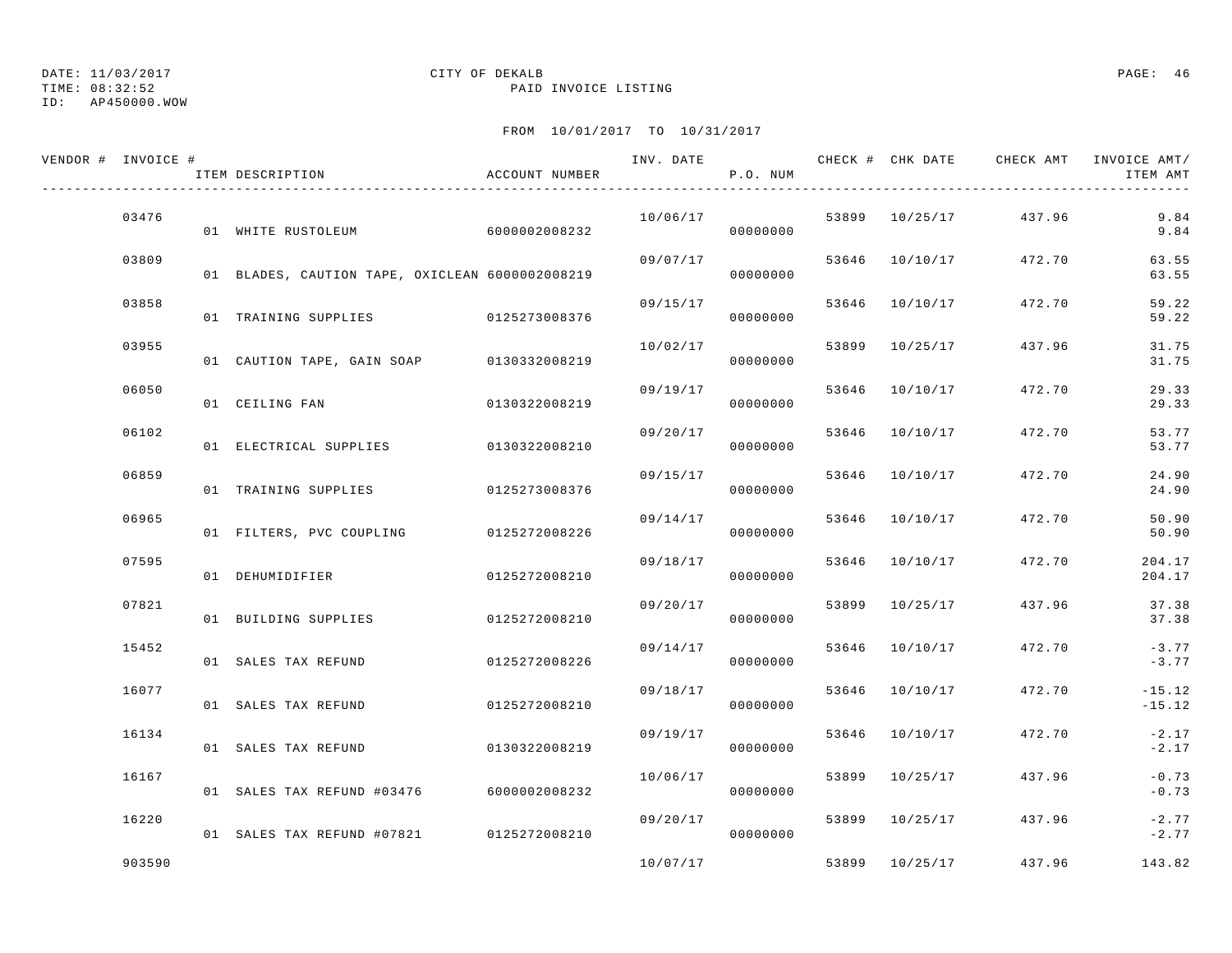ID: AP450000.WOW

## DATE: 11/03/2017 CITY OF DEKALB PAGE: 47

TIME: 08:32:52 PAID INVOICE LISTING

|        | VENDOR # INVOICE # | ITEM DESCRIPTION                                | ACCOUNT NUMBER |                | P.O. NUM             |  |                                    | ITEM AMT             |
|--------|--------------------|-------------------------------------------------|----------------|----------------|----------------------|--|------------------------------------|----------------------|
|        | 903590             | 0125273008376<br>01 RAIN SUITS                  |                | 10/07/17       | 00000000             |  | 53899 10/25/17 437.96              | 143.82<br>143.82     |
| LUNKIR | KIRT T. LUNDBECK   |                                                 |                |                |                      |  |                                    | VENDOR TOTAL: 910.66 |
|        | 09222017           | 01 MUNI BND DRCTR - JUL - SEPT 17 0110113008399 |                |                | 00000000             |  | $09/22/17$ 53647 10/10/17 2,250.00 | 2,250.00<br>2,250.00 |
| MADPAU | PAUL MADERE        |                                                 |                |                |                      |  | VENDOR TOTAL:                      | 2,250.00             |
|        | 09012017           | 01 2017 DEKALB MUNICIPAL BAND 0110113008399     |                | 09/01/17       | 00000000             |  | 53534 10/10/17 725.00              | 725.00<br>725.00     |
| MAYLOW | LOWELL MAY         |                                                 |                |                |                      |  | VENDOR TOTAL:                      | 725.00               |
|        | 09012017           | 01 2017 DEKALB MUNICIPAL BAND 0110113008399     |                | 09/01/17 53535 | 00000000             |  | 10/10/17 600.00                    | 600.00<br>600.00     |
| MAYRIC | RICHARD M MAYER    |                                                 |                |                |                      |  | VENDOR TOTAL:                      | 600.00               |
|        | 09012017           | 01 2017 DEKALB MUNICIPAL BAND 0110113008399     |                | 09/01/17       | 00000000             |  | 53536 10/10/17 100.00              | 100.00<br>100.00     |
| MCCJIL | JILL MCCORMICK     |                                                 |                |                |                      |  | VENDOR TOTAL:                      | 100.00               |
|        | 09012017           | 01 2017 DEKALB MUNICIPAL BAND 0110113008399     |                |                | 09/01/17<br>00000000 |  | 53537 10/10/17 125.00              | 125.00<br>125.00     |
| MCGLYN | LYNN MCGUIRE       |                                                 |                |                |                      |  | VENDOR TOTAL:                      | 125.00               |
|        | 09152017           | 01 WATER REFUND #0701036060-00 6000000063444    |                | 09/15/17       | 00000000             |  | 53648 10/10/17 7.25                | 7.25<br>7.25         |
| MCSMIC | MICHAEL MCSWEENEY  |                                                 |                |                |                      |  | VENDOR TOTAL:                      | 7.25                 |
|        | 09012017           | 01 2017 DEKALB MUNICIPAL BAND 0110113008399     |                |                | 09/01/17<br>00000000 |  | 53538 10/10/17 100.00              | 100.00<br>100.00     |
|        |                    |                                                 |                |                |                      |  | VENDOR TOTAL:                      | 100.00               |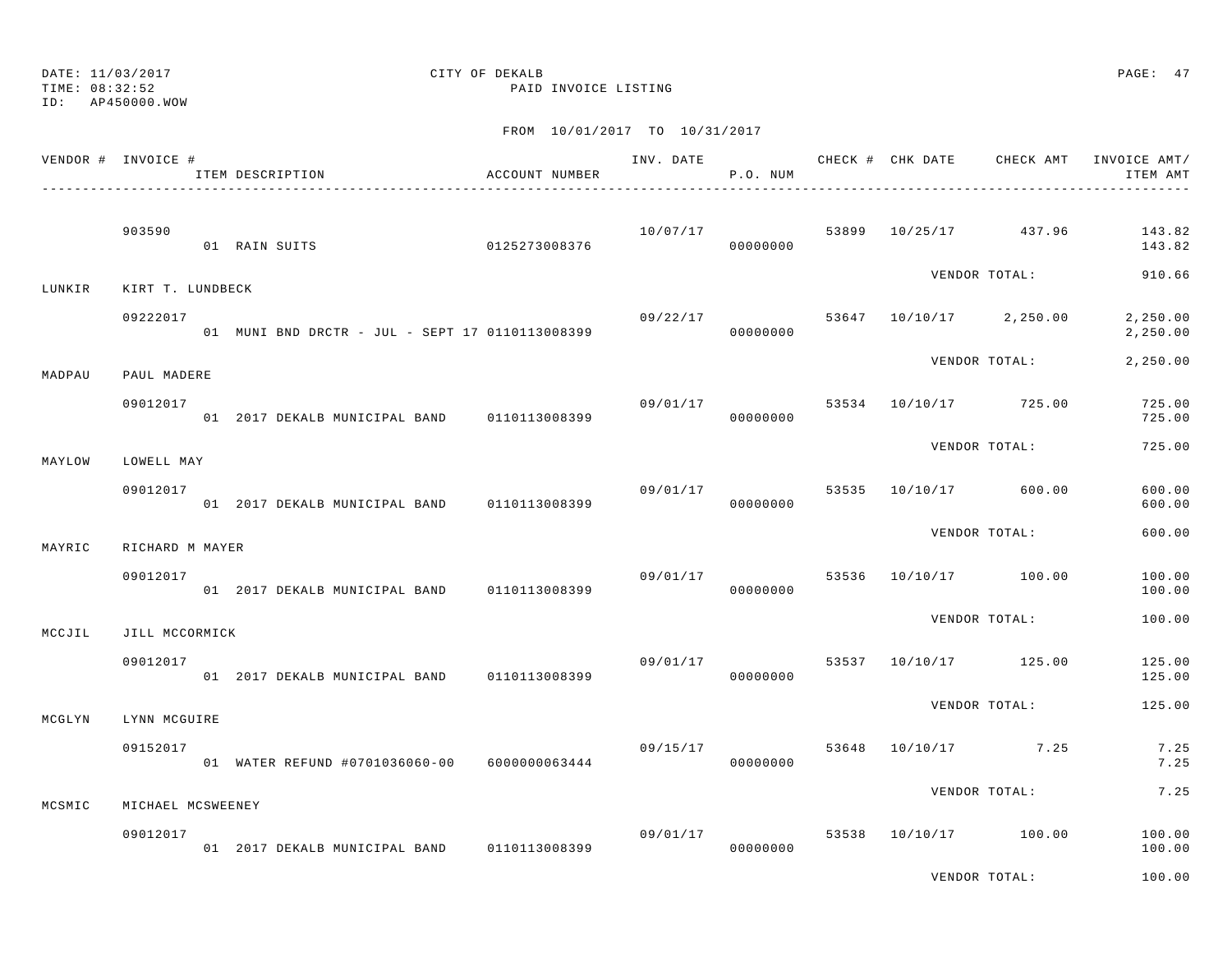### TIME: 08:32:52 PAID INVOICE LISTING

### ID: AP450000.WOW

# DATE: 11/03/2017 CITY OF DEKALB PAGE: 48

|        | VENDOR # INVOICE #    | ITEM DESCRIPTION                               | ACCOUNT NUMBER | INV. DATE | P.O. NUM             |       |                |                                  | CHECK # CHK DATE CHECK AMT INVOICE AMT/<br>ITEM AMT |
|--------|-----------------------|------------------------------------------------|----------------|-----------|----------------------|-------|----------------|----------------------------------|-----------------------------------------------------|
| MEIPEN | PENNY MEIER           |                                                |                |           |                      |       |                |                                  |                                                     |
|        | 09122017              | 01 TRAINING TRAVEL REIMB. 0120213008376        |                |           | 09/12/17<br>00000000 |       |                | D001469 10/10/17 75.10           | 75.10<br>75.10                                      |
| MELLOC | MELIN'S LOCK & KEY    |                                                |                |           |                      |       |                | VENDOR TOTAL:                    | 75.10                                               |
|        | 09292017              | 01 NEW SQUAD KEYS 0120242008226                |                | 09/29/17  | 00000000             |       | 53900 10/25/17 | 235.20                           | 22.70<br>22.70                                      |
|        | 20172                 | 01 PADLOCK & KEYS                              | 6500002008236  | 07/25/17  | 00000000             | 53649 | 10/10/17       | 167.60                           | 155.12<br>155.12                                    |
|        | 20376                 | 01 JANITORIAL SRVCS KEYS                       | 6500002008219  | 09/11/17  | 00000000             | 53649 | 10/10/17       | 167.60                           | 12.48<br>12.48                                      |
|        | 20425                 | 01 DUPLICATE VEHICLE KEYS                      | 0120242008226  | 09/27/17  | 00000000             |       | 53900 10/25/17 | 235.20                           | 212.50<br>212.50                                    |
| MICASH | ASHLEY MICELI         |                                                |                |           |                      |       |                | VENDOR TOTAL:                    | 402.80                                              |
|        | 09012017              | 01  2017 DEKALB MUNICIPAL BAND   0110113008399 |                |           | 00000000             |       |                | $09/01/17$ 53539 10/10/17 525.00 | 525.00<br>525.00                                    |
| MICJAS | <b>JASON MICHNICK</b> |                                                |                |           |                      |       |                | VENDOR TOTAL:                    | 525.00                                              |
|        | 09202017              | 01 CONF. TRAVEL REIMB. 1300003008376           |                | 09/20/17  | 00000000             |       |                | D001470 10/10/17 16.00           | 16.00<br>16.00                                      |
| MIDSAL | MIDWEST SALT, LLC     |                                                |                |           |                      |       |                | VENDOR TOTAL:                    | 16.00                                               |
|        | P437422               | 01 BULK ROCK SALT                              | 6000002008250  | 08/23/17  | 00170017             |       | 53650 10/10/17 | 10,512.83                        | 2,679.36<br>2,679.36                                |
|        | P437473               | 01 BULK ROCK SALT                              | 6000002008250  | 09/06/17  | 00170017             |       | 53650 10/10/17 | 10,512.83                        | 2,741.52<br>2,741.52                                |
|        | P437485               | 01 BULK ROCK SALT                              | 6000002008250  | 09/08/17  | 00170017             | 53650 | 10/10/17       | 10,512.83                        | 2,622.38<br>2,622.38                                |
|        | P437486               | 01 BULK ROCK SALT                              | 6000002008250  |           | 09/08/17<br>00170017 | 53650 | 10/10/17       | 10,512.83                        | 2,469.57<br>2,469.57                                |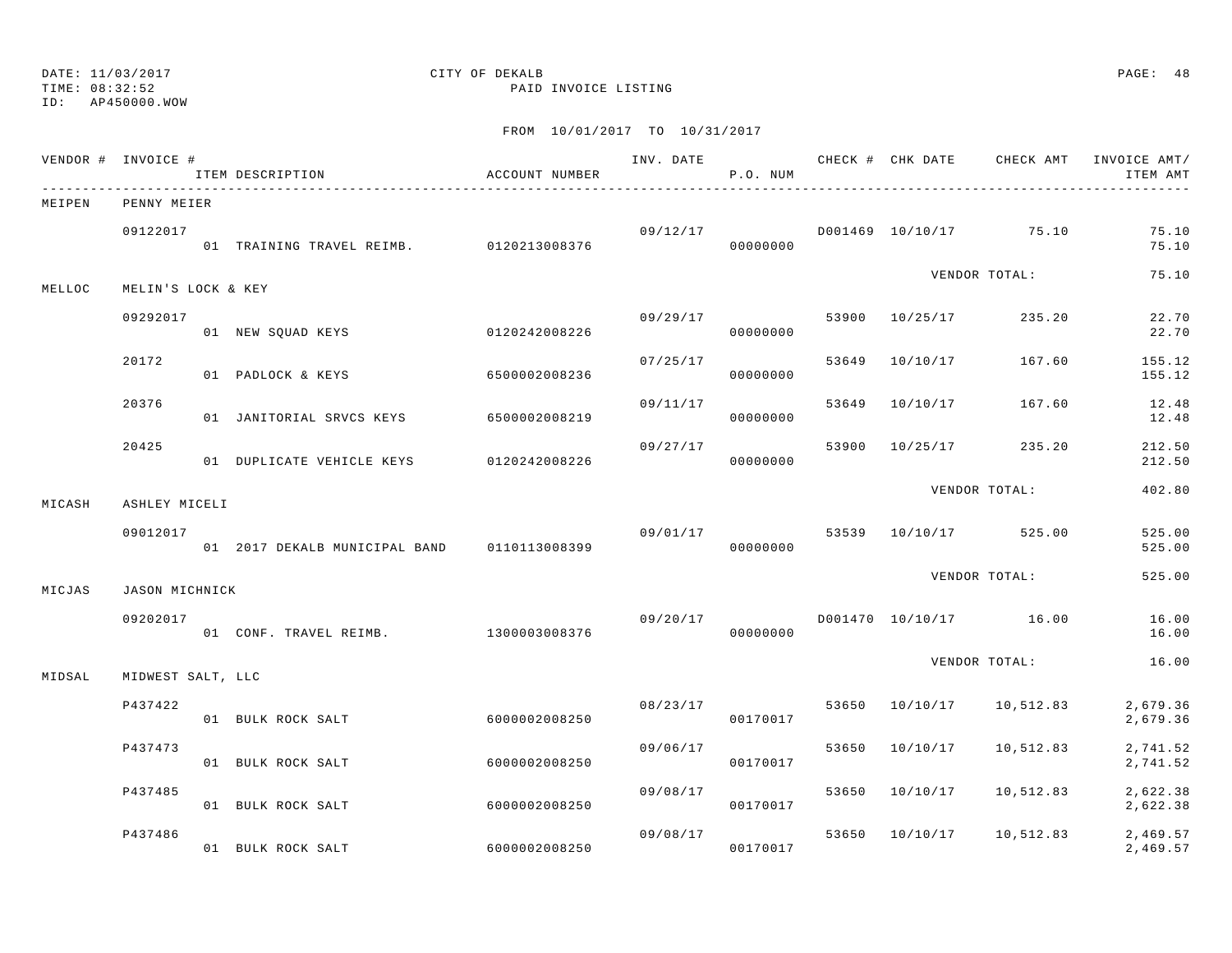TIME: 08:32:52 PAID INVOICE LISTING

ID: AP450000.WOW

|         | VENDOR # INVOICE #   | ITEM DESCRIPTION                                                                                                                                           | ACCOUNT NUMBER                 | INV. DATE | P.O. NUM                                                 |       | CHECK # CHK DATE | CHECK AMT                            | INVOICE AMT/<br>ITEM AMT                |
|---------|----------------------|------------------------------------------------------------------------------------------------------------------------------------------------------------|--------------------------------|-----------|----------------------------------------------------------|-------|------------------|--------------------------------------|-----------------------------------------|
|         | P437521              | 01 BULK ROCK SALT                                                                                                                                          | 6000002008250                  |           | 09/18/17<br>00000000                                     | 53901 | 10/25/17         | 8,306.13                             | 2,758.35<br>2,758.35                    |
|         | P437537              | 01 BULK ROCK SALT                                                                                                                                          | 6000002008250                  | 09/21/17  | 00000000                                                 | 53901 | 10/25/17         | 8,306.13                             | 2,773.89<br>2,773.89                    |
|         | P437544              | 01 BULK ROCK SALT                                                                                                                                          | 6000002008250                  | 09/22/17  | 00000000                                                 |       | 53901 10/25/17   | 8,306.13                             | 2,773.89<br>2,773.89                    |
| MIDTRA  |                      | MIDWEST TRANSIT EQUIPMENT INC                                                                                                                              |                                |           |                                                          |       |                  | VENDOR TOTAL:                        | 18,818.96                               |
|         | V101006971           | 01 PARATRANSIT MINIVANS (3) 0920006008521<br>02 VEHICLE LICENSE FEE-MINIVANS 0920006008521<br>03 VEHICLE TITLE FEE-MINIVANS<br>04 VEHICLE DOC FEE-MINIVANS | 0920006008521<br>0920006008521 |           | 09/27/17<br>00170059<br>00170059<br>00170059<br>00170059 |       |                  | 53486 10/09/17 114,561.00 114,561.00 | 114,102.00<br>24.00<br>285.00<br>150.00 |
| MIKAUT  |                      | MIKE'S AUTO & TRUCK REPAIR                                                                                                                                 |                                |           |                                                          |       |                  | VENDOR TOTAL: 114,561.00             |                                         |
|         | 081715               | 01 SAFETY LANE TESTING                                                                                                                                     | 0130333008315                  | 08/31/17  | 00000000                                                 |       |                  | 53651 10/10/17 162.00                | 108.00<br>108.00                        |
|         | 081738               | 01 SAFETY LANE TESTING                                                                                                                                     | 0125273008315                  | 08/31/17  | 00000000                                                 | 53651 |                  | 10/10/17 162.00                      | 54.00<br>54.00                          |
| MIKAUT2 | KATHLEEN A CRAFT     |                                                                                                                                                            |                                |           |                                                          |       |                  | VENDOR TOTAL:                        | 162.00                                  |
|         | 091740               | 01 SAFETY LANE TEST 0125273008315                                                                                                                          |                                | 09/30/17  | 00000000                                                 | 53902 |                  | 10/25/17 27.00                       | 27.00<br>27.00                          |
| MILCHR  | CHRISTOPHER S MILLER |                                                                                                                                                            |                                |           |                                                          |       |                  | VENDOR TOTAL:                        | 27.00                                   |
|         | 09012017             | 01 2017 DEKALB MUNICIPAL BAND 0110113008399                                                                                                                |                                | 09/01/17  | 00000000                                                 |       |                  | 53540 10/10/17 50.00                 | 50.00<br>50.00                          |
| MILROB  | ROBERT MILLER        |                                                                                                                                                            |                                |           |                                                          |       |                  | VENDOR TOTAL:                        | 50.00                                   |
|         | 09192017             | 01 CONF. TRAVEL REIMB.<br>02 CONF. LODGING REIMB. 0117113008376                                                                                            | 0117113008376                  |           | 09/19/17<br>00000000<br>00000000                         |       |                  | D001471 10/10/17 350.54              | 350.54<br>141.24<br>209.30              |
|         |                      |                                                                                                                                                            |                                |           |                                                          |       |                  | VENDOR TOTAL:                        | 350.54                                  |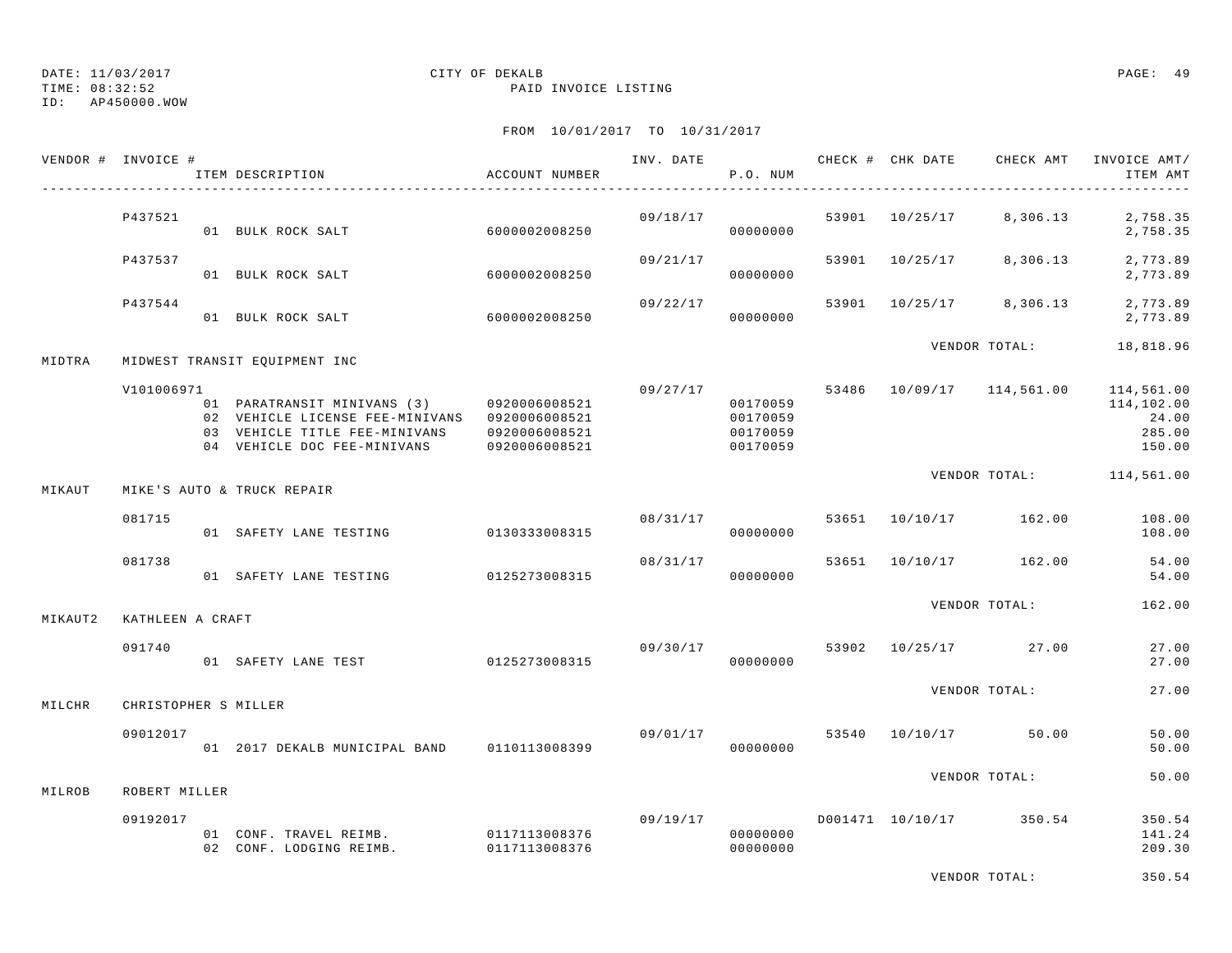TIME: 08:32:52 PAID INVOICE LISTING

ID: AP450000.WOW

| VENDOR # INVOICE # |                                | ITEM DESCRIPTION                                                                 | ACCOUNT NUMBER | INV. DATE | P.O. NUM             |       | CHECK # CHK DATE | CHECK AMT            | INVOICE AMT/<br>ITEM AMT          |
|--------------------|--------------------------------|----------------------------------------------------------------------------------|----------------|-----------|----------------------|-------|------------------|----------------------|-----------------------------------|
| MISPRO             | MISSMAN PROFESSIONAL           |                                                                                  |                |           |                      |       |                  |                      |                                   |
|                    | 41002                          | 01 PRO SERVICES MAY 2017 0100000001265                                           |                |           | 06/21/17<br>00000000 |       | 53652 10/10/17   | 4,319.00             | 146.00<br>146.00                  |
|                    | 41068                          | 01 BUS SHELTER PE - PHASE I                                                      | 0920003008399  | 07/18/17  | 00170077             | 53652 | 10/10/17         | 4,319.00             | 827.00<br>827.00                  |
|                    | 41206                          | 01 BUS SHELTER PE - PHASE I                                                      | 0920003008399  | 08/16/17  | 00170077             | 53652 | 10/10/17         | 4,319.00             | 3,346.00<br>3,346.00              |
| MOBINC             | MOBOTREX INC                   |                                                                                  |                |           |                      |       |                  | VENDOR TOTAL:        | 4,319.00                          |
|                    | 221946                         | 01 T SIGNAL CONTROLLER                                                           | 0130332008230  | 10/02/17  | 00000000             | 53903 |                  | 10/25/17 2,365.00    | 2,365.00<br>2,365.00              |
| MOBSOL             |                                | MOBILE SOLUTIONS, INC.                                                           |                |           |                      |       |                  | VENDOR TOTAL:        | 2,365.00                          |
|                    | $2017 - 099$                   | 01 AIR BAG SWITCH 0120222008226                                                  |                |           | 09/15/17<br>00000000 | 53904 | 10/25/17         | 265.00               | 265.00<br>265.00                  |
|                    |                                |                                                                                  |                |           |                      |       |                  | VENDOR TOTAL:        | 265.00                            |
| MONCHR             | CHRISTINE MONTERIO<br>09012017 |                                                                                  |                | 09/01/17  |                      |       | 53541 10/10/17   | 675.00               | 675.00                            |
|                    |                                | 01 2017 DEKALB MUNICIPAL BAND                                                    | 0110113008399  |           | 00000000             |       |                  |                      | 675.00                            |
| MUEDAN             | DAN MUELLER                    |                                                                                  |                |           |                      |       |                  | VENDOR TOTAL:        | 675.00                            |
|                    | 09012017                       | 01 2017 DEKALB MUNICIPAL BAND 0110113008399                                      |                |           | 09/01/17<br>00000000 |       |                  | 53542 10/10/17 50.00 | 50.00<br>50.00                    |
| MURDAV             | DAVID V. MURRAY                |                                                                                  |                |           |                      |       |                  | VENDOR TOTAL:        | 50.00                             |
|                    | 09012017                       | 01 2017 DEKALB MUNICIPAL BAND                                                    | 0110113008399  | 09/01/17  | 00000000             | 53543 | 10/10/17         | 575.00               | 575.00<br>575.00                  |
|                    |                                |                                                                                  |                |           |                      |       |                  | VENDOR TOTAL:        | 575.00                            |
| NACHA DD           | UNDEFINED                      | 01 TOTAL DIRECT DEPOSITS<br>01 TOTAL DIRECT DEPOSITS<br>01 TOTAL DIRECT DEPOSITS |                |           |                      |       |                  |                      | 2,468.83<br>17,634.83<br>1,236.58 |
|                    |                                |                                                                                  |                |           |                      |       |                  | VENDOR TOTAL:        | 0.00                              |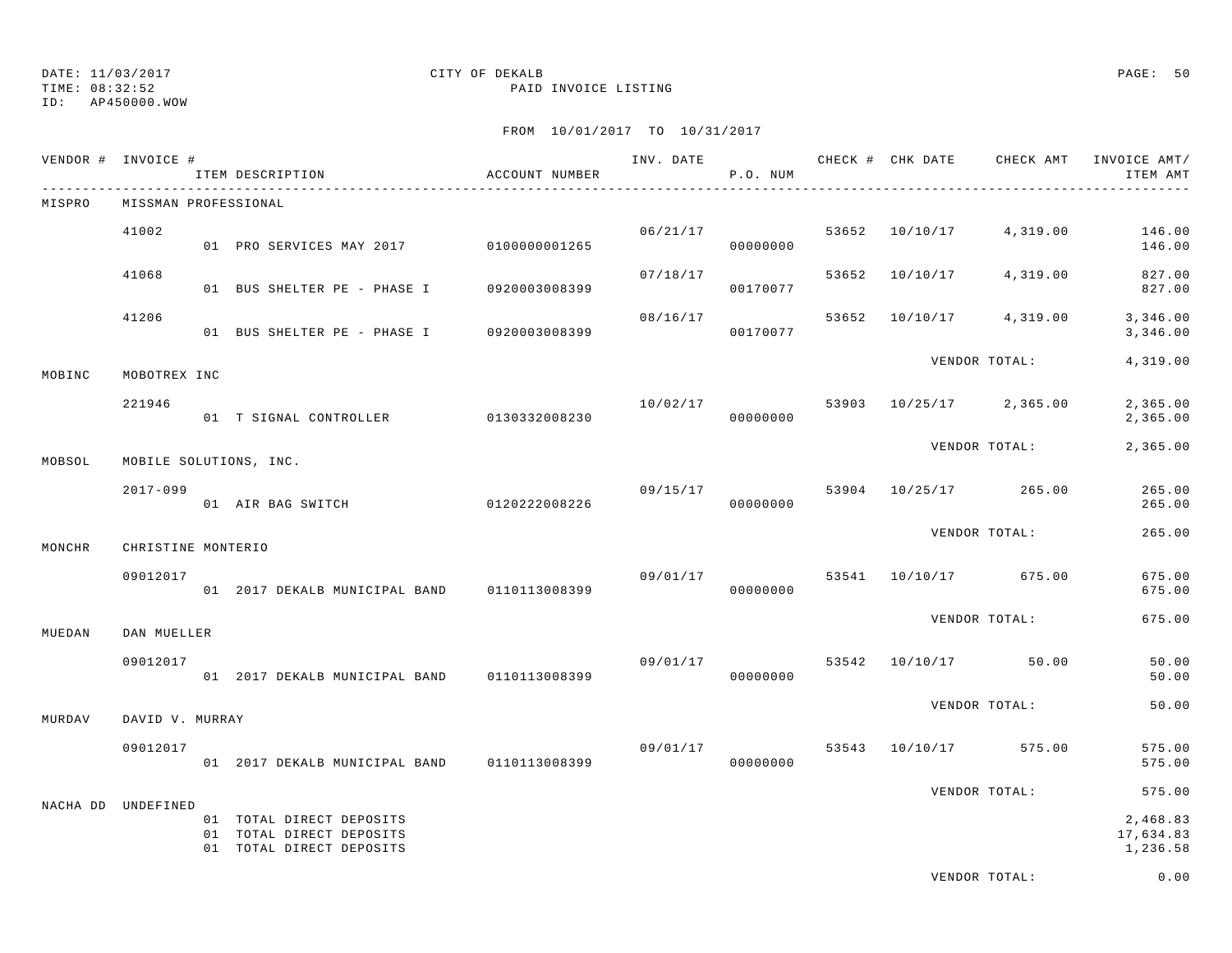TIME: 08:32:52 PAID INVOICE LISTING

ID: AP450000.WOW

|        | VENDOR # INVOICE # | ITEM DESCRIPTION<br>------------------------                   | ACCOUNT NUMBER                 |          | P.O. NUM             |       |                | INV. DATE 6 CHECK # CHK DATE CHECK AMT INVOICE AMT/ | ITEM AMT                   |
|--------|--------------------|----------------------------------------------------------------|--------------------------------|----------|----------------------|-------|----------------|-----------------------------------------------------|----------------------------|
| NATAIR |                    | NATIONAL AIR TRANSPORTATION                                    |                                |          |                      |       |                |                                                     |                            |
|        | 345026-2018        | - -<br>01   ANNUAL MEMBERSHIP RENEWAL            6500003008375 |                                |          | 09/26/17<br>00000000 |       |                | 53905 10/25/17 360.50                               | 360.50<br>360.50           |
| NATELE |                    | NATIONAL ELEVATOR INSPECTION                                   |                                |          |                      |       |                | VENDOR TOTAL:                                       | 360.50                     |
|        | 0284253            | 01 ELEVATOR - H001962 0130323008385                            |                                |          | 09/06/17<br>00000000 |       |                | 53653 10/10/17 99.00                                | 99.00<br>99.00             |
| NATTES |                    | NATIONAL TESTING NETWORK INC                                   |                                |          |                      |       |                | VENDOR TOTAL:                                       | 99.00                      |
|        | 4254               | 01 ANNUAL MEMBERSHIP RENEWAL 0116103008333                     |                                |          | 09/14/17<br>00000000 |       |                | 53654 10/10/17 500.00                               | 500.00<br>500.00           |
| NELWES | WESLEY NELSEN      |                                                                |                                |          |                      |       |                | VENDOR TOTAL:                                       | 500.00                     |
|        | 09012017           | 01 2017 DEKALB MUNICIPAL BAND 0110113008399                    |                                | 09/01/17 | 00000000             |       |                | 53544 10/10/17 925.00                               | 925.00<br>925.00           |
| NEOUSA | NEOPOST USA INC    |                                                                |                                |          |                      |       |                | VENDOR TOTAL:                                       | 925.00                     |
|        | 15206311           | 01 POSTAGE MACHINE INK<br>02 POSTAGE MACHINE INK               | 0117113008310<br>0120263008305 | 09/05/17 | 00000000<br>00000000 |       |                | 53655 10/10/17 348.99                               | 348.99<br>174.49<br>174.50 |
| NICOR  | NICOR              |                                                                |                                |          |                      |       |                | VENDOR TOTAL:                                       | 348.99                     |
|        | 09192017A          | 01 900 W DRESSER 8/17-9/19/17 6000003008351                    |                                | 09/19/17 | 00000000             | 53906 | 10/25/17       | 422.60                                              | 32.09<br>32.09             |
|        | 09202017A          | 01 1202 S 7TH 7/21-9/19/17                                     | 6000003008351                  | 09/20/17 | 00000000             | 53906 | 10/25/17       | 422.60                                              | 12.84<br>12.84             |
|        | 09202017B          | 01 1505 W LINCOLN 7/24-9/20/17                                 | 6000003008351                  | 09/20/17 | 00000000             | 53906 | 10/25/17       | 422.60                                              | 24.00<br>24.00             |
|        | 09202017C          | 01 2851 CORPORATE 7/21-9/19/17 6000003008351                   |                                | 09/20/17 | 00000000             |       | 53906 10/25/17 | 422.60                                              | 55.08<br>55.08             |
|        | 09252017           |                                                                |                                | 09/25/17 |                      | 53906 | 10/25/17       | 422.60                                              | 25.67                      |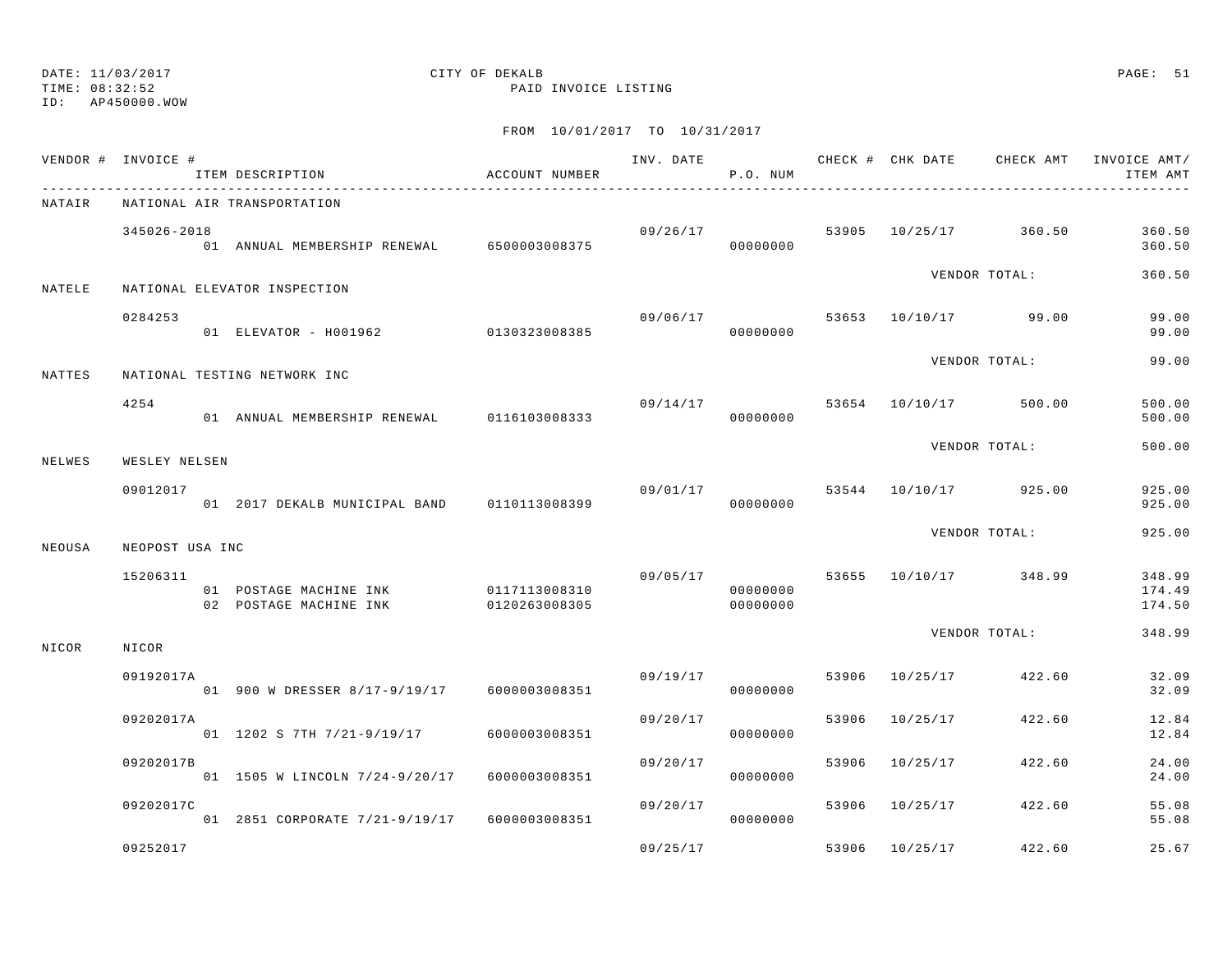ID: AP450000.WOW

|        | VENDOR # INVOICE #     | ITEM DESCRIPTION                            | ACCOUNT NUMBER |          | P.O. NUM             |       | INV. DATE 6 . CHECK # CHK DATE CHECK AMT INVOICE AMT/ | ITEM AMT         |
|--------|------------------------|---------------------------------------------|----------------|----------|----------------------|-------|-------------------------------------------------------|------------------|
|        |                        |                                             |                |          |                      |       |                                                       |                  |
|        | 09252017               | 01 2100 PLEASANT 8/24-9/25/17 6500003008355 |                |          | 09/25/17<br>00000000 |       | 53906 10/25/17 422.60                                 | 25.67<br>25.67   |
|        | 09252017A              | 01 3232 PLEASANT 8/24-9/25/17               | 6500003008355  | 09/25/17 | 00000000             | 53906 | 10/25/17 422.60                                       | 96.86<br>96.86   |
|        | 09252017B              | 01 3331 PLEASANT 8/24-9/25/17 6500003008355 |                | 09/25/17 | 00000000             | 53906 | 10/25/17 422.60                                       | 85.91<br>85.91   |
|        | 09252017C              | 01 S. PLEASANT 8/24-9/25/17 6500003008355   |                | 09/25/17 | 00000000             |       | 53906 10/25/17 422.60                                 | 90.15<br>90.15   |
| NOMAND | ANDREA NOMIKOS         |                                             |                |          |                      |       | VENDOR TOTAL:                                         | 422.60           |
|        | 09012017               | 01 2017 DEKALB MUNICIPAL BAND 0110113008399 |                |          | 00000000             |       | $09/01/17$ 53545 10/10/17 100.00                      | 100.00<br>100.00 |
| OLISAM | SAMUEL ANTHONY OLIVERI |                                             |                |          |                      |       | VENDOR TOTAL:                                         | 100.00           |
|        | 09012017               | 01 2017 DEKALB MUNICIPAL BAND 0110113008399 |                |          | 00000000             |       | $09/01/17$ 53546 10/10/17 425.00                      | 425.00<br>425.00 |
| OLSDAN | DANIEL OLSON           |                                             |                |          |                      |       | VENDOR TOTAL:                                         | 425.00           |
|        | 09142017               | 01 CONF. TRAVEL REIMB. 0132103008376        |                |          | 00000000             |       | $09/14/17$ $D001472$ $10/10/17$ $112.66$              | 112.66<br>112.66 |
| OUTPLA |                        | OUTSIDE PLANT SERVICES INC.                 |                |          |                      |       | VENDOR TOTAL:                                         | 112.66           |
|        | 581                    | 01 TECH SUPPORT                             | 0117122008285  | 09/01/17 | 00000000             |       | 53907 10/25/17 259.16                                 | 259.16<br>259.16 |
| OZIILL |                        | OZINGA ILLINOIS RMC, INC.                   |                |          |                      |       | VENDOR TOTAL:                                         | 259.16           |
|        | 957940                 | 01 MATERIAL                                 | 0130332008233  | 09/08/17 | 00000000             |       | 53908 10/25/17 783.00                                 | 341.00<br>341.00 |
|        | 958607                 | 01 MATERIAL                                 | 6000002008228  | 09/11/17 | 00000000             |       | 53656 10/10/17 1,257.50                               | 745.00<br>745.00 |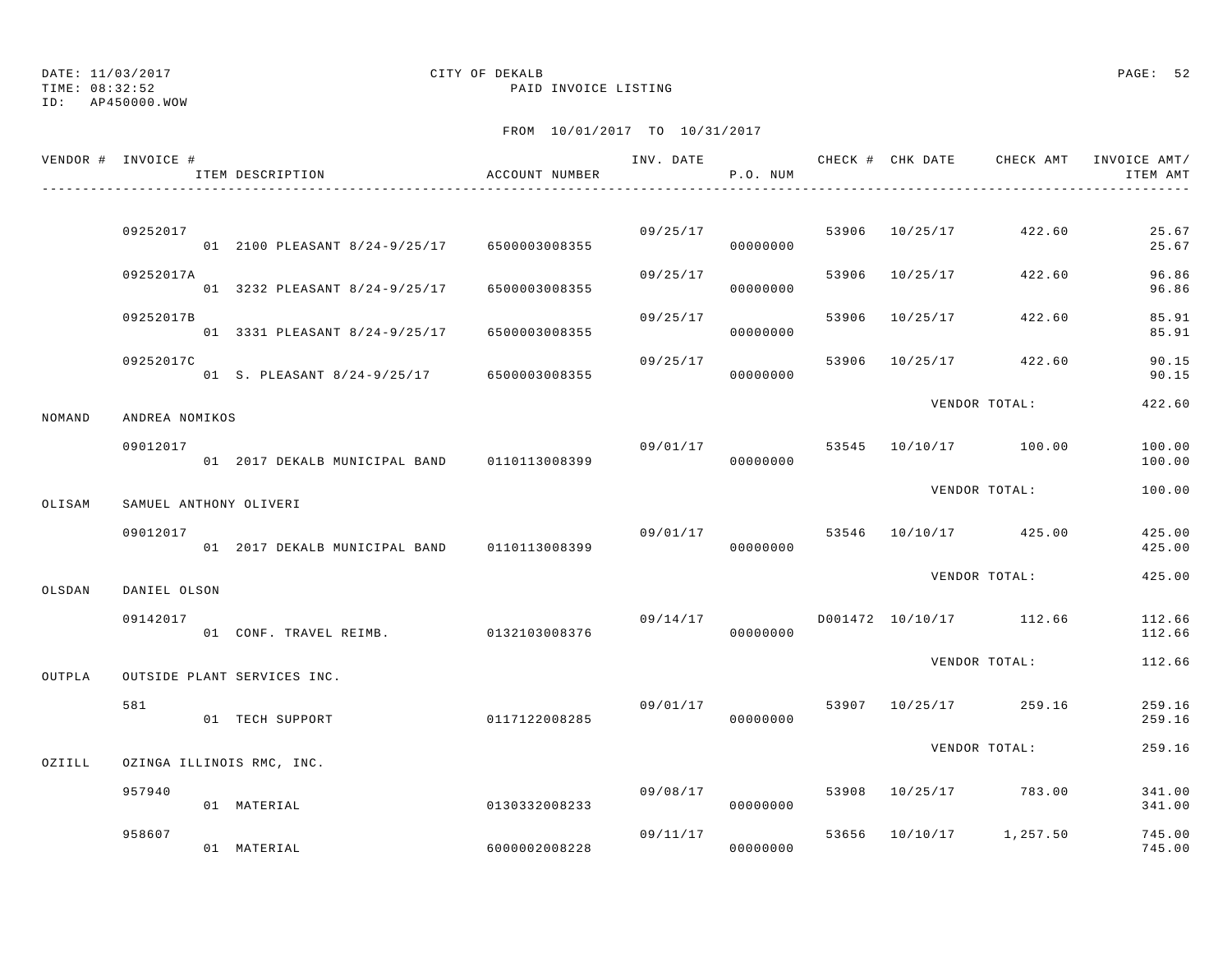TIME: 08:32:52 PAID INVOICE LISTING

ID: AP450000.WOW

|        | VENDOR # INVOICE # | ITEM DESCRIPTION                                                                | ACCOUNT NUMBER |                | P.O. NUM             |       | INV. DATE CHECK # CHK DATE | CHECK AMT                | INVOICE AMT/<br>ITEM AMT           |
|--------|--------------------|---------------------------------------------------------------------------------|----------------|----------------|----------------------|-------|----------------------------|--------------------------|------------------------------------|
|        | 960480             | 01 MATERIAL                                                                     | 6000002008228  |                | 09/12/17<br>00000000 |       |                            | 53656 10/10/17 1,257.50  | 512.50<br>512.50                   |
|        | 961967             | 01 MATERIAL                                                                     | 6000002008228  | 09/14/17       | 00000000             | 53908 |                            | 10/25/17 783.00          | 442.00<br>442.00                   |
| PANANN | ANNA PANELLA       |                                                                                 |                |                |                      |       |                            | VENDOR TOTAL:            | 2,040.50                           |
|        | 09012017           | 01 2017 DEKALB MUNICIPAL BAND 0110113008399                                     |                | 09/01/17       | 00000000             |       |                            | 53547 10/10/17 400.00    | 400.00<br>400.00                   |
| PARINS |                    | PARDRIDGE INSURANCE, INC.                                                       |                |                |                      |       |                            | VENDOR TOTAL:            | 400.00                             |
|        | 13386              | 01 NOTARY BOND RENEWAL                                                          | 0120243008349  |                | 09/08/17<br>00000000 | 53657 |                            | 10/10/17 120.00          | 60.00<br>60.00                     |
|        | 13387              | 01 NOTARY BOND RENEWAL                                                          | 0120223008349  | 09/08/17       | 00000000             | 53657 |                            | 10/10/17 120.00          | 60.00<br>60.00                     |
| PASJOE | JOE PASTERIS       |                                                                                 |                |                |                      |       |                            | VENDOR TOTAL:            | 120.00                             |
|        | 09012017           | 01 2017 DEKALB MUNICIPAL BAND 0110113008399                                     |                |                | 09/01/17<br>00000000 | 53548 |                            | 10/10/17 2,250.00        | 2,250.00<br>2,250.00               |
| PATLIN | PATLIN INC.        |                                                                                 |                |                |                      |       |                            | VENDOR TOTAL:            | 2,250.00                           |
|        | $60554 - 1$        | 01 ELECTRICAL PARTS                                                             | 6500002008218  | 09/12/17 53658 | 00000000             |       |                            | 10/10/17 333.52          | 333.52<br>333.52                   |
| PAUHER |                    | PAUL HERRERA CONSTRUCTION CO                                                    |                |                |                      |       |                            | VENDOR TOTAL:            | 333.52                             |
|        | $\mathbf{1}$       | 01 ROUTE 23 SIDEWALK REMOVAL<br>02 ROUTE 23 SIDEWALK CONSTRUCTION 1300006508632 | 1300006508632  | 10/05/17       | 00000000<br>00000000 |       |                            | 53909 10/25/17 19,818.75 | 19,818.75<br>6,412.50<br>13,406.25 |
| PDCLAB |                    | PDC LABORATORIES, INC.                                                          |                |                |                      |       |                            | VENDOR TOTAL:            | 19,818.75                          |
|        | 874338             | 01 (5) WATER TESTS                                                              | 6000003008356  |                | 08/31/17<br>00000000 |       |                            | 53659 10/10/17 45.00     | 45.00<br>45.00                     |
|        |                    |                                                                                 |                |                |                      |       |                            | VENDOR TOTAL:            | 45.00                              |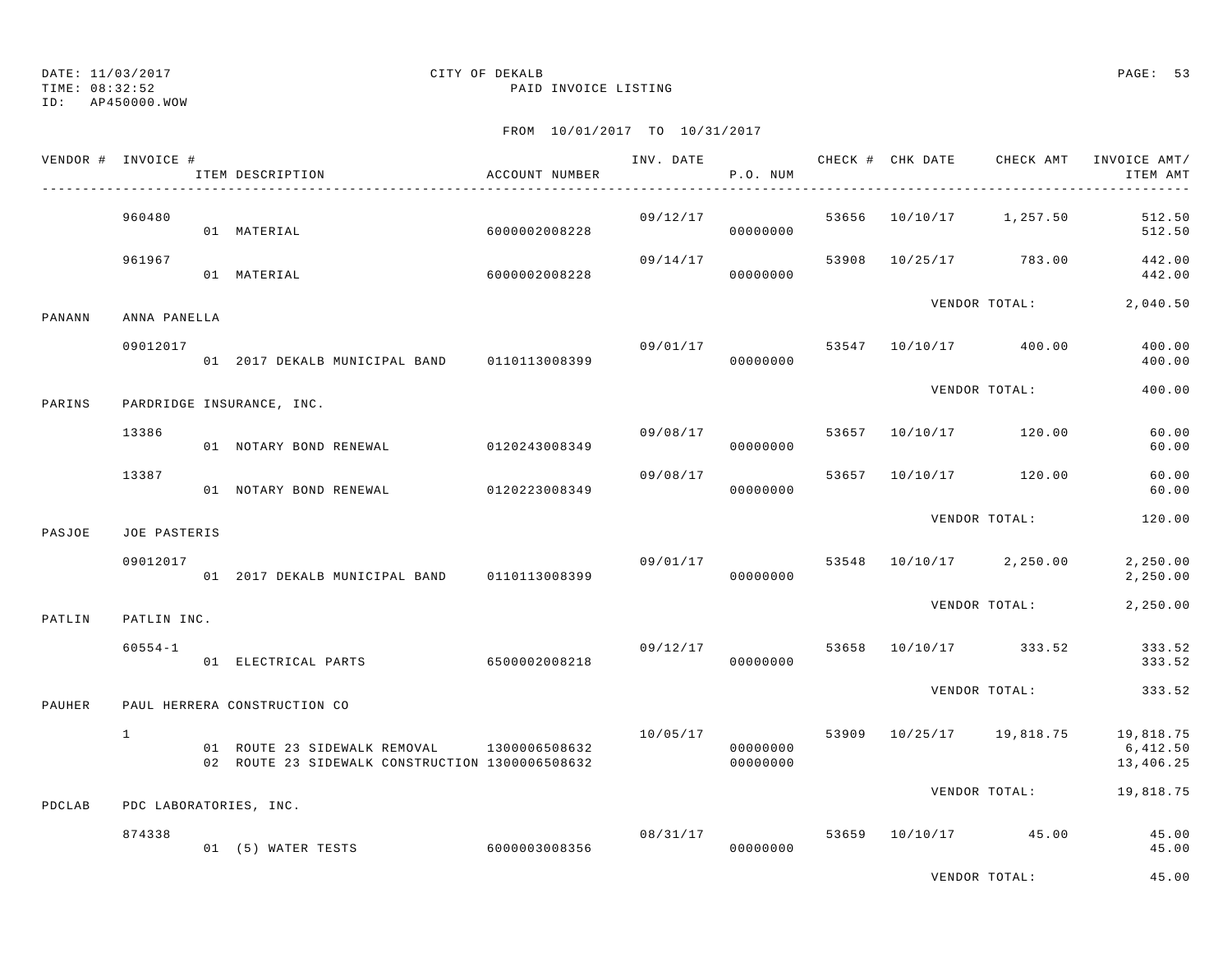TIME: 08:32:52 PAID INVOICE LISTING

ID: AP450000.WOW

### FROM 10/01/2017 TO 10/31/2017

|         | VENDOR # INVOICE # | ITEM DESCRIPTION                                    | ACCOUNT NUMBER |          | P.O. NUM             |       |                         |                          | INV. DATE 6 CHECK # CHK DATE CHECK AMT INVOICE AMT/<br>ITEM AMT |
|---------|--------------------|-----------------------------------------------------|----------------|----------|----------------------|-------|-------------------------|--------------------------|-----------------------------------------------------------------|
| PERPIP  |                    | PERFORMANCE PIPELINING INC                          |                |          |                      |       |                         |                          |                                                                 |
|         | 16993.1            | 01 REPAIR TO RIVER LEVEE TILE 0130333008327         |                |          | 09/14/17<br>00000000 |       |                         | 53910 10/25/17 17,630.00 | 17,630.00<br>17,630.00                                          |
| PETDAV  | DAVID PETERSON     |                                                     |                |          |                      |       |                         | VENDOR TOTAL:            | 17,630.00                                                       |
|         | 09012017           | 01 2017 DEKALB MUNICIPAL BAND 0110113008399         |                | 09/01/17 | 00000000             | 53549 | 10/10/17 650.00         |                          | 650.00<br>650.00                                                |
| PETDAVE | DAVE PETERSON      |                                                     |                |          |                      |       |                         | VENDOR TOTAL:            | 650.00                                                          |
|         | 09012017           | 01 2017 DEKALB MUNICIPAL BAND                       | 0110113008399  |          | 09/01/17<br>00000000 | 53550 | 10/10/17 500.00         |                          | 500.00<br>500.00                                                |
| PETTRA  |                    | PETROLEUM TRADERS CORPORATION                       |                |          |                      |       |                         | VENDOR TOTAL:            | 500.00                                                          |
|         | 1175208            | 02 BULK FUEL SERVICES 0100000001520                 |                | 09/22/17 | 00000000             | 53911 |                         | 10/25/17 15,363.38       | 15,363.38<br>15, 363. 38                                        |
| PHOVIC  | VICTORIA LE PHO    |                                                     |                |          |                      |       |                         | VENDOR TOTAL:            | 15,363.38                                                       |
|         | 09012017           | 01 2017 DEKALB MUNICIPAL BAND 0110113008399         |                | 09/01/17 | 00000000             |       | 53551 10/10/17 100.00   |                          | 100.00<br>100.00                                                |
| POMPS   |                    | POMP'S TIRE SERVICE INC                             |                |          |                      |       |                         | VENDOR TOTAL:            | 100.00                                                          |
|         | 330102746          | 01 TIRE CASTING CREDIT                              | 0125273008315  | 08/25/17 | 00000000             | 53660 | 10/10/17                | 234.60                   | $-90.00$<br>$-90.00$                                            |
|         | 330103823          | 01 ROAD SERVICE<br>0130332008226<br>02 ROAD SERVICE | 0130333008315  | 09/12/17 | 00000000<br>00000000 | 53660 | 10/10/17 234.60         |                          | 324.60<br>9.60<br>315.00                                        |
| PONCRE  | POND CREEK LLC     |                                                     |                |          |                      |       |                         | VENDOR TOTAL:            | 234.60                                                          |
|         | 170003             |                                                     |                | 09/19/17 |                      |       | 53661 10/10/17 1,500.00 |                          | 1,500.00                                                        |
|         |                    | 01 20 LDS CLEAN FILL WASTE DSPSL 6000003008346      |                |          | 00000000             |       |                         |                          | 1,500.00                                                        |

VENDOR TOTAL: 1,500.00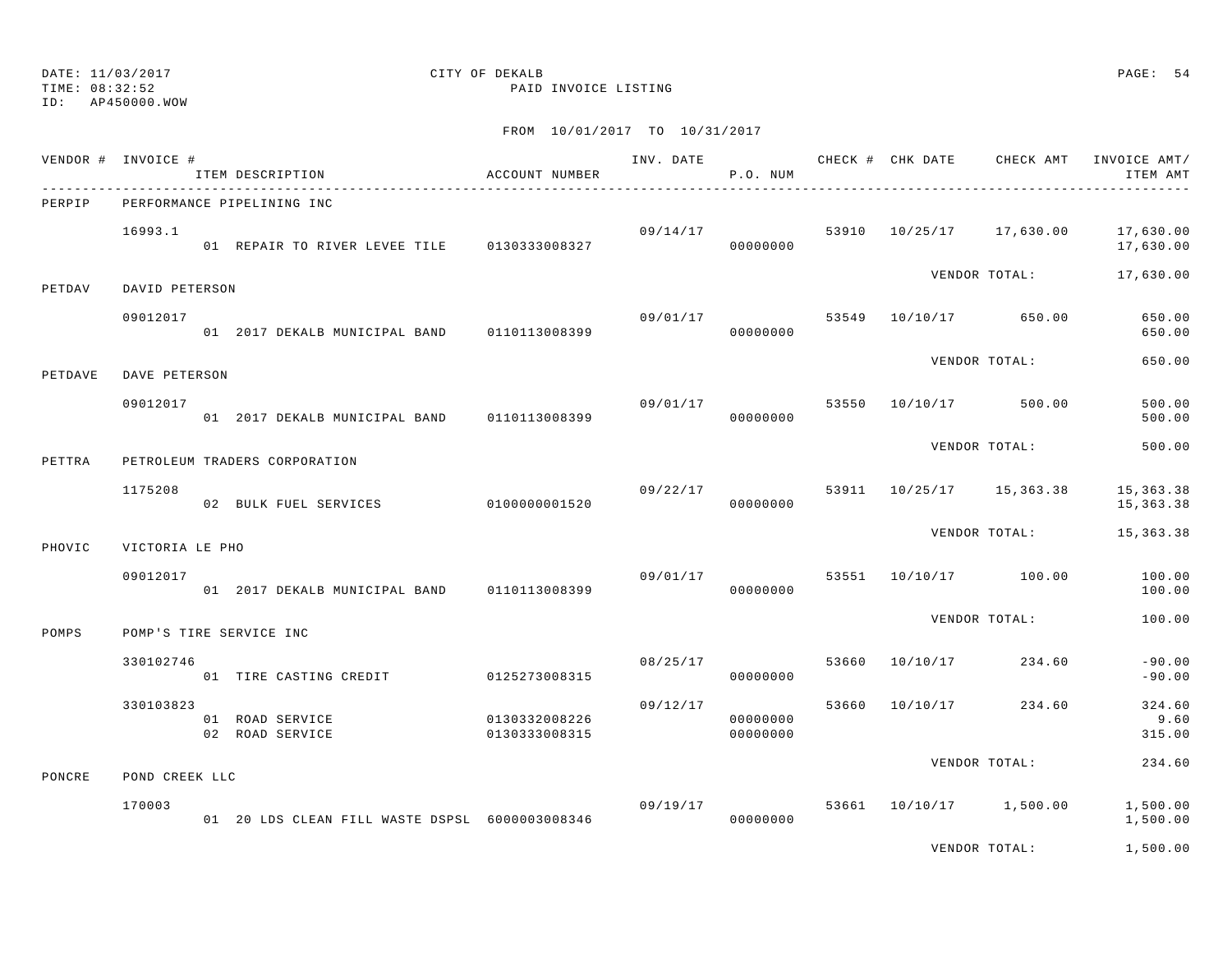ID: AP450000.WOW

TIME: 08:32:52 PAID INVOICE LISTING

|         | VENDOR # INVOICE #    | ITEM DESCRIPTION                               | ACCOUNT NUMBER | INV. DATE | P.O. NUM             |       |                |                                      | CHECK # CHK DATE CHECK AMT INVOICE AMT/<br>ITEM AMT |
|---------|-----------------------|------------------------------------------------|----------------|-----------|----------------------|-------|----------------|--------------------------------------|-----------------------------------------------------|
| POWDMS  | POWER DMS INC         |                                                |                |           |                      |       |                |                                      |                                                     |
|         | $0 - 20036$           | 01 ILEAP ANNUAL RENEWAL                        | 0120223008376  |           | 00000000             |       |                | $10/10/17$ 53912 $10/25/17$ 1,200.00 | 1,200.00<br>1,200.00                                |
| RATJOS  | JOSEPH RATHKE         |                                                |                |           |                      |       |                | VENDOR TOTAL:                        | 1,200.00                                            |
|         | 09012017              | 01 2017 DEKALB MUNICIPAL BAND 0110113008399    |                | 09/01/17  | 00000000             |       |                | 53552 10/10/17 300.00                | 300.00<br>300.00                                    |
| RAYDOO  | RAYNOR DOOR AUTHORITY |                                                |                |           |                      |       |                | VENDOR TOTAL:                        | 300.00                                              |
|         | 126308                | 01 OVERHEAD DOOR REPAIR 6125273008348          |                | 09/26/17  | 00000000             |       |                | 53913 10/25/17 150.00                | 150.00<br>150.00                                    |
| RAYOHER | RAY O'HERRON CO INC   |                                                |                |           |                      |       |                | VENDOR TOTAL:                        | 150.00                                              |
|         | 1727882-IN            | 01 NEW SQUAD SET-UP                            | 5250006008521  |           | 05/17/17<br>00000000 |       | 53914 10/25/17 | 2,279.97                             | 1,288.86<br>1,288.86                                |
|         | 1744891-IN            | 01 UNIFORM ATTIRE                              | 0120212008270  | 08/17/17  | 00000000             | 53662 | 10/10/17       | 1,450.85                             | 238.95<br>238.95                                    |
|         | 1744892-IN            | 01 UNDERVEST                                   | 0120222008270  | 08/17/17  | 00000000             |       | 53662 10/10/17 | 1,450.85                             | 77.98<br>77.98                                      |
|         | 1749483-IN            | 01 NEW HIRE UNIFORM                            | 0120232008270  | 09/11/17  | 00000000             |       | 53662 10/10/17 | 1,450.85                             | 323.35<br>323.35                                    |
|         | 1749632-IN            | 01 AIRBAG SWITCH - RPLCMNT SQUAD 7200004008472 |                | 09/11/17  | 00000000             | 53662 | 10/10/17       | 1,450.85                             | 237.57<br>237.57                                    |
|         | 1749633-IN            | 01 (12) FLASH BANGS                            | 0120222008242  | 09/11/17  | 00000000             |       | 53662 10/10/17 | 1,450.85                             | 573.00<br>573.00                                    |
|         | 1751143-IN            | 01 UNIFORM & ACCESSORIES 0120242008270         |                | 09/19/17  | 00000000             |       | 53914 10/25/17 | 2,279.97                             | 562.73<br>562.73                                    |
|         | 1751572-IN            | 01 CUFF CASE                                   | 0120242008270  | 09/21/17  | 00000000             |       | 53914 10/25/17 | 2,279.97                             | 20.99<br>20.99                                      |
|         | 1751575-IN            | 01 UNIFORM ACCESSORIES                         | 0120242008270  | 09/21/17  | 00000000             |       | 53914 10/25/17 | 2,279.97                             | 84.99<br>84.99                                      |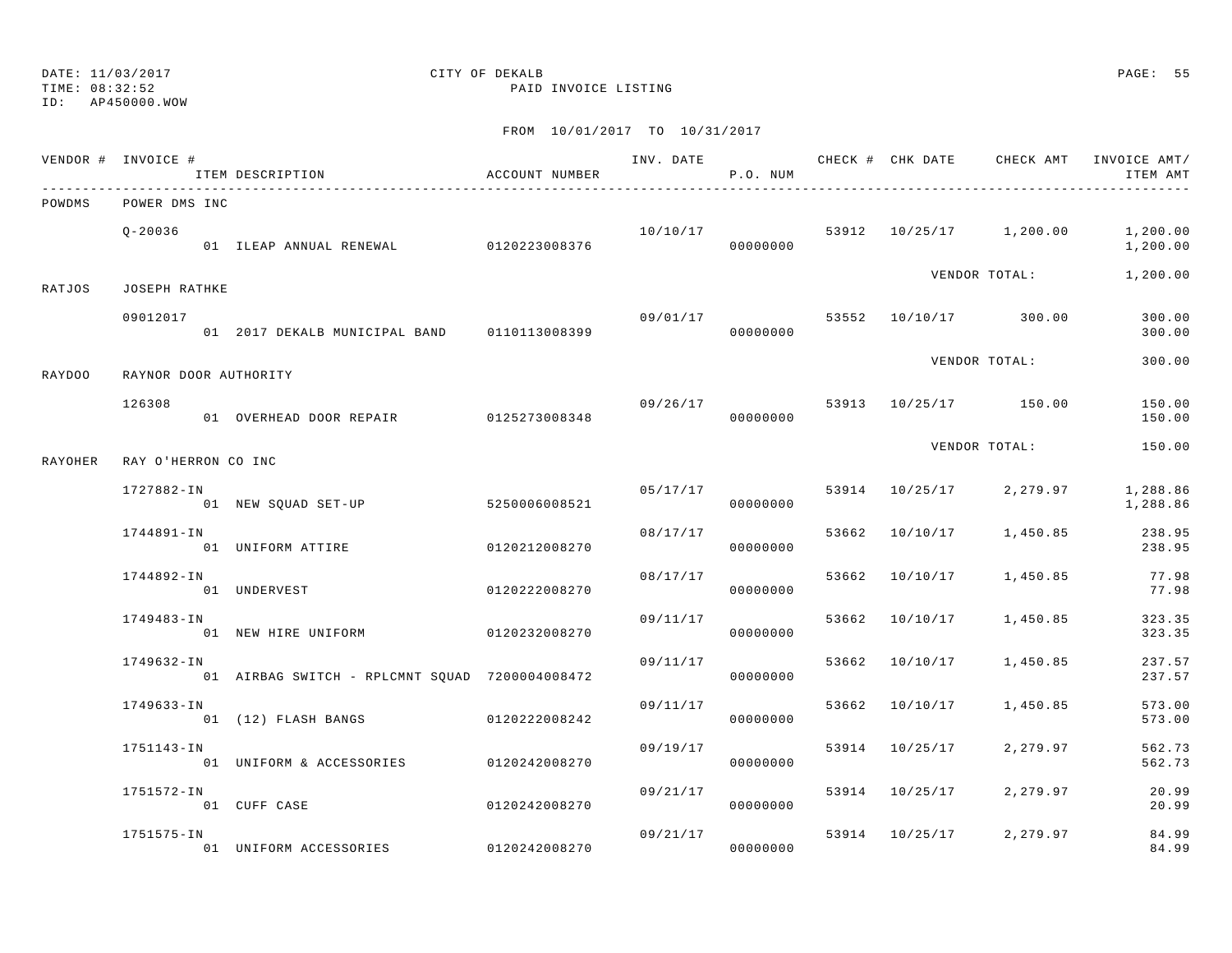TIME: 08:32:52 PAID INVOICE LISTING

ID: AP450000.WOW

|               | VENDOR # INVOICE #   | ITEM DESCRIPTION                              | ACCOUNT NUMBER | INV. DATE | P.O. NUM             |       | CHECK # CHK DATE | CHECK AMT                 | INVOICE AMT/<br>ITEM AMT |
|---------------|----------------------|-----------------------------------------------|----------------|-----------|----------------------|-------|------------------|---------------------------|--------------------------|
|               | 1752977-IN           | 01 LED LIGHT - CASE #1704850 7200004008472    |                |           | 09/28/17<br>00000000 |       |                  | 53914 10/25/17 2,279.97   | 322.40<br>322.40         |
| REDROB        | ROBERT REDEL         |                                               |                |           |                      |       |                  | VENDOR TOTAL:             | 3,730.82                 |
|               | 09182017             | 01 TUITION REIMB. AUG/SEPT 2017 0116103008379 |                | 09/18/17  | 00000000             |       |                  | D001473 10/10/17 1,035.00 | 1,035.00<br>1,035.00     |
| REDWING       | RED WING SHOE STORE  |                                               |                |           |                      |       |                  | VENDOR TOTAL:             | 1,035.00                 |
|               | 11558                | 01 SAFETY BOOTS                               | 0100000002690  |           | 08/08/17<br>00000000 | 53915 |                  | 10/25/17 459.73           | 199.74<br>199.74         |
|               | 12260                | 01 SAFETY BOOTS                               | 0100000002690  | 08/28/17  | 00000000             |       |                  | 53915 10/25/17 459.73     | 259.99<br>259.99         |
| REOU          | R-EQUIPMENT COM. LLC |                                               |                |           |                      |       |                  | VENDOR TOTAL:             | 459.73                   |
|               | $03 - 92924$         | 01 LIGHT SWITCH                               | 0120222008226  |           | 09/27/17<br>00000000 | 53916 |                  | 10/25/17 60.99            | 60.99<br>60.99           |
| RKDIX         | R.K. DIXON           |                                               |                |           |                      |       |                  | VENDOR TOTAL:             | 60.99                    |
|               | 1808590              | 01 WASTE TONER BOTTLE                         | 0125263008330  | 10/05/17  | 00000000             |       |                  | 53917 10/25/17 445.70     | 24.83<br>24.83           |
|               | 1809022              | 01 COPIER REPAIR                              | 0125263008330  | 10/06/17  | 00000000             |       |                  | 53917 10/25/17 445.70     | 420.87<br>420.87         |
| <b>ROBMAR</b> | MARTHA ROBINSON      |                                               |                |           |                      |       |                  | VENDOR TOTAL:             | 445.70                   |
|               | 09012017             | 01 2017 DEKALB MUNICIPAL BAND                 | 0110113008399  |           | 09/01/17<br>00000000 | 53553 |                  | 10/10/17 775.00           | 775.00<br>775.00         |
| ROBMARK       | MARK ROBINSON        |                                               |                |           |                      |       |                  | VENDOR TOTAL:             | 775.00                   |
|               | 09012017             | 01 2017 DEKALB MUNICIPAL BAND 0110113008399   |                |           | 09/01/17<br>00000000 |       |                  | 53554 10/10/17 925.00     | 925.00<br>925.00         |
|               |                      |                                               |                |           |                      |       |                  | VENDOR TOTAL:             | 925.00                   |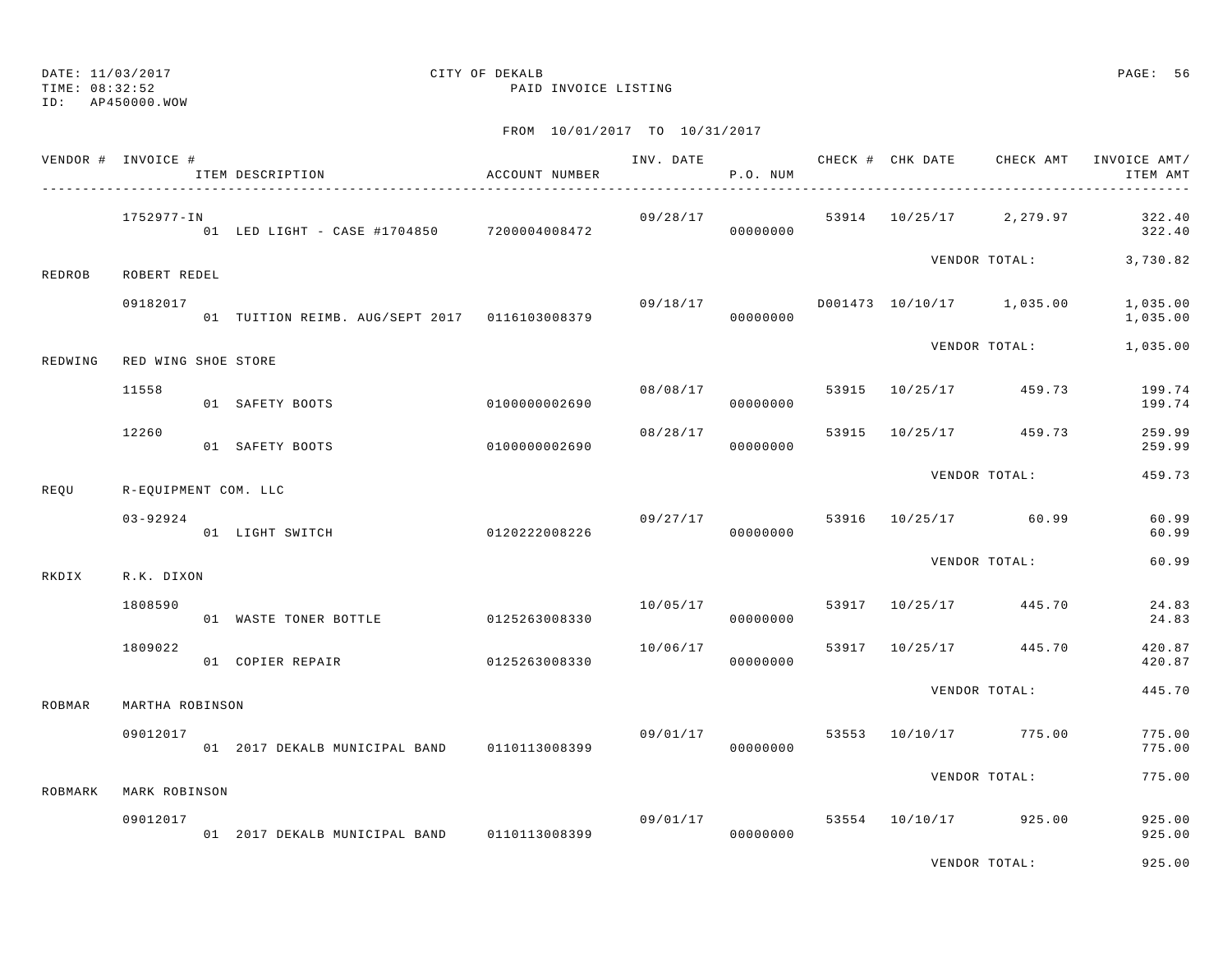### TIME: 08:32:52 PAID INVOICE LISTING ID: AP450000.WOW

# DATE: 11/03/2017 CITY OF DEKALB PAGE: 57

|        | VENDOR # INVOICE #          | ITEM DESCRIPTION                             | ACCOUNT NUMBER |                      | P.O. NUM             |  |                                  | INV. DATE 6 CHECK # CHK DATE CHECK AMT INVOICE AMT/<br>ITEM AMT |
|--------|-----------------------------|----------------------------------------------|----------------|----------------------|----------------------|--|----------------------------------|-----------------------------------------------------------------|
| ROGBRI | BRIAN ROGERS                |                                              |                |                      |                      |  |                                  |                                                                 |
|        | 09012017                    | 01 2017 DEKALB MUNICIPAL BAND 0110113008399  |                |                      | 09/01/17<br>00000000 |  | 53555 10/10/17 775.00            | 775.00<br>775.00                                                |
| RUEBYR | BRYON RUEFF                 |                                              |                |                      |                      |  | VENDOR TOTAL:                    | 775.00                                                          |
|        | 09132017                    | 01 WATER REFUND #1001191970-00 6000000063444 |                |                      | 00000000             |  | 09/13/17 53663 10/10/17 14.11    | 14.11<br>14.11                                                  |
| RUHJAM | JAMES RUHL                  |                                              |                |                      |                      |  | VENDOR TOTAL:                    | 14.11                                                           |
|        | 09152017                    | 01 TRAINING TRAVEL REIMB. 0125273008376      |                | 09/15/17<br>00000000 |                      |  | D001474 10/10/17 49.29           | 49.29<br>49.29                                                  |
| RUIKIM |                             |                                              |                |                      |                      |  | VENDOR TOTAL:                    | 49.29                                                           |
|        | KIMBERLEE RUIZ<br>09012017  | 01 2017 DEKALB MUNICIPAL BAND 0110113008399  |                |                      | 00000000             |  | 09/01/17 53556 10/10/17 500.00   | 500.00<br>500.00                                                |
|        |                             |                                              |                |                      |                      |  | VENDOR TOTAL:                    | 500.00                                                          |
| SANAAR | AARON SANDS<br>10132017     | 01 WATER REFUND #3803166350-00 6000000063444 |                | 10/13/17             | 00000000             |  | 53918 10/25/17 22.42             | 22.42<br>22.42                                                  |
| SCBAS  | SCBAS                       |                                              |                |                      |                      |  | VENDOR TOTAL:                    | 22.42                                                           |
|        | 101262                      | 01 SCBA MAINTENANCE                          | 0125273008311  |                      | 00000000             |  | $09/07/17$ 53664 10/10/17 538.00 | 538.00<br>538.00                                                |
|        |                             |                                              |                |                      |                      |  | VENDOR TOTAL:                    | 538.00                                                          |
| SCHCHA | CHARLES SCHUMAN<br>09192017 | 01 WATER REFUND #1001047120-01 6000000063444 |                | 09/19/17             | 00000000             |  | 53665 10/10/17 10.67             | 10.67<br>10.67                                                  |
|        |                             |                                              |                |                      |                      |  | VENDOR TOTAL:                    | 10.67                                                           |
| SCHELE |                             | SCHINDLER ELEVATOR CORPORATION               |                |                      |                      |  |                                  |                                                                 |
|        | 7152586680                  | 01 SERVICE CALL                              | 0130323008310  |                      | 00000000             |  | 09/12/17 53666 10/10/17 412.74   | 412.74<br>412.74                                                |
|        |                             |                                              |                |                      |                      |  | VENDOR TOTAL:                    | 412.74                                                          |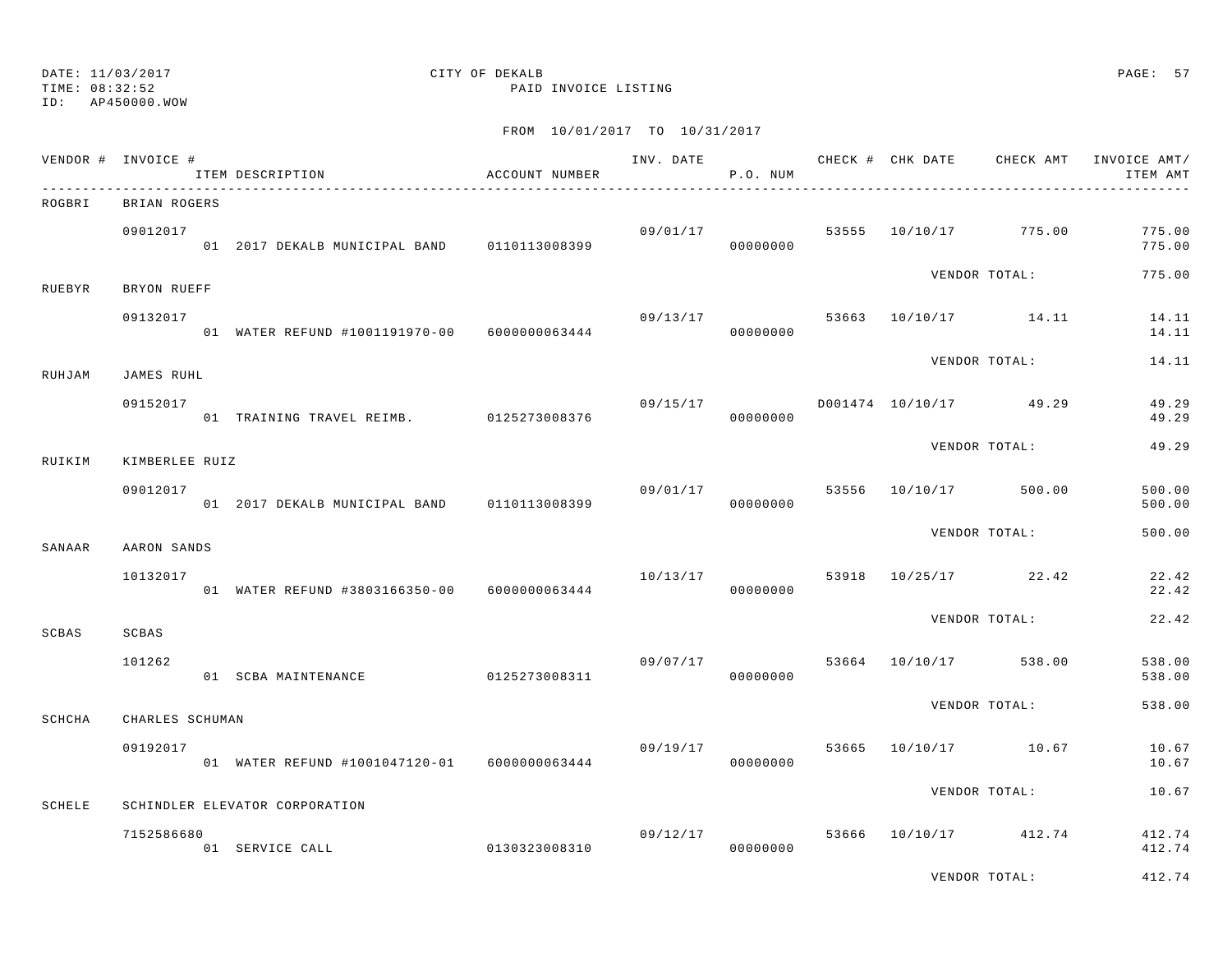ID: AP450000.WOW

TIME: 08:32:52 PAID INVOICE LISTING

|        | VENDOR # INVOICE #   | ITEM DESCRIPTION                                   | ACCOUNT NUMBER |                | P.O. NUM             |       |                         |                                  | INV. DATE 6 7 200 CHECK # CHK DATE CHECK AMT INVOICE AMT/<br>ITEM AMT |
|--------|----------------------|----------------------------------------------------|----------------|----------------|----------------------|-------|-------------------------|----------------------------------|-----------------------------------------------------------------------|
| SCHJOC | JOCELYN SCHUELER     |                                                    |                |                |                      |       |                         |                                  |                                                                       |
|        | 09012017             | 01 2017 DEKALB MUNICIPAL BAND 0110113008399        |                |                | 00000000             |       |                         | $09/01/17$ 53557 10/10/17 250.00 | 250.00<br>250.00                                                      |
| SELAND | ANDREW SELIG         |                                                    |                |                |                      |       |                         | VENDOR TOTAL:                    | 250.00                                                                |
|        | 09012017             | 01 2017 DEKALB MUNICIPAL BAND 0110113008399        |                | 09/01/17       | 00000000             |       |                         | 53558 10/10/17 125.00            | 125.00<br>125.00                                                      |
| SELJIM | JIM SELIG            |                                                    |                |                |                      |       |                         | VENDOR TOTAL:                    | 125.00                                                                |
|        | 09012017             | 01 2017 DEKALB MUNICIPAL BAND 0110113008399        |                | 09/01/17 53559 | 00000000             |       |                         | 10/10/17 675.00                  | 675.00<br>675.00                                                      |
| SENCOM | SENECA COMPANY       |                                                    |                |                |                      |       |                         | VENDOR TOTAL:                    | 675.00                                                                |
|        | 09062017             | 01 DEPOSIT FEE 6000000002880<br>02 WATER USAGE FEE | 6000000063444  | 09/06/17       | 00000000<br>00000000 |       |                         | 53667 10/10/17 644.79            | 644.79<br>1,200.00<br>$-555.21$                                       |
| SERCON | SERVICE CONCEPTS INC |                                                    |                |                |                      |       |                         | VENDOR TOTAL:                    | 644.79                                                                |
|        | 19988                | 01 HEATING SYSTEM REPAIR 6000003008311             |                |                | 00000000             |       | 09/19/17 53919 10/25/17 | 537.77                           | 537.77<br>537.77                                                      |
| SES    | SES                  |                                                    |                |                |                      |       |                         | VENDOR TOTAL:                    | 537.77                                                                |
|        | 20924                | 01 10" ROTAMETER                                   | 6000002008232  |                | 09/15/17<br>00000000 | 53920 |                         | 10/25/17 391.86                  | 391.86<br>391.86                                                      |
| SHASUB |                      | SHAW SUBURBAN MEDIA GROUP                          |                |                |                      |       |                         | VENDOR TOTAL:                    | 391.86                                                                |
|        | 1445633A             | 01 OPEN HOUSE NOTICE                               | 0910003008366  | 09/15/17       | 00000000             |       | 53921 10/25/17          | 1,239.40                         | 86.40<br>86.40                                                        |
|        | 1446572              | 01 DC MAGAZINE AD                                  | 6500003008373  | 09/15/17       | 00000000             |       | 53921 10/25/17          | 1,239.40                         | 275.00<br>275.00                                                      |
|        | 1454757              |                                                    |                | 09/09/17       |                      |       | 53921 10/25/17          | 1,239.40                         | 470.00                                                                |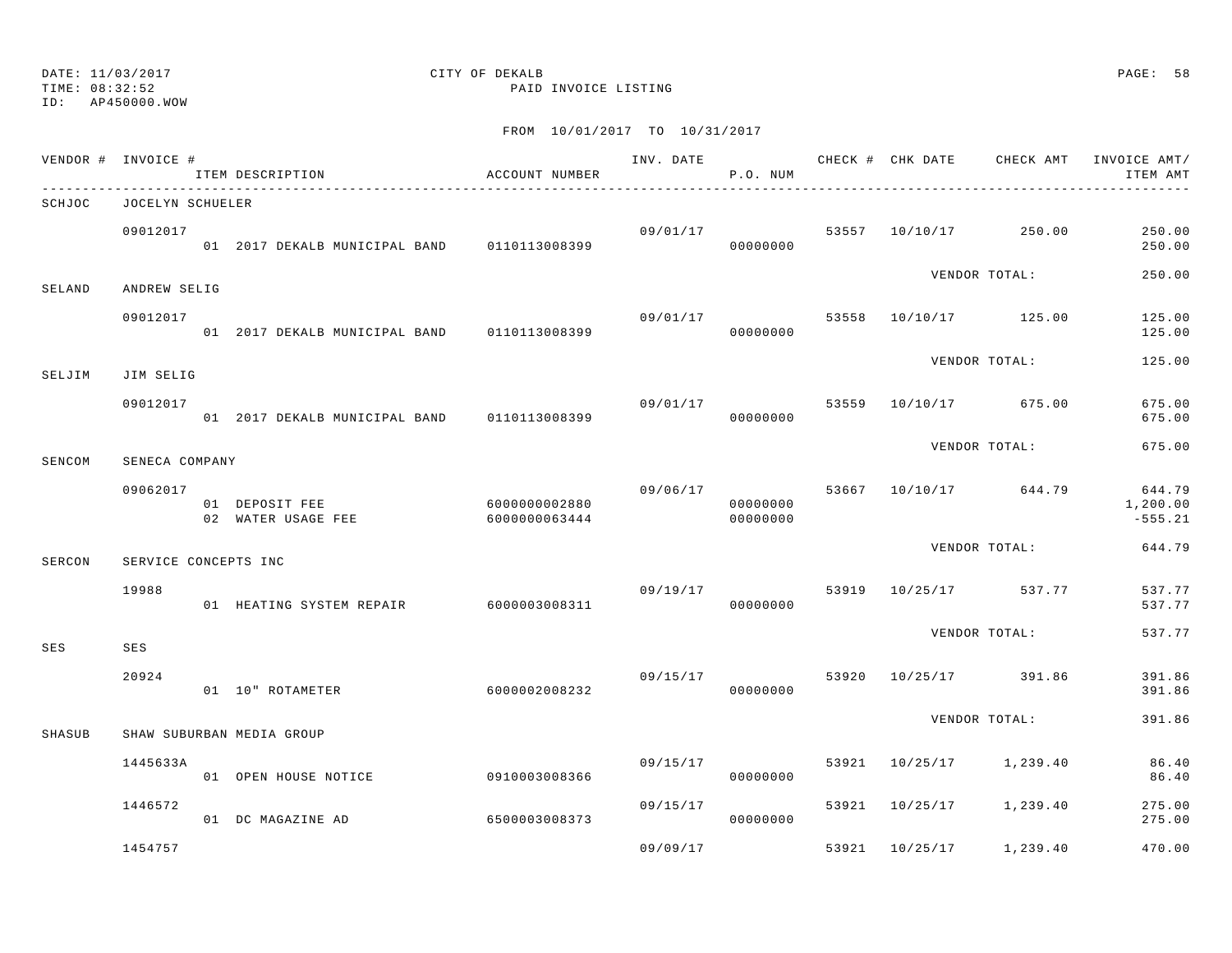TIME: 08:32:52 PAID INVOICE LISTING

ID: AP450000.WOW

|        | VENDOR # INVOICE #   | ITEM DESCRIPTION                                                                                                                                                                                                     | ACCOUNT NUMBER                                                                                                                                        |          | INV. DATE<br>P.O. NUM                                                                                    |       | CHECK # CHK DATE CHECK AMT INVOICE AMT/ | ITEM AMT                                                                                                 |
|--------|----------------------|----------------------------------------------------------------------------------------------------------------------------------------------------------------------------------------------------------------------|-------------------------------------------------------------------------------------------------------------------------------------------------------|----------|----------------------------------------------------------------------------------------------------------|-------|-----------------------------------------|----------------------------------------------------------------------------------------------------------|
|        |                      |                                                                                                                                                                                                                      |                                                                                                                                                       |          |                                                                                                          |       |                                         |                                                                                                          |
|        | 1454757              | 01 PUBLIC INPUT MEETING NOTICE 0910003008366                                                                                                                                                                         |                                                                                                                                                       | 09/09/17 | 00000000                                                                                                 |       | 53921 10/25/17 1,239.40                 | 470.00<br>470.00                                                                                         |
|        | 1458269              | 01 FLY ON FORD - FRONT PAGE AD                                                                                                                                                                                       | 6500003008373                                                                                                                                         | 09/22/17 | 00000000                                                                                                 | 53921 | 10/25/17 1,239.40                       | 279.00<br>279.00                                                                                         |
|        | 1458296              | 01 FLY ON THE FORD AD                                                                                                                                                                                                | 6500003008373                                                                                                                                         | 09/20/17 | 00000000                                                                                                 |       | 53921 10/25/17 1,239.40                 | 129.00<br>129.00                                                                                         |
|        |                      |                                                                                                                                                                                                                      |                                                                                                                                                       |          |                                                                                                          |       | VENDOR TOTAL: 1,239.40                  |                                                                                                          |
| SHIINT |                      | SHI INTERNATIONAL CORP                                                                                                                                                                                               |                                                                                                                                                       |          |                                                                                                          |       |                                         |                                                                                                          |
|        | B07011870            | 01 FUSION PRO 1 YR LICENSE 0117122008285                                                                                                                                                                             |                                                                                                                                                       | 08/28/17 | 00000000                                                                                                 | 53668 | 10/10/17 140.00                         | 140.00<br>140.00                                                                                         |
| SHOAUS | <b>AUSTIN SHOUPE</b> |                                                                                                                                                                                                                      |                                                                                                                                                       |          |                                                                                                          |       | VENDOR TOTAL:                           | 140.00                                                                                                   |
|        |                      |                                                                                                                                                                                                                      |                                                                                                                                                       |          |                                                                                                          |       |                                         |                                                                                                          |
|        | 09012017             | 01 2017 DEKALB MUNICIPAL BAND                                                                                                                                                                                        | 0110113008399                                                                                                                                         | 09/01/17 | 00000000                                                                                                 | 53560 | 10/10/17 500.00                         | 500.00<br>500.00                                                                                         |
| SHODEB | DEB SHOFNER          |                                                                                                                                                                                                                      |                                                                                                                                                       |          |                                                                                                          |       | VENDOR TOTAL:                           | 500.00                                                                                                   |
|        |                      |                                                                                                                                                                                                                      |                                                                                                                                                       |          |                                                                                                          |       |                                         |                                                                                                          |
|        | 09012017             | 01 2017 DEKALB MUNICIPAL BAND 0110113008399                                                                                                                                                                          |                                                                                                                                                       | 09/01/17 | 00000000                                                                                                 | 53561 | 10/10/17 300.00                         | 300.00<br>300.00                                                                                         |
| SIKICH | SIKICH LLP           |                                                                                                                                                                                                                      |                                                                                                                                                       |          |                                                                                                          |       | VENDOR TOTAL:                           | 300.00                                                                                                   |
|        | 309864               | 01 FY16.5 AUDIT FEES<br>02 FY16.5 AUDIT FEES<br>03 FY16.5 AUDIT FEES<br>04 FY16.5 AUDIT FEES<br>05 FY16.5 AUDIT FEES<br>06 FY16.5 AUDIT FEES<br>07 FY16.5 AUDIT FEES<br>08 FY16.5 AUDIT FEES<br>09 FY16.5 AUDIT FEES | 0117113008342<br>0100000001265<br>1300003008342<br>1400003008342<br>1800003008342<br>0100000001265<br>6000003008342<br>6500003008342<br>0100000001265 | 08/31/17 | 00000000<br>00000000<br>00000000<br>00000000<br>00000000<br>00000000<br>00000000<br>00000000<br>00000000 | 53669 | 10/10/17 1,030.00<br>VENDOR TOTAL:      | 1,030.00<br>556.20<br>72.10<br>51.50<br>20.60<br>10.30<br>20.60<br>133.90<br>61.80<br>103.00<br>1,030.00 |
| SIRFIN |                      | SIRCHIE ACOUISITIONS COMPANY                                                                                                                                                                                         |                                                                                                                                                       |          |                                                                                                          |       |                                         |                                                                                                          |
|        | 0320088-IN           |                                                                                                                                                                                                                      |                                                                                                                                                       | 10/05/17 |                                                                                                          | 53922 | 10/25/17 1,093.48                       | 1,093.48                                                                                                 |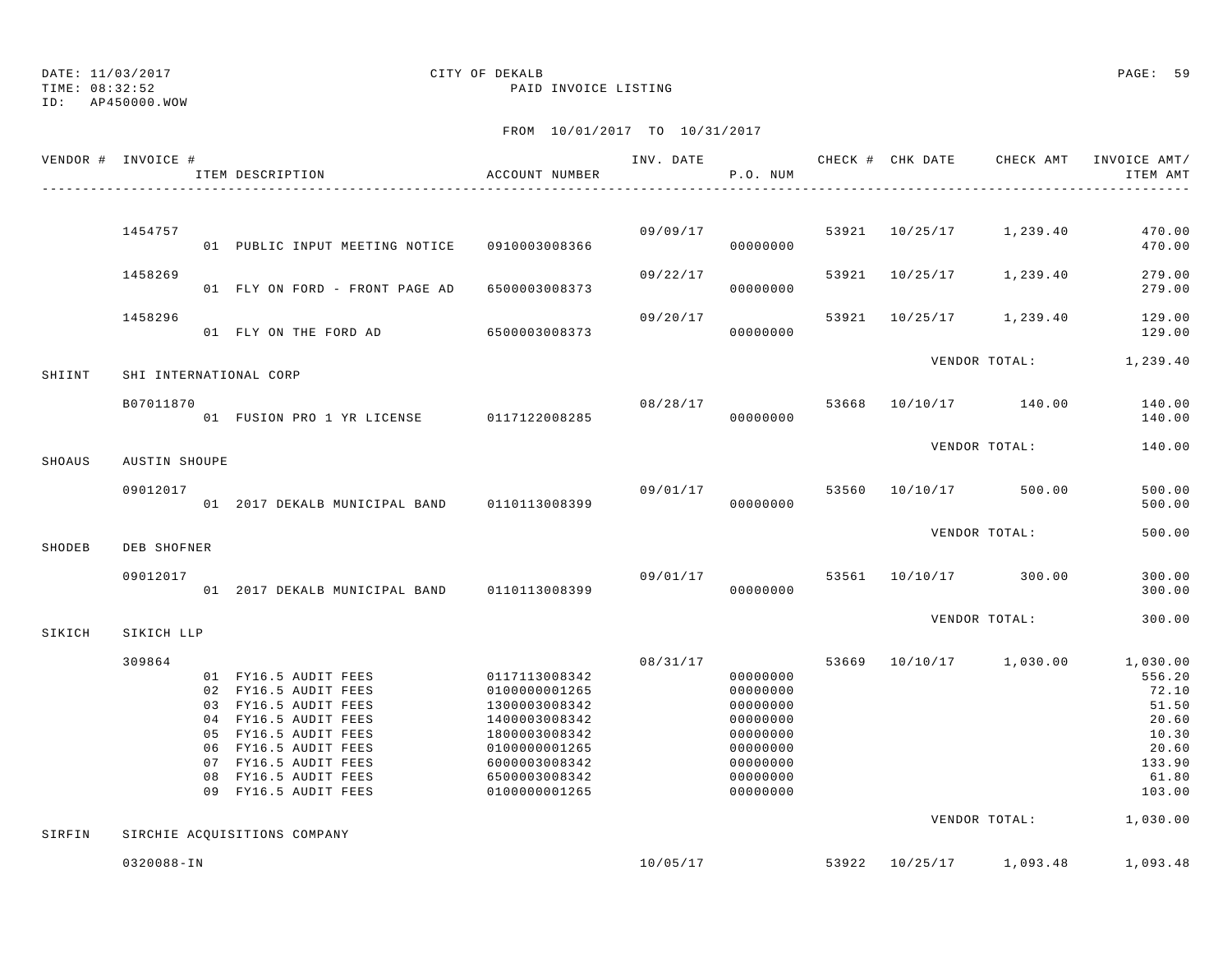TIME: 08:32:52 PAID INVOICE LISTING

ID: AP450000.WOW

|         | VENDOR # INVOICE #          | ITEM DESCRIPTION                           | ACCOUNT NUMBER           |          | P.O. NUM |  |                                    | ITEM AMT         |
|---------|-----------------------------|--------------------------------------------|--------------------------|----------|----------|--|------------------------------------|------------------|
|         | 0320088-IN                  |                                            |                          | 10/05/17 |          |  | 53922 10/25/17 1,093.48 1,093.48   | 1,093.48         |
| SMIJOH  | JOHN SMITH                  |                                            |                          |          |          |  | VENDOR TOTAL: 1,093.48             |                  |
|         | 09012017                    |                                            |                          |          | 00000000 |  | $09/01/17$ 53562 10/10/17 625.00   | 625.00<br>625.00 |
| SNAIND  | SNAP-ON INDUSTRIAL          |                                            |                          |          |          |  | VENDOR TOTAL:                      | 625.00           |
|         | ARV / 33595219              | 01 160Z BALL-PEEN HAMMER 0130332008295     |                          | 09/06/17 | 00000000 |  | 53923 10/25/17 24.00               | 24.00<br>24.00   |
|         | ARV/33595219                | 01 BALL PEEN HAMMER 0130332008295          |                          | 09/06/17 | 00000000 |  | 53670 10/10/17 24.00               | 24.00<br>24.00   |
| SOS     | ILLINOIS SECRETARY OF STATE |                                            |                          |          |          |  | VENDOR TOTAL:                      | 48.00            |
|         | 10052017                    | 01 LICENSE PLATE RENEWAL 0120242008243     |                          |          | 00000000 |  | $10/05/17$ 53695 $10/13/17$ 101.00 | 101.00<br>101.00 |
| STAEQU  | STANDARD EQUIPMENT COMPANY  |                                            |                          |          |          |  | VENDOR TOTAL:                      | 101.00           |
|         | P01591                      | 01 D-MAIN BROOM                            | $0130332008226$ 00000000 | 09/29/17 |          |  | 53924 10/25/17 525.23              | 525.23<br>525.23 |
| STAFIR2 | THE OFFICE OF THE           |                                            |                          |          |          |  | VENDOR TOTAL:                      | 525.23           |
|         | 9582762                     | 01 ANNUAL BOILER INSPECTION 0130323008385  |                          |          | 00000000 |  | 09/18/17 53671 10/10/17 70.00      | 70.00<br>70.00   |
| STASUR  | SSPRF/LESO                  |                                            |                          |          |          |  | VENDOR TOTAL:                      | 70.00            |
|         | 10022017                    | 01 ANNUAL MEMBERSHIP RENEWAL 0120213008399 |                          | 10/02/17 | 00000000 |  | 53925 10/25/17 900.00              | 900.00<br>900.00 |
| STEAAR  | AARON STEVENS               |                                            |                          |          |          |  | VENDOR TOTAL:                      | 900.00           |
|         | 10032017                    |                                            |                          |          |          |  | $10/03/17$ D001480 10/25/17 33.46  | 33.46            |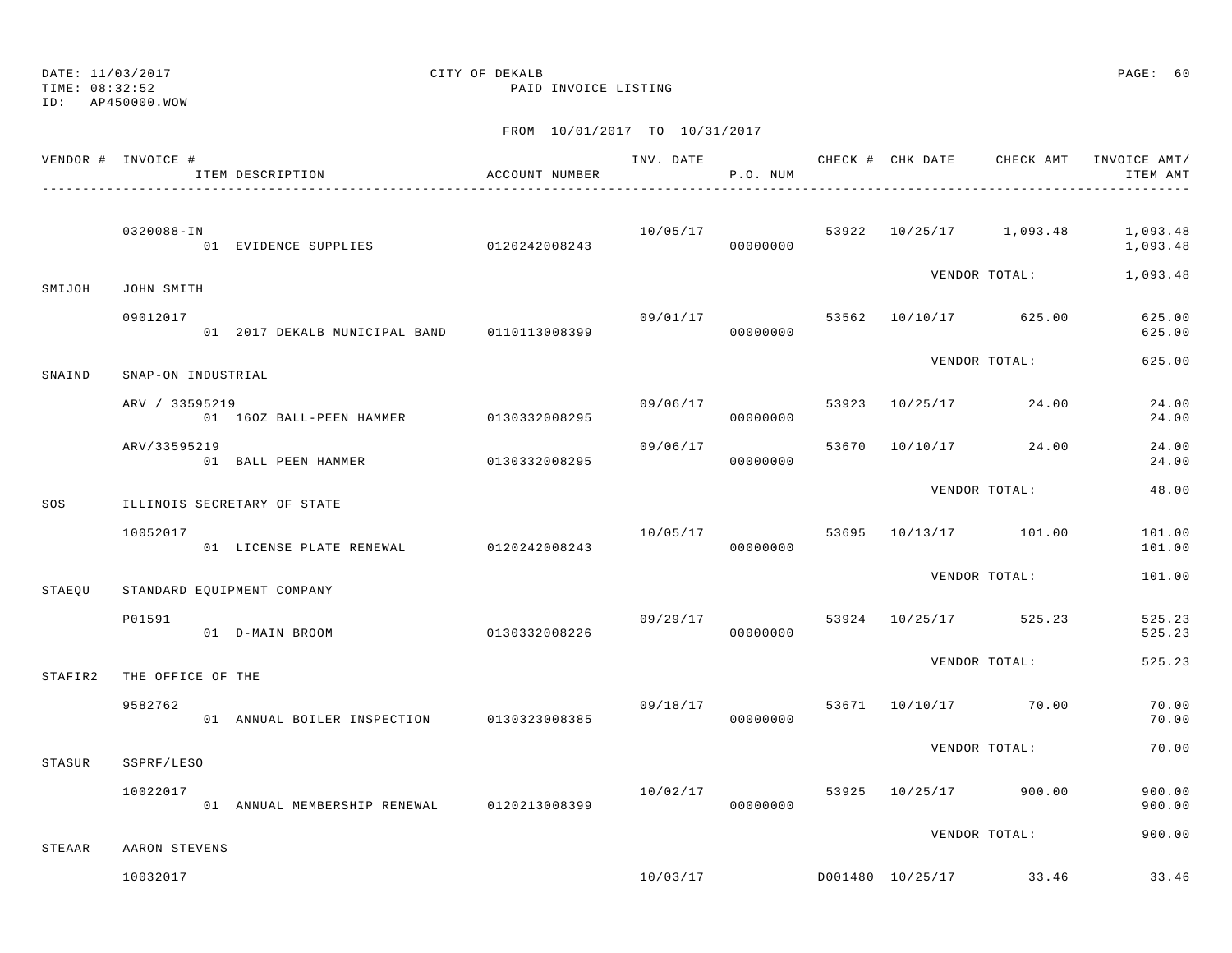# DATE: 11/03/2017 QUELLE CITY OF DEKALB QUELLE QUELLE PAGE: 61

ID: AP450000.WOW

### TIME: 08:32:52 PAID INVOICE LISTING

|        | VENDOR # INVOICE # | ITEM DESCRIPTION                                               | ACCOUNT NUMBER                 | P.O. NUM             |  |                                      | INV. DATE 6 CHECK # CHK DATE CHECK AMT INVOICE AMT/<br>ITEM AMT |
|--------|--------------------|----------------------------------------------------------------|--------------------------------|----------------------|--|--------------------------------------|-----------------------------------------------------------------|
|        | 10032017           | 01 TRAVEL REIMB.                                               | 0115154008497                  | 00000000             |  | $10/03/17$ D001480 $10/25/17$ 33.46  | 33.46<br>33.46                                                  |
| STELAS |                    | STEPHAN A. LASER ASSOCIATES                                    |                                |                      |  | VENDOR TOTAL:                        | 33.46                                                           |
|        | 2006266            | 01 TC ASSESSMENTS                                              | 0116103008333                  | 00000000             |  | $09/08/17$ 53672 10/10/17 2,750.00   | 2,750.00<br>2,750.00                                            |
| STUMIC | MICHAEL STUCKERT   |                                                                |                                |                      |  | VENDOR TOTAL:                        | 2,750.00                                                        |
|        | 10022017           |                                                                |                                |                      |  | $10/02/17$ D001481 $10/25/17$ 79.99  | 79.99<br>79.99                                                  |
| SULTIM | TIMOTHY SULLIVAN   |                                                                |                                |                      |  | VENDOR TOTAL:                        | 79.99                                                           |
|        | 09012017           | 01 2017 DEKALB MUNICIPAL BAND 0110113008399 000000000 00000000 |                                |                      |  | 09/01/17 53563 10/10/17 100.00       | 100.00<br>100.00                                                |
| SUPBUS |                    | SUPERIOR BUSINESS FORMS INC                                    |                                |                      |  | VENDOR TOTAL:                        | 100.00                                                          |
|        | 1627091            | 01 ENVELOPES<br>02 ENVELOPES                                   | 0120262008202<br>0132102008202 | 00000000<br>00000000 |  |                                      | $08/31/17$ 53673 10/10/17 1,022.71 1,022.71<br>668.00<br>354.71 |
| SUPCIR | SUPER CIRCUITS     |                                                                |                                |                      |  |                                      | VENDOR TOTAL: 1,022.71                                          |
|        | 9294464A           |                                                                |                                |                      |  | $09/18/17$ 53926 $10/25/17$ 7,339.97 | 7,339.97<br>7,339.97                                            |
| SUPDIE |                    | SUPERIOR DIESEL, INC.                                          |                                |                      |  |                                      | VENDOR TOTAL: 7,339.97                                          |
|        | $S_1 - 12194$      | 01 THERMOSTAT                                                  | 0125272008226                  | 00000000             |  | 10/05/17 53927 10/25/17 75.49        | 75.49<br>75.49                                                  |
| SYCTOM |                    | SYCAMORE FOOD EXPRESS INC                                      |                                |                      |  | VENDOR TOTAL:                        | 75.49                                                           |
|        | 10022017           |                                                                |                                |                      |  | $10/02/17$ 53480 $10/06/17$ 1,345.46 | 1,345.46                                                        |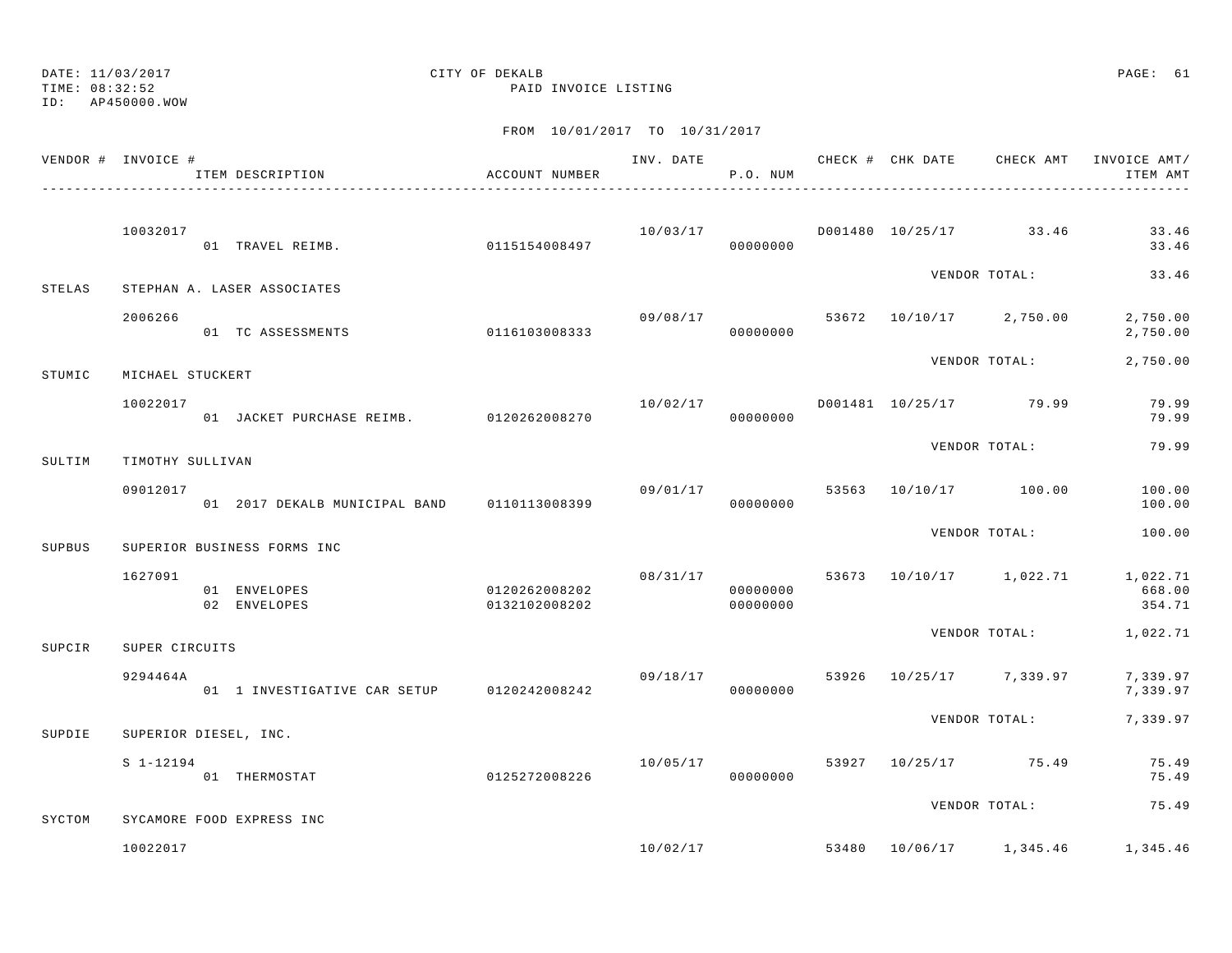TIME: 08:32:52 PAID INVOICE LISTING

ID: AP450000.WOW

|        | VENDOR # INVOICE #    | ITEM DESCRIPTION                                                                               | ACCOUNT NUMBER |          | P.O. NUM             |       |                | INV. DATE 6 7 200 CHECK # CHK DATE 6 CHECK AMT INVOICE AMT/ | ITEM AMT                       |
|--------|-----------------------|------------------------------------------------------------------------------------------------|----------------|----------|----------------------|-------|----------------|-------------------------------------------------------------|--------------------------------|
|        | 10022017              | 01 CATERING 10/6-10/7/14 0120222008299                                                         |                |          | 00000000             |       |                | $10/02/17$ 53480 $10/06/17$ 1,345.46 1,345.46               | 1,345.46                       |
| SYNNET | SYNDEO NETWORKS, INC. |                                                                                                |                |          |                      |       |                | VENDOR TOTAL:                                               | 1,345.46                       |
|        | 6832                  | 01 TRIPP LITE, CABLES 5355003008310                                                            |                | 06/02/17 | 00000000             |       |                | 53928 10/25/17 12,681.80                                    | 1,251.80<br>1,251.80           |
|        | 7258                  | 01 MONTHLY PRO SRVCS - AUG 2017 0117122008285                                                  |                | 08/01/17 | 00000000             | 53674 |                | 10/10/17 1,860.00                                           | 1,860.00<br>1,860.00           |
|        | 7364                  | 01 JUNIPER FIBER SWITCHES 5355003008310                                                        |                | 09/01/17 | 00000000             | 53928 | 10/25/17       | 12,681.80                                                   | 9,570.00<br>9,570.00           |
|        | 7451                  | 01 MONTHLY PRO SRVCS - SEPT 17 0117124008450<br>02 MONTHLY EQPT. LEASE - SEPT 17 0117122008285 |                | 09/01/17 | 00000000<br>00000000 |       |                | 53928 10/25/17 12,681.80                                    | 1,860.00<br>1,485.00<br>375.00 |
| TALMOL | MOLLY TALKINGTON      |                                                                                                |                |          |                      |       |                | VENDOR TOTAL: 14,541.80                                     |                                |
|        | 09192017              | 01 CONF. TRAVEL REIMB. 0117113008376                                                           |                |          | 00000000             |       |                |                                                             | 37.99<br>37.99                 |
| TAYEVA | EVAN TAYLOR           |                                                                                                |                |          |                      |       |                | VENDOR TOTAL:                                               | 37.99                          |
|        | 09012017              | 01 2017 DEKALB MUNICIPAL BAND 0110113008399                                                    |                | 09/01/17 | 00000000             |       |                | 53564 10/10/17 475.00                                       | 475.00<br>475.00               |
| TCP    |                       | TRAFFIC CONTROL & PROTECTION                                                                   |                |          |                      |       |                | VENDOR TOTAL:                                               | 475.00                         |
|        | 90444                 | 01 (3) 5/8" X 100' BAND IT 0130332008231                                                       |                |          | 09/22/17<br>00000000 | 53929 |                | 10/25/17 3,634.15                                           | 273.75<br>273.75               |
|        | 90450                 | 01 (4) BRACKETS                                                                                | 0130332008231  | 09/22/17 | 00000000             | 53929 | 10/25/17       | 3,634.15                                                    | 380.00<br>380.00               |
|        | 90473                 | 01 SPECIAL SIGNAL PROJECT 0130332008231                                                        |                | 09/25/17 | 00000000             |       | 53929 10/25/17 | 3,634.15                                                    | 2, 214.90<br>2,214.90          |
|        | 90543                 |                                                                                                |                | 10/02/17 |                      | 53929 | 10/25/17       | 3,634.15                                                    | 765.50                         |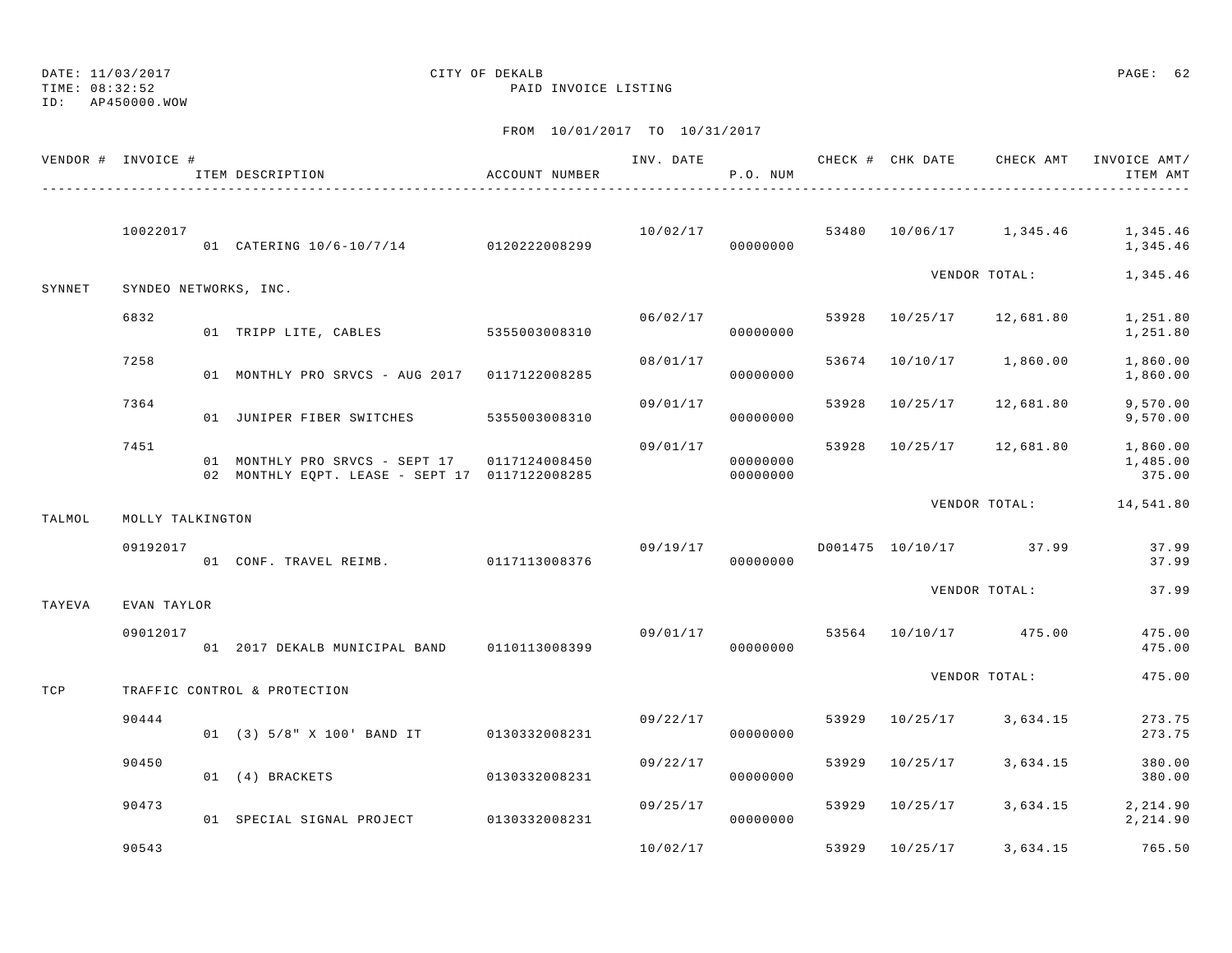DATE: 11/03/2017 CITY OF DEKALB PAGE: 63 TIME: 08:32:52 PAID INVOICE LISTING ID: AP450000.WOW

|         | VENDOR # INVOICE #   | ITEM DESCRIPTION                                | ACCOUNT NUMBER |          | P.O. NUM             |      |                                    | INV. DATE 6 CHECK # CHK DATE CHECK AMT INVOICE AMT/<br>ITEM AMT |
|---------|----------------------|-------------------------------------------------|----------------|----------|----------------------|------|------------------------------------|-----------------------------------------------------------------|
|         | 90543                | 01 SPECIAL SIGNAL PROJECT 0130332008231         |                |          |                      |      |                                    | $10/02/17$ 53929 $10/25/17$ 3,634.15 765.50<br>765.50           |
| TDRCON  | TDR CONTRACTING      |                                                 |                |          |                      |      |                                    | VENDOR TOTAL: 3,634.15                                          |
|         | 1284                 | 0120223008399<br>01 WINDOW TINT                 |                | 09/19/17 | 00000000             |      | 53930 10/25/17 1,617.00            | 1,617.00<br>1,617.00                                            |
| TERSUP  | TERMINAL SUPPLY CO   |                                                 |                |          |                      |      | VENDOR TOTAL:                      | 1,617.00                                                        |
|         | $50131 - 00$         | 01 SHRINK TUBING                                | 0130332008226  |          | 00000000             |      | $09/06/17$ 53931 10/25/17 53.64    | 53.64<br>53.64                                                  |
| THELAK  | THE LAKOTA GROUP INC |                                                 |                |          |                      |      | VENDOR TOTAL:                      | 53.64                                                           |
|         | 16039                |                                                 |                |          |                      |      | $09/11/17$ 53932 10/25/17 4,061.40 | 4,061.40<br>4,061.40                                            |
| TITRAIN | TI TRAINING LE LLC   |                                                 |                |          |                      |      | VENDOR TOTAL:                      | 4,061.40                                                        |
|         | 2538                 | 01 AIR RECOIL KIT                               | 0120222008242  |          | 00000000             |      | 08/28/17 53675 10/10/17 3,200.00   | 3, 200.00<br>3, 200.00                                          |
| TRAINS  | TRAVELERS INSURANCE  |                                                 |                |          |                      |      | VENDOR TOTAL:                      | 3, 200.00                                                       |
|         | 1975619              | 01 CLAIM #E7V2951                               | 7200004008472  |          | 08/31/17<br>00000000 |      | 53676 10/10/17 29,512.00           | 29,512.00<br>29,512.00                                          |
|         | 1980875              | 01 CLAIM #15N87389                              | 7200004008472  | 09/30/17 | 00000000             |      | 53933 10/25/17 7,500.00            | 7,500.00<br>7,500.00                                            |
| TSYS    | TSYS                 |                                                 |                |          |                      |      | VENDOR TOTAL:                      | 37,012.00                                                       |
|         | 09302017             | 01 CREDIT CARD FEES 4878 - SEP 17 6000003008342 |                | 09/30/17 | 00000000             |      | 1160 10/24/17 3,446.21             | 226.89<br>226.89                                                |
|         | 09302017A            | 01 CREDIT CARD FEES 9110 - SEP 17 6000003008342 |                | 09/30/17 | 00000000             | 1160 |                                    | $10/24/17$ 3, 446.21 2, 672.46<br>2,672.46                      |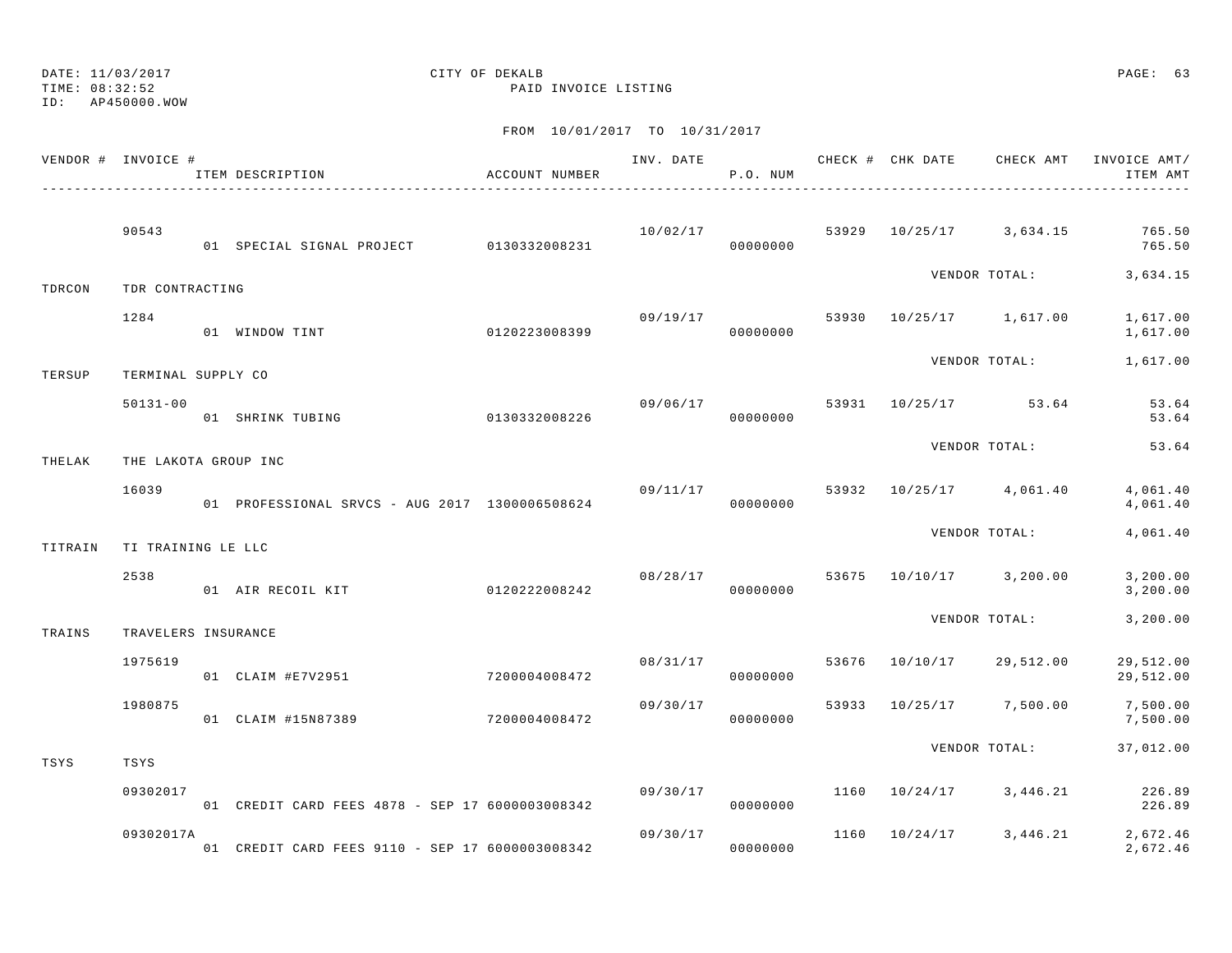TIME: 08:32:52 PAID INVOICE LISTING

ID: AP450000.WOW

|        | VENDOR # INVOICE #              | ITEM DESCRIPTION                                                   | ACCOUNT NUMBER |          | P.O. NUM             |       |                                 | ITEM AMT                                             |
|--------|---------------------------------|--------------------------------------------------------------------|----------------|----------|----------------------|-------|---------------------------------|------------------------------------------------------|
|        | 09302017B                       |                                                                    |                |          |                      |       |                                 | $09/30/17$ 1160 $10/24/17$ 3,446.21 546.86<br>546.86 |
| UNCPRO |                                 | TREASURER OF THE STATE OF                                          |                |          |                      |       |                                 | VENDOR TOTAL: 3,446.21                               |
|        | 11012017                        | 01 2017 UNCLAIMED CHECKS 6000000002230<br>02 2017 UNCLAIMED CHECKS | 0100000002230  | 10/26/17 | 00000000<br>00000000 |       | 53953 10/26/17 101.32           | 101.32<br>76.32<br>25.00                             |
| UNISHE |                                 | UNIVERSITY SHELL, INC.                                             |                |          |                      |       | VENDOR TOTAL:                   | 101.32                                               |
|        | 1018319                         | 01 FUEL                                                            | 0120212008245  |          | 00000000             |       | $08/02/17$ 53677 10/10/17 62.89 | 13.89<br>13.89                                       |
|        | 1019157                         | 01 FUEL                                                            | 0120212008245  | 08/11/17 | 00000000             |       | 53677 10/10/17 62.89            | 49.00<br>49.00                                       |
|        | UOFILLSP UNIVERSITY OF ILLINOIS |                                                                    |                |          |                      |       | VENDOR TOTAL:                   | 62.89                                                |
|        | UFINY807                        | 01 FIRE PREVENTION PRINCIPLES 0125273008376                        |                | 10/02/17 | 00000000             |       | 53934 10/25/17 400.00           | 300.00<br>300.00                                     |
|        | UPIN8935                        | 01 MFI RECERTIFICATION 0120223008376                               |                | 09/19/17 | 00000000             |       | 53934 10/25/17 400.00           | 100.00<br>100.00                                     |
| UPRR   |                                 | UNION PACIFIC RAILROAD COMPANY                                     |                |          |                      |       | VENDOR TOTAL:                   | 400.00                                               |
|        | 289221691                       | 01 PARKING LOT RENT                                                | 1300003008399  | 09/14/17 | 00000000             |       | 53935 10/25/17 5,271.46         | 5, 271.46<br>5,271.46                                |
| UPS    | UNITED PARCEL SERVICE           |                                                                    |                |          |                      |       | VENDOR TOTAL:                   | 5, 271.46                                            |
|        | 00007WX103327                   | 01 FREIGHT                                                         | 6500003008305  |          | 08/12/17<br>00000000 |       | 53678 10/10/17 61.10            | 25.29<br>25.29                                       |
|        | 00007WX103347                   | 01 FREIGHT                                                         | 0125263008305  | 08/26/17 | 00000000             | 53678 | 10/10/17 61.10                  | 12.43<br>12.43                                       |
|        | 00007WX103357                   | 01 FREIGHT                                                         | 0125263008305  |          | 09/02/17<br>00000000 | 53678 | 10/10/17 61.10                  | 12.46<br>4.70                                        |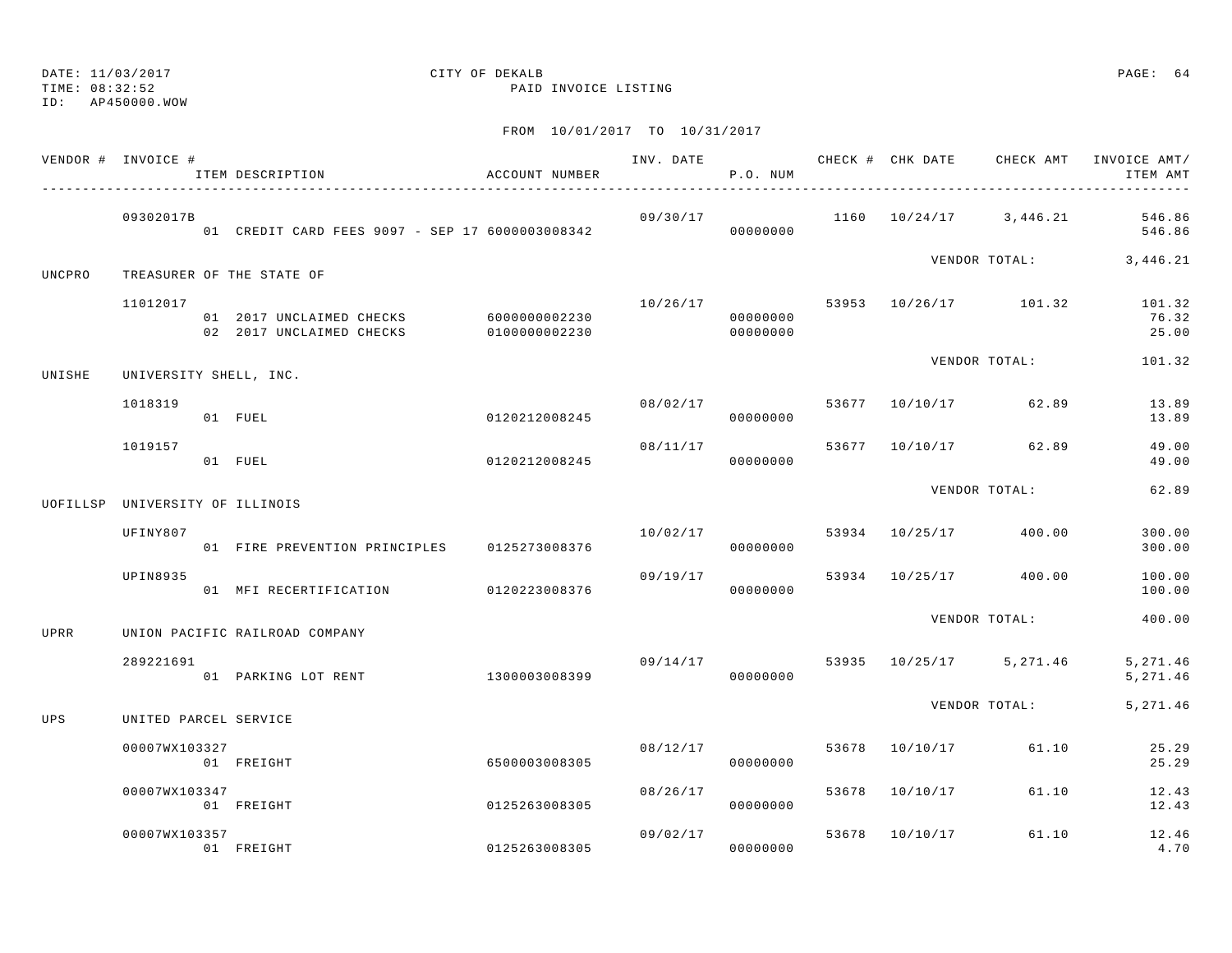TIME: 08:32:52 PAID INVOICE LISTING

ID: AP450000.WOW

|            | VENDOR # INVOICE #    | ITEM DESCRIPTION                                          | ACCOUNT NUMBER                 | INV. DATE      | P.O. NUM             |       | CHECK # CHK DATE | CHECK AMT             | INVOICE AMT/<br>ITEM AMT              |
|------------|-----------------------|-----------------------------------------------------------|--------------------------------|----------------|----------------------|-------|------------------|-----------------------|---------------------------------------|
|            | 00007WX103357         | 02 FREIGHT                                                | 0130332008230                  | 09/02/17       | 00000000             |       | 53678 10/10/17   | 61.10                 | 12.46<br>7.76                         |
|            | 00007WX103377         | 01 FREIGHT                                                | 6000003008305                  | 09/16/17       | 00000000             |       |                  | 53678 10/10/17 61.10  | 10.92<br>10.92                        |
| UPSLIG     | UPSTAGING             |                                                           |                                |                |                      |       |                  | VENDOR TOTAL:         | 61.10                                 |
|            | 092076                | 01 LIQUID SMOKE                                           | 0125273008376                  | 08/31/17 53679 | 00000000             |       |                  | 10/10/17 139.59       | 139.59<br>139.59                      |
| <b>VAC</b> |                       | VOLUNTARY ACTION CENTER                                   |                                |                |                      |       |                  | VENDOR TOTAL:         | 139.59                                |
|            | 10052017A             | 01 OP ASSIST - SFY2018 DOAP 0920003008399                 |                                | 10/31/17       | 00170080             | 53956 | 10/31/17         | 347,208.22            | 169,560.75<br>169,560.75              |
|            | 10312017B             | 02 OP ASSIST - SFY2018 FTA                                | 0920003008399                  | 10/31/17       | 00170080             | 53956 | 10/31/17         | 347,208.22            | 177,647.47<br>177,647.47              |
|            | 170829                | 01 OP ASSIST - SFY2018 FTA                                | 0920003008399                  |                | 08/11/17<br>00170080 | 53696 | 10/13/17         | 60,221.00             | 60,221.00<br>60,221.00                |
|            | 170936                | 02 OP ASSIST - SFY2018 FTA<br>03 OP ASSIST - SFY2018 DOAP | 0920003008399<br>0920003008399 | 09/07/17       | 00170080<br>00000000 |       | 53697 10/24/17   | 256,689.22            | 256,689.22<br>65,000.00<br>191,689.22 |
| VANBEN     | BENJAMIN VAN WIENEN   |                                                           |                                |                |                      |       |                  |                       | VENDOR TOTAL: 664, 118.44             |
|            | 09012017              | 01 2017 DEKALB MUNICIPAL BAND 0110113008399               |                                | 09/01/17       | 00000000             | 53565 |                  | 10/10/17 650.00       | 650.00<br>650.00                      |
| VANGEN     | GENE VANDENBOSCH      |                                                           |                                |                |                      |       |                  | VENDOR TOTAL:         | 650.00                                |
|            | 09012017              | 01 2017 DEKALB MUNICIPAL BAND 0110113008399               |                                | 09/01/17 53566 | 00000000             |       |                  | 10/10/17 1,075.00     | 1,075.00<br>1,075.00                  |
| VASMIC     | MICHAEL MYRON VASCHUR |                                                           |                                |                |                      |       |                  | VENDOR TOTAL:         | 1,075.00                              |
|            | 09012017              | 01 2017 DEKALB MUNICIPAL BAND 0110113008399               |                                |                | 09/01/17<br>00000000 |       |                  | 53567 10/10/17 100.00 | 100.00<br>100.00                      |
|            |                       |                                                           |                                |                |                      |       |                  | VENDOR TOTAL:         | 100.00                                |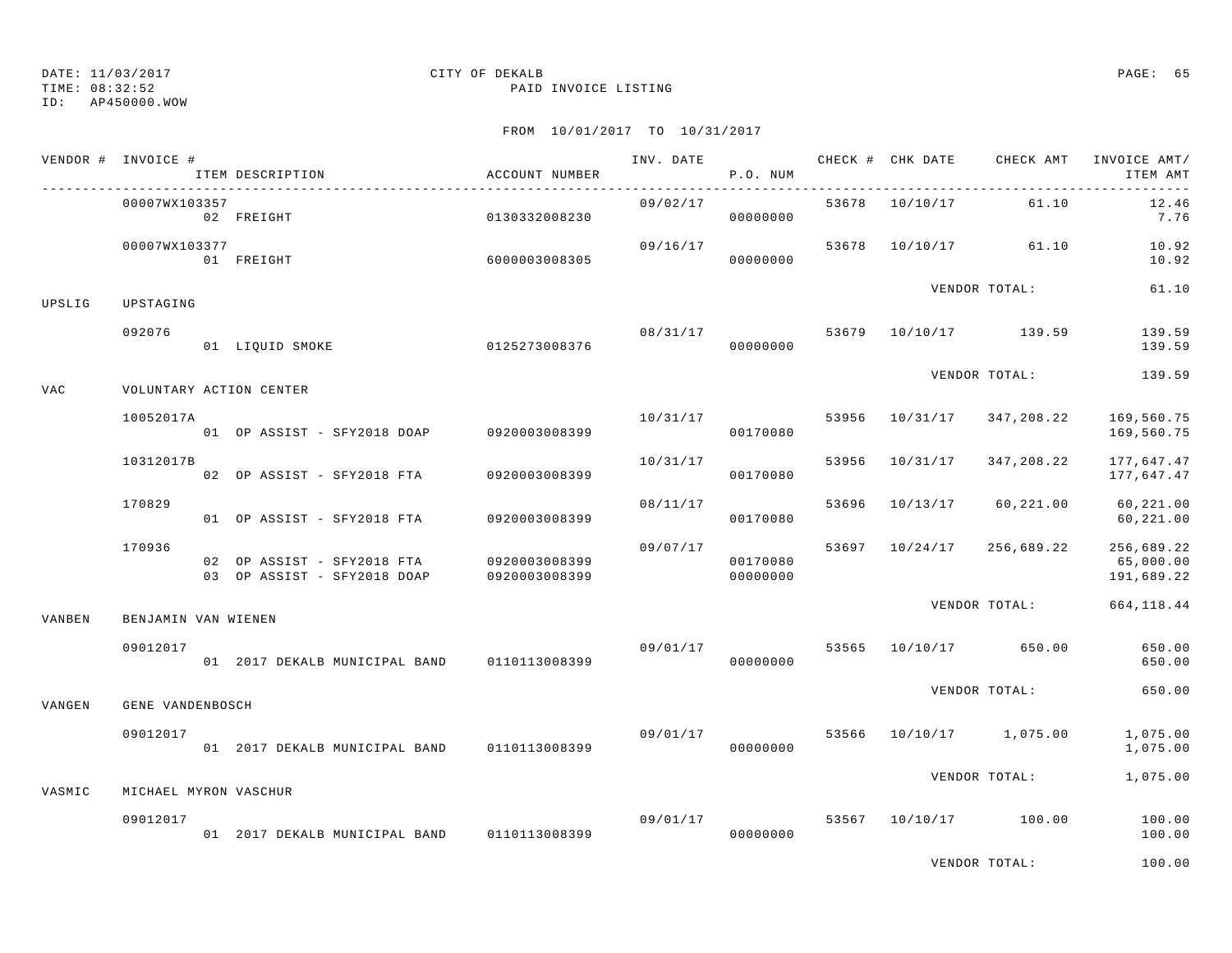## ID: AP450000.WOW

## DATE: 11/03/2017 CITY OF DEKALB PAGE: 66

TIME: 08:32:52 PAID INVOICE LISTING

|        | VENDOR # INVOICE # |    | ACCOUNT NUMBER<br>ITEM DESCRIPTION                                 |                                |          | P.O. NUM             |       |                | INV. DATE 6 CHECK # CHK DATE CHECK AMT | INVOICE AMT/<br>ITEM AMT         |
|--------|--------------------|----|--------------------------------------------------------------------|--------------------------------|----------|----------------------|-------|----------------|----------------------------------------|----------------------------------|
| VAUDEN | DENNIS VAUPEL      |    |                                                                    |                                |          |                      |       |                |                                        |                                  |
|        | 09012017           |    | 01  2017 DEKALB MUNICIPAL BAND   0110113008399                     |                                |          | 00000000             |       |                | $09/01/17$ 53568 10/10/17 250.00       | 250.00<br>250.00                 |
| VECSTO | VECTOR STOMP       |    |                                                                    |                                |          |                      |       |                | VENDOR TOTAL:                          | 250.00                           |
|        | 2392               |    |                                                                    |                                | 09/07/17 |                      |       |                | 53680 10/10/17 175.00                  | 30.00                            |
|        |                    |    | 01 INTEGRATED PEST MANAGEMENT 0130324008450                        |                                |          | 00000000             |       |                |                                        | 30.00                            |
|        | 2393               |    | 01 INTEGRATED PEST MANAGEMENT                                      | 0130324008450                  | 09/07/17 | 00000000             | 53680 | 10/10/17       | 175.00                                 | 20.00<br>20.00                   |
|        |                    |    |                                                                    |                                |          |                      |       |                |                                        |                                  |
|        | 2394               |    | 01 INTEGRATED PEST MANAGEMENT                                      | 0130324008450                  | 09/07/17 | 00000000             | 53680 | 10/10/17       | 175.00                                 | 20.00<br>20.00                   |
|        | 2395               |    | 01 INTEGRATED PEST MANAGEMENT                                      | 0130324008450                  | 09/07/17 | 00000000             |       | 53680 10/10/17 | 175.00                                 | 20.00<br>20.00                   |
|        |                    |    |                                                                    |                                |          |                      |       |                |                                        |                                  |
|        | 2396               |    | 01 INTEGRATED PEST MANAGEMENT 0130324008450                        |                                | 09/07/17 | 00000000             | 53680 |                | 10/10/17 175.00                        | 85.00<br>85.00                   |
|        |                    |    |                                                                    |                                |          |                      |       |                | VENDOR TOTAL:                          | 175.00                           |
| VELMAY | MAYTE VELAZOUEZ    |    |                                                                    |                                |          |                      |       |                |                                        |                                  |
|        | 10102017           |    | 01 RFND PARKING TICKET PMT 0100000002899                           |                                |          | 00000000             |       |                | 10/10/17 53936 10/25/17 75.00          | 75.00<br>75.00                   |
| VERWIR | VERIZON WIRELESS   |    |                                                                    |                                |          |                      |       |                | VENDOR TOTAL:                          | 75.00                            |
|        |                    |    |                                                                    |                                |          | 08/04/17             |       |                | 53482 10/06/17 8,295.02                | 956.46                           |
|        | 9790426139         |    | 01 WIRELESS CHARGES - JULY 2017                                    | 6500003008337                  |          | 00000000             |       |                |                                        | 10.03                            |
|        |                    |    | 02 WIRELESS CHARGES - JULY 2017                                    | 0132103008337                  |          | 00000000             |       |                |                                        | $-116.41$                        |
|        |                    |    | 03 WIRELESS CHARGES - JULY 2017                                    | 0115153008337                  |          | 00000000             |       |                |                                        | 60.47                            |
|        |                    |    | 04 WIRELESS CHARGES - JULY 2017                                    | 0125263008337                  |          | 00000000             |       |                |                                        | 50.09                            |
|        |                    |    | 05 WIRELESS CHARGES - JULY 2017                                    | 0117123008337                  |          | 00000000             |       |                |                                        | 38.01                            |
|        |                    |    | 06 WIRELESS CHARGES - JULY 2017                                    | 0120213008337                  |          | 00000000             |       |                |                                        | 367.26                           |
|        |                    |    | 07 WIRELESS CHARGES - JULY 2017<br>08 WIRELESS CHARGES - JULY 2017 | 0117123008337                  |          | 00000000<br>00000000 |       |                |                                        | 2.27<br>353.35                   |
|        |                    | 09 | WIRELESS CHARGES - JULY 2017                                       | 0130313008337<br>6000003008337 |          | 00000000             |       |                |                                        | 341.39                           |
|        |                    |    | 10 WIRELESS CHARGES - JULY 2017                                    | 0117126008580                  |          | 00000000             |       |                |                                        | $-150.00$                        |
|        | 9790426140         |    |                                                                    |                                | 08/04/17 |                      |       |                |                                        | 53482 10/06/17 8,295.02 1,553.89 |
|        |                    |    | 01 WIRELESS CHARGES - JULY 2017 0115153008337                      |                                |          | 00000000             |       |                |                                        | 126.88                           |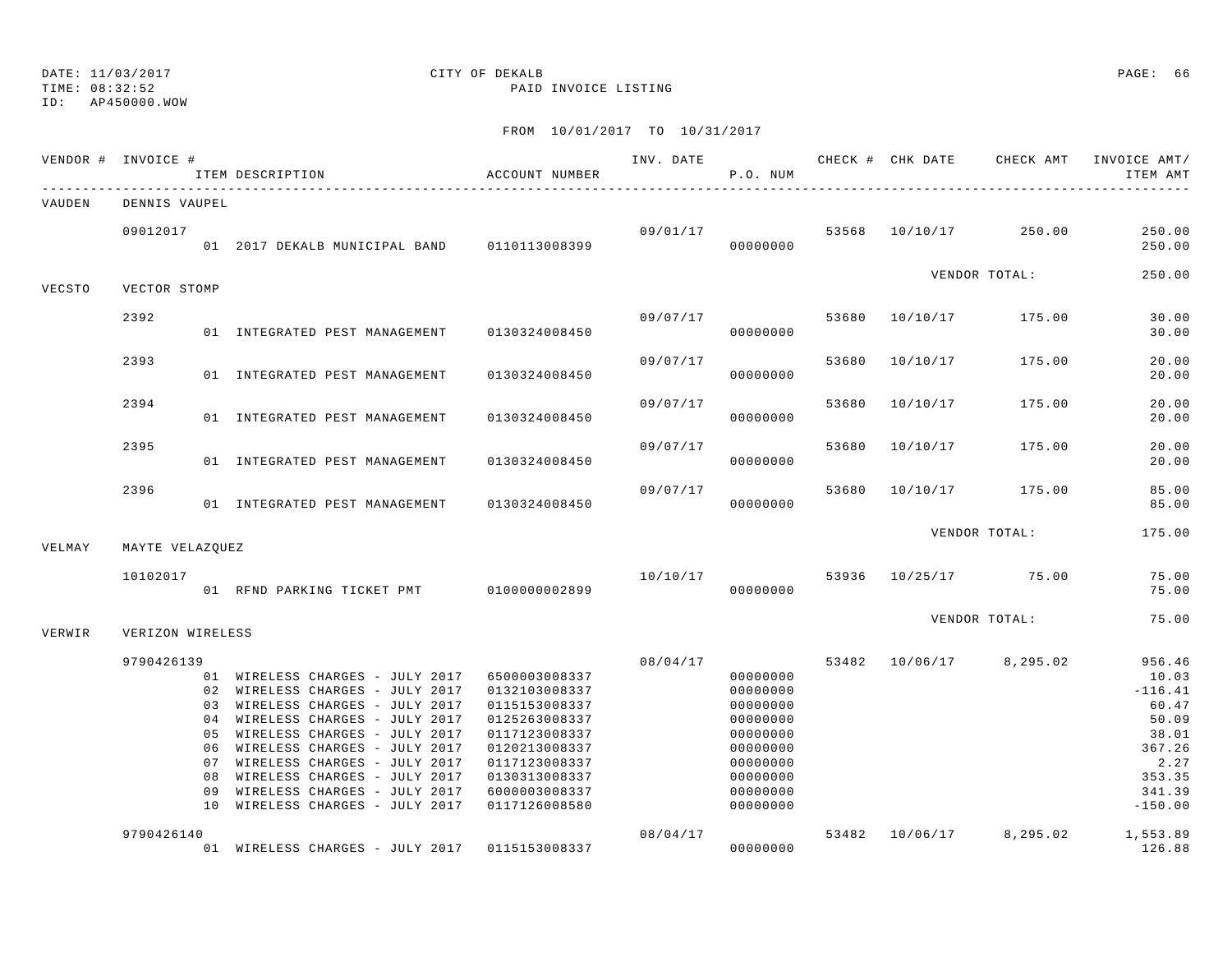| VENDOR # INVOICE # |                | ITEM DESCRIPTION                                | ACCOUNT NUMBER | INV. DATE | P.O. NUM |  |                         | CHECK # CHK DATE CHECK AMT INVOICE AMT/<br>ITEM AMT |
|--------------------|----------------|-------------------------------------------------|----------------|-----------|----------|--|-------------------------|-----------------------------------------------------|
| 9790426140         |                |                                                 |                | 08/04/17  |          |  | 53482 10/06/17 8,295.02 | 1,553.89                                            |
|                    |                | 02 WIRELESS CHARGES - JULY 2017 0132103008337   |                |           | 00000000 |  |                         | 55.13                                               |
|                    |                | 03 WIRELESS CHARGES - JULY 2017                 | 0130353008337  |           | 00000000 |  |                         | $-41.78$                                            |
|                    |                | 04 WIRELESS CHARGES - JULY 2017                 | 0117113008337  |           | 00000000 |  |                         | 55.13                                               |
|                    | 0.5            | WIRELESS CHARGES - JULY 2017                    | 0125263008337  |           | 00000000 |  |                         | 110.26                                              |
|                    | 06             | WIRELESS CHARGES - JULY 2017                    | 0116103008337  |           | 00000000 |  |                         | 65.13                                               |
|                    | 07             | WIRELESS CHARGES - JULY 2017                    | 0117123008337  |           | 00000000 |  |                         | 23.35                                               |
|                    | 08             | WIRELESS CHARGES - JULY 2017                    | 0110103008337  |           | 00000000 |  |                         | 55.13                                               |
|                    | 09             | WIRELESS CHARGES - JULY 2017                    | 0120213008337  |           | 00000000 |  |                         | 1,034.14                                            |
|                    | 10             | WIRELESS CHARGES - JULY 2017                    | 0130313008337  |           | 00000000 |  |                         | 55.13                                               |
|                    |                | 11 WIRELESS CHARGES - JULY 2017                 | 0130313008337  |           | 00000000 |  |                         | 55.13                                               |
|                    |                | 12 WIRELESS CHARGES - JULY 2017                 | 6000003008337  |           | 00000000 |  |                         | 110.26                                              |
|                    |                | 13 WIRELESS CHARGES - JULY 2017                 | 0117126008580  |           | 00000000 |  |                         | $-150.00$                                           |
| 9790426141         |                |                                                 |                | 08/04/17  |          |  |                         | 53482 10/06/17 8,295.02 1,888.49                    |
|                    |                | 01 WIRELESS CHARGES - JULY 2017                 | 6500003008337  |           | 00000000 |  |                         | 165.39                                              |
|                    |                | 02 WIRELESS CHARGES - JULY 2017                 | 0115153008337  |           | 00000000 |  |                         | 240.52                                              |
|                    |                | 03 WIRELESS CHARGES - JULY 2017                 | 0132103008337  |           | 00000000 |  |                         | 55.13                                               |
|                    | 0 <sub>4</sub> | WIRELESS CHARGES - JULY 2017                    | 0125263008337  |           | 00000000 |  |                         | 244.14                                              |
|                    | 05             | WIRELESS CHARGES - JULY 2017                    | 0116103008337  |           | 00000000 |  |                         | 55.13                                               |
|                    | 06             | WIRELESS CHARGES - JULY 2017                    | 0117123008337  |           | 00000000 |  |                         | 120.26                                              |
|                    | 07             | WIRELESS CHARGES - JULY 2017                    | 0120213008337  |           | 00000000 |  |                         | 750.51                                              |
|                    | 08             | WIRELESS CHARGES - JULY 2017                    | 0130313008337  |           | 00000000 |  |                         | 55.13                                               |
|                    | 09             | WIRELESS CHARGES - JULY 2017                    | 0130313008337  |           | 00000000 |  |                         | 75.13                                               |
|                    | 10             | WIRELESS CHARGES - JULY 2017                    | 6000003008337  |           | 00000000 |  |                         | 72.02                                               |
|                    |                | 11 WIRELESS CHARGES - JULY 2017                 | 0117123008337  |           | 00000000 |  |                         | 55.13                                               |
| 9790426142         |                |                                                 |                | 08/04/17  |          |  | 53482 10/06/17 8,295.02 | 822.65                                              |
|                    |                | 01 WIRELESS CHARGES - JULY 2017                 | 0132103008337  |           | 00000000 |  |                         | 23.58                                               |
|                    |                | 02 WIRELESS CHARGES - JULY 2017                 | 0910003008337  |           | 00000000 |  |                         | 18.10                                               |
|                    |                | 03 WIRELESS CHARGES - JULY 2017                 | 0920003008337  |           | 00000000 |  |                         | 18.10                                               |
|                    |                | 04 WIRELESS CHARGES - JULY 2017                 | 0125263008337  |           | 00000000 |  |                         | 463.32                                              |
|                    | 05             | WIRELESS CHARGES - JULY 2017                    | 0117113008337  |           | 00000000 |  |                         | 44.09                                               |
|                    | 06             | WIRELESS CHARGES - JULY 2017                    | 0120213008337  |           | 00000000 |  |                         | 576.16                                              |
|                    | 07             | WIRELESS CHARGES - JULY 2017                    | 0130313008337  |           | 00000000 |  |                         | 36.20                                               |
|                    | 08             | WIRELESS CHARGES - JULY 2017                    | 6000003008337  |           | 00000000 |  |                         | 18.10                                               |
|                    | 09             | WIRELESS CHARGES - JULY 2017                    | 0117126008580  |           | 00000000 |  |                         | $-375.00$                                           |
| 9791159896         |                |                                                 |                | 08/16/17  |          |  | 53681 10/10/17 80.13    | 80.13                                               |
|                    |                | 01 AMBULANCE TELEMENTARY - AUG 17 0125263008330 |                |           | 00000000 |  |                         | 80.13                                               |
| 9792174447         |                |                                                 |                | 09/04/17  |          |  |                         | 53482 10/06/17 8,295.02 1,267.66                    |
|                    |                | 01 WIRELESS CHARGES - AUG 2017                  | 6500003008337  |           | 00000000 |  |                         | 36.99                                               |
|                    | 02             | WIRELESS CHARGES - AUG 2017                     | 0132103008337  |           | 00000000 |  |                         | 9.30                                                |
|                    |                | 03 WIRELESS CHARGES - AUG 2017                  | 0115153008337  |           | 00000000 |  |                         | 60.47                                               |
|                    |                | 04 WIRELESS CHARGES - AUG 2017                  | 0125263008337  |           | 00000000 |  |                         | 55.94                                               |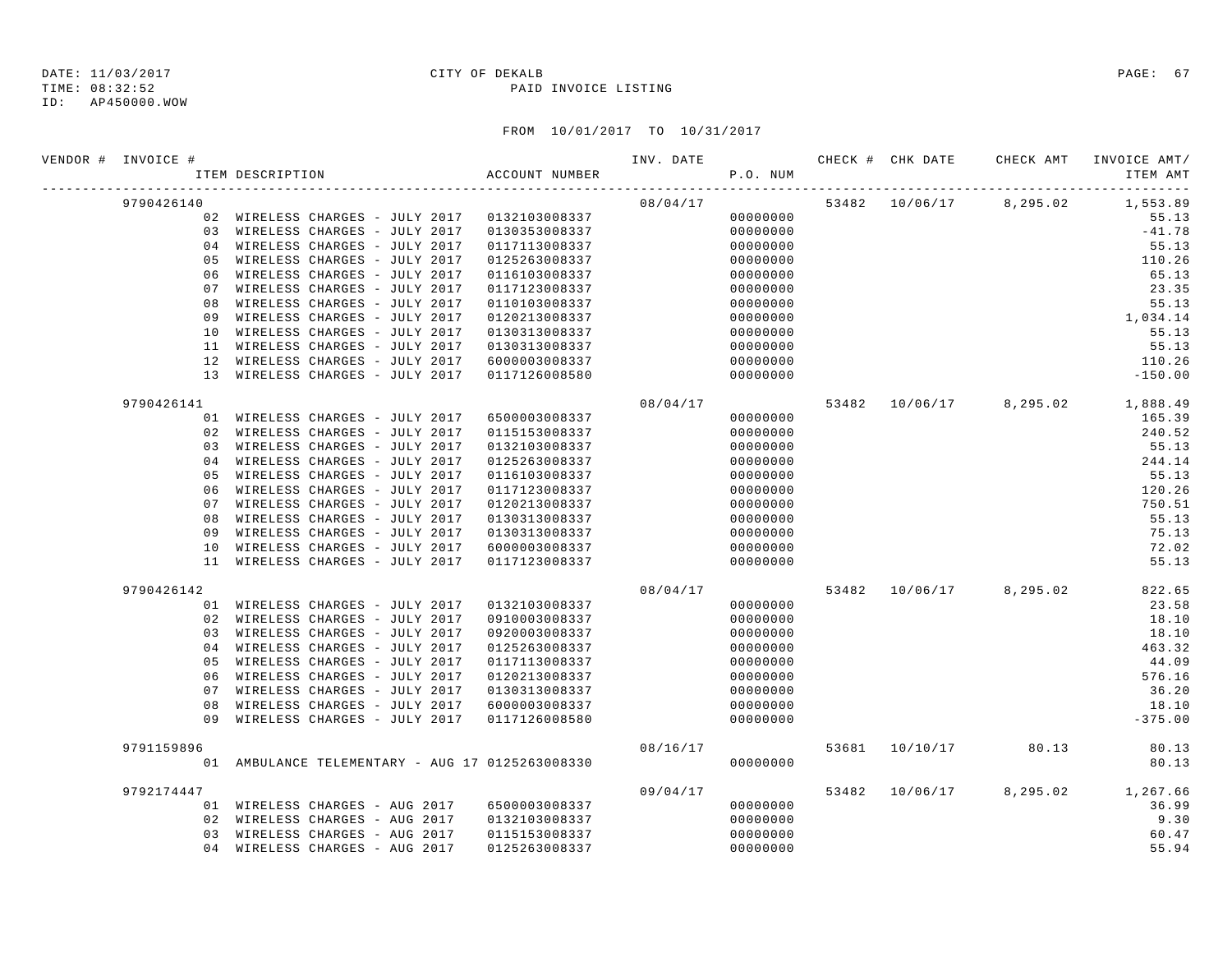TIME: 08:32:52 PAID INVOICE LISTING

ID: AP450000.WOW

| VENDOR # INVOICE # | ITEM DESCRIPTION |                                              | ACCOUNT NUMBER |          | P.O. NUM |  |                         | INV. DATE 6 1999 CHECK # CHK DATE CHECK AMT INVOICE AMT<br>ITEM AMT |
|--------------------|------------------|----------------------------------------------|----------------|----------|----------|--|-------------------------|---------------------------------------------------------------------|
| 9792174447         |                  |                                              |                |          | 09/04/17 |  | 53482 10/06/17 8,295.02 | 1,267.66                                                            |
|                    |                  | 05 WIRELESS CHARGES - AUG 2017 0117123008337 |                |          | 00000000 |  |                         | 38.05                                                               |
|                    |                  | 06 WIRELESS CHARGES - AUG 2017               | 0120213008337  |          | 00000000 |  |                         | 355.76                                                              |
|                    |                  | 07 WIRELESS CHARGES - AUG 2017               | 0117123008337  |          | 00000000 |  |                         | 2.27                                                                |
|                    |                  | 08 WIRELESS CHARGES - AUG 2017               | 0130313008337  |          | 00000000 |  |                         | 364.30                                                              |
|                    |                  | 09 WIRELESS CHARGES - AUG 2017               | 6000003008337  |          | 00000000 |  |                         | 329.59                                                              |
|                    |                  | 10 WIRELESS CHARGES - AUG 2017               | 0117126008580  |          | 00000000 |  |                         | 14.99                                                               |
| 9792174448         |                  |                                              |                | 09/04/17 |          |  |                         | 53482 10/06/17 8,295.02 1,805.87                                    |
|                    |                  | 01 WIRELESS CHARGES - AUG 2017               | 0115153008337  |          | 00000000 |  |                         | 120.26                                                              |
|                    |                  | 02 WIRELESS CHARGES - AUG 2017               | 0132103008337  |          | 00000000 |  |                         | 55.13                                                               |
|                    |                  | 03 WIRELESS CHARGES - AUG 2017               | 0117113008337  |          | 00000000 |  |                         | 55.13                                                               |
|                    |                  | 04 WIRELESS CHARGES - AUG 2017               | 0125263008337  |          | 00000000 |  |                         | 110.26                                                              |
| 0 <sub>5</sub>     |                  | WIRELESS CHARGES - AUG 2017                  | 0116103008337  |          | 00000000 |  |                         | 65.13                                                               |
| 06                 |                  | WIRELESS CHARGES - AUG 2017                  | 0117123008337  |          | 00000000 |  |                         | 65.13                                                               |
| 07                 |                  | WIRELESS CHARGES - AUG 2017                  | 0110103008337  |          | 00000000 |  |                         | 55.13                                                               |
| 08                 |                  | WIRELESS CHARGES - AUG 2017                  | 0120213008337  |          | 00000000 |  |                         | 1,059.18                                                            |
|                    |                  | 09 WIRELESS CHARGES - AUG 2017               | 0130313008337  |          | 00000000 |  |                         | 55.13                                                               |
|                    |                  | 10 WIRELESS CHARGES - AUG 2017               | 0130313008337  |          | 00000000 |  |                         | 55.13                                                               |
|                    |                  | 11 WIRELESS CHARGES - AUG 2017               | 6000003008337  |          | 00000000 |  |                         | 110.26                                                              |
| 9792174449         |                  |                                              |                | 09/04/17 |          |  |                         | 53483 $10/06/17$ 1,905.81 1,905.81                                  |
|                    |                  | 01 WIRELESS CHARGES - AUG 2017               | 6500003008337  |          | 00000000 |  |                         | 165.56                                                              |
|                    |                  | 02 WIRELESS CHARGES - AUG 2017               | 0115153008337  |          | 00000000 |  |                         | 240.52                                                              |
|                    |                  | 03 WIRELESS CHARGES - AUG 2017               | 0132103008337  |          | 00000000 |  |                         | 55.13                                                               |
|                    |                  | 04 WIRELESS CHARGES - AUG 2017               | 0117123008337  |          | 00000000 |  |                         | 55.13                                                               |
|                    |                  | 05 WIRELESS CHARGES - AUG 2017               | 0125263008337  |          | 00000000 |  |                         | 261.33                                                              |
|                    |                  | 06 WIRELESS CHARGES - AUG 2017               | 0116103008337  |          | 00000000 |  |                         | 55.13                                                               |
| 07                 |                  | WIRELESS CHARGES - AUG 2017                  | 0117123008337  |          | 00000000 |  |                         | 120.26                                                              |
| 08                 |                  | WIRELESS CHARGES - AUG 2017                  | 0120213008337  |          | 00000000 |  |                         | 750.47                                                              |
| 09                 |                  | WIRELESS CHARGES - AUG 2017                  | 0130313008337  |          | 00000000 |  |                         | 55.13                                                               |
|                    |                  | 10 WIRELESS CHARGES - AUG 2017               | 0130313008337  |          | 00000000 |  |                         | 75.13                                                               |
|                    |                  | 11 WIRELESS CHARGES - AUG 2017               | 6000003008337  |          | 00000000 |  |                         | 72.02                                                               |
| 9792174450         |                  |                                              |                | 09/04/17 |          |  | 53484 10/06/17 2,117.24 | 2,117.24                                                            |
|                    |                  | 01 WIRELESS CHARGES - AUG 2017               | 0132103008337  |          | 00000000 |  |                         | 17.75                                                               |
|                    |                  | 02 WIRELESS CHARGES - AUG 2017               | 0910003008337  |          | 00000000 |  |                         | 17.75                                                               |
| 03                 |                  | WIRELESS CHARGES - AUG 2017                  | 0920003008337  |          | 00000000 |  |                         | 17.75                                                               |
|                    |                  | 04 WIRELESS CHARGES - AUG 2017               | 0125263008337  |          | 00000000 |  |                         | 451.54                                                              |
| 05                 |                  | WIRELESS CHARGES - AUG 2017                  | 0117113008337  |          | 00000000 |  |                         | 43.74                                                               |
| 06                 |                  | WIRELESS CHARGES - AUG 2017                  | 0120213008337  |          | 00000000 |  |                         | 547.22                                                              |
| 07                 |                  | WIRELESS CHARGES - AUG 2017                  | 0130313008337  |          | 00000000 |  |                         | 35.50                                                               |
| 08                 |                  | WIRELESS CHARGES - AUG 2017                  | 6000003008337  |          | 00000000 |  |                         | 146.01                                                              |
|                    |                  | 09 WIRELESS CHARGES - AUG 2017               | 6200006008515  |          | 00000000 |  |                         | 839.98                                                              |
| 9792911412         |                  |                                              |                | 09/16/17 |          |  | 53937 10/25/17 80.13    | 80.13                                                               |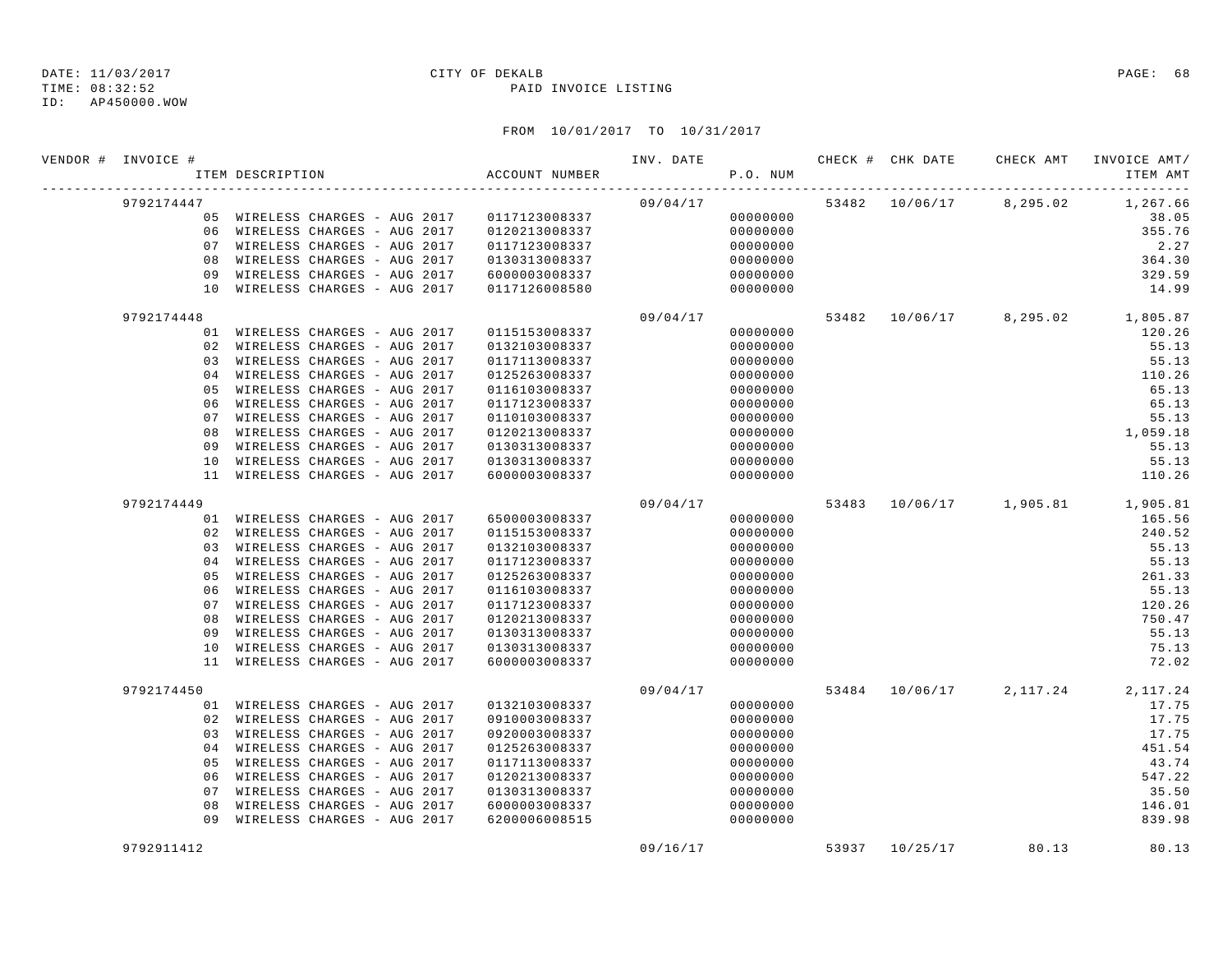ID: AP450000.WOW

TIME: 08:32:52 PAID INVOICE LISTING

|         | VENDOR # INVOICE #       | ITEM DESCRIPTION                               | ACCOUNT NUMBER |          | P.O. NUM             |       |                |                                    | INV. DATE 6 CHECK # CHK DATE CHECK AMT INVOICE AMT/<br>ITEM AMT |
|---------|--------------------------|------------------------------------------------|----------------|----------|----------------------|-------|----------------|------------------------------------|-----------------------------------------------------------------|
|         | 9792911412               | 01 WIRELESS CHARGES - AUG 2017 0125263008337   |                |          | 09/16/17<br>00000000 |       |                | 53937 10/25/17 80.13               | 80.13<br>80.13                                                  |
| VULMAT  | VULCAN MATERIALS COMPANY |                                                |                |          |                      |       |                |                                    | VENDOR TOTAL: 12,478.33                                         |
|         | 31513476                 | 01 STONE                                       | 6000002008228  | 09/26/17 | 00000000             |       |                | 53938 10/25/17 460.03              | 460.03<br>460.03                                                |
| VWR     | VWR INTERNATIONAL, INC.  |                                                |                |          |                      |       |                | VENDOR TOTAL:                      | 460.03                                                          |
|         | 6049912813               | 01 STEAM SPORE STRIPS 6000002008244            |                |          | 00000000             |       |                | $09/22/17$ 53939 $10/25/17$ 144.32 | 144.32<br>144.32                                                |
| WALJAK  | JAKE MICHAEL WALKER      |                                                |                |          |                      |       |                | VENDOR TOTAL:                      | 144.32                                                          |
|         | 09012017                 | 01  2017 DEKALB MUNICIPAL BAND   0110113008399 |                | 09/01/17 | 00000000             |       |                | 53569 10/10/17 100.00              | 100.00<br>100.00                                                |
| WALMART | WALMART COMMUNITY/GEMB   |                                                |                |          |                      |       |                | VENDOR TOTAL:                      | 100.00                                                          |
|         | 006310                   | 01 BEVERAGES - HOMECOMING WKND 0120222008299   |                | 10/05/17 | 00000000             |       |                | 53954 10/26/17 138.02              | 63.98<br>63.98                                                  |
|         | 726200223310             | 01 CLEANING SUPPLIES 0120222008226             |                | 09/19/17 | 00000000             |       |                | 53940 10/25/17 45.77               | 45.77<br>45.77                                                  |
|         | 726200472766             | 01 BOTTLED WATER                               | 0125272008240  | 09/18/17 | 00000000             | 53682 |                | 10/10/17 58.80                     | 58.80<br>58.80                                                  |
|         | 727900343029             | 01 BUILDING SUPPLIES 0130332008219             |                | 10/06/17 | 00000000             |       | 53954 10/26/17 | 138.02                             | 74.04<br>74.04                                                  |
| WARDIR  | WAREHOUSE DIRECT INC     |                                                |                |          |                      |       |                | VENDOR TOTAL:                      | 242.59                                                          |
|         | $3573669 - 0$            | 01 TONER                                       | 0117122008285  | 08/07/17 | 00000000             |       |                | 53683 10/10/17 398.83              | 76.88<br>76.88                                                  |
|         | $3594506 - 0$            | 01 USB DRIVE                                   | 0116102008204  |          | 08/24/17<br>00000000 |       | 53683 10/10/17 | 398.83                             | 36.00<br>36.00                                                  |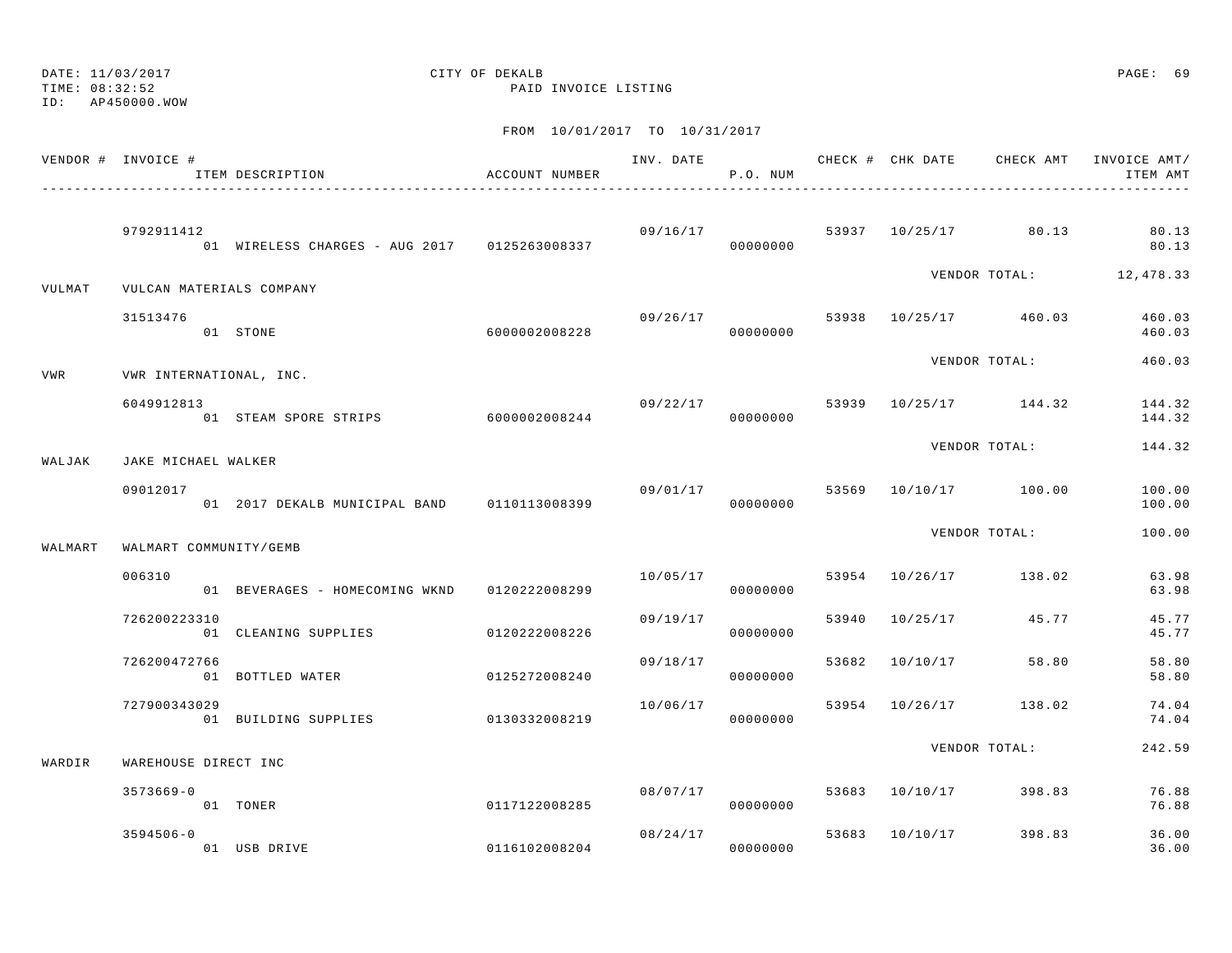TIME: 08:32:52 PAID INVOICE LISTING

ID: AP450000.WOW

|        | VENDOR # INVOICE #   | ITEM DESCRIPTION                                     | ACCOUNT NUMBER |          | P.O. NUM             |       | INV. DATE 6 CHECK # CHK DATE CHECK AMT INVOICE AMT/ | ITEM AMT                 |
|--------|----------------------|------------------------------------------------------|----------------|----------|----------------------|-------|-----------------------------------------------------|--------------------------|
|        | $3594969 - 0$        |                                                      |                |          | 08/25/17<br>00000000 |       | 53683 10/10/17 398.83                               | 108.00<br>108.00         |
|        | 3614097-0            | 01 COPIER PAPER                                      | 0117112008202  | 09/11/17 | 00000000             |       | 53683 10/10/17 398.83                               | 110.00<br>110.00         |
|        | $3616520 - 0$        | 01 SHEET PROTECTORS                                  | 0117112008204  | 09/12/17 | 00000000             |       | 53683 10/10/17 398.83                               | 67.95<br>67.95           |
|        | 3617969-0            | 01 NOTE PADS, ENVELOPE 0116102008204<br>02 BINDERS   | 0117112008204  | 09/13/17 | 00000000<br>00000000 |       | 53941 10/25/17 1,053.42                             | 52.52<br>32.22<br>20.30  |
|        | $3620525 - 0$        | 01 BLU RAY DISCS, PLATES, CUPS 0120212008204         |                | 09/15/17 | 00000000             |       | 53941 10/25/17 1,053.42                             | 174.95<br>174.95         |
|        | $3622000 - 0$        | 01 DISPLAY, FRAME 0115152008204                      |                | 09/15/17 | 00000000             | 53941 | 10/25/17 1,053.42                                   | 771.95<br>771.95         |
|        | $3628277 - 0$        | 01 BINDERS                                           | 0116102008204  | 09/21/17 | 00000000             |       | 53941 10/25/17 1,053.42                             | 20.30<br>20.30           |
|        | $3635415 - 0$        | 01 WALL SIGN HOLDER, FRAMES 0115152008204            |                | 09/28/17 | 00000000             |       | 53941 10/25/17 1,053.42                             | 33.70<br>33.70           |
| WASMAN | WASTE MANAGEMENT     |                                                      |                |          |                      |       | VENDOR TOTAL: 1,452.25                              |                          |
|        | $3539872 - 2011 - 1$ | 011-1<br>01 REFUSE SERVICE - JULY 2017 0700003008346 |                | 09/28/17 | 00000000             |       | 53684 10/10/17 164,647.80                           | 164,647.80<br>164,647.80 |
| WASTE  | WASTE MANAGEMENT     |                                                      |                |          |                      |       | VENDOR TOTAL: 164,647.80                            |                          |
|        | $3315498 - 2011 - 5$ | 01 MONTHLY ROLL-OFF - AUG 2017 0700003008346         |                | 09/01/17 | 00000000             |       | 53685 10/10/17 2,508.65                             | 2,508.65<br>2,508.65     |
|        | $3546724 - 2354 - 9$ | 01 MONTHLY PORT-O-LET - SEPT 17 0130333008313        |                | 09/26/17 | 00000000             |       | 53942 10/25/17 108.24                               | 108.24<br>108.24         |
| WDKBFM | $WDKB-FM$            |                                                      |                |          |                      |       | VENDOR TOTAL:                                       | 2,616.89                 |
|        | 09302017             | 01 RADIO ADVERTISING                                 | 6500003008373  |          | 09/30/17<br>00000000 |       | 53943 10/25/17 400.00                               | 400.00<br>400.00         |
|        |                      |                                                      |                |          |                      |       | VENDOR TOTAL:                                       | 400.00                   |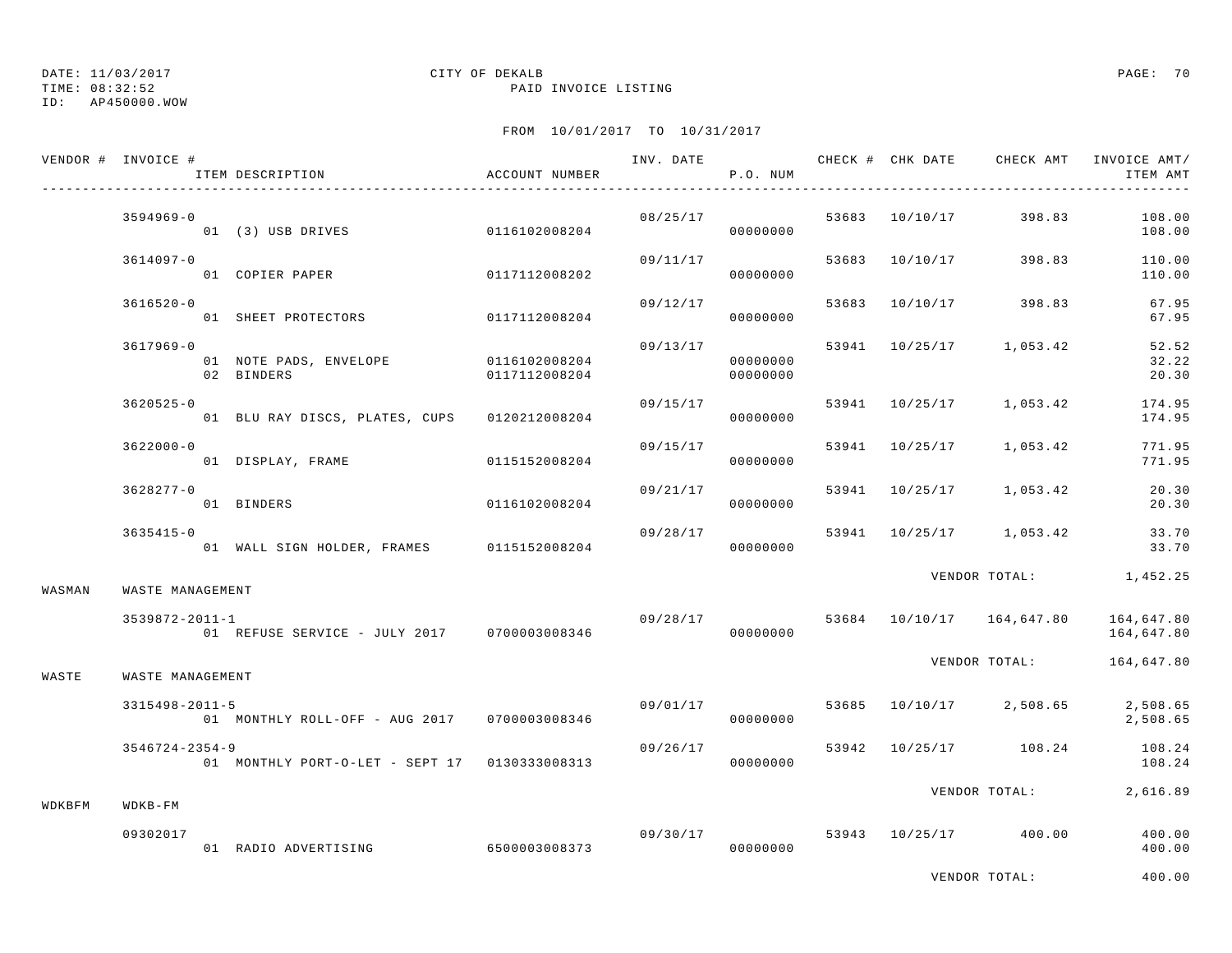TIME: 08:32:52 PAID INVOICE LISTING

ID: AP450000.WOW

|        | VENDOR # INVOICE #  | ITEM DESCRIPTION                                                                                                                                      | ACCOUNT NUMBER |                      | P.O. NUM                         |       |          |                          | INV. DATE 6 CHECK # CHK DATE 6 CHECK AMT INVOICE AMT/<br>ITEM AMT |
|--------|---------------------|-------------------------------------------------------------------------------------------------------------------------------------------------------|----------------|----------------------|----------------------------------|-------|----------|--------------------------|-------------------------------------------------------------------|
| WESMIN |                     | WESTMINISTER PRESBYTERIAN                                                                                                                             |                |                      |                                  |       |          |                          |                                                                   |
|        | 09272017            | 01 AGN PUBLIC TASK FORCE MEETING 0115153008306                                                                                                        |                | 09/27/17<br>00000000 |                                  |       |          | 53485 10/06/17 300.00    | 300.00<br>300.00                                                  |
| WHAPHI | PHILIP WHALEY       |                                                                                                                                                       |                |                      |                                  |       |          | VENDOR TOTAL:            | 300.00                                                            |
|        | 09012017            | 01 2017 DEKALB MUNICIPAL BAND 0110113008399                                                                                                           |                | 09/01/17             | 00000000                         |       |          | 53570 10/10/17 50.00     | 50.00<br>50.00                                                    |
| WILAND | WILKENS-ANDERSON    |                                                                                                                                                       |                |                      |                                  |       |          | VENDOR TOTAL:            | 50.00                                                             |
|        | S1172648.002        | 6000002008244<br>01 CHEMICALS                                                                                                                         |                | 10/05/17             | 00000000                         |       |          | 53944 10/25/17 38.06     | 38.06<br>38.06                                                    |
| WILBUR | WBK ENGINEERING LLC |                                                                                                                                                       |                |                      |                                  |       |          | VENDOR TOTAL:            | 38.06                                                             |
|        | 08262017            | 01 CONTRACTED ENGINEERING SERVICE 6500003008331<br>02 CONTRACTED ENGINEERING SERVICE 6000003008331<br>03 CONTRACTED ENGINEERING SERVICE 0130353008331 |                | 08/26/17             | 00000000<br>00000000<br>00000000 |       |          | 53686 10/10/17 53,765.33 | 28,634.34<br>18,612.32<br>8,590.30<br>1,431.72                    |
|        | 18205               | 01 PRO SRVCS - AUG 2017 0100000001265                                                                                                                 |                | 09/05/17             | 00000000                         | 53686 |          | 10/10/17 53,765.33       | 3,505.51<br>3,505.51                                              |
|        | 18207               | 01 PRO SRVCS - AUG 2017 0100000001265                                                                                                                 |                | 09/05/17             | 00000000                         | 53686 | 10/10/17 | 53,765.33                | 850.50<br>850.50                                                  |
|        | 18212               | 01 PRO SRVCS - AUG 2017                                                                                                                               | 0100000001265  | 09/05/17             | 00000000                         | 53686 | 10/10/17 | 53,765.33                | 5,481.00<br>5,481.00                                              |
|        | 18215               | 01 PRO SRVCS - AUG 2017                                                                                                                               | 0100000001265  | 09/05/17             | 00000000                         | 53686 | 10/10/17 | 53,765.33                | 1,206.00<br>1,206.00                                              |
|        | 18216               | 01 PRO SRVCS - JULY 2017                                                                                                                              | 0100000001265  | 09/05/17             | 00000000                         | 53686 | 10/10/17 | 53,765.33                | 756.00<br>756.00                                                  |
|        | 18219               | 01 PRO SRVCS - AUG 2017 0130353008331                                                                                                                 |                | 09/06/17             | 00000000                         |       |          | 53686 10/10/17 53,765.33 | 13,331.98<br>13,331.98                                            |
| WILGAV | GAVIN WILSON        |                                                                                                                                                       |                |                      |                                  |       |          | VENDOR TOTAL:            | 53,765.33                                                         |
|        | 09012017            |                                                                                                                                                       |                |                      | 09/01/17                         |       |          | 53571 10/10/17 150.00    | 150.00                                                            |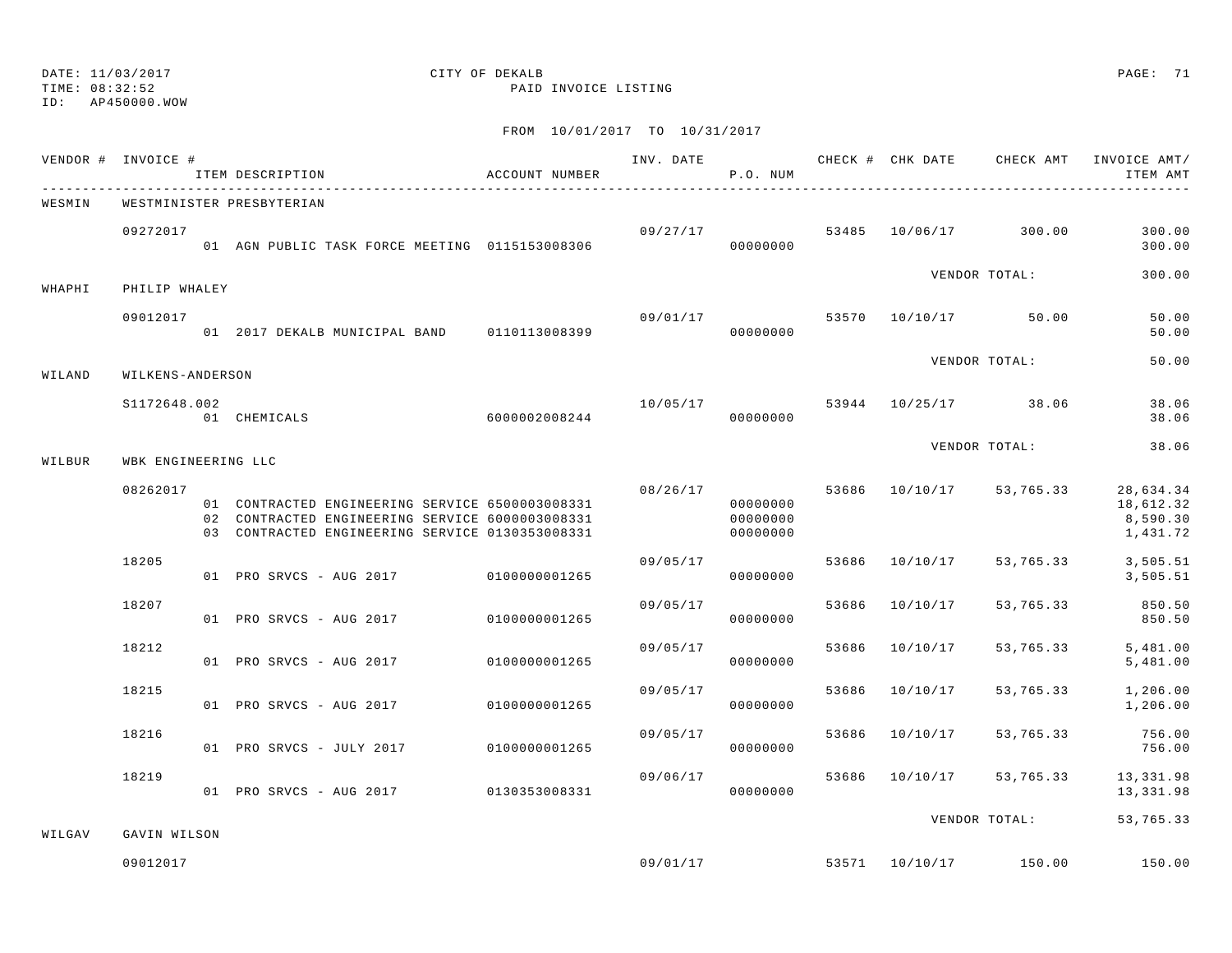DATE: 11/03/2017 CITY OF DEKALB PAGE: 72 TIME: 08:32:52 PAID INVOICE LISTING ID: AP450000.WOWFROM 10/01/2017 TO 10/31/2017 VENDOR # INVOICE # THE THE RESERVE THAT AND THE RECK AND CHECK AND CHECK AMT INVOICE AMT/ ITEM DESCRIPTION ACCOUNT NUMBER P.O. NUM ITEM AMT---------------------------------------------------------------------------------------------------------------------------------------------- 09012017 09/01/17 53571 10/10/17 150.00 150.00 01 2017 DEKALB MUNICIPAL BAND 0110113008399 00000000 00000000 150.00 VENDOR TOTAL: 150.00 WILHOF WILLETT HOFMANN & ASSOCIATES 24245 09/20/17 53945 10/25/17 10,392.75 10,392.75 01 PRO ENGINEERING SRVCS - SEP 17 1300006508632 00000000 0000000 0000000 5,300.30 02 PRO ENGINEERING SRVCS - SEP 17 1400006508633 00000000 00000000 3,221.75 03 PRO ENGINEERING SRVCS - SEP 17 5040006508632 00000000 0000000 0000000 1,870.70 VENDOR TOTAL: 10,392.75 WILMIK MIKE L WILLIAMSON 09012017 09/01/17 53572 10/10/17 175.00 175.00 01 2017 DEKALB MUNICIPAL BAND 0110113008399 00000000 175.00VENDOR TOTAL: 175.00 WISJAC JACK WISE 09012017 09/01/17 53573 10/10/17 525.00 525.00 01 2017 DEKALB MUNICIPAL BAND 0110113008399 000000000 00000000 525.00 VENDOR TOTAL: 525.00 WMOLS WM. OLSEN & SONS, INC. 4328 08/24/17 53946 10/25/17 500.00 500.00 01 REMOVE/REPLACE SIDEWALK 0130333008321 00000000 500.00 VENDOR TOTAL: 500.00 ZIMMAR MARK ZIMMERMAN 09012017 09/01/17 53574 10/10/17 100.00 100.00 01 2017 DEKALB MUNICIPAL BAND 0110113008399 00000000 100.00VENDOR TOTAL: 100.00ZOLL ZOLL INV00008929 09/01/17 53947 10/25/17 1,625.00 1,625.00 01 TABLET PCR ANNUAL RENEWAL 0117124008450 00000000 00000000 0000000 1,625.00 VENDOR TOTAL: 1,625.00 ZUCJAM JAMES ZUCKER $09/01/17$  550.00 550.00 550.00 550.00